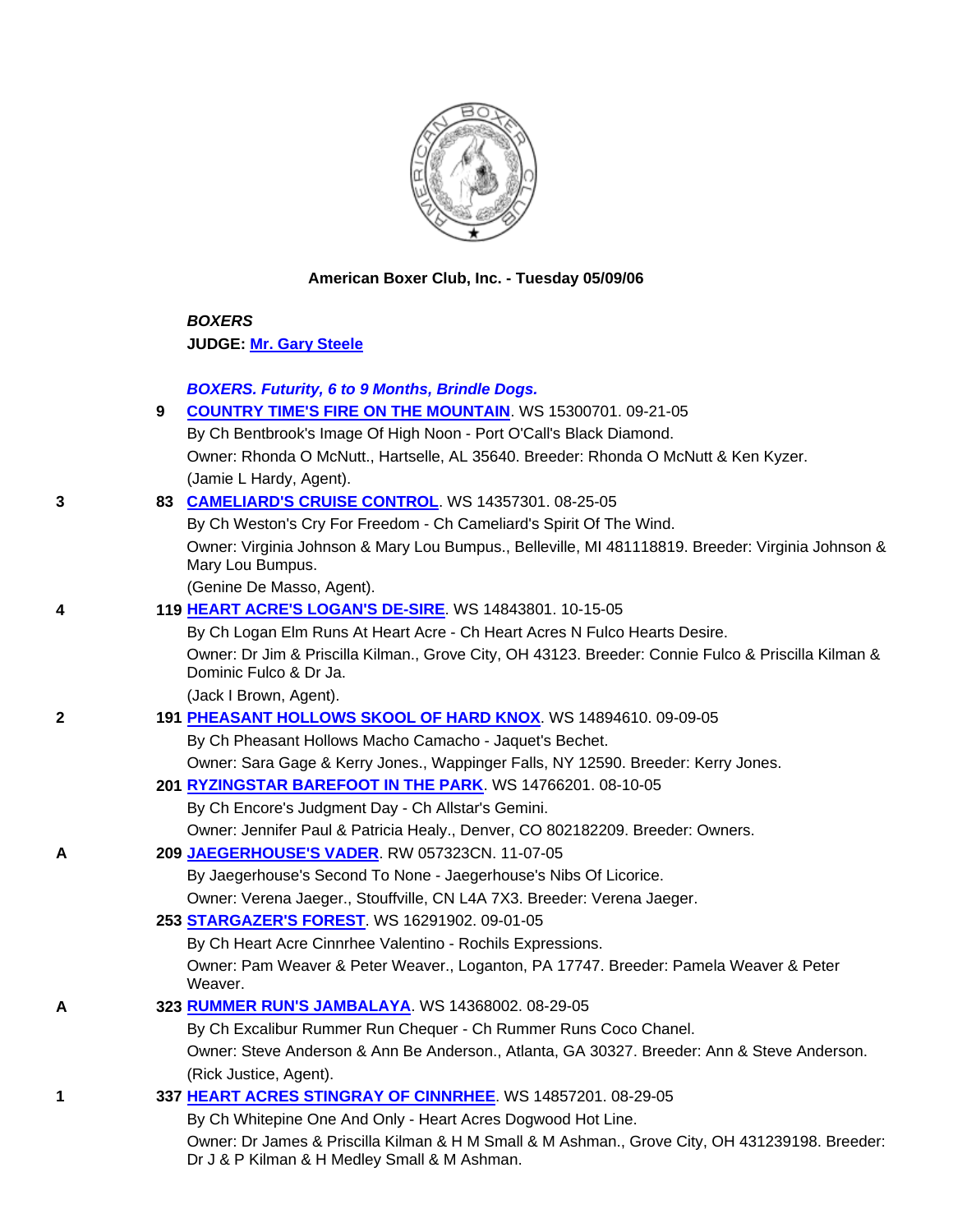### **359 CAMELIARDS MOON OVER TALLADEGA**. WS 14357304. 08-25-05

 By Ch Weston's Cry For Freedom - Ch Cameliard's Spirit Of The Wind. Owner: Mandy Lockard., Lexington, NC 27292. Breeder: Virginia Johnson & Mary Lou Bumpus. (Jack I Brown, Agent).

### *BOXERS. Futurity, 6 to 9 Months, Fawn Dogs.*

**2 93 SEEJAY'S GOLDEN WILDEST DREAM**. WS 15093103. 10-10-05

 By Waverly's Webe Jamin - Honey's Golden Autumn Star. Owner: Joel Szust., Miami, FL 33176. Breeder: Joel Szust.

(Page Conrad, Agent).

#### **177 LIBERTI'S ADVOCATE**. WS 15379703. 10-20-05

By Ch Hi-Tech's Basic Edition - Ch Chessel's Onesti's Sin E Qua.

 Owner: Carol Korpal & Teresa L Berge., Alsip, IL 60803. Breeder: Teresa L Berge & Betty Chessel. (Jody Paquette, Agent).

### **3 241 BELCO'S HUNTER'S MOON AT TOLLGATE**. WS 16416401. 10-15-05

 By Elharlen's Quest - Ch Belco's Reflection Of Two Cs. Owner: Susan Watts., Upper Black Eddy, PA 18972. Breeder: Elizabeth Coviello Davis & Carolyn G. Countanche & Loga.

### **269 HI-TECH TARA'S SPARKLING PERIDOT**. WS 16695803. 11-07-05

By Ch Hi-Tech Arbitrage - Tara's Sparkling Diamond.

 Owner: Sandee White., Boonville, IN 47601. Breeder: Barbara Grizlo & Zoila Truesdale & Anthony Calvacca.

### **4 411 CHESSEL'S SECRET AGENT MAN**. WS 16685901. 10-29-05

By Ch Avalon's Excalibur Of Turo - Ch Chessel's Striving For Perfection.

Owner: Nik Mangseth., Byron, IL 61016. Breeder: Betty Jo Chessel.

(Sherry Canciamille, Agent).

# **429 SPECIAL K'S CROWN ROYAL**. WS 15557401. 10-22-05

By Ch Burlwood's Thunderstruck - Ch Special K's New Hope.

Owner: Rhonda D & Patrick P Epley., Shell Rock, IA 506709626. Breeder: Rhonda D Epley.

#### **1 477 STANDING-O RHYTHM AND BLUES**. WS 15236701. 10-21-05

 By Ch Bee-Mike's One Night Stand - Ch Luckyjades Ooh La La. Owner: Pamela Shaw George & Kathy Frohock & Jane Wilkinson., Middleton, MA 01949. Breeder: Dr Robert C Hallock & Grace Hallock & Pamela S George. (Marianne Claflin, Agent).

# *BOXERS. Futurity, 9 to 12 Months, Brindle Dogs.*

 **41 BENCHMARK'S SUDDEN IMPACT**. WS 13779501. 07-12-05 By Ch Kami-Ko N' Kini Woodview Lariat - Ch Benchmark's Hot Topic. Owner: Ellen Ellerman., Greencastle, IN 46135. Breeder: Ellen Ellerman. (Molly Bachman, Agent).

# **A 43 KATANDYS MAJOR DECISION**. WS 14695302. 07-01-05

 By Ch Capris Woods End Spellcaster - Ch Katandy's Kandy A Wits End. Owner: Lee Morris & Mark Young., Davidsonville, MD 21035. Breeder: Lee Morris & Mark Young.

# **183 BAIBROOK'S HERE TO INFINITY**. WS 13607303. 06-24-05

By Willarea's Frozen Infiniti - Baibrook's Amber Haze.

Owner: Karen Kaleta., Seville, OH 442739733. Breeder: Karen Kaleta.

(Jack I Brown, Agent).

# **4 215 LATTALANE'S COMMAND PERFORMANCE**. WS 13554701. 05-21-05 By Ch TuRo's Overture - Ch LattaLane's Cover Story. Owner: Thomas & Carol Latta., Corder, MO 64021. Breeder: Thomas & Carol Latta.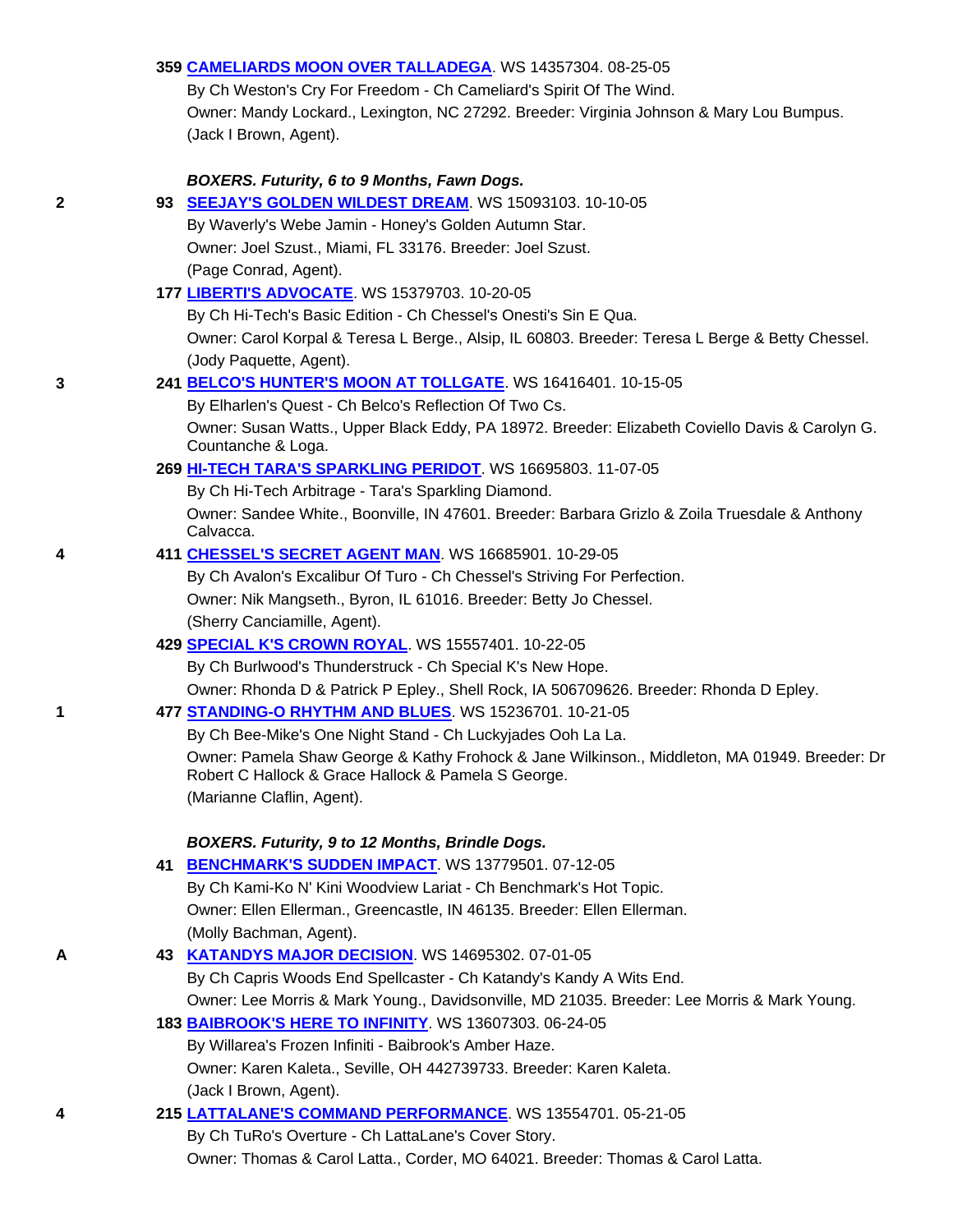(Lori McClain, Agent).

|       | 225 INSPIRATION'S FEARLESS SOLDIER. WS 13838802. 06-01-05                                                                                   |
|-------|---------------------------------------------------------------------------------------------------------------------------------------------|
|       | By Ch Bee-Mike's One Night Stand - Inspiration's Walks On Water.                                                                            |
|       | Owner: Gina Freer., Auburn, IN 46706. Breeder: Gina Freer.                                                                                  |
|       | (Jerry W Bryant, Agent).                                                                                                                    |
|       | 249 WESTHAVENS TICKET TO RIDE. WS 14125004. 06-30-05                                                                                        |
|       | By Ch Choochoo's One Night Stand - Ch Sharledars Divine Miss M.                                                                             |
|       | Owner: Patti McNair & Dave Westendorf & Tami Westendorf., Gaffney, SC 29341. Breeder: David<br>Westendorf & Tami Westendorf & Sharon Darby. |
|       | (Tami Mishler, Agent).                                                                                                                      |
| 1/RPF | 267 PARAMOUNT'S STARCROSSED LOVER. WS 13557802. 06-11-05                                                                                    |
|       | By Dreamweaver's Burlwood Romeo - Ch Burlwood's Starstruck Of Paramount.                                                                    |
|       | Owner: Michael & Debra Garland & Megan Starner., The Woodlands, TX 773812826. Breeder: Megan<br>& Kyle Starner & Rhonda Nickels.            |
| 2     | 325 RUMMER RUN'S MIDNIGHT TANGO. WS 14365902. 07-29-05                                                                                      |
|       | By Ch Excalibur Rummer Run Chequer - Ch Rummer Run's Cha Cha.                                                                               |
|       | Owner: Steve & Ann Anderson & Marti & Lou Diaz., Atlanta, GA 30327. Breeder: Ann & Steven                                                   |
|       | Anderson.                                                                                                                                   |
|       | (Rick Justice, Agent).                                                                                                                      |
| 3     | 379 JAZZ N BY DANDS MAYHEM BY HEART ACRE. WS 14052102. 06-09-05                                                                             |
|       | By Ch Logan Elm Run At Heart Acre - Jazz's Bewitching Heart Acre.                                                                           |
|       | Owner: Karon Adams., East Ridge, TN 37412. Breeder: Sherry : Lawson-Cindy Yeager-Glenn Yeager.                                              |
|       | (Jack Brown, Agent).                                                                                                                        |
| A     | 423 BENCHMARK'S NEW DESIGN. WS 13779504. 07-12-05                                                                                           |
|       | By Ch Kami-Ko N'Kini Woodview Lariat - Ch Benchmark's Hot Topic.                                                                            |
|       | Owner: Ellen Ellerman., Greencastle, IN 46135. Breeder: Ellen Ellerman.                                                                     |
|       | (Molly Bachman, Agent).                                                                                                                     |
|       | 447 NANTESS RUNNING KOOL. WS 13862204. 07-21-05                                                                                             |
|       | By Ch Nantess Royal Flush - Ch Nantess Spin To Win.                                                                                         |
|       | Owner: Nancy & Tessie Savage., Table Grove, IL 61482. Breeder: Nancy & Tessie Savage.                                                       |
|       | 503 BULLET'S BRAVEHEART OF SURO. WS 15824403. 07-26-05                                                                                      |
|       | By Ch Suro's Crown Royal - Ch Bullet's Petrie Desert Rose.                                                                                  |
|       | Owner: Dr Jacqueline Royce & Danielle Butler., Sarasota, FL 34240. Breeder: Dr Jacqueline Royce &<br>Danielle Butler.                       |
|       | BOXERS. Futurity, 9 to 12 Months, Fawn Dogs.                                                                                                |
|       | 21 ENSIGN'S MOVIN' OUT. WS 14662902. 06-21-05                                                                                               |
|       | By Ch Encore's Crimson Tide - Denbars Millennial Dream Girl.                                                                                |
|       | Owner: Jane Bradford & Annette Clark., Baton Rouge, LA 70806. Breeder: Annette Clark.                                                       |
|       | (Terri Galle, Agent).                                                                                                                       |
| А     | 35 ENSIGN'S CAUSIN APPLAUSE. WS 14667101. 07-08-05                                                                                          |
|       | By Ch Berlane's Causin An Uproar - Ch Denbar's Dolce Vita.                                                                                  |
|       | Owner: Jewell Dunning Annette Clark., Anchorage, AK 99507. Breeder: Shay Pischke & Annette Clark.                                           |
| 4     | 53 SABO'S MAJESTIC PROVOCATION. WS 13640301. 06-13-05                                                                                       |
|       | By Maxl's Golden Boy - Sabos Sweet Sensation.                                                                                               |
|       | Owner: Sandra J Williams., New Smyrna, FL 32168. Breeder: Robert B & Sandra J Williams.                                                     |
|       | (Lori McClain, Agent).                                                                                                                      |
|       | 55 <b>LINBARY'S SIR WINSTON.</b> RN 038921CAN. 07-14-05                                                                                     |
|       | By Raklyns Stealing The Show - Lynbarry's Joplin.                                                                                           |
|       | Owner: DeeDee & Sol Haboucha, Ormetown OLL CNLIOS 1KO, Broader: Lynn Groop & Barry Groop                                                    |

Owner: DeeDee & Sol Haboucha., Ormstown QU, CN JOS 1K0. Breeder: Lynn Green & Barry Green.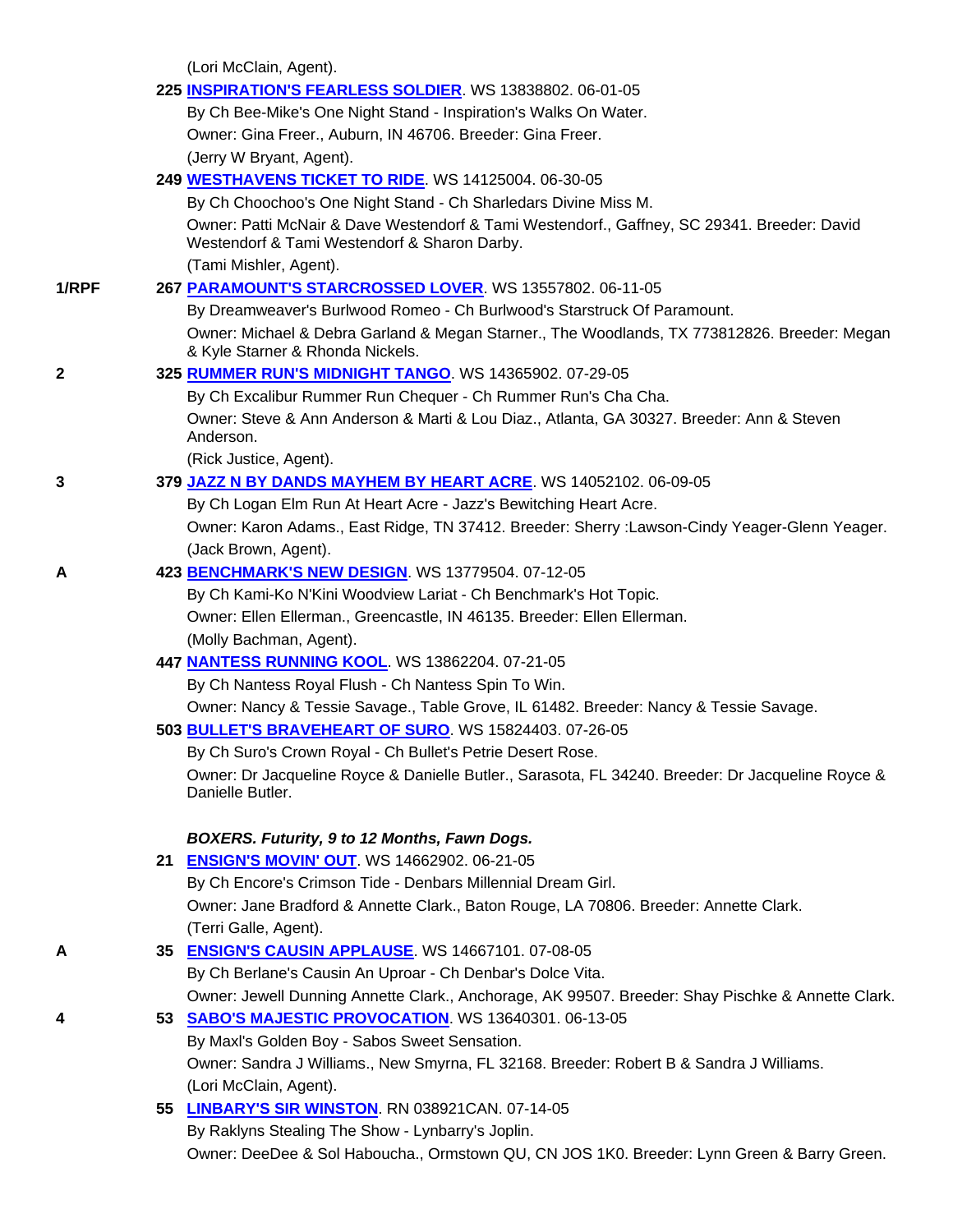# **57 LYNBARRY'S ULYSEES**. RN 038920CAN. 07-14-05

By Racklins Stealing The Show - Lynbarry's Joplin.

 Owner: Dee Dee & Sol Haboucha., Ormstown QU, CN J0S 1K0. Breeder: Lynn & Barry Green. (Nora McGrisken, Agent).

# **75 TEALCREST'S LUCK OF THE IRISH**. WS 13710701. 05-20-05

 By Ch MaSue's Out Of Luck - Ch TealCrest's Pennys From Heaven, CD, RN, OA,NAJ. Owner: Jill Hootman., Clarksville, TN 37040. Breeder: Jill Hootman. (Jack I Brown, Agent).

# **85 ROBINSON ITAL. STALLION OF HI-TECH**. WS 14215205. 07-14-05

By Ch Hi-Tech's Basic Edition - Ch Robinson's Burgundy Rose.

 Owner: Ashley Wenglik & Luann Wenglik & Delma Robinson., Ambridge, PA 15003. Breeder: Delma & William Robinson.

# **111 GARNSEY'S WEDDING CRASHER**. WS 13766301. 06-24-05

 By Ch Garnsey's Varsity Blues - Garnsey's Sorority Sister. Owner: Anne Dowling., Hobe Sound, FL 33455. Breeder: Clayton G Haviland IV.

# **161 ANDREAS REGAL SECRET JACK OF HEARTS**. WS 13465406. 05-21-05

By Ch Regal Hitech Picasso Of Darvick - Ch Regal's Xtian Heart Of Gold.

 Owner: Kenneth & Kathryn Andrea & Korinne Vanderpool., Shreveport, LA 711194108. Breeder: Joe Henderson & Korinne Vanderpool.

(Terri Galle, Agent).

# **197 PIGEONWOOD'S HEART RUNS RONDEAU**. WS 14250401. 07-11-05

By Ch Logan Elm Runs At Heart Acre - Pigeonwoods Kentucky Babe.

 Owner: Heidrun D Hardy., Erie, PA 16505. Breeder: Dianne Demman & Todd Demman & Katharina Gatz.

(Cindy Crawford Gorath, Agent).

# **205 DARVICK'S BWITCHN RED MAJEK**. WS 13808005. 06-07-05

By Ch Darvick's Hi Tech Regal Monopoly - Darvick's Regal Dream.

 Owner: Tracy Moss & Darlene Vickers., Deltona, FL 32725. Breeder: Chris & Micah Fernighough & Darlene Vickers.

(Matias Dominguez, Agent).

# **207 ILLYRIAN'S TRIFECTA AT MAXL**. WS 14973103. 07-29-05

By Ch Maxl's Golden Boy - Ch Dreamweaver's Past Perfect.

Owner: Gail Kloecker & Pamela Rohr., Lincoln, NE 68528. Breeder: Gail Kloecker.

# **219 DANICREST SCARBOROUGH UNLEASHED**. WS 15869601. 07-30-05

 By Ch Heart Acre Cinnrhee Valentino - Ch Vancroft's Scarborough Fair. Owner: Danielle Butler & Virginia Furflieh., Plant City, FL 33565. Breeder: Danielle Butler Virginia Zurflieh,Debbie Clark,Mary Si.

# **A 227 INSPIRATION'S FULL AUTHORITY**. WS 13838801. 06-01-05

 By Ch Bee-Mike's One Night Stand - Inspiration's Walks On Water. Owner: Gina Freer., Auburn, IN 46706. Breeder: Gina Freer. (Michael Shepherd, Agent).

# **251 SARKEL'S WHITETAILS ROCK STAR**. WS 13605902. 06-19-05

By Ch Hi-Stan's How Doya Like "Me" Now - Sarkel's Starlite Surprise.

Owner: Sheryll Grothe., Porterfield, WI 541599619. Breeder: Ann Gilbert & Doris Pippin.

# **265 RODLINS BING CROSBY AT HALMYR**. WS 16451301. 07-28-05

 By Ch Winland's Mack The Nice - Rodlins Good Luck Charm. Owner: Myriam Halle., Smith Falls ON, CN K7A 5B8. Breeder: Rod & Linda Norris. (Colin Brownlee, Agent).

# **299 MARBO'S BIG HURT PEPRHL**. WS 14144604. 08-01-05

By Ch Wesan's Zachariah - Ch Marbo's Much Desire Santi Me.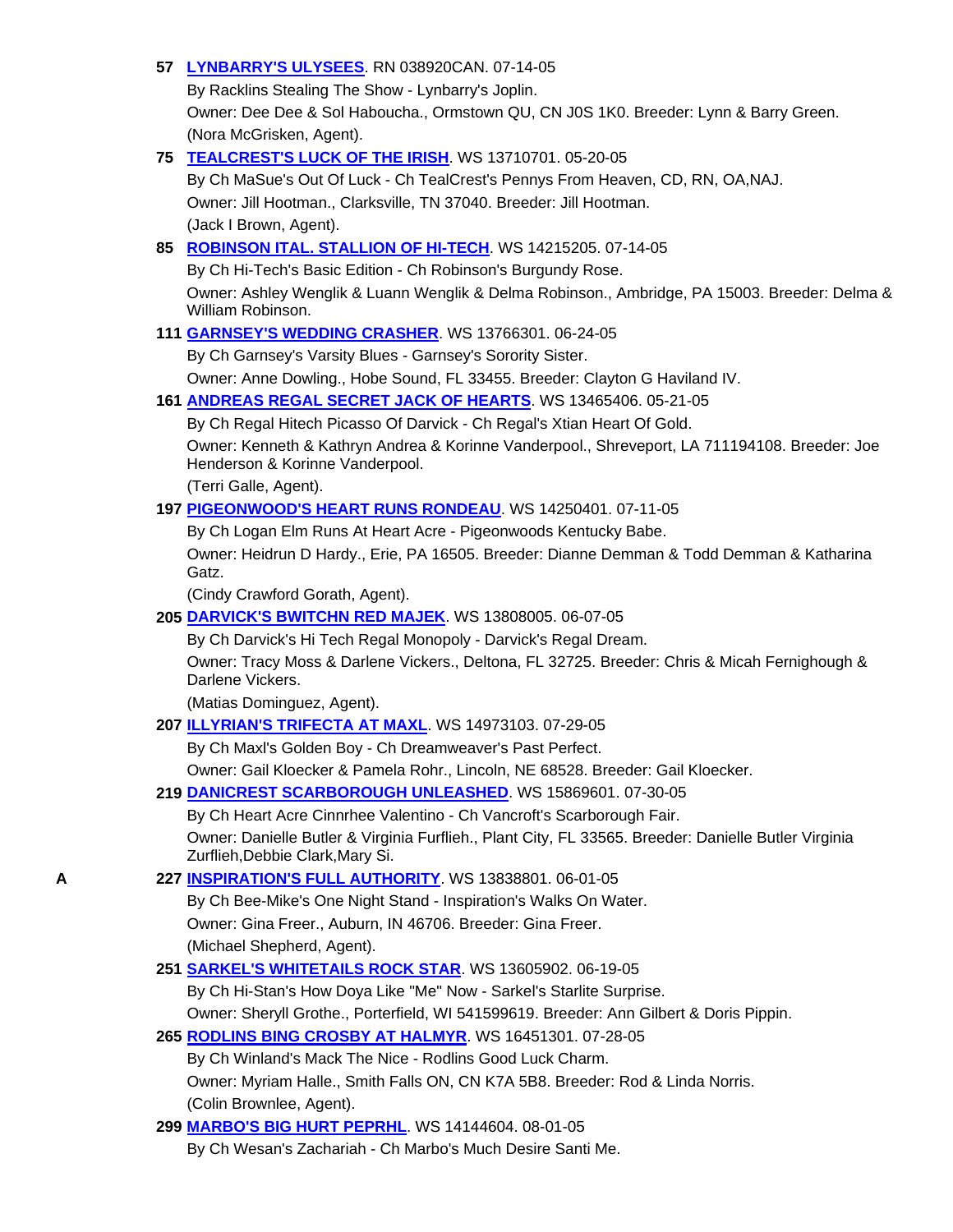Owner: Robert Fosnow & Marita Fosnow., Colchester, IL 623261506. Breeder: Sue A Thompson & Robert Fosnow.

(Tessie Savage, Agent).

**305 REGAL'S BIG SECRET AT XTIAN**. WS 13465405. 05-21-05

By Ch Regal Hitech Picasso Of Darvick - Ch Regal's Xtian Heart Of Gold.

 Owner: Robin Henderson & Korinne Vanderpool., Keller, TX 762482629. Breeder: Joe & Robin Henderson & Korinne Vanderpool.

### **399 ENSIGN'S PURA VIDA**. WS 14667102. 07-08-05

By Ch Berlane's Causin An Uproar - Ch Denbar's Dolce Vita.

 Owner: David Munoa & Annette Clark., Salt Lake City, UT 84103. Breeder: Annette Clark & Shay Pishke.

(Diego Garcia, Agent).

**425 ROBINSON'S BURNISHED GOLD**. WS 14215201. 07-14-05

By Ch Hi-Tech's Basic Edition - Ch Robinson's Burgundy Rose.

 Owner: Delma Robinson & William Robinson., Beavercreek, OH 454346705. Breeder: Delma Robinson & William Robinson.

(Molly Bachman, Agent).

### **1/BPF 511 DANICREST SCARBOROUGH SKYWAY JACK**. WS 15869602. 07-30-05

By Ch Heart Acre Cinnrhee Valentino - Ch Vancroft's Scarborough Fair.

 Owner: Dani Butler Dr Jacqueline Royce & D Butler & V Zurflieh., Wimauma, fl 33598. Breeder: Danielle Butler Virginia Zurflieh,Debbie Clark,Mary Si.

# **2 515 PARAMOUNT'S BOOGIE NIGHTS**. WS 13557701. 06-11-05

By Ch Burlwood's Loverboy - Ch Burlwood's Premiere At Paramount.

Owner: Megan Starner., Bennet, NE 68317. Breeder: Megan Starner And Rhonda Nickels.

# **531 TRIMANOR THIS TOWN NOT BIGENUF**. RL 019024CAN. 06-11-05

By Ch Allegro Trimanor Jamacamecrazy - Boxrmor's Natasha At Trimanor.

Owner: Judy Jury., London ON, CN N6H 1L9. Breeder: Judy Jury & Eric Young & Kristen Softley.

#### **539 ENCORE'S BISMARK**. WS 15909201. 07-29-05

By Ch Berlane's Causin An Uproar - Ch Encore's Chianti.

 Owner: Cheryl A Cates & Casey Cates & Joanne Hutchins., Exeter, CA 93221. Breeder: Cheryl A Cates, Casey Cates, Joanne Hutchins.

# **3 551 ENCORE'S BACCHUS**. WS 15909202. 07-29-05

By Ch Berlane's Causin An Uproar - Ch Encore's Chianti.

 Owner: Janet J Cary & Joanne Hutchins & Cheryl A Cates., Ramona, CA 92065. Breeder: Cheryl A Cates & Casey Caesy & Joanne Hutchins.

# *BOXERS. Futurity, 12 to 15 Months, Brindle Dogs.*

**73 CACHET'S SENTINEL**. WS 12468904. 03-09-05

By Ch High River's Taylor Made Of Backwoods - Cachet's Solitaire.

 Owner: Len Magowitz & Lou-Ann Tibbitts-Ridings & Terri Kaiser., Troy, NY 12180. Breeder: Leonard Magowitz.

# **139 JENBUR'S ELIJAHS COMING**. WS 12963503. 04-24-05

By Ch Highrivers Taylor Made Of Backwoods - Jenbur's Lady Shana.

 Owner: Rebecca Kunz & Jennifer Crane., Daveport, IA 52804. Breeder: Jennifer Crane & Burton Weinstein.

(Guy Fisher, Agent).

**159 WHITE PINES WILLIE B INVITED**. WS 12765301. 04-02-05

By Ch Heart Acres Escort In Black - Ch White Pines Front Paige.

Owner: Robert & Linda Gasper., Medina, OH 44256. Breeder: Robert & Linda Gasper.

(Jack I Brown, Agent).

**4 185 JENBUR'S CEE ME COMING**. WS 12963502. 04-24-05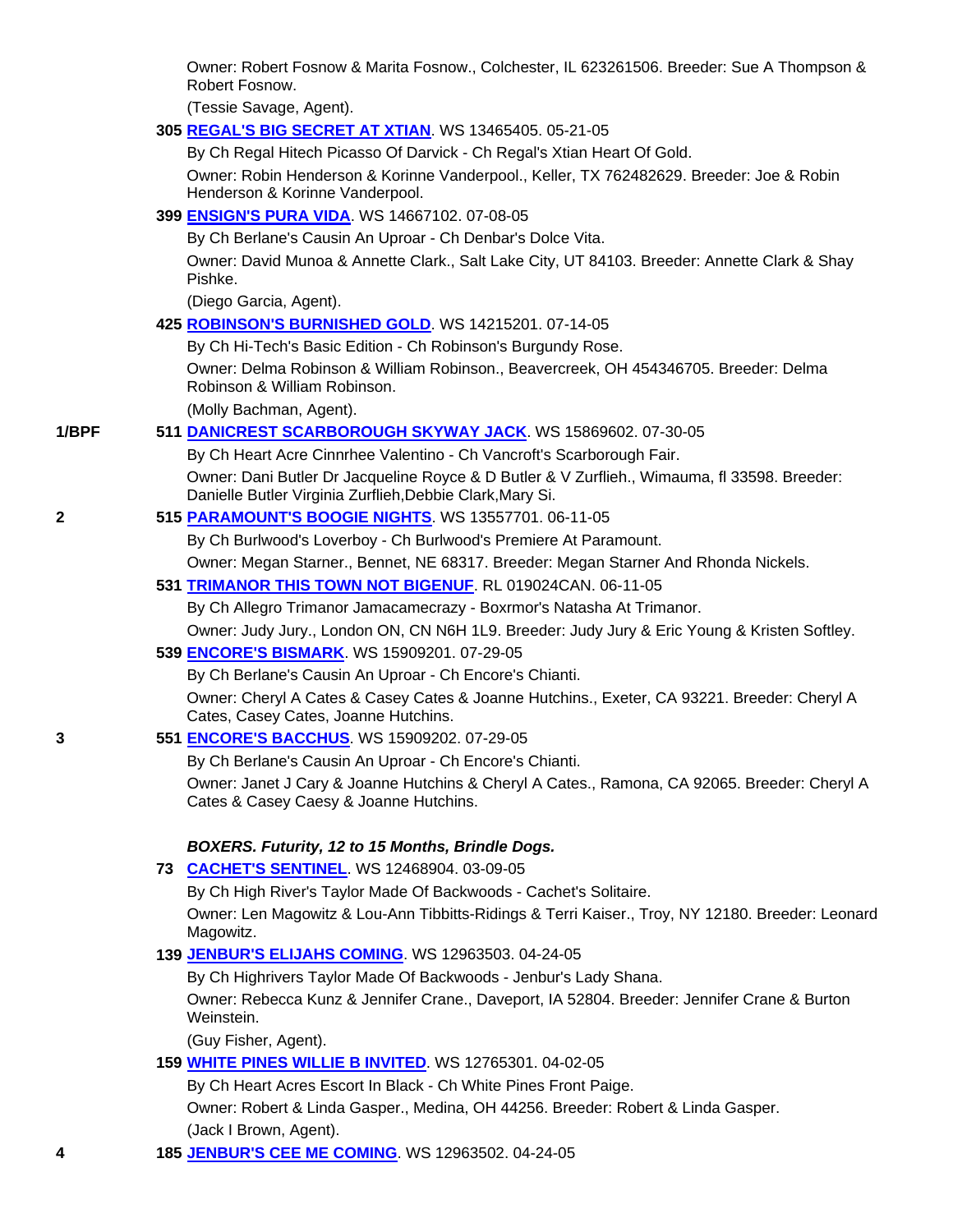|              | By Ch HighRivers Taylor Made Of Backwoods - JenBur's Lady Shana.                                                           |
|--------------|----------------------------------------------------------------------------------------------------------------------------|
|              | Owner: Joan Bacon & Jennifer Crane., Northfield, IL 60093. Breeder: Jennifer Crane & Burton<br>Weinstein.                  |
|              | (Christa Cook-Chiaurro, Agent).                                                                                            |
| A            | 199 ZANDELS RAZIN' A RUCKUS. WS 12964702. 04-13-05                                                                         |
|              | By Faerdorn Rock DJ - Ch ZanDel's Jazz Mania.                                                                              |
|              | Owner: Jenna Evenson & Delma Sheaffer & Zane Sheaffer., Clayton, NC 27527. Breeder: Delma L<br>Sheaffer & Zane A Sheaffer. |
|              | (Tami Mishler, Agent).                                                                                                     |
| 3            | 211 MOON VALLEY BIG TIME. WS 13037801. 04-04-05                                                                            |
|              | By Ch Irondale's Uncommon Valor - Moon Valley Artists New Hope.                                                            |
|              | Owner: Frank Mendoza & Becky Mendoza & Nancy Schepis & Id., Chandler, AZ 85244. Breeder:<br>Nancy Schepis & Ida Baum.      |
|              | (Wendy Bettis, Agent).                                                                                                     |
| 1/BJF/BJ     | 353 ARRIBA TALISMAN SATISFACTION. WS 12568306. 03-09-05                                                                    |
| /GFW         | By Ch Pro's Original 5 - Ch Triple Crown's Alacazam.                                                                       |
|              | Owner: Theodore S Fickes DVM & Virginia Shames., Springfield, VA 22150. Breeder: C & B Sylvester<br>& T Fickes & V Shames. |
| A            | 435 RAMARCO'S DIVE BOMBER. WS 12365703. 02-19-05                                                                           |
|              | By Cameliards Noble Knight - Ch Ramarco's License To Fly.                                                                  |
|              | Owner: Connie M Burks., Greencastle, IN 46135. Breeder: Connie M Burks.                                                    |
|              | (Genine DeMaso, Agent).                                                                                                    |
| $\mathbf{2}$ | 459 PHEASANT HOLLOWS A SURE BET. WS 12703606. 04-12-05                                                                     |
|              | By Ch Seaside Ewos Surfbreaker - Waverly Pros Shes A Sure Bet.                                                             |
|              | Owner: Kerry Jones., Wallkill, NY 12589. Breeder: Kerry Jones & Joy Howard.                                                |
|              | (Deb Struff, Agent).<br>479 TRIPLE CROWN'S PHOENIX OF STRASBURG. WS 12568307. 03-03-05                                     |
|              | By Ch Pro's Orginal 5 - Ch Triple Crown's Alacazam.                                                                        |
|              | Owner: J Willis Yearsley & Cathy Sylvester., West Chester, PA 19382. Breeder: Cathy Sylvester & Bill                       |
|              | Sylvester & Theodore Fickes & Vi.                                                                                          |
|              | BOXERS. Futurity, 12 to 15 Months, Fawn Dogs.                                                                              |
|              | 11 SUNDARBY'S SHOULD'VE BEEN A COWBOY. WS 12992402. 04-17-05                                                               |
|              | By Ch Sundarby's Kickin-N-Screamin - Ch Sundarby's Liliuckalani Bropat.                                                    |
|              | Owner: Dawn Darby, W & M Miguel., Palm Beach Gardens, FL 33418. Breeder: Dawn M. Darby.                                    |
|              | (K. Page Conrad, Agent).                                                                                                   |
| 1            | 19 CAPRI'S MAGIC MAKER OF SASSY. WS 13136303. 04-28-05                                                                     |
|              | By Ch Capri's Woods End Spellcaster - Ch Sassy's Texas Star Of Cayman.                                                     |
|              | Owner: Barbara Bachman., Atlanta, GA 30327. Breeder: Sydney Brown & Kristine Anderson.                                     |
|              | (Diego Fernando Garcia, Agent).                                                                                            |
|              | 33 <b>AMITY HALL'S ALL ABOUT ME</b> . WS 13224501. 04-28-05                                                                |
|              | By Ch Raineylane's Different Drum - Ch Amity Hall's Rock The Casbah.                                                       |
|              | Owner: Beth Downey., Stevensville, MD 21666. Breeder: Beth Downey.                                                         |
|              | (Jack I Brown, Agent).                                                                                                     |
|              | 39 CHERRYWOOD'S LOVER BOY WS 13020416.04-19-05                                                                             |
|              | By Ch Van Riper's Pretty Boy Floyd - Howdi's Over The Rainbow.                                                             |
|              | Owner: Rodney Young & TeresaYoung., Poughkeepsie, NY 12603. Breeder: Judy A. Hahn.                                         |
|              | (Carmen Skinner, Agent).                                                                                                   |
|              | 61 SCHOENTAL'S JAKOB. WS 13002602. 03-24-05                                                                                |
|              | By Ch Halcyon's I Rest My Case - Ch Schoental's Fraulein Monika.                                                           |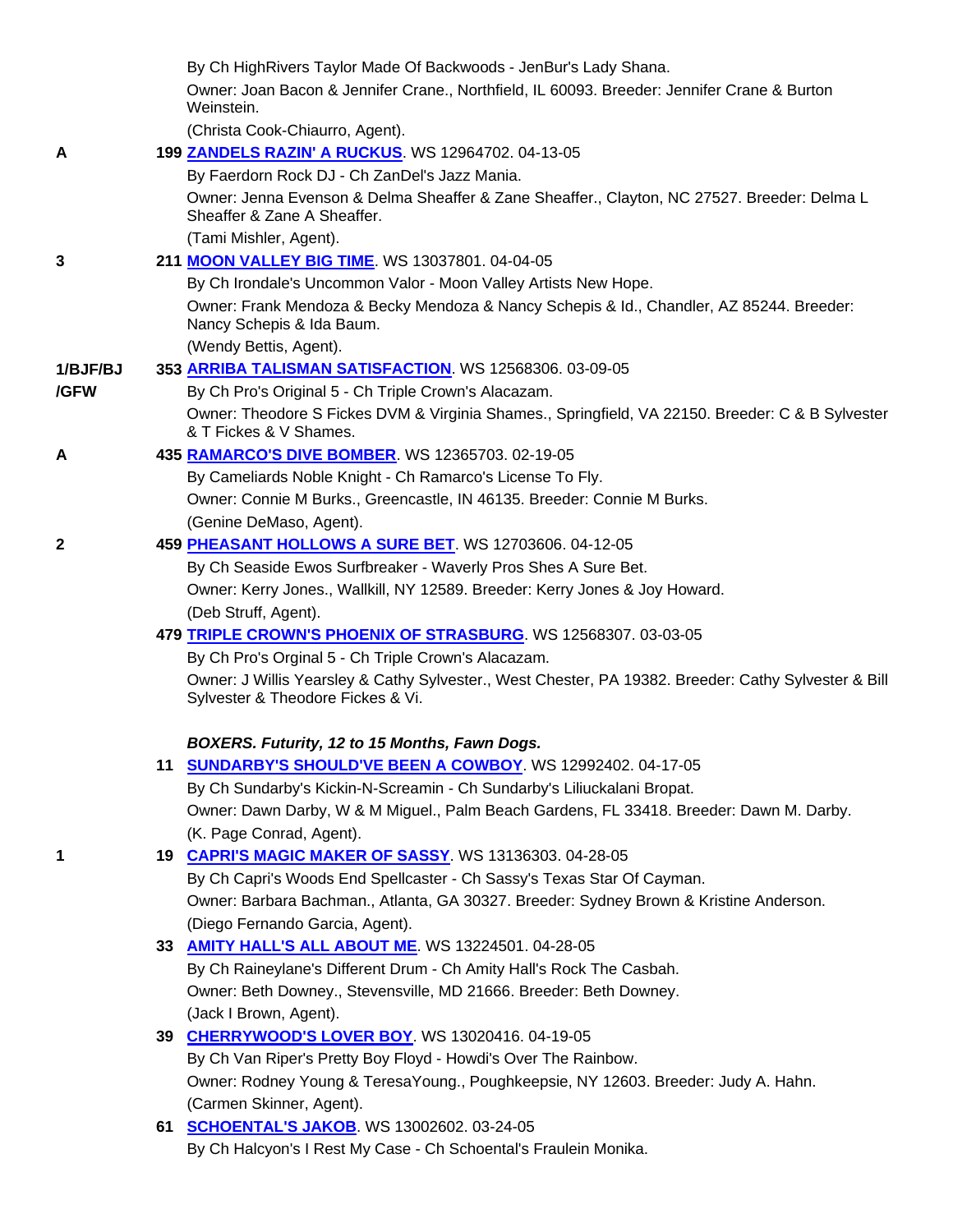Owner: Pamela & Gregory Gordon , B Compton, G Fitzgerald., Hanover, PA 17331. Breeder: Barbara R. Compton, Gyleen Fitzgerald, James Pryde. (Marylou Hatfield, Agent).

**129 EASTWINDS HIGH COMMAND**. WS 12359706. 03-26-05

 By Ch Darvick Hitech Regal Explorer - Ch Emerald Luciana At Eastwind. Owner: Tom & Gale Shay., Natchez, MS 39120. Breeder: Tom & Gale Shay. (Michael Shepherd, Agent).

# **3 131 ROCHIL'S LUST FOR LIFE KANDIYOHI**. WS 13517504. 03-08-05

By Ch Rochil's Opening Act - Ch Rochil's Lady Slipper.

 Owner: Valerie & Michael Edwards & Perry & Sandra Combest., Owasso, OK 74055. Breeder: Perry & Sandra Combest & Kimberly A Bloomquist.

(Lori McClain, Agent).

**171 ABOXA'S SHAKE RATTLE & ROLL**. WS 13448101. 05-07-05

By Ch Van Rippers Handsome Harry - Aboxer's Lucy In The Sky.

 Owner: Virginia & George Wus & Diane & Wayne Morris., Bath, PA 18014. Breeder: Diane Kowalchyk & Wayne Morris.

# **2 293 GLENWOOD'S CLOSING ARGUMENT**. WS 13021901. 04-04-05

By Ch Berlane's Joint Venture - Ch Skidoo's Charlie's Angel.

 Owner: Mario Ramirez & Charles Vose., Tracy, CA 953778779. Breeder: Charles Vose & Wendy Morawski.

(James Bettis, Agent).

# **345 FALMARK'S DIAMOND DAY BY DAY**. WS 13021806. 04-14-05

By Ch Falmark's Diamond Mine - Ch Extreme's KC Day By Day.

Owner: Laura Cuthbert & Stephanie Davis., Watertown, MA 02472. Breeder: Donna Day & Philip Day.

# **4 347 TRIPLE CROWN'S TRIPLE DARE**. WS 12568303. 03-09-05

By Ch Pro's Original 5 - Ch Triple Crown's Alacazam.

 Owner: Trish Alexander & Cathy Sylvester., Centre Hall, PA 16828. Breeder: C & B Sylvester & T Fickes & V Shames.

(Debbie Struff, Agent).

# **A 419 ROCHIL ROAR OF THE CROWD KANDIYOHI**. WS 13517505. 03-08-05

By Ch Rochil's Opening Act - Rochil's Lady Slipper.

 Owner: Apichai Anantrechai & Sandi & Perry Combest., Orange, CA 92867. Breeder: Kimberly Bloomquist & Sandi & Perry Combest.

(Michael Shepherd, Agent).

# **465 ABOXA'S HURDY GURDY MAN**. WS 13448102. 05-07-05

By Ch Van Viper's Handsome Harry - ABoxa's Lucy In The Sky.

 Owner: Diane Kowalchyk-Morris & Wayne Morris., Staten Island, NY 10304. Breeder: Diane Kowalchyk-Morris & Wayne Morris.

(Amanda Yocum, Agent).

# **549 DAY BY DAY WILLOWS PATRIOT MISSLE**. WS 13021801. 04-14-05

 By Ch Falmark's Diamond Mine - Ch Extreme's KC Day By Day. Owner: Linda Ricci & Paige Day., North Chelmsford, MA 01863. Breeder: Donna & Philip Day.

*BOXERS. Futurity, 15 Months & Under 18 Months, Brindle Dogs.*

| 149 DOGWOOD'S DEITER OF HI-TECH. WS 13167501. 02-07-05 |  |
|--------------------------------------------------------|--|
|                                                        |  |

By Ch Hi-Tech's Basic Edition - Ch Dogwood's It's About Time.

Owner: Jeri Poller & Judy Wood., Boca Raton, FL 33496. Breeder: Judy Wood.

(Kimberly A Pastella-Calvacca, Agent).

# **3 235 WIT'S END MEI TU AT FLB**. WS 12576003. 02-06-05

 By Ch Triple Crown's War Admiral - Fox Meadow's Karma At Wit's End. Owner: Jeri Boccio & Connie Haywood., Brewster, MA 02631. Breeder: Becky Clarke & Connie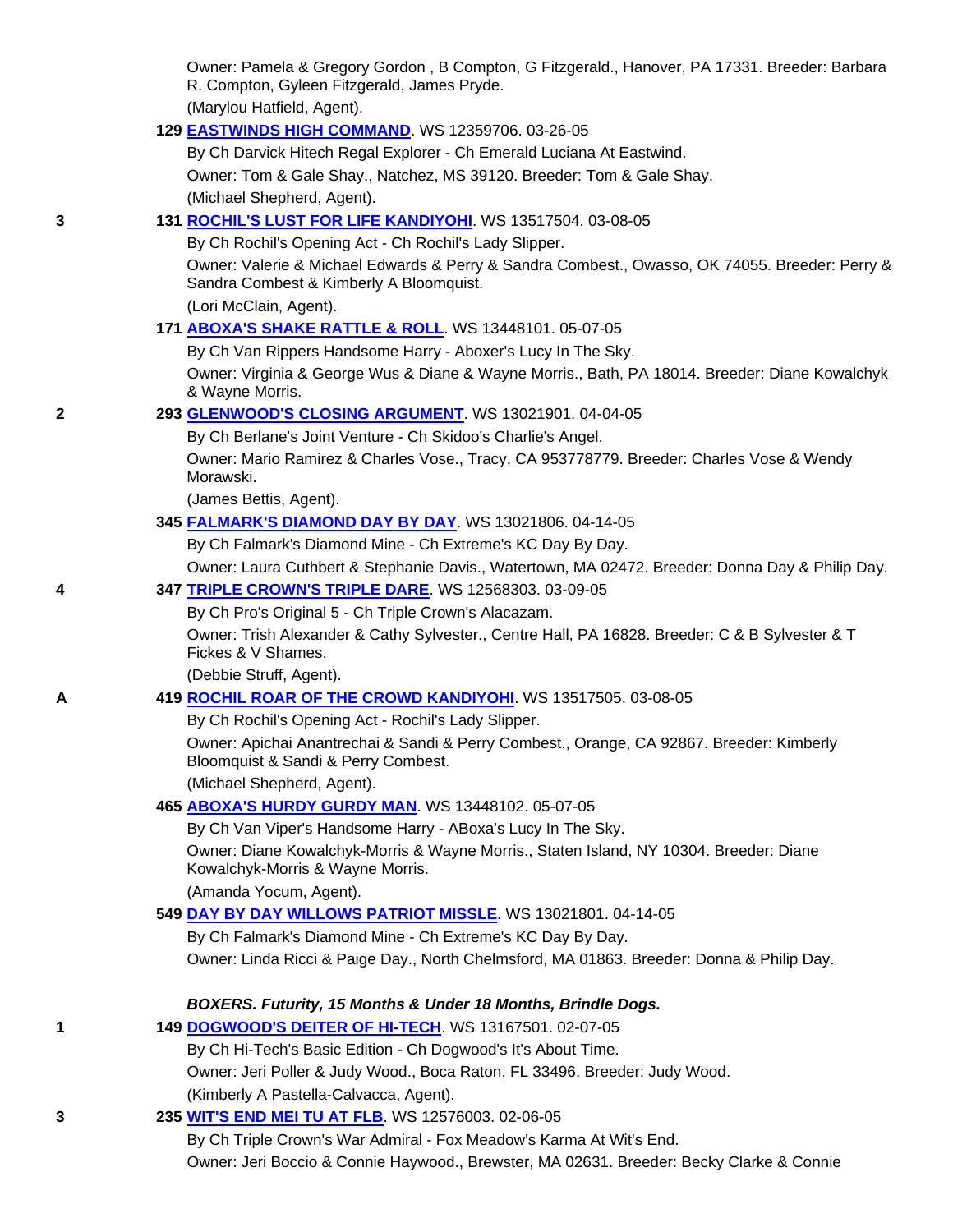Haywood.

(Debbie Struff, Agent).

|  | 365 CR TOTAL COMMITMENT. WS 12225801. 12-26-04 |
|--|------------------------------------------------|
|--|------------------------------------------------|

By Ch Bee-Mikes' One Night Stand - Ch Icon Silhoutte.

 Owner: Rick & Cindy Walunas., Montague, MI 494379461. Breeder: Rick&Cindy Walunas. (Genine Demaso, Agent).

#### *BOXERS. Futurity, 15 Months & Under 18 Months, Fawn Dogs.*

**79 PRO N JOVILEA'S CODE OF HONOR**. WS 11780706. 12-15-04

By Ch Pro's Original 501 Blues - Pro's Lest He Be Forgotten.

 Owner: Claudine Raymo & Peggy A Otto., Orlando, FL 328620472. Breeder: Peggy A Otto & William R Dulaney.

(Jack I Brown, Agent).

#### **2 89 ROSEWOOD SUNCREST HEART BREAKER**. WS 12524203. 01-09-05

 By Ch Seaside's EWO Surf Breaker - Ch Rosewood's Suncrest Silhouette. Owner: Kevin R Burkhamer & Jean Marie Burkhamer., Rock Hill, SC 29732. Breeder: Gerald G Eller & Olive Lee-Waters & Tommie J Eller.

(Kay Palade-Peiser, Agent).

**97 JAEGERHOUSE'S U R MY MUISC**. WS 16196201. 01-16-05

 By Ch Cachet's Rock-N-Roll - Jaegerhouse's Go Go Go. Owner: Dara Murphy., Toronto, ON, CN M1T 1R6. Breeder: Diane Mooney & Verena M Jaeger. (Debbie Struff, Agent).

#### **4 101 DARVICK HI-TECH REGAL TRIBUTE**. WS 12052901. 12-02-04

 By Ch Hi-Tech Johnny J Of Boxerton - Ch Darvicks Dreams Never Cease. Owner: Nicolas Peribonio & Maritza Vaca & Darlene Vickers., Jonesboro, LO 71251. Breeder: D Vickers & K Vanderpool & Z Truesdale.

(Gustavo Ferrari, Agent).

### **167 TRIWIN'S BACK TO BAISICS OF HI-STAND**. WS 12114001. 12-08-04

 By Ch Sarkel's Strength For Hi-Stands - Ch Donje's Midnight Dreamer. Owner: Charlie Hayes & Joseph Pastella., Paola, KS 66071. Breeder: Joseph Pastella & Virginia Eldridge.

(Tina Porter, Agent).

**A 179 RUGBY RESOLUTION ROCK**. WS 11618206. 01-01-05

By Ch Bjays Traveling Man - Rugby Punk Rockers Warzone.

Owner: Christina Fleisher & Sherryl Schultz., Fenwick, MI 48834. Breeder: Christina Fleisher.

### **1/RJF 203 RAKLYNS RENEGADE**. WS 11506102. 11-23-04

By Ch Crysto's Image Of Arriba - Ch Raklyns Showin' Off.

Owner: Joan Mack & Debbie & Erin Struff., Bolton, CT 06043. Breeder: Debbie & Erin Struff.

**263 HEARTACRE RODLIN MICHAELANGELO**. WS 15864201. 12-12-04

By Ch Josha's Linebacker - Ch Rodlins Touched By An Angel.

 Owner: Rod & Linda Norris & Jim & Pricilla Kilman., Smith Falls ON, CN K7A 5B8. Breeder: Jim & Pricilla Kilman.

(Colin Brownlee, Agent).

**3 281 REGAL'S HEREEE'S JOHNNY**. WS 11731203. 01-06-05

By Ch Regal HiTech Picasso Of Darvick RN - Ch Regal's Hearts Afire.

 Owner: Peggy McConnell & Korinne Vanderpool., Dallas, TX 75035. Breeder: Korinne & Evan Vanderpool.

(Terri Galle, Agent).

- **283 BAR-K'S BOUCHERON**. WS 12068303. 12-09-04
	- By Ch Brookwood's Full Moon Ch Bar-K's Amirage Of Obladah.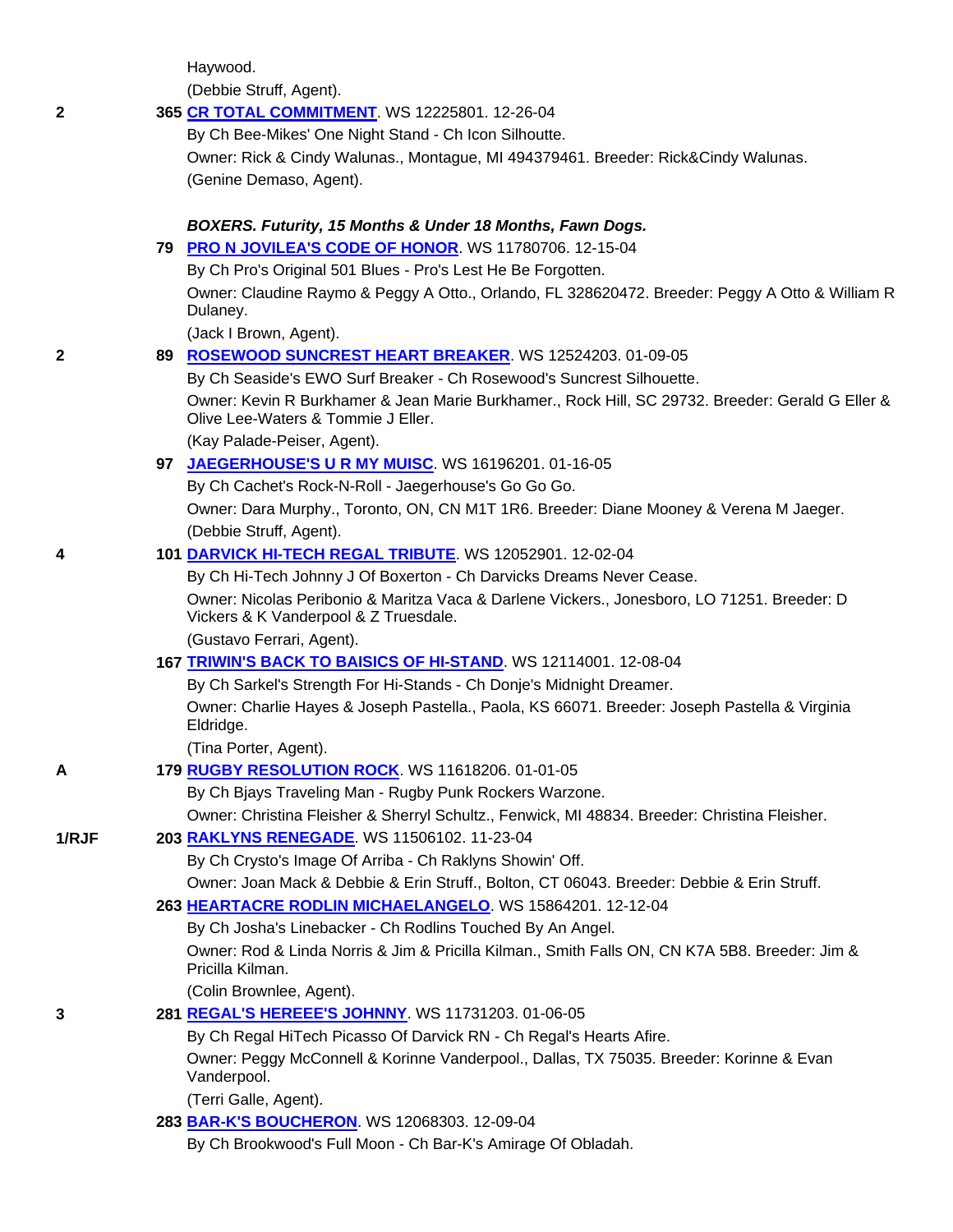Owner: Phillilp Koenig., Goshen, KY 40026. Breeder: Phillip K Koenig & Barbara Partlow. (Jody Paquette, Agent).

### **321 RUMMER RUN'S ESQUIRE**. WS 12043405. 01-20-05

 By Ch Donrey's Butch Cassidy The Kid - Ch Carillon Elegance Runner Run. Owner: Polly Whitney & Ann B Anderson., Atlanta, GA 30327. Breeder: C Suarez & S Anderson& P Whitney & A Anderson.

(Rick Justice, Agent).

# **A 357 REGAL'S NOBLE CON-TEN-DER**. WS 11731207. 01-06-05

 By Ch Regal HiTech Picasso Of Darvick - Ch Regal's Hearts Afire. Owner: Aprile Anglin & Korinne Vanderpool., Midland, Tx 79707. Breeder: Korinne Vanderpool & Evan Vanderpool.

(Terri Galle, Agent).

# **553 TOKALON'S GEMSTONE**. WS 11758301. 12-21-04

 By Ch CherKei's Dennis The Menace - Tokalon's Dreamcatcher. Owner: Deborah McAlpine., Marietta, GA 30068. Breeder: Deborah McAlpine. (Michael Shepherd, Agent).

#### *BOXERS. Futurity, 6 to 9 Months, Brindle Bitches.*

|  | 12 COUNTRY TIME'S IN TUNE WITH HARMONY. WS 15300703. 09-21-05 |  |
|--|---------------------------------------------------------------|--|
|--|---------------------------------------------------------------|--|

By Ch Bentbrook's Image Of High Noon - Port O'Call's Black Diamond.

 Owner: Pamela Stephenson & Rhonda O McNutt., Hartselle, AL 35640. Breeder: Rhonda O McNutt & Ken Kyzer.

(Jamie L Hardy, Agent).

**74 COPPER HILL'S CROWN JEWEL**. WS 14302103. 08-17-05

By Ch Denevi's Ketel One Ticket2Fun - Ch Copper Hill's Star Of India.

Owner: Jessica Englund & Chad Garnes., Lakewood, OH 44107. Breeder: Cindy And Dave Baril.

# **3 136 PHEASANT HOLLOWS TIGER LILY**. WS 14894602. 09-09-05

By Ch Pheasant Hollows Macho Camacho - Jacquets Bechet.

Owner: Kerry Jones & Linda Ricci., Wallkill, NY 12589. Breeder: Kerry Jones.

(Debbie Struff, Agent).

# **180 WILLAREA'S BRING IT ON**. WS 14737602. 09-26-05

By Ch Willarea's Infinity - Ch Willarea Posin Ivy Of Kimber D's.

Owner: Ryta R Tomes., Lodi, OH 44254. Breeder: Terrence A Tomes & Ryta R Tomes.

#### **1/RPF 184 DC'S PRECIOUS GEM OF SHADIGEE**. WS 14505101. 08-28-05

 By Ch Summer's Blackjack Of Shadigee - Ch Primeau's Romancing The Rose. Owner: Donna Schafer & Carl Schafer., Corfu, NY 140369792. Breeder: Donna Schafer & Carl Schafer.

(Debbie Struff, Agent).

# **A 226 RYZINGSTAR'S BAREFOOT AT BONDI**. WS 14766203. 08-10-05

By Ch Encore's Judgment Day - Ch Allstar's Gemini.

 Owner: Sandy Vergamini & Patricia Healy., Aurora, CO 800133329. Breeder: J Paul & T Bergquist & P Healy.

# **230 CAMELIARD'S LUCK BE A LADY**. WS 14357303. 08-25-05

By Ch Weston's Cry For Freedom - Ch Cameliard's Spirit Of The Wind.

 Owner: Karol Cline., Bloomfield Hills, MI 483041245. Breeder: Virginia Johnson & Mary Lou Bumpus. (Genine DeMasso, Agent).

**A 242 SPECTRUM SCARBOROUGH LYIN' EYES**. WS 16742701. 11-04-05

By Ch Triple Crown's War Admiral - Ch Spectrum's English Ivy.

 Owner: Claudia Tremblay & Virginia Zurflieh., Plant City, FL 33565. Breeder: C Tremblay, V Zurflieh, S English, L Tremblay.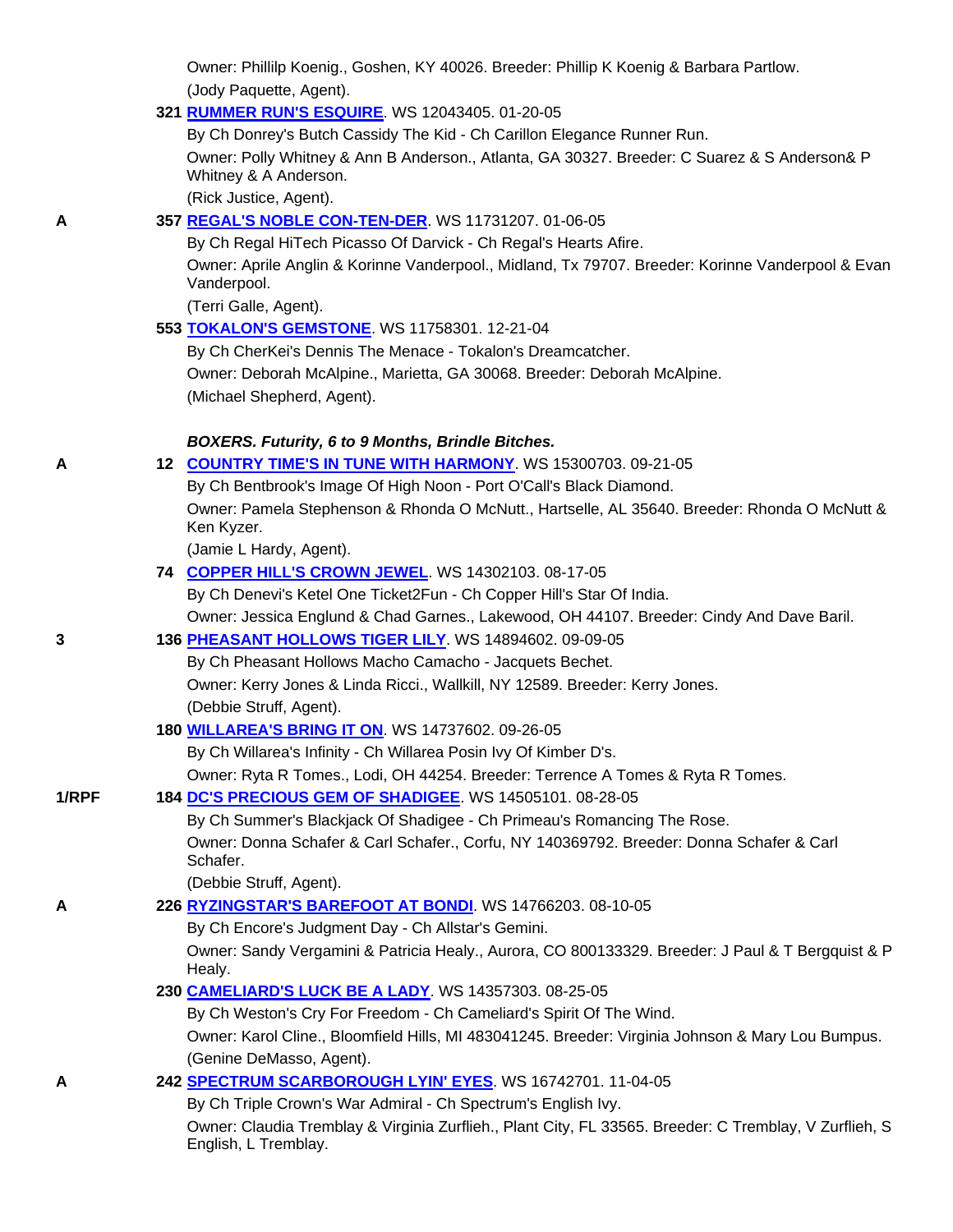**4 252 SARMEDA FLB OUT OF THE RAIN**. WS 15643201. 10-14-05

 By Ch Highrivers Taylor Made Of Backwoods - FLB Sarmeda Unforgettable. Owner: Kristina Buckley & Jeri Boccio., Eliot, Me 03903. Breeder: Kristina Buckley & Jeri Boccio. (Debbie Struff, Agent).

#### **280 MOONLIGHT'S LET ME DANCE FOR YOU**. WS 14747502. 08-22-05

 By Ch Raklyns Stealing The Show - Ch Moonlight's Let Me Entertain You. Owner: Heather Arneil., Algonac, MI 48001. Breeder: Sharon Chevrier & Diana Zorich. (Debbie Struff, Agent).

# **294 BRAVO'S INCOMPARABLE**. WS 14944401. 09-27-05 By Ch Turo's Overture - Ch Bravo's Grand Marquee. Owner: Elizabeth Champley & Susan Finley., Ann Arbor, MI 481042728. Breeder: Susan Finley. (Tami Mishler, Agent). **352 PIGEONWOODS KEY LARGO**. WS 15427705. 10-13-05 By Ch Boxella's Master Key - Dianah Might Of Bethal. Owner: Kathrina C Gatz., Hampshire, IL 60140. Breeder: Tamara Reader & Kathrina C Gatz. (Sherry Canciamille, Agent). **386 WILLAREA'S WHAT'S UP**. WS 14737601. 09-26-05 By Ch Willarea's Infinity - Ch Willarea Posinivyof Kimberds. Owner: Ryta Tomes., Lodi, OH 44254. Breeder: Terrence A Tomes & Ryta Tomes. **406 JO-SAN'S PRESENT TIME**. WS 14415701. 08-11-05 By Ch Stardust Corporate Merger - Ch Shodandy's Come Back Molly.

Owner: Sandra Lynch., Broken Arrow, OK 74014. Breeder: Carolyn Alexander & Sandra Lynch.

### **436 MOONLIGHT'S RAVE REVIEW**. WS 14747501. 08-22-05

 By Ch Raklyn's Stealing The Show - Ch Moonlight's Let Me Entertain You. Owner: Sharyn Chevrier., Wilson, NY 14172. Breeder: Sharyn Chevrier & Diana R. Zorich. (Elizabeth Coviello-Davis, Agent).

# **480 DENEVI'S IMA NAUGHTY NOT TOTTY**. WS 15774401. 10-16-05

 By Emberstouch Ring Of Fire - DeNevi's Staraya Skyy. Owner: Catherine Denevi., Vista, CA 92081. Breeder: Owner.

# **484 DENEVI'S DARK EYES CZARINA**. WS--157702. 10-16-05

By Emberstouch Ring Of Fire - DeNevi's Staraya Skyy.

Owner: Catherine Denevi., Vista, CA 92081. Breeder: Owner.

# **502 CAMELIARD'S OUT OF CONTROL**. WS 51435702. 08-25-05

 By Ch Weston's Cry For Freedom - Ch Cameliard's Spirit of the Wind. Owner: V Johnson & Marylou Bumpus., Belleville, MI 48111. Breeder: V Johnson. (Genine DeMaso, Agent).

# **530 SPECIAL K'S SOUTHERN COMFORT**. WS 15557403. 10-22-05

By Ch Burlwood's Thunderstruck - Ch Special K's New Hope.

# Owner: Rhonda D Epley & Patrick P Epley., Shell Rock, IA 506709626. Breeder: Rhonda D Epley.

# **532 SPECIAL K'S BLACK VELVET**. WS 15557402. 10-22-05 By Ch Burlwood's Thunderstruck - Ch Special K's New Hope. Owner: Rhonda D Epley & Patrick P Epley., Shell Rock, IA 506709626. Breeder: Rhonda D Epley. **534 RAMARCO N RICOS' VANDETTA**. WS 15175203. 10-22-05

 By Ch Encore's Rock Solid - Ricos Razin An Outlaw. Owner: Connie M Burks., Greencastle, IN 46135. Breeder: Donna M Puricha.

(Genine DeMaso, Agent).

# **602 RICO'S BELLA BANDITO**. WS 15175201. 10-22-05 By Ch Encore's Rock Solid - Rico's Razin An Outlaw. Owner: Donna Purichia., Indianapolis, IN 46240. Breeder: Owner.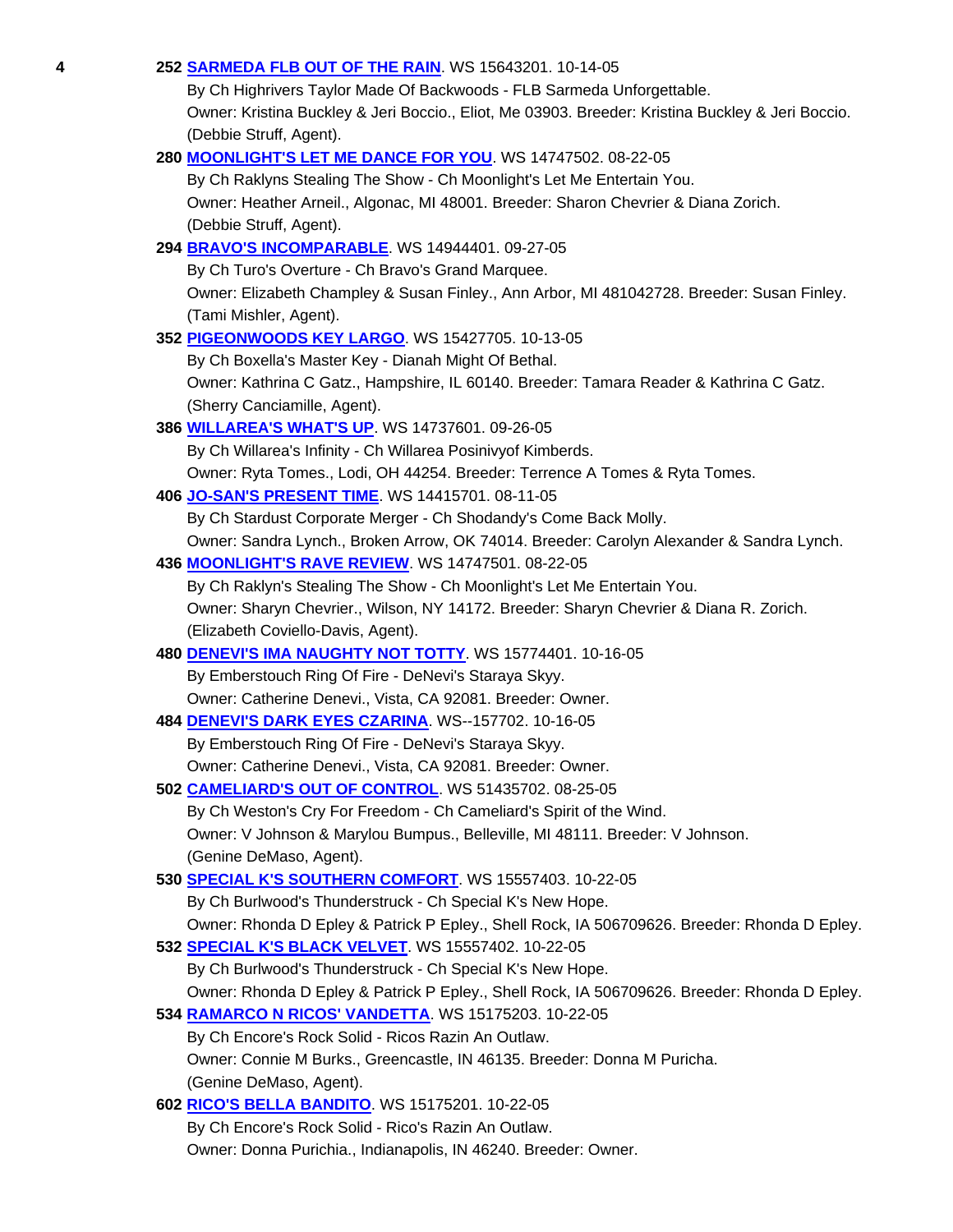(Jack I Brown, Agent).

| 2        | 648 ARTISTRY'S IMAGE OF JOKER. WS 15071102. 10-21-05                                                                                   |
|----------|----------------------------------------------------------------------------------------------------------------------------------------|
|          | By Ch Skidoo's Wild Card - Ch Artistry's Epic Expectations.                                                                            |
|          | Owner: Melissa Marshall & Laura Miller., Lumberton, TX 77657. Breeder: Laura Miller.                                                   |
|          | (Michael Shepherd, Agent).                                                                                                             |
|          | <b>BOXERS. Futurity, 6 to 9 Months, Fawn Bitches.</b>                                                                                  |
|          | 114 SEEJAY'S JAMIN TRADITION. WS 15093105. 10-10-05                                                                                    |
|          | By Waverly's Webe Jamin - Honey's Golden Autumn Star.                                                                                  |
|          | Owner: Tara Lambert., Frostproof, FL 33843. Breeder: Joel Szust.                                                                       |
|          | (Page Conrad, Agent).                                                                                                                  |
|          | 156 CHESSEL'S LIBERTI'S LITIGATOR. WS 15379701. 10-20-05                                                                               |
|          | By Ch Hi-Tech's Basic Edition - Ch Chessel's Onesti's Sin E Quanon.                                                                    |
|          | Owner: Betty Jo Chessel., Monroe, WI 53566. Breeder: Teresa L Berge & Betty Jo Chessel.                                                |
|          | 214 <b>NASTINAN'S WISH UPON A STAR.</b> WS 14732701. 09-20-05                                                                          |
|          | By Ch Bee-Mike's One Night Stand - Ch Nastinan's Lovesong.                                                                             |
|          | Owner: Deborah J Marshall., E Aurora, NY 14052. Breeder: Deborah J Marshall.                                                           |
|          | (Cindy Crawford-Gorath, Agent).                                                                                                        |
|          | 220 LIBERTI'S CRACK'N THE BELL. WS 15379705. 10-20-05                                                                                  |
|          | By Ch Hi-Tech's Basic Edition - Ch Chessel's Onesti's Sie Qva.                                                                         |
|          | Owner: Teresa L Berge., Rockford, IL 61103. Breeder: Teresa L Berge & Betty Jo Chessel.                                                |
| 3        | 290 BRAVO'S IRRESISTIBLE. WS 14944402. 09-27-05                                                                                        |
|          | By Ch Turo's Overture - Ch Bravo's Grand Marquee.                                                                                      |
|          | Owner: Susan Finley., Louisville, KY 402914043. Breeder: Susan Finley.                                                                 |
|          | (Tami Mishler, Agent).                                                                                                                 |
|          | 292 STARGAZER'S LILY WS 16291901.09-01-05                                                                                              |
|          | By Ch Heart Acre Cinnrhee Valentino - Rochils Expressions.                                                                             |
|          | Owner: Pam Weaver & Peter Weaver., Loganton, PA 177479178. Breeder: Pamela Weaver & Peter<br>Weaver.                                   |
| 1/BPF/BP | 324 BELCO'S COPPER MOON. WS 16416403. 10-15-05                                                                                         |
|          | By Elharlen's Quest - Ch Belco's Reflection Of Two CS.                                                                                 |
|          | Owner: Patricia Gelinas & Jennifer Gelinas & Logan Davis., Lakeville, MA 023471508. Breeder:<br>Elizabeth C Davis & Carolyn Coutanche. |
|          | 334 BELCO'S HARVEST MOON @ TWO CS. WS 16416402. 10-15-05                                                                               |
|          | By Elharlens Quest - Ch Belco's Reflection Of Two Cs.                                                                                  |
|          | Owner: E Coviello-Davis & Cheryl Black & C Coutanche., Taunton, MA 02780. Breeder: E Coviello-<br>Davis & L Davis & C Coutanche.       |
|          | 356 PIGEONWOODS KEY WEST. WS 15427704. 10-13-05                                                                                        |
|          | By Ch Boxella's Masterkey - Dinah Might Of Bethal.                                                                                     |
|          | Owner: Kathrina C Gatz., Hampshire, IL 60140. Breeder: Tamara L Reader & Katharia L Gatz.                                              |
|          | (Sherry Canciamille, Agent).                                                                                                           |
| 4        | 392 DREAMWEAVER'S EVERMORE OF MAXL. WS 15616202. 10-19-05                                                                              |
|          | By Ch Maxl's Golden Boy - Ch Dreamweaver's Future Perfect.                                                                             |
|          | Owner: Pamela Rohr & Lori McClain., Drum, TX 762493653. Breeder: Pamela Rohr & Lori McClain.                                           |
| А        | 404 ARTISTRY'S IN JOKERS IMAGE. WS 15071101. 10-21-05                                                                                  |
|          | By Ch Skidoo's Wild Card - Ch Artistry's Epic Expectations.                                                                            |
|          | Owner: Laura J Miller., Ramona, CA 920650003. Breeder: Laura J Miller.                                                                 |
|          | 420 HIGH-TECH'S TARA'S SPARKLING TRINKET. WS 16695802. 11-07-05                                                                        |
|          | By Ch Hi-Tech's Arbitrage - Tara's Sparkling Diamond.                                                                                  |
|          | Owner: Zoila Truesdale & Barbara Grizlo., Smithtown, NY 11787. Breeder: Barbara Grizlo & Zoila                                         |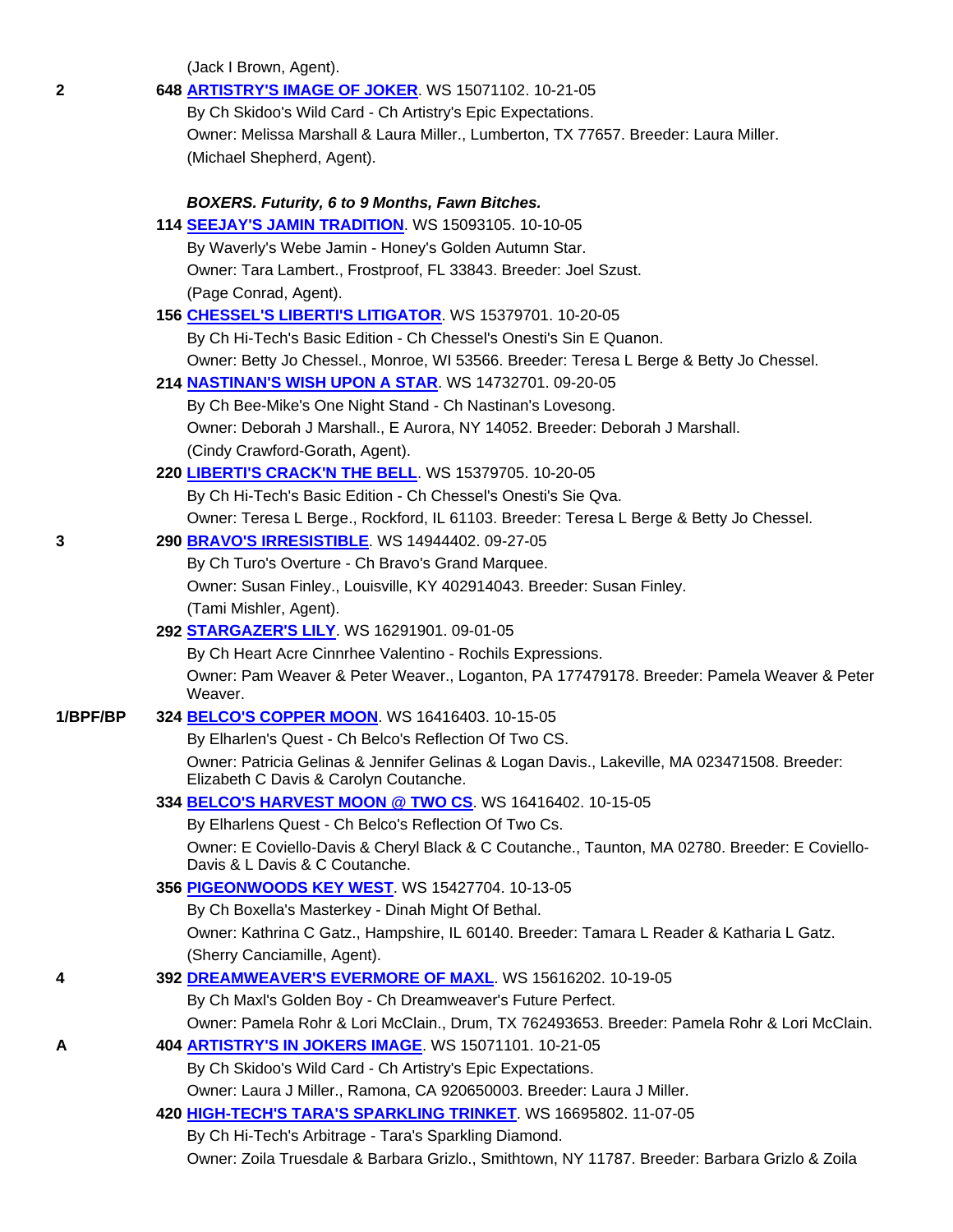Truesdale & Anthony Calvacca.

(Kimberly A Pastella-Calvacca, Agent).

| A | 452 MAXL'S EVERAFTER OF DREAMWEAVER. WS 15616201. 10-19-05                                                   |
|---|--------------------------------------------------------------------------------------------------------------|
|   | By Ch Maxl's Golden Boy - Ch Dreamweaver's Future Perfect.                                                   |
|   | Owner: Lori McClain & Pam Rohr., Beggs, OK 74421. Breeder: Pam Rohr & Lori McClain.                          |
|   | 470 MICA'S AMANDA GRACE. WS 15639802. 10-26-05                                                               |
|   | By Mica's Give 'Em Hell Harry - Mica's Wild Fire Dancer.                                                     |
|   | Owner: Bessie O Houck., Accokeek, MD 20607. Breeder: Bessie O Houck.                                         |
|   | (Amanda Yocum, Agent).                                                                                       |
|   | 474 MICA'S YOU GO GIRL WS 15639804. 10-26-05                                                                 |
|   | By Mica's Give 'Em Hell Harry - Mica's Wild Fire Dancer.                                                     |
|   | Owner: Bessie O Houck., Accokeek, MD 20607. Breeder: Bessie O Houck.                                         |
|   | (Amanda Yocum, Agent).                                                                                       |
|   | 476 MICA'S MISS ATTITUDE. WS 15639803. 10-26-05                                                              |
|   | By Mica's Give 'Em Hell Harry - Mica's Wild Fire Dancer.                                                     |
|   | Owner: Bessie O Houck., Accokeek, MD 20607. Breeder: Bessie O Houck.                                         |
|   | (Amanda Yocum, Agent).                                                                                       |
|   | 590 ELHARLEN'S REAL MOMENT RU 053264. 10-03-05                                                               |
|   | By Elharlen's Quest - Elharlen's Buena Vista.                                                                |
|   | Owner: Eleanor & Harold Foley., South Rawdon, N.S., CN B0N 1Z0. Breeder: Owners.                             |
|   |                                                                                                              |
|   | 592 ELHARLEN'S RELEVANTE. CN.RU 053261. 10-03-05                                                             |
|   | By Elharlen's Quest - Elharlen's Buena Vista.                                                                |
|   | Owner: Eleanor & Harold Foley., South Rawdon, N.S., CN B0N 1Z0. Breeder: Owners.                             |
|   | 594 ELHARLEN'S REQUEST. CN.RU 053260. 10-03-05                                                               |
|   | By Elharlen's Quest - Elharlen's Buena Vista.                                                                |
|   | Owner: Eleanor & Harold Foley., South Rawdon, N.S., Cn B0N 1Z0. Breeder: Owners.                             |
| 2 | 638 CHERKEI'S COTTON CRINOLINE. RU061670CAN. 10-05-05                                                        |
|   | By Ch Bayview Strides Ahead - Ch Cherkei's Sunrise All Dolled Up.                                            |
|   | Owner: Cheryl & Keith Robbins & Marjorie Ross., Newnan, GA 30263. Breeder: Owners.                           |
|   | (Michael Shepherd, Agent).                                                                                   |
| A | 652 BOXWOOD NIGHT DANCER. WS 15051204. 09-17-05                                                              |
|   | By Rummer Run's Tug Of War - Boxwood Moonlight Melody.                                                       |
|   | Owner: Susan C Peters & Sally L Peters., Warrior, AL 351802664. Breeder: Susan C Peters & Sally L<br>Peters. |
|   | (Rick Justice, Agent).                                                                                       |
| A | 654 BOXWOOD NIGHT MUSIC. WS 15051205. 09-17-05                                                               |
|   | By Rummer Run's Tug Of War - Boxwood Moonlight Melody.                                                       |
|   | Owner: Susan C Peters & Sally L Peters., Warrior, AL 351802664. Breeder: Susan C Peters & Sally L            |
|   | Peters.                                                                                                      |
|   | (Rick Justice, Agent).                                                                                       |
|   |                                                                                                              |
|   | BOXERS. Futurity, 9 to 12 Months, Brindle Bitches.                                                           |
| 4 | 44 CAMELIARD'S DUST IN THE WIND. WS 13500905. 05-12-05                                                       |
|   | By Ch Raineylane's Different Drum - Ch Randolph Diamonds Are Forever.                                        |
|   | Owner: Jeremy Myers & Michele Binz., Auburn, IN 46706. Breeder: Chris Randolph & Virginia                    |
|   | Johnson.                                                                                                     |
|   | (Jack I Brown, Agent).                                                                                       |
|   | 110 <b>WESTHAVEN'S JADED LADY</b> WS 14125005. 06-30-05                                                      |
|   | By Ch ChooChoo's One Night Stand - Ch Sharledar's Divine Miss M.                                             |
|   | Owner: Dave & Tami Westendorf., Powder Springs, ga 30127. Breeder: Dave & Tami Westendorf &                  |
|   |                                                                                                              |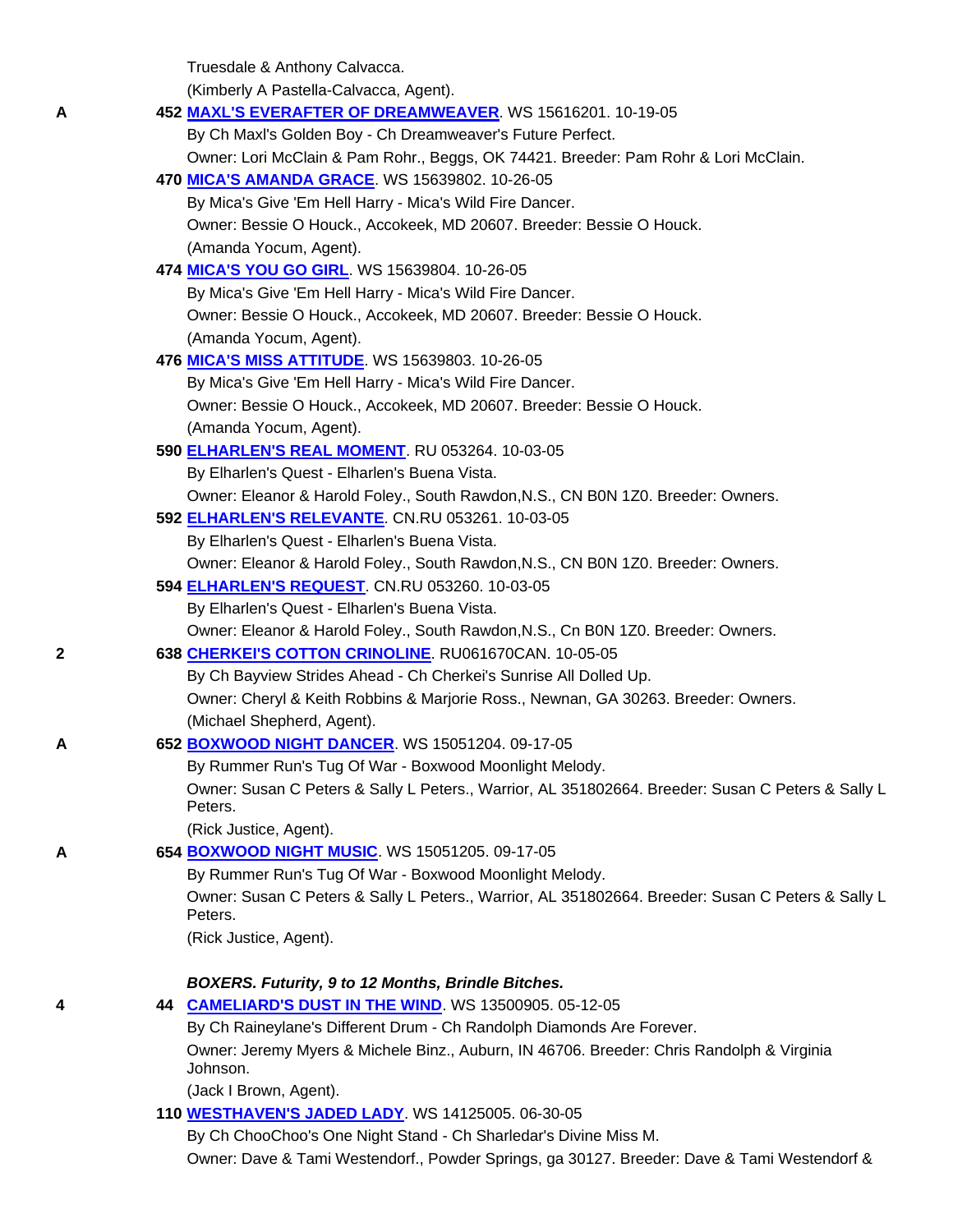Sharon Darby.

(Tami Mishler, Agent).

### **152 CAYMANS SWEET KATIE BAR THE DOOR**. WS 13085302. 05-12-05

By Ch Caymans Mac Scott - Caymans Sweet Kayla.

 Owner: Lynn A Schaeffer & Sue A Driscoll., Stoughton, WI 53589. Breeder: Sydney Brown. (Guy H Fisher, Agent).

# **158 ECHO BAY'S MERGER OF MAXIMUS**. WS 14074502. 05-29-05

 By Ch Burlwood's Maximus Premier - Ch Ravenoak's Calalily Of Xcel. Owner: Loretta & Pat Phillips & Melvin Mobley II., Plattsmouth, NE 68048. Breeder: Lee Mitchell & Melvin Mobley & Loretta Phillips.

# **A 172 PINEBROOK'S LIGHT OF MY LIFE**. WS 14213003. 07-26-05

By Ch Pinebrook's Monogramm - Pinebrook's Celebration.

Owner: Tom & Arlene Perret., Wooster, OH 446911223. Breeder: Owners.

# **A 192 STEPH J'S A FLAIR FOR BEAUTY**. WS 13244603. 05-28-05

 By Ch Steph J's Texas Sun Flair - Ch Steph J's American Beauty. Owner: Stephanie Jenks., Kingwood, TX 77339. Breeder: Stephanie Jenks. (Terri Galle, Agent).

# **218 CAYMANS SWEET MEMORY**. WS 13085303. 05-12-05

By Ch Caymans Mac Scott - Caymans Sweet Kayla.

 Owner: Kathy E Veglahn & Arnold R Veglahn., San Jose, CA 951322133. Breeder: Sydney L Brown. (Lori McClain, Agent).

# **1 224 HEARTSTRUCK'S TOTAL THUNDER**. WS 13990101. 06-19-05

By Ch Burlwood's Thunder Struck - Ch Burlwood's The Golden One.

 Owner: Mary M & Fred L Josjor., Omaha, NE 681171946. Breeder: Mary M & Fred L Josjor & Rhonda H Nickels.

# **276 UNIQUE'S ENCHANTED DREAM**. WS 13631801. 05-29-05

 By Ch Harmony's Seize The Day - Moonlight's Unique Tattle Tail. Owner: Jamie L Hardy & Margaret E Hardy., Hazel Green, AL 35750. Breeder: Jamie L Hardy & Margaret E Hardy.

# **288 FULCOS LOLITA OF WILLOW RUN**. WS 13386302. 06-15-05

By Ch Nanay N Fulco Replay of Heartacre - Heart Acre N Fulcos Black On Black.

Owner: Pamela S Hawley-Weaver & Peter Weaver., Loganton, PA 17747. Breeder: Mary Nevius.

# **322 RODLIN SCHOCKS VEGAS STARDUST**. WS 16451302. 07-28-05

By Ch Winland's Mack The Nice - Rodlins Good Luck Charm.

 Owner: Rebecca Babcock & Rod & Linda Norris., Smith Falls ON, CN K7A 5B8. Breeder: Rod & Linda Norris.

(Jack Brown, Agent).

# **354 FULCO'S BELLA OF WILLOW RUN**. WS 16686301. 06-15-05

 By Ch Jangy N Fulco Replay Of Heart Acre - Heart Acre N Fulco's Black On Black. Owner: Melayne Gropp & Connie Fulco., Stockton, IL 61085. Breeder: Mary Nevius. (Sherry Canciamille, Agent).

# **422 RENNO'S BOMBAY**. WS 13661801. 07-06-05

 By Ch Irondale's Jagged Edge - Ch Renno's Rave About Me. Owner: Hannelore Renno., Mira Loma, CA 917520003. Breeder: Hannelore Renno.

(Wendy Bettis, Agent).

# **3 500 CAMELIARDS DIAMOND AND PEARLS**. WS 13500903. 05-12-05

 By Ch Raineylane's Different Drum - Ch Randolph Diamonds Are Forever. Owner: Tashiba Ebersole., Brooklyn, MI 492309331. Breeder: Chris Randolph & Virginia Johnson. (Genine DeMaso, Agent).

# **524 BENCHMARK'S GOT MILK?**. WS 13163301. 05-09-05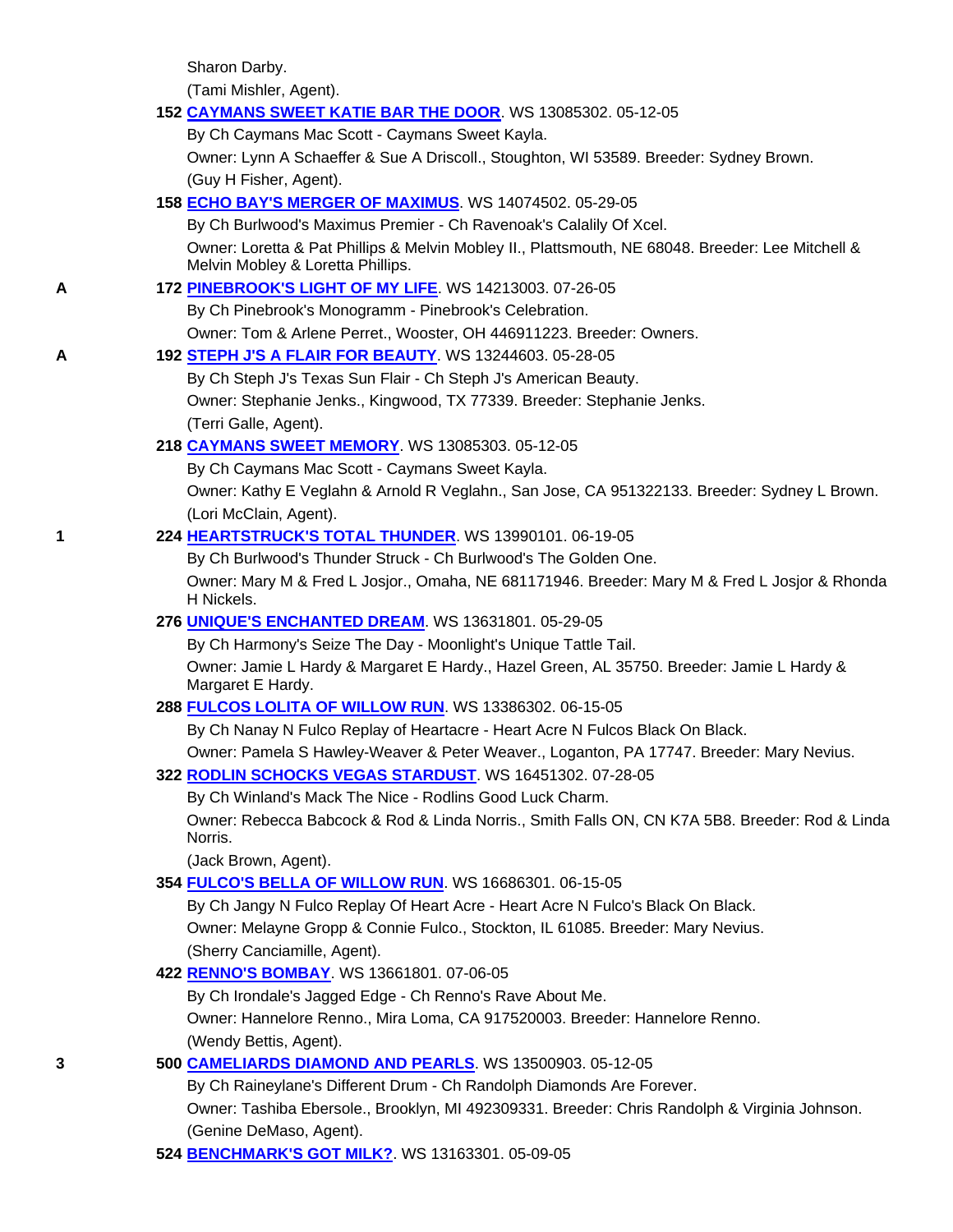By Ch Kami-Ko N' Kini Woodview Lariat - Benchmark's Aurora Star.

 Owner: Molly Bachman & Brenda K Staley., Ellettsville, IN 474299662. Breeder: Ellen Ellerman & Brenda Staley.

#### **598 BULLET'S HEARTS DESIRE OF SURO**. WS 15824402. 07-26-05

By Ch Suro's Crown Royal - Ch Bullet's Petrie Desert Rose.

 Owner: Dr Jacqueline Royce & Danielle Butler., Sarasota, FL 34240. Breeder: Dr Jacqueline Royce & Danielle Butler.

### **2 610 DANICREST SCARBOROUGH FAIR**. WS 15869603. 07-30-05

By Ch Heart Acre Cinnrhee Valentino - Ch Vancroft's Scarborough Fair.

 Owner: Machelle Beasley & Danielle Butler., Tampa, FL 33629. Breeder: Deboroah L Clark & Mary A Simmons & Virginia Zurflieh &.

### **634 ECHO BAY'S IPO OF MAXIMUS**. WS 14074501. 05-29-05

By Ch Burlwood's Maximus Premier - Ch Raven Oaks CalaLily Of Xcel.

Owner: Shelly Staats., Omaha, NE 68134. Breeder: Lee Mitchell, Loretta Phillips, Melvin Mobely, II.

#### *BOXERS. Futurity, 9 to 12 Months, Fawn Bitches.*

#### **16 HURRICAHEN'S HARMONY**. WS 14614906. 07-21-05

By Ch Bentbrooks Image Of High Noon - Ch Hurricahen's Dazzling Star.

 Owner: Denise Cahen & Charles Davidson., Montpelier, Va 23192. Breeder: Denise Cahen & Charles Davidson.

(Jack I Brown, Agent).

#### **2 18 HURRICAHENS KAMI-KO N'KINI MELODY**. WS 14614909. 07-01-05

 By Ch Bentbrooks Image Of Hign Noon - Ch Hurricahens Dazzling Star. Owner: Lois Trist Denise Cahen Bev Albert., Esconddo, ca 92026. Breeder: Denise Cahen And

Charles Davidson.

(James Bettis, Agent).

### **3 60 SUMMIT ASH ABIDING FAITH**. WS 13910001. 07-28-05

 By Ch Garnsey's Varsity Blues - Ch Summit Ash Katy Girl. Owner: Patricia B Boyd., Palm Beach Gardens, FL 334187211. Breeder: Patricia B. Boyd. (Debbie Struff, Agent).

# **62 SUMMIT ASH ANGEL DUST**. WS 13910005. 07-28-05

 By Ch Garnsey's Varsity Blues - Ch Summit Ash Katy Girl. Owner: Seth Kozak., Palm Beach Gardens, FL 33410. Breeder: Patricia B. Boyd.

#### **70 LYNBARRY'S PASSION PLAY**. RN 038923CAN. 07-14-05

By Racklins Stealing The Show - Lynbarry's Joplin.

Owner: Lynn & Barry Green., Ormstown QU, CN J0S 1K0. Breeder: Lynn & Barry Green.

**72 LYNBARRY'S POWER PLAY**. RN 038922CAN. 07-14-05

By Racklins Stealing The Show - Lynbarry's Joplin.

 Owner: Lynn & Barry Green., Ormstown QU, CN J0S 1K0. Breeder: Lynn & Barry Green. (Nora McGrisken, Agent).

#### **86 HETRICK'S GIGI OF MOJAVE CREST**. WS 14312901. 07-09-05

By Ch Pawz IV Rusrics Duke Of Earl - Hetrick's Too Hot To Handle.

 Owner: Suzanne Aline Playter & Anna & Kalynn Hetrick., Palmdale, CA 93591. Breeder: Anna & Kalynn Hetrick.

(Wendy Bettis, Agent).

**102 ECHO BAY'S MARKET MKR O' MAXIMUS**. WS 14074503. 05-29-05

By Ch Burlwood Maximus Premier - Ch Ravenoak's Calalily Of Excell.

 Owner: Freddie & Karen Clopton & Melvin Mobley II., Bellevue, NE 68147. Breeder: Lee Mitchell & Loretta Philliphs& Melvin Mobley II.

# **A 108 DARVICK'S MAJEK IN THE AIR**. WS 13808002. 06-07-05

By Ch Darvick HiTech Regal Monopoly - Darvick Regal Dream.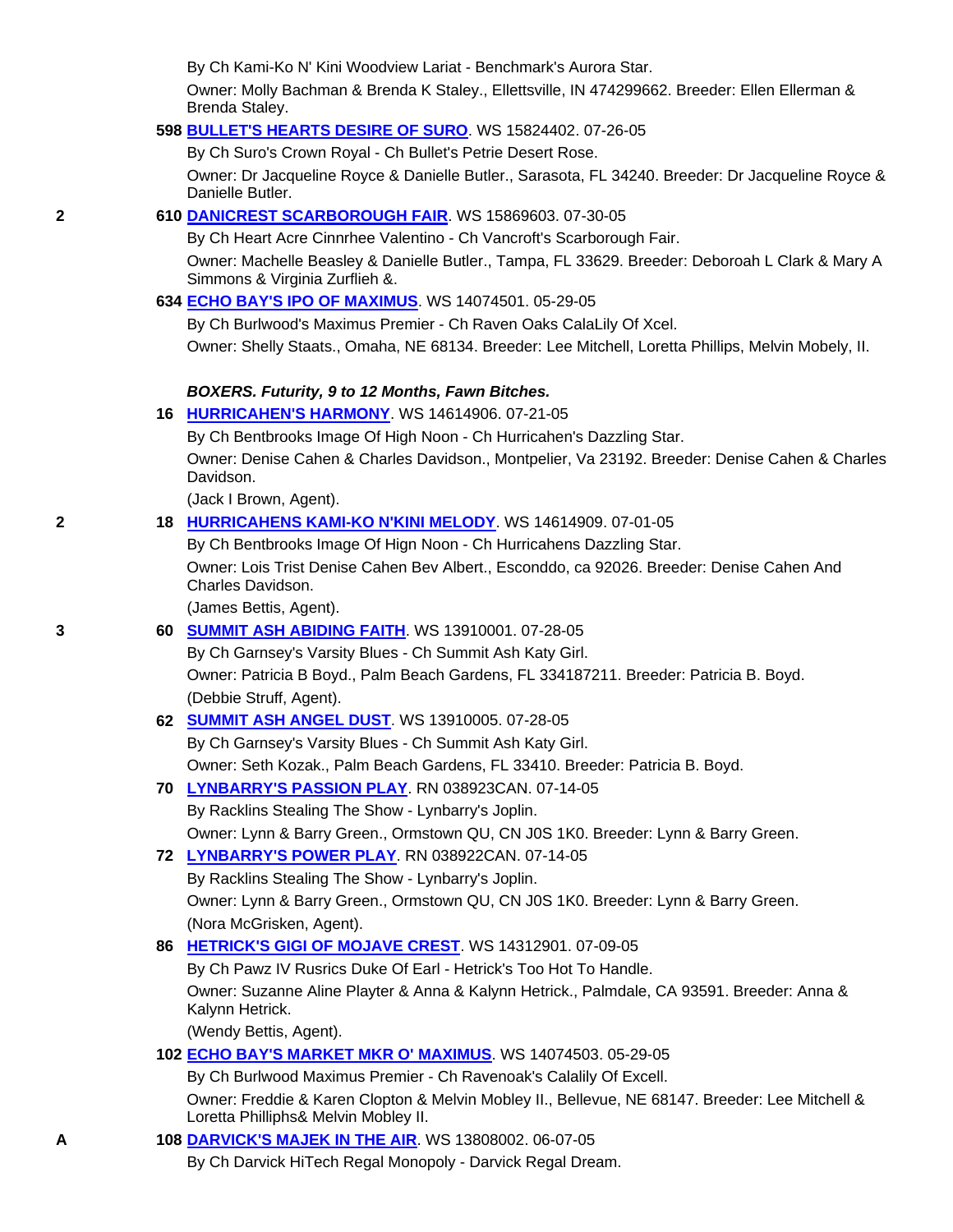Owner: Darlene Vickers & Susan Wilkinson., Jena, LA 71342. Breeder: Darlene Vickers And Chris Fenighough.

#### **174 ROBINSON-MCGEE TOMORROW'S HOPE**. WS 14215203. 07-14-05

 By Ch Hi-Tech's Basic Edition - Ch Robinson's Burgundy Rose. Owner: Howard & Sherry McGee & Delma K Robinson., Collins, MS 394280582. Breeder: Delma Robinson & William Robinson.

(Terri Galle, Agent).

**182 SAPPHIRE'S DANCES FOR MONEY**. WS 14112401. 06-29-05

 By Ch Buriwoods Lover Boy - Sapphire's Tulane Trip. Owner: Shelly Williams., DeSoto, MO 63020. Breeder: Shelly Williams. (Rhonda Nickels, Agent).

# **A 190 STEPH J'S SUNSHINE GIRL**. WS 13244602. 05-28-05

 By Ch Steph J's Texas Sun Flair - Ch Steph J's American Beauty. Owner: Stephanie Jenks., Kingwood, TX 77339. Breeder: Stephanie Jenks. (Terri Galle, Agent).

### **212 BAIBROOK'S INFINITY OF WILLAREA**. WS 13607302. 06-24-05

 By Willarea's Frozen Infiniti - Baibrook's Amber Haze. Owner: Karen Kaleta., Seville, OH 44273. Breeder: Karen Kaleta. (Jack I Brown, Agent).

### **236 LATTALANE'S HARMONIOUS MELODY**. WS 13554702. 05-21-05

 By Ch TuRo's Overture - Ch LattaLane's Cover Story. Owner: Thomas & Carol Latta., Corder, MO 64021. Breeder: Thomas & Carol Latta. (Lori McClain, Agent).

### **264 ECHO BAY'S DAY TRADER OF MAXIMUS**. WS 14074504. 05-29-05

 By Ch Burlwood Maximus Premier - Ch Ravenoak's Calalily Of Exel. Owner: Lee Mitchell., McClelland, IA 51548. Breeder: Lee Mitchell & Loretta Phillips & Melvin Mobley II.

# **266 KATANDY'S CAPTIVATING**. WS 14695304. 07-01-05

 By Ch Capri's Wood's End Spellcaster - Ch Katandy Kandy @ Wits End. Owner: Lee Morris., Davidsonville, MD 21035. Breeder: Lee Morris & Mark Young.

# **4 360 FAITHFULS REGAL SECRET TO LIFE**. WS 13465402. 05-21-05

 By Ch Regal HiTech Picasso Of Darvick RN - Ch Regal's Xtian Heart Of Gold. Owner: Lauren & Robert Friesenhahn & Korinne Vanderpool., Richardson, TX 75080. Breeder: Korinne Vanderpool & Robin & Joe Henderson.

# **368 B&B'S YA GOT TROUBLE**. WS 13365104. 06-10-05

By Ch Bravo's Dance Master - Ch Bavaria's B&B Best Spirit.

 Owner: Robert Coates & Betty Vos., Mason City, IA 504011440. Breeder: Robert Coates & Betty Vos. (Sherry Canciamille, Agent).

# **382 PEPRHL HAND 'N HAND MARBO**. WS 14144602. 08-01-05

By Ch Wesan's Zachariah - Ch Marbo's Much Desire Santi Me.

 Owner: Sue Ann Thompson., N Liberty, IA 52317. Breeder: Sue Ann Thompson & Robert Fosnow. (Tessie Savage, Agent).

# **388 PEPRHL WILL YOU DANCE MARBO**. WS 14144601. 08-01-05

By Ch Wesan's Zachariah - Ch Marbo's Much Desire Santi Me.

Owner: Sue Ann Thompson., N Liberty, IA 52317. Breeder: Sue Ann Thompson & Robert Fosnow.

# **1 514 CRYSTAL'S ENCHANTRESS OF DESTINY**. WS 15165702. 07-12-05

By Ch Crysto's Image of Arriba - Ch Crysto's Bewitched.

 Owner: Monica Lynch & Tony Finney., Goodlettsville, TN 37072. Breeder: Tony & Crystal Finney. (Tami Mishler, Agent).

# **516 SPECIAL K'S HD ELECTRA GLIDE**. WS 13981401. 07-16-05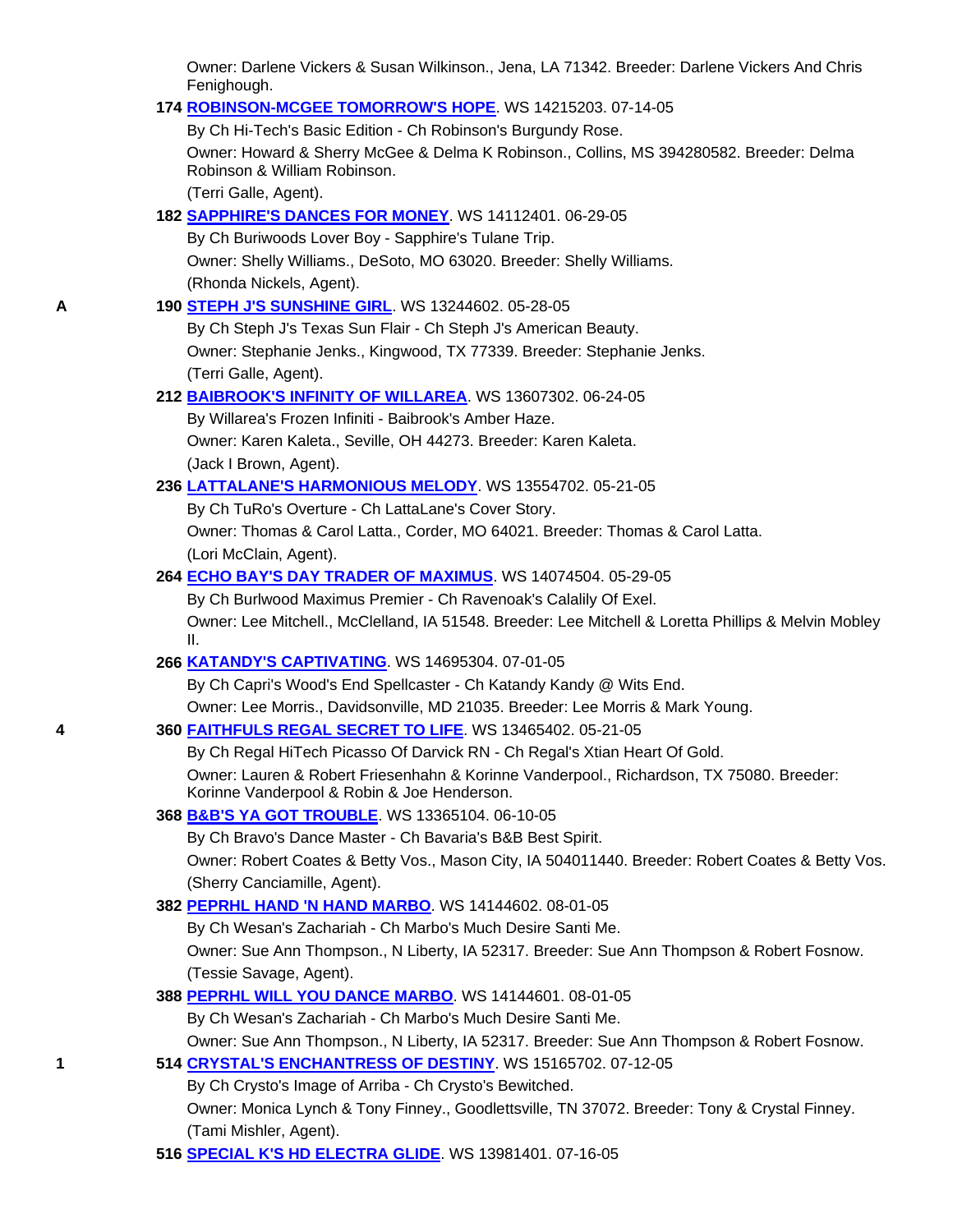By Ch Ewo's Reflection Of Breaker - Special K's Move Over.

Owner: Julie Wolf & Rhonda D Epley., Mason City, IA 504012613. Breeder: Rhonda D Epley.

**518 SPECIAL K'S HD ULTRA CLASSIC**. WS 13981403. 07-16-05

By Ch Ewo's Reflection Of Breaker - Special K's Move Over.

Owner: Rhonda D Epley & Patrick P Epley., Shell Rock, IA 506709626. Breeder: Rhonda D Epley.

**520 ROBINSON'S RAMBLING ROSE**. WS 14215202. 07-14-05

By Ch Hi-Tech's Basic Edition - Ch Robinson's Burgundy Rose.

 Owner: Delma Robinson & William Robinson., Beavercreek, OH 454346705. Breeder: Delma Robinson & William Robinson.

(Molly Bachman, Agent).

**522 SPECIAL K'S HD SPORTSTER**. WS 13981402. 07-16-05

By Ch Ewo's Reflection Of Breaker - Special K's Move Over.

Owner: Rhonda Epley & Patrick P Epley., Shell Rock, IA 506709626. Breeder: Rhonda D Epley.

# **580 REGAL'S BEST KEPT SECRET**. WS 13465403. 05-21-05

By Ch Regal Hitech Picasso Of Darvick - Ch Regal's Xtian Heart Of Gold.

 Owner: Kimberly Warren & Korrine Vanderpool., Argyle, tx 76226. Breeder: Korrine Vanderpool& Joe& Robin Henderson.

(Terri Galle, Agent).

# **650 HURRICANHEN'S SYMPHONY V SAFARI**. WS 14614908. 07-21-05

By Ch Bentbrook's Image Of High Noon - Ch Hurricanhen's Dazzling Star.

 Owner: Kathy Carlisle & Craig Carlisle., Bella Vista, AR 72715. Breeder: Cahles Davidson & Denice Cahen.

(Michael Shepherd, Agent).

# **656 CINNRHEE HEART ACRE TIME FOR JOY**. RL041525CAN. 06-19-05

By Ch White Pine One And Only - Cinnrhee's We Won Gold.

 Owner: Dr Jas & P Kilman & H M Small & M Ashman., Harrow ON, CN N0R 1G0. Breeder: H Medley Small & Margaret Ashman.

# *BOXERS. Futurity, 12 to 15 Months, Brindle Bitches.*

- **10 COUNTRY TIME'S LOVE ME TENDER**. WS 12559906. 03-13-05 By Rummer Run's Tug Of War - High River's Chantilly Lace. Owner: Rhonda McNutt., Hartselle, AL 35640. Breeder: Rhonda McNutt & Ken Kyzer. (Jamie L Hardy, Agent).
- **40 AMITY HALL'S SOMETHING ABOUT ME**. WS 13224502. 04-28-05

 By Ch Raineylane's Different Drum - Ch Amity Hall's Rock The Casbah. Owner: Christie Waite., Myakka City, FL 34251. Breeder: Beth Downey. (Jack I Brown, Agent).

# **80 TRIPLE CROWN'S SNICKERDOODLE**. WS 12568308. 03-09-05

 By Ch Pro's Original 5 - Ch Triple Crown's Alacazam. Owner: Bonnie Beaune & Edward Beaune & Cathy Sylvester., Mechanicsville, VA 23111. Breeder: Cathy Sylvester & Bill Sylvester & Theodore Fickes & Vi. (Debbie Struff, Agent).

# **92 CACHET'S SEQUEL**. WS 12468901. 03-09-05

 By Ch High River's Taylor Made Of Backwoods - Cachet's Solitaire. Owner: Len Magowitz & Lou-Ann Tibbitts-Ridings & Terri Kaiser., Troy, NY 12180. Breeder: Leonard Magowitz.

# **4 196 PHEASANT HOLLOWS PISTAL PACKIN MAMA**. WS 12703605. 04-12-05

 By Ch Seaside Ewos Surfbreaker - Waverlys Pro Shes A Sure Bet. Owner: Kerry Jones., Wallkill, NY 12589. Breeder: Kerry Jones & Joy Howard. (Deb Struff, Agent).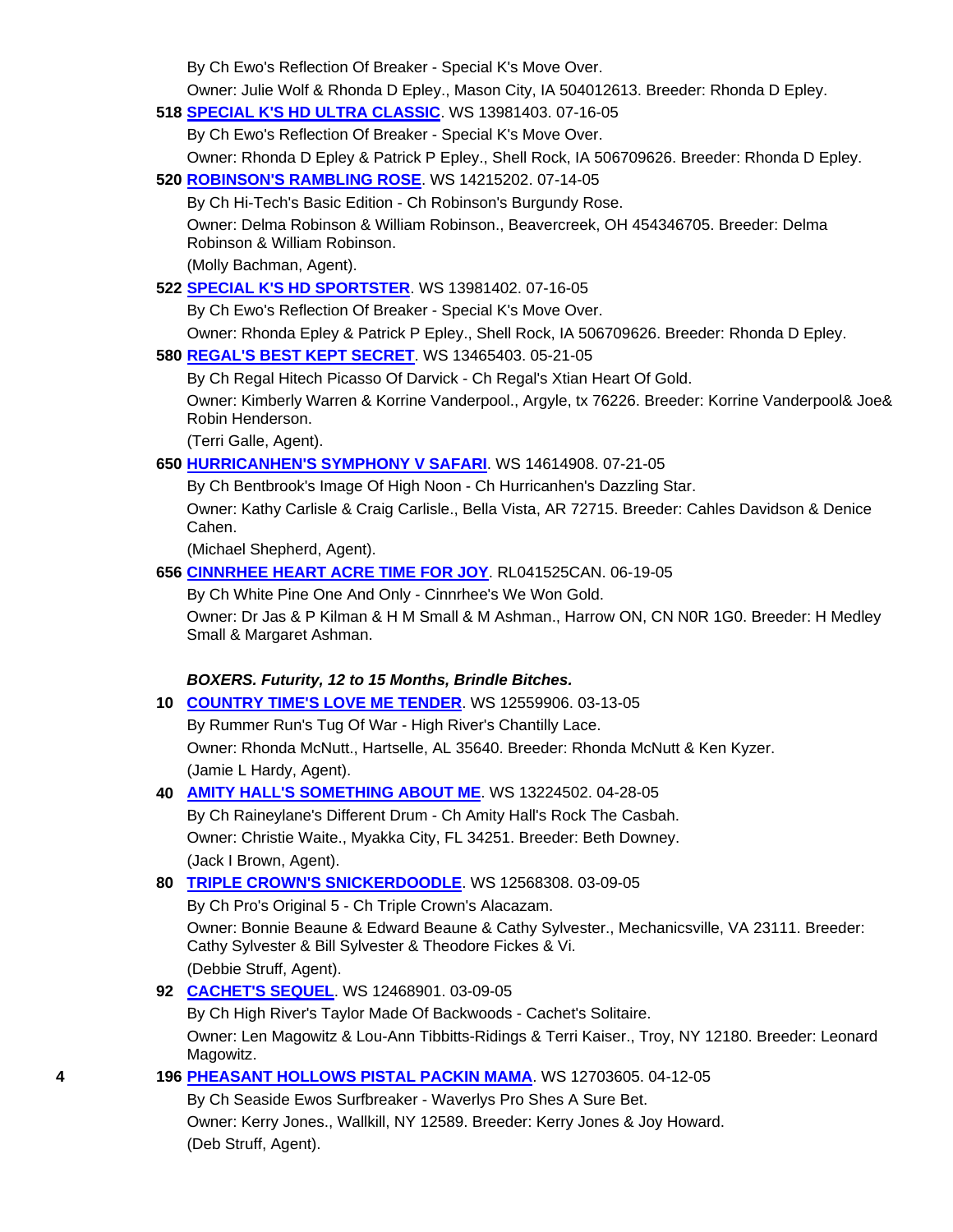### **216 JENBUR'S CROWN OF LAURELS**. WS 12963501. 04-24-05

By Ch HighRivers Taylor Made Of Backwoods - JenBur's Lady Shana.

 Owner: Jennifer Crane & Burton Weinstein., Wilmette, IL 60091. Breeder: Jennifer Crane & Burton Weinstein.

(Sherry Canciamille, Agent).

**270 ASUREBET'S FULLY LOADED**. WS-- 1270360. 04-12-05

By Ch Seaside's Ewo Surf Breaker - Waverly's Pro She's Asurebet.

Owner: Joy Howard., Westford, VT 05494. Breeder: Joy Howard & Kerrie Jones.

### **2 346 SUNCREST'S I'LL SING YOU A SONG**. WS 13243606. 04-24-05

By Ch Danrick's Maximus Devero - Banta's Riegel Lafemme Nikka CD.

 Owner: Lynn Baxter & Dorothy Usher & B J Barnhart., Sarasota, FL 34232. Breeder: Mary E Banta & Lynn Baxter & B J Barnhart.

# **1 400 COUNTRY TIME'S COOKIES & CREAM**. WS 12559901. 03-13-05

By Rummer Run's Tug of War - High River's Chantilly Lace.

 Owner: Angela K Brooks & Rhonda McNutt., Fayetteville, TN 37334. Breeder: Rhonda McNutt & Ken Kyzer.

(Rick Justice, Agent).

### **444 WHITE PINES GEM OF HEART ACRES**. WS 12765302. 04-02-05

By Ch Heart Acres Escort In Black - Ch White Pines Front Paige.

 Owner: Robert & Linda Gasper & Dr James & Priscilla Kilman., Medina, OH 442569540. Breeder: Linda L Gasper & Robert W Gasper.

(Jack I Brown, Agent).

#### **482 KENLICO'S CINCO DE MAYO**. WS 13245701. 05-05-05

By Ch Brookwood's Daydream Believer - Ch Deuces Wild At Kenlico.

 Owner: Kenneth Andrake & Lisa G Andrake., Brandenburg, KY 40108. Breeder: Kenneth Andrake & Lisa Andrake.

#### **3 496 ARTIST'S WHO'S TALKIN NOW**. WS 12912601. 03-30-05

 By Ch Moon Valley No Doubt - Berlane's Starstruck of Artist. Owner: Darrelan & Tim Blount., Chandler, AZ 85226. Breeder: Owner. (Nancy Schepis, Agent).

#### *BOXERS. Futurity, 12 to 15 Months, Fawn Bitches.*

**32 GLENWOOD N SKIDOOS SCANDALOUS**. WS 13021902. 04-04-05

 By Ch Berlane's Joint Venture - Ch Skidoo's Charlie's Angel. Owner: Lauri Travis & Charles Vose., Burns, OR 97720. Breeder: Charles Vose & Wendy Morawski. (Wendy Bettis, Agent).

### **1/RJF 46 BIX-L'S PHOTO FINISH**. WS 13553401. 04-28-05

 By Ch Dynamic-Shera's Court Jazzter - Skidoo's No Joke For Bix-L. Owner: Susan Burnett & Beth Pariseau., Ontario, CA 91762. Breeder: Beth Pariseau & Paul Trent. (James Bettis, Agent).

### **48 SUNDARBY'S SCOUT-N-ABOUT**. WS 12992401. 04-17-05 By Ch Sundarby's Kickin-N-Sreamin - Ch Sundarby's Liliuckalani Bropat.

 Owner: Paul & Lynn Renaud., Tallahassee, FL 32317. Breeder: Dawn Darby. (Dianna Helmke, Agent).

# **56 SERGIO'S CAPE COD QUEEN**. WS 13020418. 04-19-05

 By Ch Van Ripper's Pretty Boy Flyod - Howdi's Over The Rainbow. Owner: Theresa MacLaughlin & Nancy Sergio., Westfield, MA 01085. Breeder: Judy A Hahn. (Carmen N Skinner, Agent).

 **76 SCHOENTAL'S FRAULEIN VIKTORIA**. WS 13002601. 03-24-05 By Ch Halcyon's I Rest My Case - Ch Schoental's Fraulein Monika.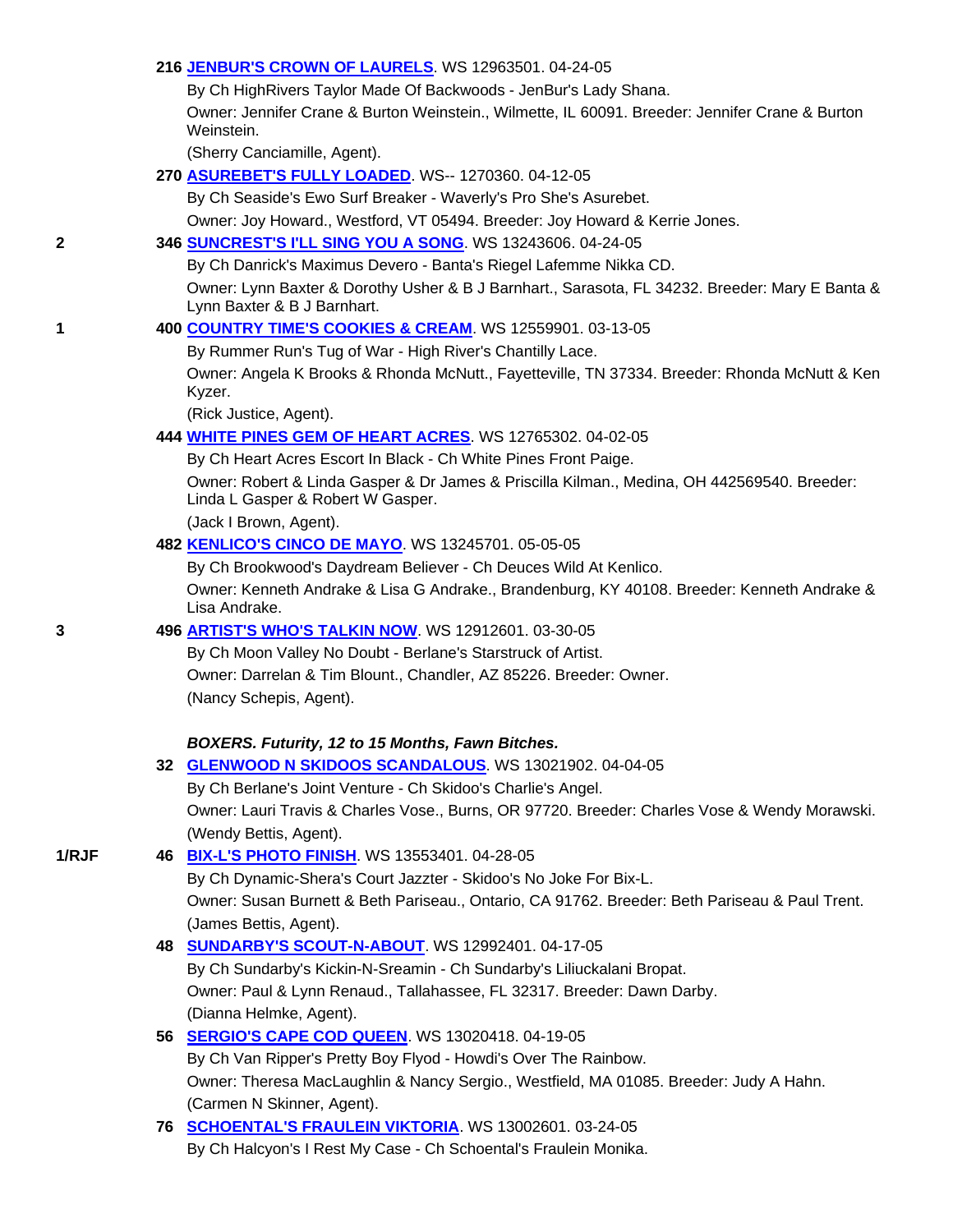Owner: Gyleen Fitzgerald , James Pryde, Barbara Compton., Churchville, MD 21028. Breeder: Barbara R. Compton, Gyleen Fitzgerald, James Pryde. (Marylou Hatfield, Agent).

**84 MAXLAN BREHO TREASURE HUNTER**. WS 12622001. 04-08-05

By Ch Encore's Crimson Tide - Ch Maxlan's Golden Bit.

 Owner: Brenda Stuckey & Bill Maxie & Theresa Galle., Jonesboro, LA 71251. Breeder: Bill Maxie & Terri Galle.

# **140 EASTWINDS HIGH PRIORITY**. WS 12359707. 03-05-05

 By Ch Darvick Hitech Regal Explorer - Ch Emerald Luciana At Eastwind. Owner: Tom & Gale Shay., Natchez, MS 39120. Breeder: Tom & Gale Shay. (Michael Shepherd, Agent).

# **150 EASTWINDS RED ROSE FOR BRANDU**. WS 12359709. 03-06-05

By Ch Darvick Hitech Regal Explorer - Ch Emerald Lugiana At Eastwind.

 Owner: Bob & Sally Mosier & D Vickers & T Shay., Tupelo, MS 38804. Breeder: Thomas & Gale M Shay.

(Robert Chaffin, Agent).

# **154 MASUE'S NOTHING BUT LUCK**. WS 12505201. 03-26-05

By Ch MaSue's Out Of Luck - Ch MaSue's Stroke Of Luck.

 Owner: Sue & Doug Tolbert & Carol McGuire., Troutville, Va 24175. Breeder: Sue & Doug Tolbert & Carol McGuire.

# **164 HI-TECH TARA'S VICTORIA'S SECRET**. WS 12723802. 02-26-05

By Ch Hi-Tech's Sound Investment - Ch Standing-O Debut By Yankee.

 Owner: Zoila Truesdale & Barbara Grizlo., Seekonk, MA 027713926. Breeder: Kimberly Pastella & Barbara Grizlo.

(Kimberly A Pastella-Calvacca, Agent).

# **170 KORVETTE'S FRANGELLICA**. WS 13195006. 04-30-05

By Ch Korvette's Sixty Six Sting Ray - Garnsey's Ballykissangel.

Owner: Page Conrad., Hoboken, GA 31542. Breeder: K Page Conrad.

# **3 284 MASUE'S FANCY AFFAIR**. WS 12626206. 03-21-05

By Ch Pro's Original 501 Blues - Ch MaSue's Risky Affair.

 Owner: Sharon Dennis Fuerst., Beckley, WV 25801. Breeder: Martha Sue Tolbert. (Vicki East, Agent).

# **312 SASSYS MAGIC SPELLCASTER OF CAYMAN**. WS 13136302. 04-28-05

By Ch Capri's Woods End Spellcaster - Ch Sassy's Texas Star Of Cayman.

 Owner: Janet Kraus & Kristine Anderson., El Sobrante, CA 94803. Breeder: Sydney Brown & Kristine Anderson.

(Diego Fernando Garcia, Agent).

# **316 TARA'S LOLLI POPIN LOLA**. WS 12723801. 02-26-05

By Ch Hi-Tech's Sound Investment - Ch Standing-O Debut By Yankee.

 Owner: Francesca Illuzzi & Barbara Grizlo & Kimberly Pastella., Smithtown, NY 11787. Breeder: Kimberly Pastella & Barbara Grizlo.

**366 VAN RIPER'S TOUCH OF CLASS**. WS 13020415. 04-19-05

By Ch Van Riper's Pretty Boy Floyd - Howdi's Over The Rainbow.

Owner: Gail & Lawrence Malone., Rutherford, NJ 07070. Breeder: Judy A Hahn.

**380 TRI-STAR'S MAKE IT HAPPEN**. WS 14706701. 04-20-05

By Ch Hi-Tech's Basic Edition - Cateras Anything But Ordinary.

Owner: Roger K & Justin & Marissa Dopp., Continental, OH 45831. Breeder: Roger K Dopp.

# **424 FALMARK'S ENCHANTED DAY BY DAY**. WS 13021805. 04-14-05

By Ch Falmark's Diamond Mine - Ch Extreme's KC Day By Day.

Owner: Laura Cuthbert & Stephanie Davis., Watertown, MA 02472. Breeder: Donna Day & Philip Day.

**486 KENLICO'S CARAMELLA CREME**. WS 13245702. 05-05-05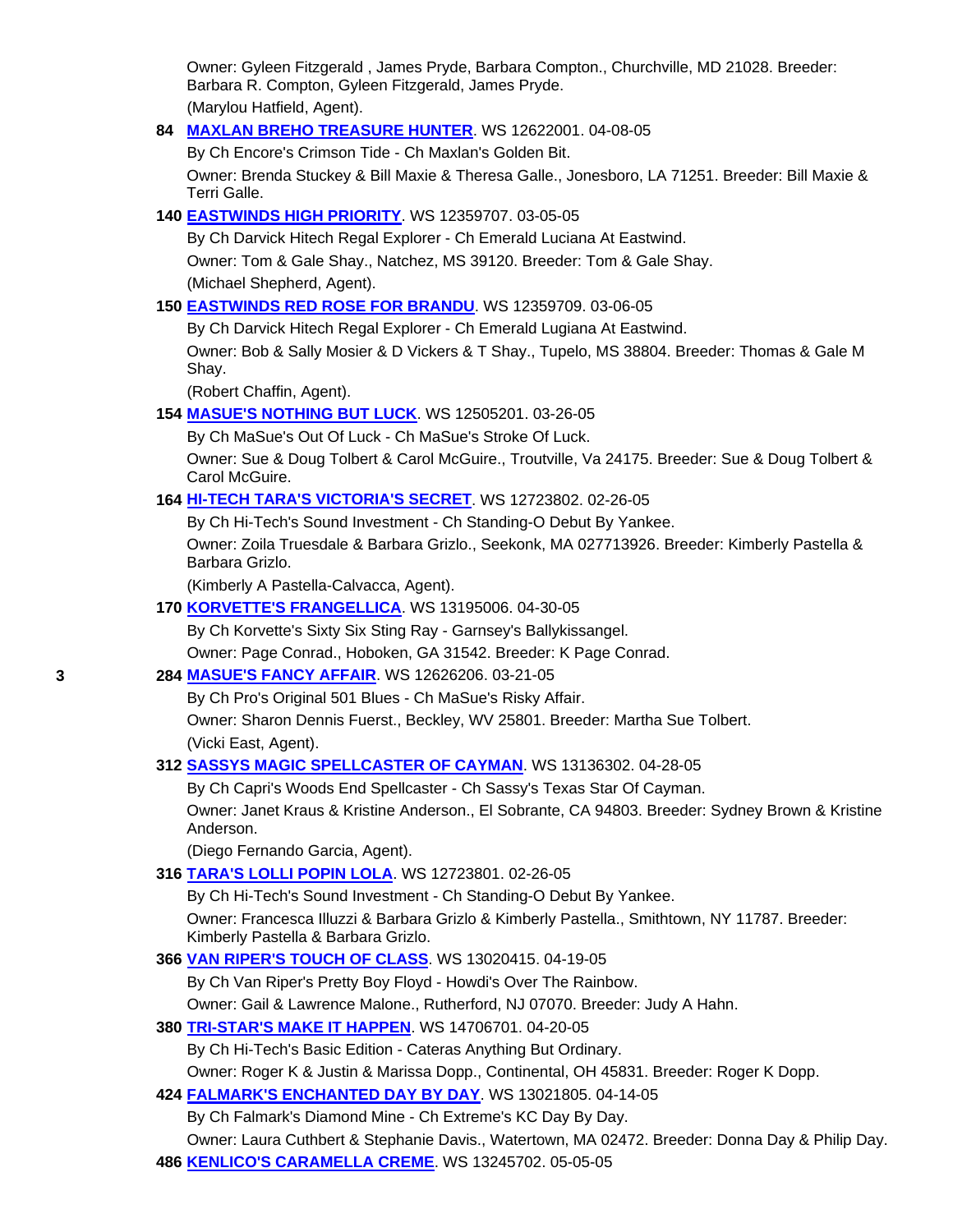|   | By Ch Brookwood Daydream Believer - Ch Deuces Wild At Kenlico.                                           |
|---|----------------------------------------------------------------------------------------------------------|
|   | Owner: Ken & Lisa Andrake., Brandenburg, KY 40108. Breeder: Ken & Lisa Andrake.                          |
| 2 | 488 DENEVI'S TALL BLOND BOMBSHELL. WS 13688703. 02-22-05                                                 |
|   | By Ch Telstar's Don Giovanni - DeNevi's Staraya Skyy.                                                    |
|   | Owner: Catherine Denevi., Vista, CA 92081. Breeder: Owner.                                               |
|   | 600 STARSTRUCK'S SLICK CHIC. WS 12893201. 04-03-05                                                       |
|   | By Bentbrook's Chip Off The Old Block - Oak Knoll's She's All That.                                      |
|   | Owner: Diane Russo., Dwight, IL 60420. Breeder: Diane Russo.                                             |
|   | (Christa Chiaurro, Agent).                                                                               |
| 4 | 646 ROCKHIL'S PRIVATE DANCER CANI YOHI. WS 13517502. 03-08-05                                            |
|   | By Ch Rockhil's Opening Act - Ch Rockhil's Lady Slipper.                                                 |
|   | Owner: Juan & Diana Medina., Rowlett, TX 75089. Breeder: Kimberly Bloomquist & Perry & Sandi<br>Combert. |
|   | (Michael Shepherd, Agent).                                                                               |
|   |                                                                                                          |
|   | BOXERS. Futurity, 15 Months & Under 18 Months, Brindle Bitches.                                          |
|   | 42 AMITY HALL'S JUJUBE. WS 10871001. 11-10-04                                                            |
|   | By Ch Omega's Diamond Cutter - Ch Amity Hall's Rainy Night.                                              |
|   | Owner: Beth Downey., Stevensville, MD 21666. Breeder: Beth Downey.                                       |
|   | (Jack I Brown, Agent).                                                                                   |
|   | 64 RUGBY THE COUNTRY GIRL. WS 11618204. 01-01-05                                                         |
|   | By Ch Bjay's Traveling Man - Rugby Punk Rocker's Warzone.                                                |
|   | Owner: Erica Enders., Berlin, WI 54923. Breeder: Christina Fleisher.                                     |
|   | (Tessie Savage, Agent).                                                                                  |
| 4 | 94 WIT'S END THRUPPENCE FOR CHANGE. WS 12576001. 02-06-05                                                |
|   | By Ch Triple Crown's War Admiral - Fox Meadow's Karma At Wit's End.                                      |
|   | Owner: Constance & Graham Haywood., Davidsonville, MD 21035. Breeder: Becky Clarke &                     |
|   | Constance Haywood.                                                                                       |
|   | (Debbie Struff, Agent).                                                                                  |
|   | 162 DOGWOOD'S PRECIOUS MOVADA. WS 13167504. 02-07-05                                                     |
|   | By Ch Hi-Tech's Basic Edition - Ch Dogwood's It's About Time.                                            |
|   | Owner: Judy Wood., Loudonville, NY 12211. Breeder: Judy Wood.                                            |
|   | (Kimberly A Pastella-Calvacca, Agent).                                                                   |
|   | 194 TRIWIN'S IMPOSSIBLE DREAM OF HI-STAND. WS 12114004. 12-08-04                                         |
|   | By Ch Sarkel's Strength For Hi-Stands - Ch Donje's Midnight Dreamer.                                     |
|   | Owner: Joseph Pastella & Charlie Hays., Paola, KS 66071. Breeder: Joseph Pastella & Virginia             |
|   | Eldridge.                                                                                                |
|   | (Tina Porter, Agent).                                                                                    |
| 3 | 232 LINMAR'S CAROLINA CONCERTO. WS 11668603. 11-23-04                                                    |
|   | By Ch Sirrocco's Sing It To Me - Ch Linmar's Kitty Hawk.                                                 |
|   | Owner: Lin & Martha Barbour & Dyana Fichera., Truxton, NY 13158. Breeder: Lin & Martha Barbour.          |
|   | (Kim Pastell-Calvacca, Agent).                                                                           |
|   | 300 LINMAR'S CAROLINA RHAPSODY. WS 11668601. 11-23-04                                                    |
|   | By Ch Sirrocco's Sing It To Me - Ch Linmar's Kitty Hawk.                                                 |
|   | Owner: Lin Barbour & Martha Barbour., Hillsborough, NC 27278. Breeder: Lin Barbour & Martha              |
|   | Barbour.                                                                                                 |
|   | (Rick Justice, Agent).                                                                                   |
|   | 320 HEARTACRE RODLIN ANGELIQUE. WS 16465001. 12-12-04                                                    |
|   | By Ch Josha's Linebacker - Ch Rodlins Touched By An Angel.                                               |
|   | Owner: Rod & Linda Norris & Jim & Pricilla Kilman., Smith Falls ON, CN K7A 5B8. Breeder: Jim &           |
|   |                                                                                                          |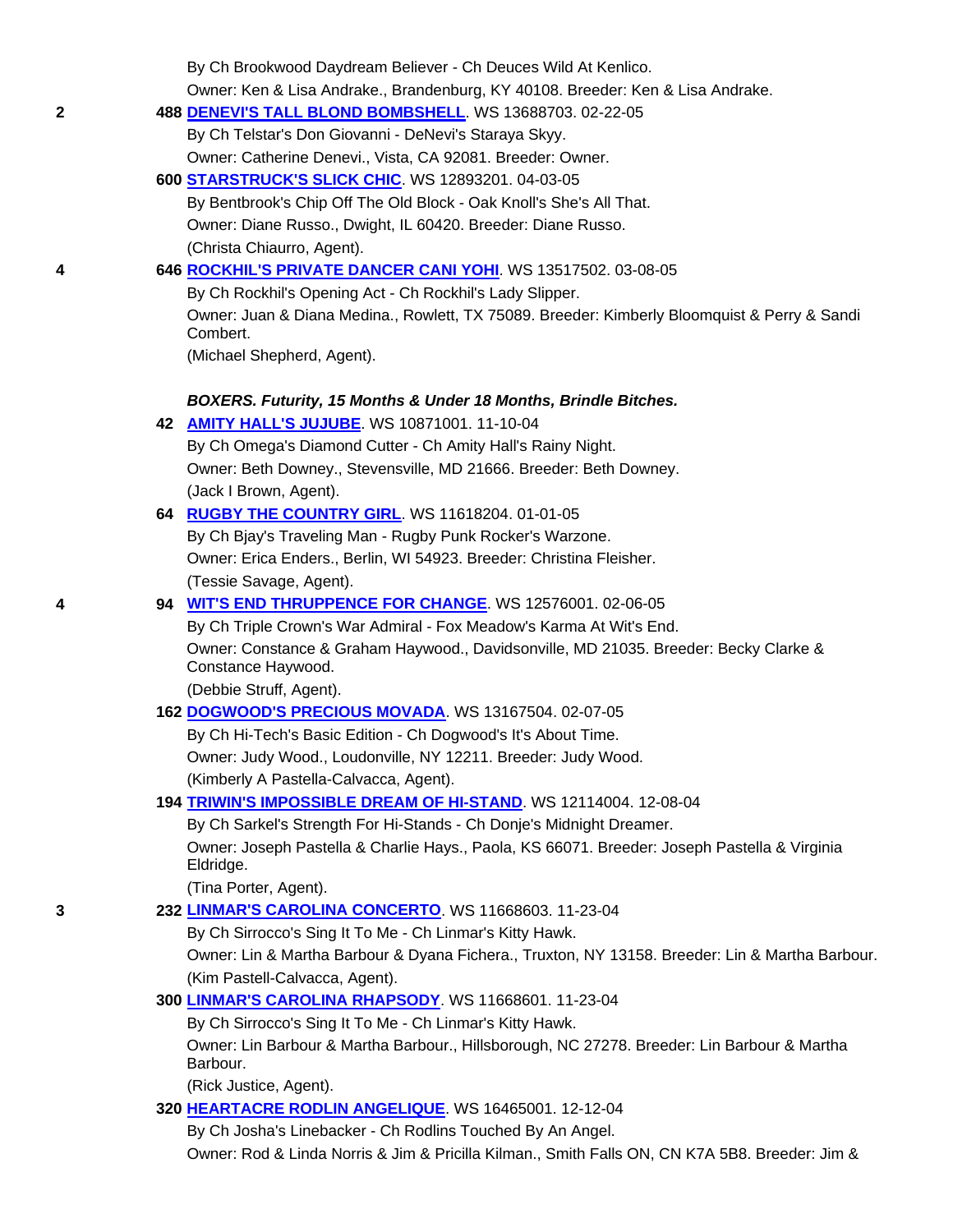Pricilla Kilman.

(Colin Browlee, Agent).

### **1/BJF 402 LINMAR'S CAROLINA SYMPHONY**. WS 11668602. 11-23-04

By Ch Sirrocco's Sing It To Me - Ch Linmar's Kitty Hawk.

 Owner: Lynn Barbour & Martha Barbour., St Simons Island, GA 31522. Breeder: Lynn Barbour & Martha Barbour.

(Rick Justice, Agent).

# **442 CR REGUEST FOR GRACE**. WS 12225802. 12-26-04

By Ch Bee-Mikes' One Night Stand - Ch Icon Silhoutte.

 Owner: Rick & Cindy Walunas., Montague, MI 494379461. Breeder: Rick&Cindy Walunas. (Genine Demaso, Agent).

# **2 506 KEEPSAKES JESAJAY NITE JOURNEY**. WS 11189402. 11-21-04

By Ch Darvick's Hi Tech Regal Explorer - Ch Breho I Bee Jam'n At Keepsake.

 Owner: Jeff & Sabrina Jay & C J Middlebrooks., Odessa, MO 64076. Breeder: C J Middlebrooks & Brenda Stucky & Theresa Galle.

### **526 WOODVIEW'S LASSO THE MOON**. WS 11324601. 11-21-04

 By Ch Kami-Ko N' Kini Woodview Lariat - Semper Fi Unexpected Journey. Owner: Molly Bachman., Ellettsville, IN 47429. Breeder: Molly Bachman.

### *BOXERS. Futurity, 15 Months & Under 18 Months, Fawn Bitches.*

# **82 CH KEEPSAKE BREHO DREAM JOURNEY**. WS 11189401. 11-21-04

 By Ch Darvick's Hi Tech Regal Explorer - Ch Breho I Bee Jam'n@KeepSake. Owner: Brenda Stuckey & C J Middlebrooks & Theresa Galle., Jonesboro, LA 71251. Breeder: C J Middlebrooks, Brenda Stuckey & Theresa Galle.

# **96 ONE FOR THE MONEY AT WIT'S END**. WS 11506501. 12-03-04

By Ch Arriba Talisman Ego - Jazzez Golden Girl Of Wit's End.

Owner: Connie & Graham Haywood., Davidsonville, MD 21035. Breeder: Connie & Graham Haywood.

# **116 REGAL PRE TEN TIOUS AT MAXLAN**. WS 11731206. 01-06-05

 By Ch Regal HiTech Picasso Of Darvick - Ch Regal's Hearts Afire. Owner: Mickey Maxie & Bill Maxie & Korinne Vanderpool., Frisco, TX 75034. Breeder: Korinne Vanderpool & Evan Vanderpool.

### **2 358 REGAL'S ROT TEN MISS VAN PELT**. WS 11731204. 01-06-05

 By Ch Regal HiTech Picasso Of Darvick RN - Ch Regal's Hearts Affire. Owner: Korinne Vanderpool., Frisco, TX 75035. Breeder: Korinne & Evan Vanderpool. (Terri Galle, Agent).

# **394 CH RUMMER RUN'S VANITY FAIR**. WS 12043401. 01-20-05

By Ch Donrey's Butch Casidy The Kid - Ch Carillon Elegance Rummer Run.

 Owner: Ann B Anderson & Steven G Anderson., Atlanta, GA 30327. Breeder: C Suarez & S Anderson & P Whitney & A Anderson.

(Rick Justice, Agent).

# **398 CARILLON ELLIE'S LIVING LEGACY**. WS 12043403. 01-20-05

By Donray's Butch Cassidy The Kid - Carillon Elegance Rummerrun.

 Owner: Karen Suarez., Ocala, FL 34476. Breeder: Cindy E Suarez & Steven Anderson. (Rick Justice, Agent).

# **A 454 ROSEWOOD SUNCREST N SARAS IMAGE**. WS 12524201. 01-09-05

 By Ch Seaside Ewo Surfbreaker - Ch Rosewood Suncrest Silhouette. Owner: Tommy & Gerald Eller & Olive Lee-Waters., Newberry, FL 326694708. Breeder: Tommy & Gerald Eller & Olive Lee-Waters.

(Lori McClain, Agent).

#### **4 504 CR SILHOUETTE IMAGE**. WS 12225803. 12-26-04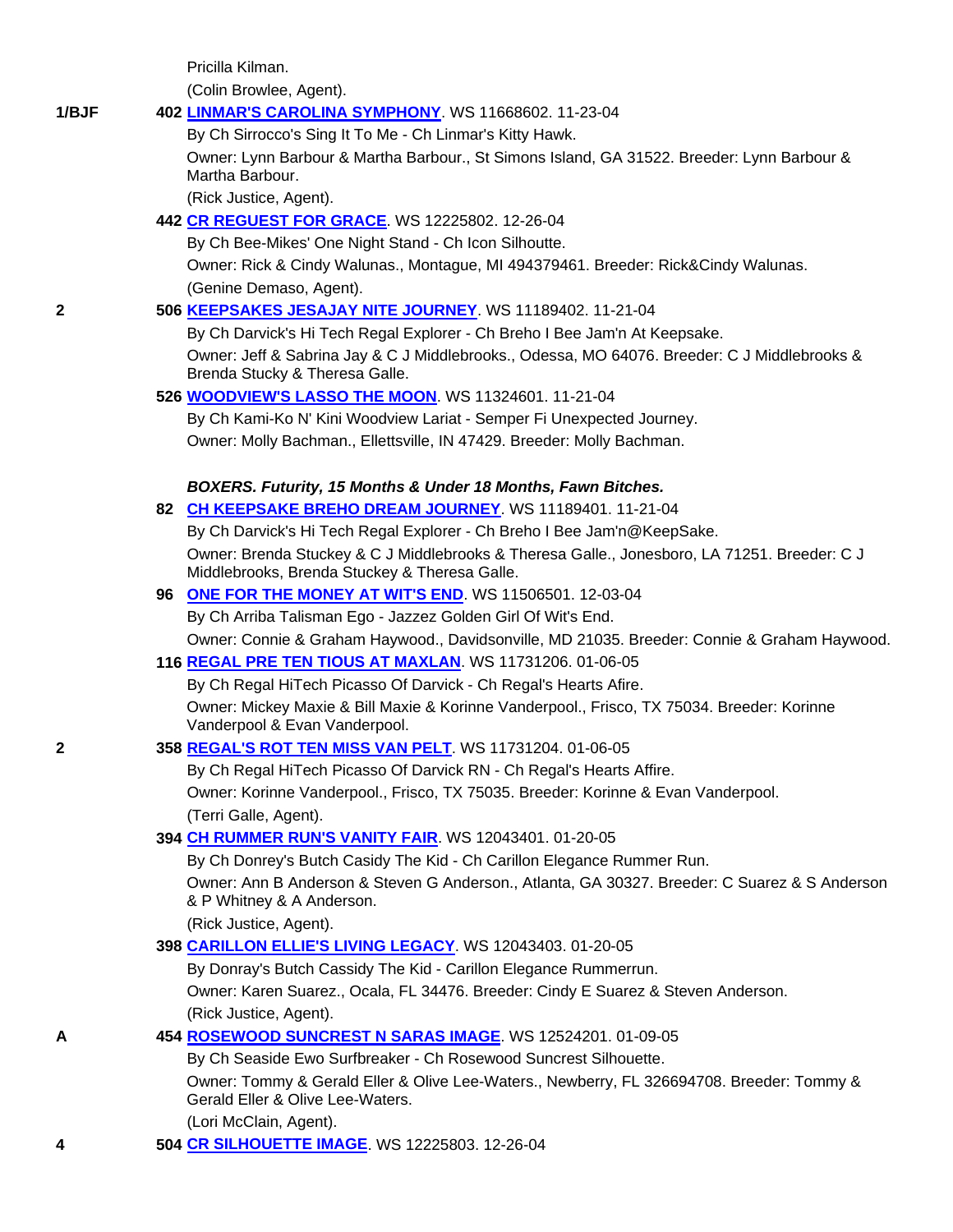|   |   | By Ch Bee-Mikes' One Night Stand - Ch Icon Silhoutte.                                                                 |
|---|---|-----------------------------------------------------------------------------------------------------------------------|
|   |   | Owner: Jeanine Ross & Cindy Walunas., Lawton, MI 49065. Breeder: Rick & Cindy Walunas.                                |
|   |   | (Genine DeMaso, Agent).                                                                                               |
| 3 |   | 582 REGAL'S TEN ACIOUS FLAME. WS 11731201. 01-06-05                                                                   |
|   |   | By Ch Regal Hitech Picasso Of Darvick - Ch Regal's Hearts Afire.                                                      |
|   |   | Owner: Kimberly Warren & Korinne Vanderpool., Argyle, tx 76226. Breeder: Korrine Vanderpool &                         |
|   |   | Evan Vanderpool.                                                                                                      |
|   |   | (Terri Galle, Agent).                                                                                                 |
| 1 |   | 596 PRO'S QPID. WS 11780705. 12-15-04                                                                                 |
|   |   | By Ch PRO's Original 501 Blues - PRO's Lest He Be Forgotten.                                                          |
|   |   | Owner: Peggy A Otto., Summerville, SC 29483. Breeder: Peggy A Otto & William R Dulaney.                               |
|   |   | 628 TRIWIN'S HIGH HOPE OF HI-STAND. WS 12114002. 12-08-00                                                             |
|   |   | By Ch Sarkel's Strength For Hi-Stands - Ch Conje's Midnight Dreamer.                                                  |
|   |   | Owner: Micheal & Beth Lisk., Chesterfield, MO 63005. Breeder: Joesph Pastella & Virginia Eldridge.                    |
|   |   | (Lori McClain, Agent).                                                                                                |
|   |   |                                                                                                                       |
|   |   | BOXERS. Puppy, 6 to 9 Months, Brindle Dogs.                                                                           |
|   | 9 | <b>COUNTRY TIME'S FIRE ON THE MOUNTAIN. WS 15300701. 09-21-05</b>                                                     |
|   |   | By Ch Bentbrook's Image Of High Noon - Port O'Call's Black Diamond.                                                   |
|   |   | Owner: Rhonda O McNutt., Hartselle, AL 35640. Breeder: Rhonda O McNutt & Ken Kyzer.                                   |
|   |   | (Jamie L Hardy, Agent).                                                                                               |
| 2 |   | 83 CAMELIARD'S CRUISE CONTROL. WS 14357301. 08-25-05                                                                  |
|   |   | By Ch Weston's Cry For Freedom - Ch Cameliard's Spirit Of The Wind.                                                   |
|   |   | Owner: Virginia Johnson & Mary Lou Bumpus., Belleville, MI 481118819. Breeder: Virginia Johnson &<br>Mary Lou Bumpus. |
|   |   | (Genine De Masso, Agent).                                                                                             |
| 3 |   | 119 HEART ACRE'S LOGAN'S DE-SIRE. WS 14843801. 10-15-05                                                               |
|   |   | By Ch Logan Elm Runs At Heart Acre - Ch Heart Acres N Fulco Hearts Desire.                                            |
|   |   | Owner: Dr Jim & Priscilla Kilman., Grove City, OH 43123. Breeder: Connie Fulco & Priscilla Kilman &                   |
|   |   | Dominic Fulco & Dr Ja.                                                                                                |
|   |   | (Jack I Brown, Agent).                                                                                                |
| Α |   | 165 DONJE'S STAN THE MAN AT TRIWINS. WS 15529206. 10-31-05                                                            |
|   |   | By Ch Hi-Stand's How Do Ya Like "ME" Now - Donje's Focus Of Style.                                                    |
|   |   | Owner: Joseph Pastella & Virginia Eldridge., Paola, KS 66071. Breeder: Jenny Bishop.                                  |
|   |   | (Charlie Hays, Agent).                                                                                                |
|   |   | 191 PHEASANT HOLLOWS SKOOL OF HARD KNOX. WS 14894610. 09-09-05                                                        |
|   |   | By Ch Pheasant Hollows Macho Camacho - Jaquet's Bechet.                                                               |
|   |   | Owner: Sara Gage & Kerry Jones., Wappinger Falls, NY 12590. Breeder: Kerry Jones.                                     |
|   |   | 201 RYZINGSTAR BAREFOOT IN THE PARK. WS 14766201. 08-10-05                                                            |
|   |   | By Ch Encore's Judgment Day - Ch Allstar's Gemini.                                                                    |
|   |   | Owner: Jennifer Paul & Patricia Healy., Denver, CO 802182209. Breeder: Owners.                                        |
| A |   | 209 JAEGERHOUSE'S VADER. RW 057323CN. 11-07-05                                                                        |
|   |   | By Jaegerhouse's Second To None - Jaegerhouse's Nibs Of Licorice.                                                     |
|   |   | Owner: Verena Jaeger., Stouffville, CN L4A 7X3. Breeder: Verena Jaeger.                                               |
| Α |   | 253 STARGAZER'S FOREST. WS 16291902. 09-01-05                                                                         |
|   |   | By Ch Heart Acre Cinnrhee Valentino - Rochils Expressions.                                                            |
|   |   | Owner: Pam Weaver & Peter Weaver., Loganton, PA 17747. Breeder: Pamela Weaver & Peter                                 |
|   |   | Weaver.<br>323 RUMMER RUN'S JAMBALAYA. WS 14368002. 08-29-05                                                          |
| A |   |                                                                                                                       |
|   |   | By Ch Excalibur Rummer Run Chequer - Ch Rummer Runs Coco Chanel.                                                      |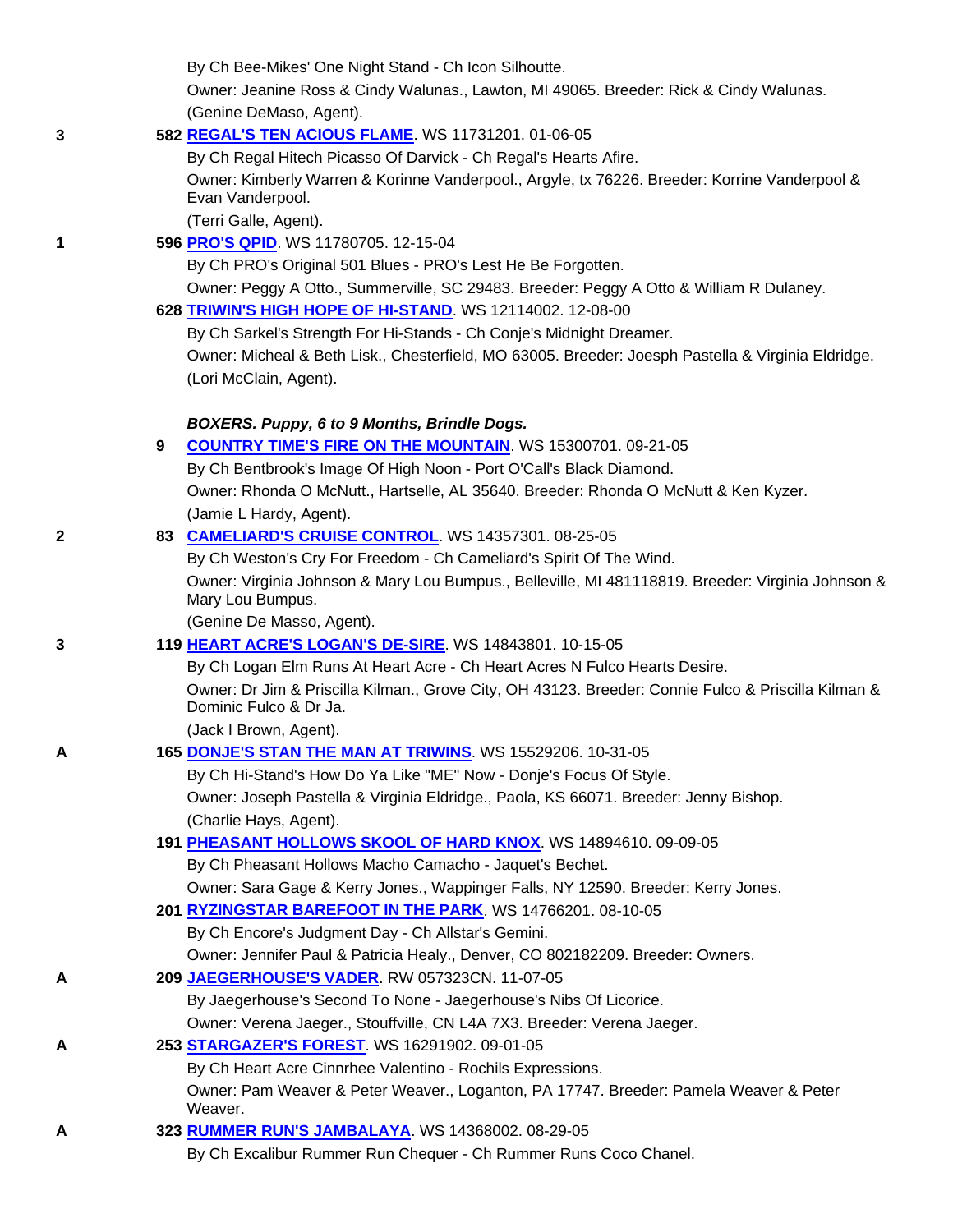Owner: Steve Anderson & Ann Be Anderson., Atlanta, GA 30327. Breeder: Ann & Steve Anderson. (Rick Justice, Agent).

### **1 337 HEART ACRES STINGRAY OF CINNRHEE**. WS 14857201. 08-29-05

By Ch Whitepine One And Only - Heart Acres Dogwood Hot Line.

 Owner: Dr James & Priscilla Kilman & H M Small & M Ashman., Grove City, OH 431239198. Breeder: Dr J & P Kilman & H Medley Small & M Ashman.

### **359 CAMELIARDS MOON OVER TALLADEGA**. WS 14357304. 08-25-05

 By Ch Weston's Cry For Freedom - Ch Cameliard's Spirit Of The Wind. Owner: Mandy Lockard., Lexington, NC 27292. Breeder: Virginia Johnson & Mary Lou Bumpus.

(Jack I Brown, Agent).

# **497 ELHARLEN'S QUENTE**. CN.RS 053332. 09-03-05

By Elharlen's Linited Edition - Elharlen's Custom Design.

Owner: Eleanor & Harold Foley., South Rawdon,N.S., Cn B0N 1Z0. Breeder: Owners.

### **4 535 ELHARLEN'S QUISTO**. RS 053328. 09-03-05

 By Elharlen's Limited Edition - Elharlen's Custom Design. Owner: Eleanor & Harold Foley., South Rawdon,N.S., CN B0N 1Z0. Breeder: Owners.

(Terri-Lee Cossar, Agent).

# *BOXERS. Puppy, 6 to 9 Months, Fawn Dogs.*

| 4 | 93 SEEJAY'S GOLDEN WILDEST DREAM. WS 15093103. 10-10-05   |
|---|-----------------------------------------------------------|
|   | By Waverly's Webe Jamin - Honey's Golden Autumn Star.     |
|   | Owner: Joel Szust., Miami, FL 33176. Breeder: Joel Szust. |
|   | (Page Conrad, Agent).                                     |

# **3 177 LIBERTI'S ADVOCATE**. WS 15379703. 10-20-05

By Ch Hi-Tech's Basic Edition - Ch Chessel's Onesti's Sin E Qua.

 Owner: Carol Korpal & Teresa L Berge., Alsip, IL 60803. Breeder: Teresa L Berge & Betty Chessel. (Jody Paquette, Agent).

# **241 BELCO'S HUNTER'S MOON AT TOLLGATE**. WS 16416401. 10-15-05

 By Elharlen's Quest - Ch Belco's Reflection Of Two Cs. Owner: Susan Watts., Upper Black Eddy, PA 18972. Breeder: Elizabeth Coviello Davis & Carolyn G. Countanche & Loga.

# **2 269 HI-TECH TARA'S SPARKLING PERIDOT**. WS 16695803. 11-07-05

 By Ch Hi-Tech Arbitrage - Tara's Sparkling Diamond. Owner: Sandee White., Boonville, IN 47601. Breeder: Barbara Grizlo & Zoila Truesdale & Anthony Calvacca.

# **1 411 CHESSEL'S SECRET AGENT MAN**. WS 16685901. 10-29-05

 By Ch Avalon's Excalibur Of Turo - Ch Chessel's Striving For Perfection. Owner: Nik Mangseth., Byron, IL 61016. Breeder: Betty Jo Chessel. (Sherry Canciamille, Agent).

# **429 SPECIAL K'S CROWN ROYAL**. WS 15557401. 10-22-05

By Ch Burlwood's Thunderstruck - Ch Special K's New Hope.

Owner: Rhonda D & Patrick P Epley., Shell Rock, IA 506709626. Breeder: Rhonda D Epley.

# **477 STANDING-O RHYTHM AND BLUES**. WS 15236701. 10-21-05

By Ch Bee-Mike's One Night Stand - Ch Luckyjades Ooh La La.

 Owner: Pamela Shaw George & Kathy Frohock & Jane Wilkinson., Middleton, MA 01949. Breeder: Dr Robert C Hallock & Grace Hallock & Pamela S George.

(Marianne Claflin, Agent).

**491 JUBAR'S DOUBLE TROUBLE AT JAMMIN**. WS 14577305. 09-16-05

By JuBar's Reddy Freddy Of Taz - JuBar's Southpaw's Talymeup.

Owner: James & Mina Hankins & Barry Hendley., Danville, VA 24541. Breeder: Keary Mariannino.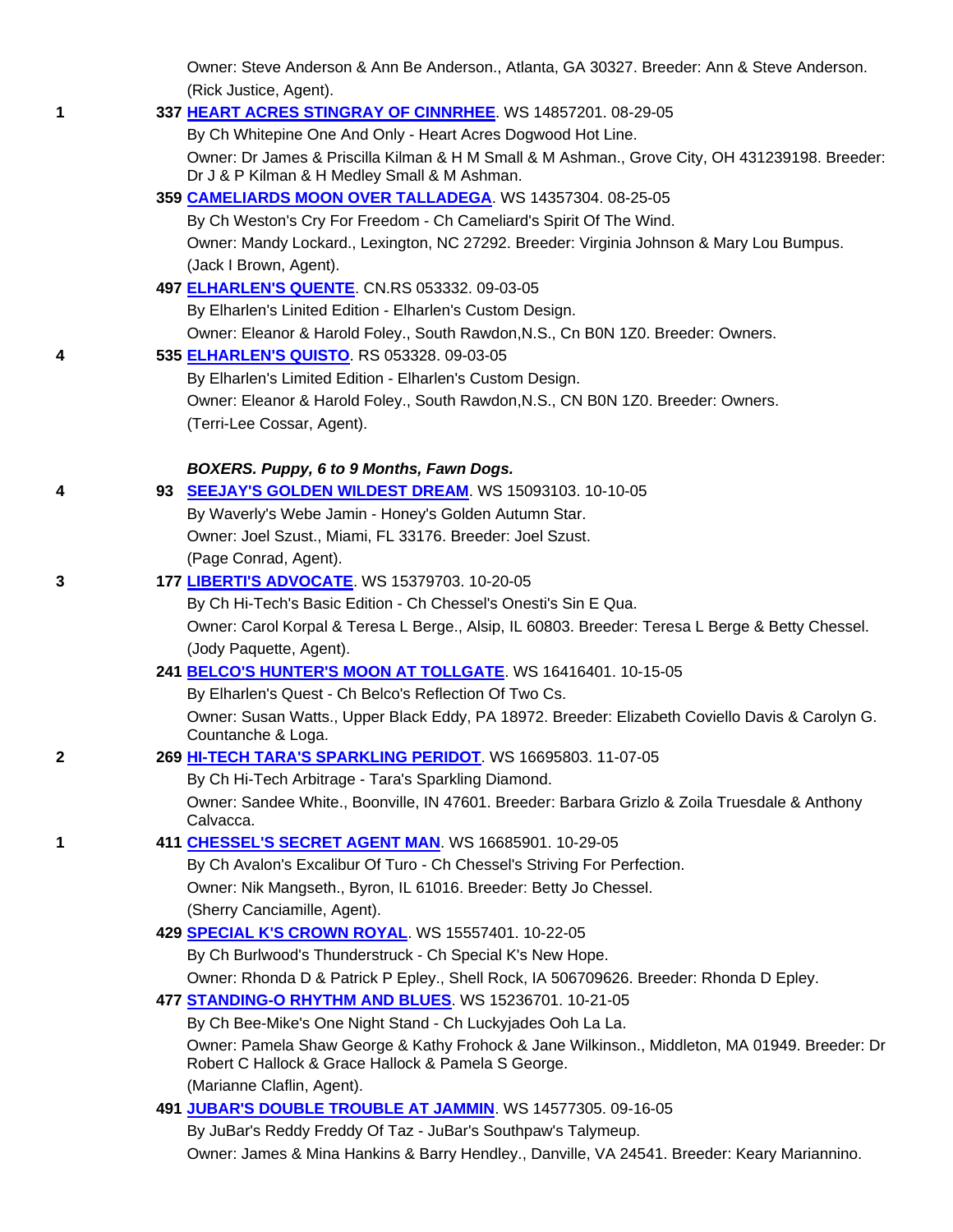(Jack I Brown, Agent).

| A | 557 PORT O'CALLS CAPTAIN HOOK. WS 14634107. 08-02-05                                                                             |
|---|----------------------------------------------------------------------------------------------------------------------------------|
|   | By Ch Donray's Butch Cassidy The Kid - Ch Boxwood Lucky Lady.                                                                    |
|   | Owner: Steve Bostic., St Simons Island, GA 31522. Breeder: Steve Bostic & Tina Bostic.                                           |
|   | (Rick Justice, Agent).                                                                                                           |
|   | BOXERS. Puppy, 9 to 12 Months, Brindle Dogs.                                                                                     |
|   | 41 BENCHMARK'S SUDDEN IMPACT. WS 13779501. 07-12-05                                                                              |
|   | By Ch Kami-Ko N' Kini Woodview Lariat - Ch Benchmark's Hot Topic.                                                                |
|   | Owner: Ellen Ellerman., Greencastle, IN 46135. Breeder: Ellen Ellerman.                                                          |
|   | (Molly Bachman, Agent).                                                                                                          |
| Α | 43 KATANDYS MAJOR DECISION WS 14695302. 07-01-05                                                                                 |
|   | By Ch Capris Woods End Spellcaster - Ch Katandy's Kandy A Wits End.                                                              |
|   | Owner: Lee Morris & Mark Young., Davidsonville, MD 21035. Breeder: Lee Morris & Mark Young.                                      |
| 2 | 183 BAIBROOK'S HERE TO INFINITY. WS 13607303. 06-24-05                                                                           |
|   | By Willarea's Frozen Infiniti - Baibrook's Amber Haze.                                                                           |
|   | Owner: Karen Kaleta., Seville, OH 442739733. Breeder: Karen Kaleta.                                                              |
|   | (Jack I Brown, Agent).                                                                                                           |
|   | 195 CAMELIARD'S SHARP DRESSED MAN. WS 13835503. 05-25-05                                                                         |
|   | By Ch Cameliards Coals To Newcastle - Cameliard's Elizabeth Anne.                                                                |
|   | Owner: Kim Greulich., Greenville, OH 45331. Breeder: Elizabeth Bistline.                                                         |
|   | (Genine DeMaso, Agent).                                                                                                          |
|   | 215 LATTALANE'S COMMAND PERFORMANCE. WS 13554701. 05-21-05                                                                       |
|   | By Ch TuRo's Overture - Ch LattaLane's Cover Story.                                                                              |
|   | Owner: Thomas & Carol Latta., Corder, MO 64021. Breeder: Thomas & Carol Latta.                                                   |
|   | (Lori McClain, Agent).                                                                                                           |
|   | 225 INSPIRATION'S FEARLESS SOLDIER. WS 13838802. 06-01-05                                                                        |
|   | By Ch Bee-Mike's One Night Stand - Inspiration's Walks On Water.                                                                 |
|   | Owner: Gina Freer., Auburn, IN 46706. Breeder: Gina Freer.                                                                       |
|   | (Jerry W Bryant, Agent).                                                                                                         |
|   | 249 <b>WESTHAVENS TICKET TO RIDE.</b> WS 14125004. 06-30-05                                                                      |
|   | By Ch Choochoo's One Night Stand - Ch Sharledars Divine Miss M.                                                                  |
|   | Owner: Patti McNair & Dave Westendorf & Tami Westendorf., Gaffney, SC 29341. Breeder: David                                      |
|   | Westendorf & Tami Westendorf & Sharon Darby.                                                                                     |
|   | (Tami Mishler, Agent).                                                                                                           |
|   | 255 UPPERCUTS TECHNICAL KNOCKOUT. WS 15902401. 06-08-05                                                                          |
|   | By Ch Bee Mike's One Night Stand - Syrr Runs Xtra Credit.                                                                        |
|   | Owner: Jim & Francine Gillanders., Tupperville ON, CN N0P 2M0. Breeder: Jim & Francine Gillanders.                               |
|   | 267 PARAMOUNT'S STARCROSSED LOVER. WS 13557802. 06-11-05                                                                         |
|   | By Dreamweaver's Burlwood Romeo - Ch Burlwood's Starstruck Of Paramount.                                                         |
|   | Owner: Michael & Debra Garland & Megan Starner., The Woodlands, TX 773812826. Breeder: Megan<br>& Kyle Starner & Rhonda Nickels. |
| 4 | 325 RUMMER RUN'S MIDNIGHT TANGO. WS 14365902. 07-29-05                                                                           |
|   | By Ch Excalibur Rummer Run Chequer - Ch Rummer Run's Cha Cha.                                                                    |
|   | Owner: Steve & Ann Anderson & Marti & Lou Diaz., Atlanta, GA 30327. Breeder: Ann & Steven<br>Anderson.                           |
|   | (Rick Justice, Agent).                                                                                                           |
|   | 333 FAERDORN LAID-BACK JACK. AF04228304EN. 06-27-05                                                                              |
|   | By Faerdorn Magician Sunhawk Norwatch - Faerdorn Not So Dusty.                                                                   |
|   | Owner: Kti Jensen & Robert Blumberg., Vienna, VA 22182. Breeder: Sue Harvey.                                                     |
|   |                                                                                                                                  |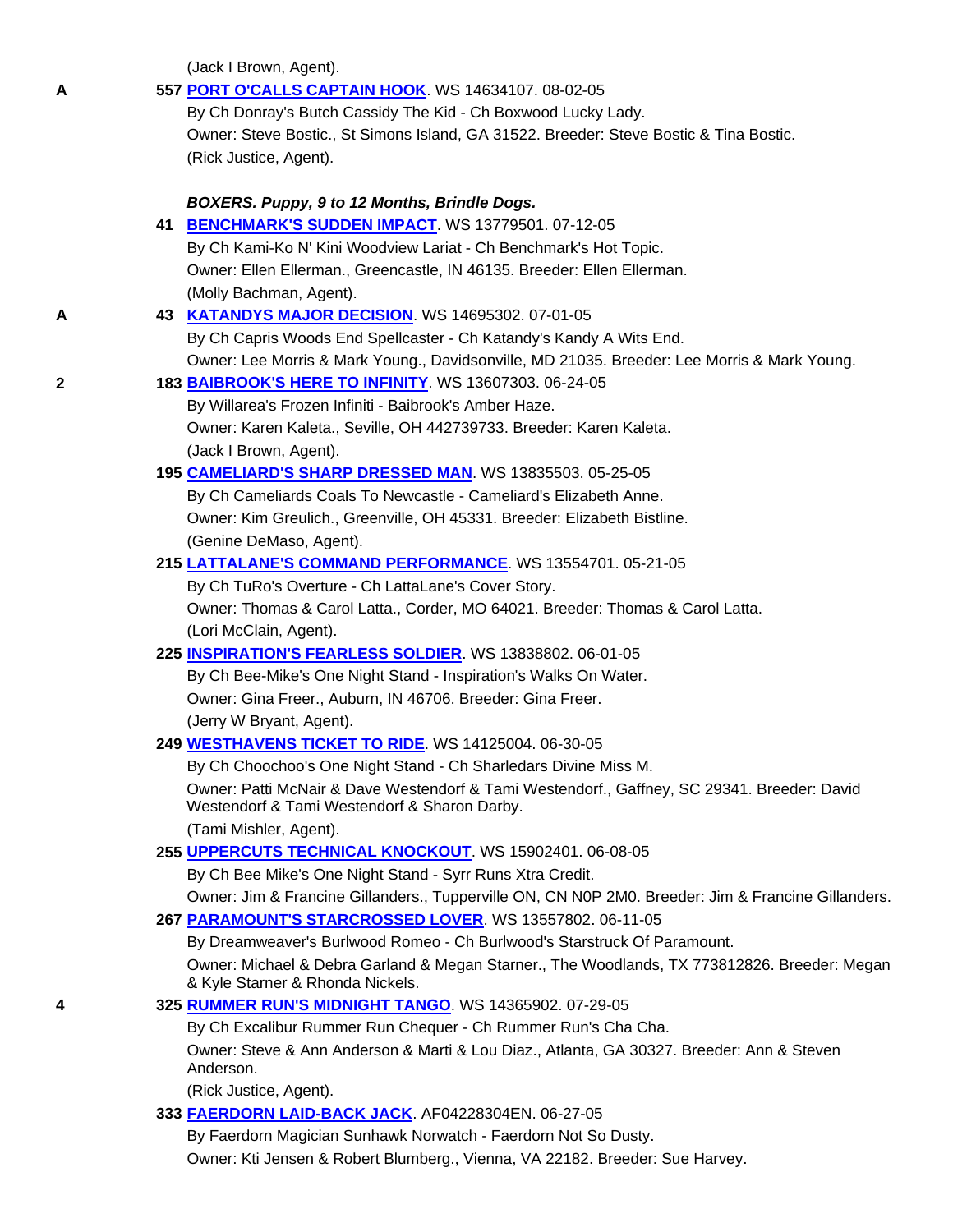(Kimberly A Pastella-Calvacca, Agent).

| 1            | 379 JAZZ N BY DANDS MAYHEM BY HEART ACRE. WS 14052102. 06-09-05                                                                                            |
|--------------|------------------------------------------------------------------------------------------------------------------------------------------------------------|
|              | By Ch Logan Elm Run At Heart Acre - Jazz's Bewitching Heart Acre.                                                                                          |
|              | Owner: Karon Adams., East Ridge, TN 37412. Breeder: Sherry : Lawson-Cindy Yeager-Glenn Yeager.                                                             |
|              | (Jack Brown, Agent).                                                                                                                                       |
|              | 395 DABRO'S MIDNIGHT MADNESS. WS 13905101.06-13-05                                                                                                         |
|              | By Ch Fleur De Lis' First Step - Suro's Royal Diadem.                                                                                                      |
|              | Owner: David Brown., Lexington, NC 27292. Breeder: David Brown.                                                                                            |
| A            | 423 BENCHMARK'S NEW DESIGN. WS 13779504. 07-12-05                                                                                                          |
|              | By Ch Kami-Ko N'Kini Woodview Lariat - Ch Benchmark's Hot Topic.                                                                                           |
|              | Owner: Ellen Ellerman., Greencastle, IN 46135. Breeder: Ellen Ellerman.                                                                                    |
|              | (Molly Bachman, Agent).                                                                                                                                    |
|              | 447 NANTESS RUNNING KOOL. WS 13862204. 07-21-05                                                                                                            |
|              | By Ch Nantess Royal Flush - Ch Nantess Spin To Win.                                                                                                        |
|              | Owner: Nancy & Tessie Savage., Table Grove, IL 61482. Breeder: Nancy & Tessie Savage.                                                                      |
| 3            | 471 JUST-A-WYN D'ING TIME AT HEART ACRES. WS 13723201. 06-27-05                                                                                            |
|              | By Ch Logan Elm Runs At Heart Acre - Just-A-Wyn's Mistletoe.                                                                                               |
|              | Owner: Dr JW Kilman & P Kilman & A Wynieski & ML Wynieski., Grove City, OH 431239198. Breeder:                                                             |
|              | Ashley Wynieski.                                                                                                                                           |
| A            | 501 PHANTOM'S DIRTY DANCER. WS 14926601. 07-30-05                                                                                                          |
|              | By Ch Van Riper's Charismatic - Lady Roxanne's Legacy.                                                                                                     |
|              | Owner: Wendy Sue Nixon., Pilesgrove, NJ 08098. Breeder: Wendy Sue Nixon.                                                                                   |
|              | (Amanda Yocum, Agent).                                                                                                                                     |
|              | 503 BULLET'S BRAVEHEART OF SURO. WS 15824403. 07-26-05                                                                                                     |
|              | By Ch Suro's Crown Royal - Ch Bullet's Petrie Desert Rose.                                                                                                 |
|              | Owner: Dr Jacqueline Royce & Danielle Butler., Sarasota, FL 34240. Breeder: Dr Jacqueline Royce &                                                          |
|              |                                                                                                                                                            |
|              | Danielle Butler.                                                                                                                                           |
|              |                                                                                                                                                            |
|              | BOXERS. Puppy, 9 to 12 Months, Fawn Dogs.                                                                                                                  |
| $\mathbf{2}$ | 21 ENSIGN'S MOVIN' OUT. WS 14662902. 06-21-05                                                                                                              |
|              | By Ch Encore's Crimson Tide - Denbars Millennial Dream Girl.                                                                                               |
|              | Owner: Jane Bradford & Annette Clark., Baton Rouge, LA 70806. Breeder: Annette Clark.                                                                      |
|              | (Terri Galle, Agent).                                                                                                                                      |
|              | 25 TROY (RAMOS). FCMU 7986BME. 05-11-05                                                                                                                    |
|              | By Ch GUAPO Soto - Ecot Ninel.                                                                                                                             |
|              | Owner: Francisco Ramos., Torreon, Coahuila, MX 27250. Breeder: Francisco Ramos.                                                                            |
|              | (Jorge Pinzon, Agent).                                                                                                                                     |
|              | 35 ENSIGN'S CAUSIN APPLAUSE. WS 14667101. 07-08-05<br>By Ch Berlane's Causin An Uproar - Ch Denbar's Dolce Vita.                                           |
|              |                                                                                                                                                            |
| 1/R          | Owner: Jewell Dunning Annette Clark., Anchorage, AK 99507. Breeder: Shay Pischke & Annette Clark.<br>53 SABO'S MAJESTIC PROVOCATION. WS 13640301. 06-13-05 |
|              | By Maxl's Golden Boy - Sabos Sweet Sensation.                                                                                                              |
|              | Owner: Sandra J Williams., New Smyrna, FL 32168. Breeder: Robert B & Sandra J Williams.                                                                    |
|              | (Lori McClain, Agent).                                                                                                                                     |
|              |                                                                                                                                                            |
|              | 55 LINBARY'S SIR WINSTON. RN 038921CAN. 07-14-05<br>By Raklyns Stealing The Show - Lynbarry's Joplin.                                                      |
|              | Owner: DeeDee & Sol Haboucha., Ormstown QU, CN JOS 1K0. Breeder: Lynn Green & Barry Green.                                                                 |
|              | 57 LYNBARRY'S ULYSEES. RN 038920CAN. 07-14-05                                                                                                              |
|              | By Racklins Stealing The Show - Lynbarry's Joplin.                                                                                                         |
|              | Owner: Dee Dee & Sol Haboucha., Ormstown QU, CN J0S 1K0. Breeder: Lynn & Barry Green.                                                                      |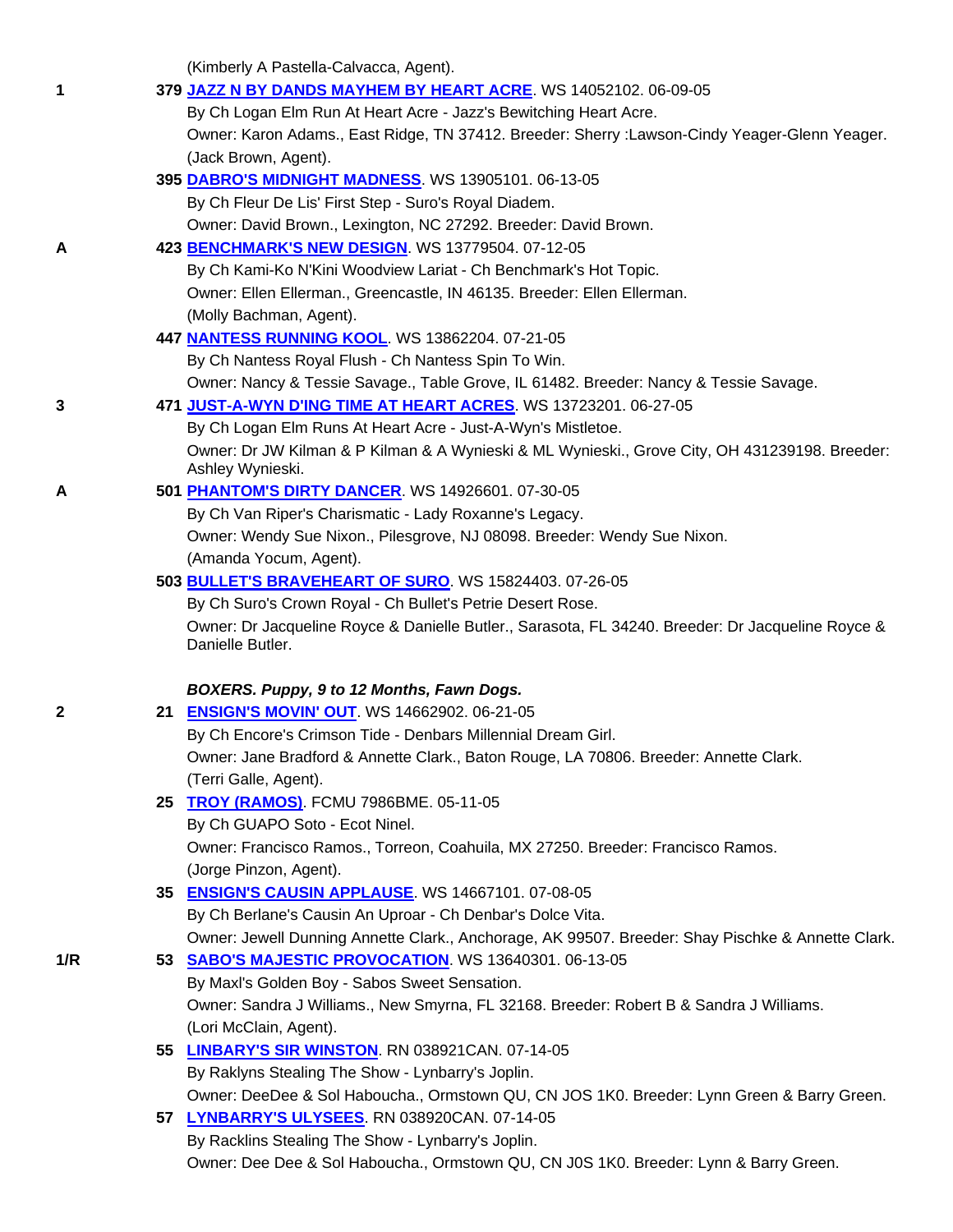(Nora McGrisken, Agent).

|   | 67 DUNNFORDS V DONANDRU STORM MAKER. WS 13208403. 06-07-05                                                                               |
|---|------------------------------------------------------------------------------------------------------------------------------------------|
|   | By Vicson Donandru Fire Walker - Ilse Abigail Von Liebsthal.                                                                             |
|   | Owner: Christine Shackelford., Loveland, OH 45140. Breeder: Kathleen Nygren.                                                             |
|   | (Kari Hammer-Phillips, Agent).                                                                                                           |
|   | 75 TEALCREST'S LUCK OF THE IRISH. WS 13710701. 05-20-05                                                                                  |
|   | By Ch MaSue's Out Of Luck - Ch TealCrest's Pennys From Heaven, CD, RN, OA, NAJ.                                                          |
|   | Owner: Jill Hootman., Clarksville, TN 37040. Breeder: Jill Hootman.                                                                      |
|   | (Jack I Brown, Agent).                                                                                                                   |
|   | 85 ROBINSON ITAL. STALLION OF HI-TECH. WS 14215205. 07-14-05                                                                             |
|   | By Ch Hi-Tech's Basic Edition - Ch Robinson's Burgundy Rose.                                                                             |
|   | Owner: Ashley Wenglik & Luann Wenglik & Delma Robinson., Ambridge, PA 15003. Breeder: Delma &<br>William Robinson.                       |
|   | 111 <b>GARNSEY'S WEDDING CRASHER.</b> WS 13766301. 06-24-05                                                                              |
|   | By Ch Garnsey's Varsity Blues - Garnsey's Sorority Sister.                                                                               |
|   | Owner: Anne Dowling., Hobe Sound, FL 33455. Breeder: Clayton G Haviland IV.                                                              |
|   | 161 ANDREAS REGAL SECRET JACK OF HEARTS. WS 13465406. 05-21-05                                                                           |
|   | By Ch Regal Hitech Picasso Of Darvick - Ch Regal's Xtian Heart Of Gold.                                                                  |
|   | Owner: Kenneth & Kathryn Andrea & Korinne Vanderpool., Shreveport, LA 711194108. Breeder: Joe<br>Henderson & Korinne Vanderpool.         |
|   | (Terri Galle, Agent).                                                                                                                    |
|   | 197 PIGEONWOOD'S HEART RUNS RONDEAU. WS 14250401.07-11-05                                                                                |
|   | By Ch Logan Elm Runs At Heart Acre - Pigeonwoods Kentucky Babe.                                                                          |
|   | Owner: Heidrun D Hardy., Erie, PA 16505. Breeder: Dianne Demman & Todd Demman & Katharina<br>Gatz.                                       |
|   | (Cindy Crawford Gorath, Agent).                                                                                                          |
|   | 205 DARVICK'S BWITCHN RED MAJEK. WS 13808005. 06-07-05                                                                                   |
|   | By Ch Darvick's Hi Tech Regal Monopoly - Darvick's Regal Dream.                                                                          |
|   | Owner: Tracy Moss & Darlene Vickers., Deltona, FL 32725. Breeder: Chris & Micah Fernighough &<br>Darlene Vickers.                        |
|   | (Matias Dominguez, Agent).                                                                                                               |
|   | 207 ILLYRIAN'S TRIFECTA AT MAXL. WS 14973103. 07-29-05                                                                                   |
|   | By Ch Maxl's Golden Boy - Ch Dreamweaver's Past Perfect.                                                                                 |
|   | Owner: Gail Kloecker & Pamela Rohr., Lincoln, NE 68528. Breeder: Gail Kloecker.                                                          |
| Α | 219 DANICREST SCARBOROUGH UNLEASHED. WS 15869601. 07-30-05                                                                               |
|   | By Ch Heart Acre Cinnrhee Valentino - Ch Vancroft's Scarborough Fair.                                                                    |
|   | Owner: Danielle Butler & Virginia Furflieh., Plant City, FL 33565. Breeder: Danielle Butler Virginia<br>Zurflieh, Debbie Clark, Mary Si. |
| Α | 227 INSPIRATION'S FULL AUTHORITY. WS 13838801. 06-01-05                                                                                  |
|   | By Ch Bee-Mike's One Night Stand - Inspiration's Walks On Water.                                                                         |
|   | Owner: Gina Freer., Auburn, IN 46706. Breeder: Gina Freer.                                                                               |
|   | (Michael Shepherd, Agent).                                                                                                               |
| 4 | 251 SARKEL'S WHITETAILS ROCK STAR. WS 13605902. 06-19-05                                                                                 |
|   | By Ch Hi-Stan's How Doya Like "Me" Now - Sarkel's Starlite Surprise.                                                                     |
|   | Owner: Sheryll Grothe., Porterfield, WI 541599619. Breeder: Ann Gilbert & Doris Pippin.                                                  |
|   | 265 RODLINS BING CROSBY AT HALMYR. WS 16451301. 07-28-05                                                                                 |
|   | By Ch Winland's Mack The Nice - Rodlins Good Luck Charm.                                                                                 |
|   | Owner: Myriam Halle., Smith Falls ON, CN K7A 5B8. Breeder: Rod & Linda Norris.                                                           |
|   | (Colin Brownlee, Agent).                                                                                                                 |
|   | 299 MARBO'S BIG HURT PEPRHL. WS 14144604. 08-01-05                                                                                       |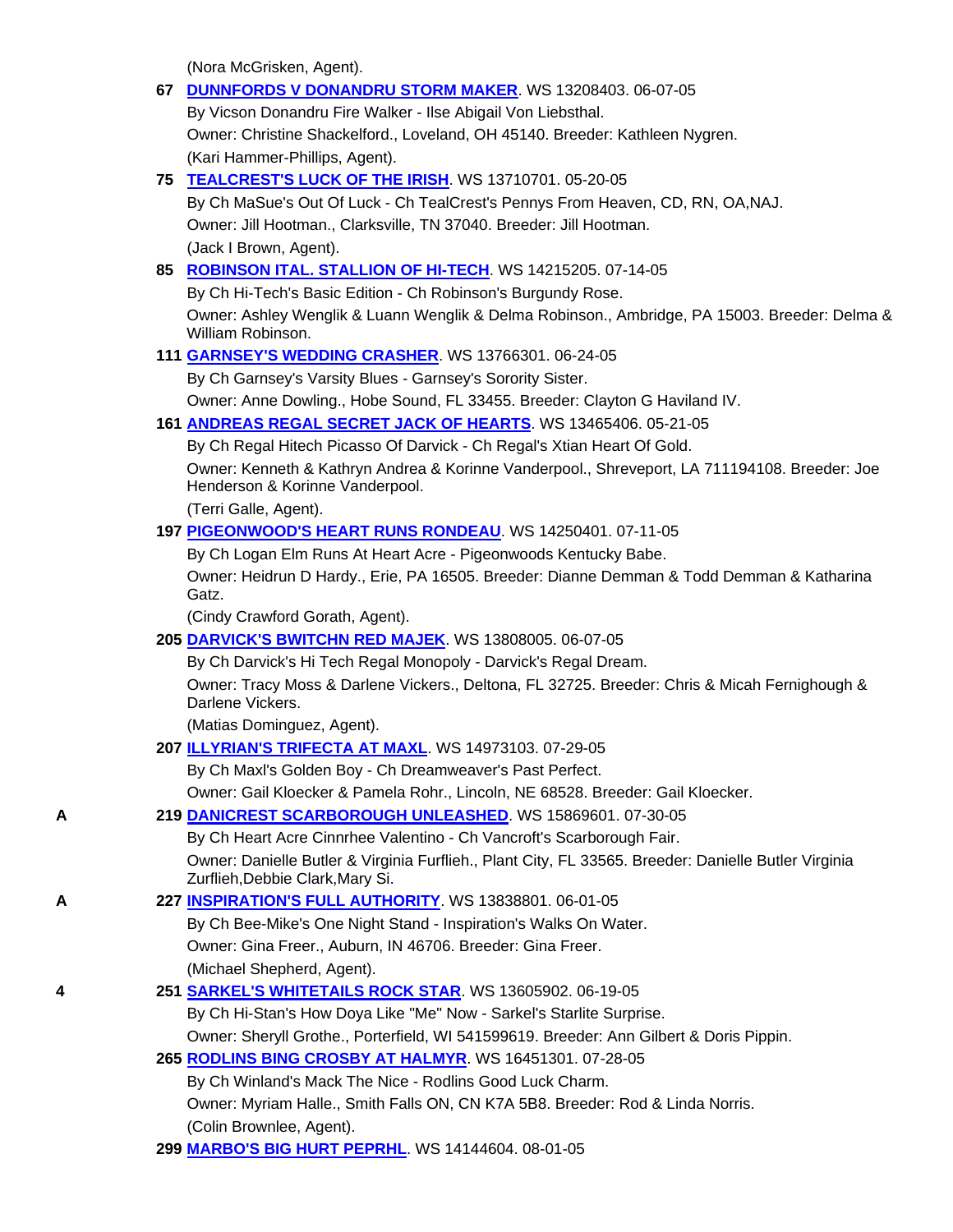By Ch Wesan's Zachariah - Ch Marbo's Much Desire Santi Me.

 Owner: Robert Fosnow & Marita Fosnow., Colchester, IL 623261506. Breeder: Sue A Thompson & Robert Fosnow.

(Tessie Savage, Agent).

# **399 ENSIGN'S PURA VIDA**. WS 14667102. 07-08-05

By Ch Berlane's Causin An Uproar - Ch Denbar's Dolce Vita.

 Owner: David Munoa & Annette Clark., Salt Lake City, UT 84103. Breeder: Annette Clark & Shay Pishke.

(Diego Garcia, Agent).

#### **425 ROBINSON'S BURNISHED GOLD**. WS 14215201. 07-14-05

By Ch Hi-Tech's Basic Edition - Ch Robinson's Burgundy Rose.

 Owner: Delma Robinson & William Robinson., Beavercreek, OH 454346705. Breeder: Delma Robinson & William Robinson.

(Molly Bachman, Agent).

**3 515 PARAMOUNT'S BOOGIE NIGHTS**. WS 13557701. 06-11-05

By Ch Burlwood's Loverboy - Ch Burlwood's Premiere At Paramount.

Owner: Megan Starner., Bennet, NE 68317. Breeder: Megan Starner And Rhonda Nickels.

#### **519 DUCHWAR'S SPECIAL MASTER**. WS 14317903. 05-16-05

By Flamingo's Roll Of The Dice - Duchwar's Love Me Tender.

Owner: Dr John Lucci., Morgantown, WV 26505. Breeder: Patricia Shultz.

(Marylou Hatfield, Agent).

#### **531 TRIMANOR THIS TOWN NOT BIGENUF**. RL 019024CAN. 06-11-05

By Ch Allegro Trimanor Jamacamecrazy - Boxrmor's Natasha At Trimanor.

Owner: Judy Jury., London ON, CN N6H 1L9. Breeder: Judy Jury & Eric Young & Kristen Softley.

#### **551 ENCORE'S BACCHUS**. WS 15909202. 07-29-05

By Ch Berlane's Causin An Uproar - Ch Encore's Chianti.

 Owner: Janet J Cary & Joanne Hutchins & Cheryl A Cates., Ramona, CA 92065. Breeder: Cheryl A Cates & Casey Caesy & Joanne Hutchins.

#### *BOXERS. 12 to 18 Months, Brindle Dogs.*

**7 TICKITBOU'S LAREDO**. RG 0022410CA. 04-08-05

 By Ch Capri's Woods End Spellcaster - Tickitbou's Caution Black Ice. Owner: Rhoda Ace., Osgoode, ON, CN K0A 2W0. Breeder: Rhoda Ace. (Diego Garcia, Agent).

#### **73 CACHET'S SENTINEL**. WS 12468904. 03-09-05

 By Ch High River's Taylor Made Of Backwoods - Cachet's Solitaire. Owner: Len Magowitz & Lou-Ann Tibbitts-Ridings & Terri Kaiser., Troy, NY 12180. Breeder: Leonard Magowitz.

#### **87 GEEJAY MURBE MR BEAUREGARD**. WS 11728202. 12-09-04

 By Murbe's Arthur Read - Ch C-Era's Essence Of Divine. Owner: Brian Surovec., Sterling Heights, MI 48312. Breeder: Elizabeth B Enochs. (Guy H Fisher, Agent).

#### **139 JENBUR'S ELIJAHS COMING**. WS 12963503. 04-24-05

 By Ch Highrivers Taylor Made Of Backwoods - Jenbur's Lady Shana. Owner: Rebecca Kunz & Jennifer Crane., Daveport, IA 52804. Breeder: Jennifer Crane & Burton Weinstein.

(Guy Fisher, Agent).

**149 DOGWOOD'S DEITER OF HI-TECH**. WS 13167501. 02-07-05

By Ch Hi-Tech's Basic Edition - Ch Dogwood's It's About Time.

Owner: Jeri Poller & Judy Wood., Boca Raton, FL 33496. Breeder: Judy Wood.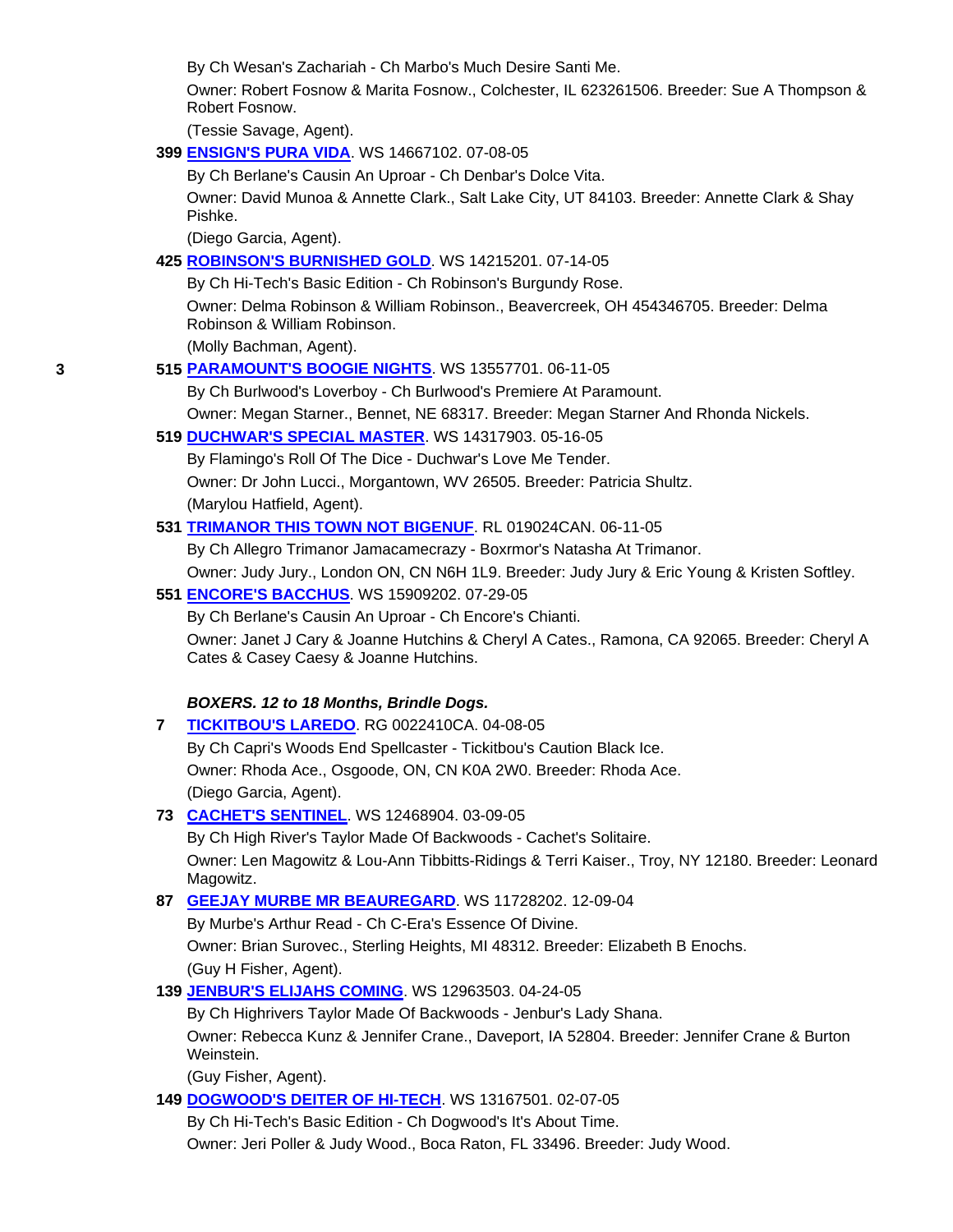(Kimberly A Pastella-Calvacca, Agent).

#### **4 159 WHITE PINES WILLIE B INVITED**. WS 12765301. 04-02-05

By Ch Heart Acres Escort In Black - Ch White Pines Front Paige.

Owner: Robert & Linda Gasper., Medina, OH 44256. Breeder: Robert & Linda Gasper.

(Jack I Brown, Agent).

### **163 LRM DOUBLE CHIP OFF 'OL ROCK**. WS--11630602. 01-12-05

By Ch River Ridge Man About Town - LRM Seroc Double Delight.

 Owner: Kevin & Linda Middagh & Tracy Best., Camas, WA 98607. Breeder: Kevin & Linda Middagh & Stephanie Salas.

(Kimberlie Steele, Agent).

# **185 JENBUR'S CEE ME COMING**. WS 12963502. 04-24-05

By Ch HighRivers Taylor Made Of Backwoods - JenBur's Lady Shana.

 Owner: Joan Bacon & Jennifer Crane., Northfield, IL 60093. Breeder: Jennifer Crane & Burton Weinstein.

(Christa Cook-Chiaurro, Agent).

**199 ZANDELS RAZIN' A RUCKUS**. WS 12964702. 04-13-05

By Faerdorn Rock DJ - Ch ZanDel's Jazz Mania.

 Owner: Jenna Evenson & Delma Sheaffer & Zane Sheaffer., Clayton, NC 27527. Breeder: Delma L Sheaffer & Zane A Sheaffer.

(Tami Mishler, Agent).

# **2 211 MOON VALLEY BIG TIME**. WS 13037801. 04-04-05

By Ch Irondale's Uncommon Valor - Moon Valley Artists New Hope.

 Owner: Frank Mendoza & Becky Mendoza & Nancy Schepis & Id., Chandler, AZ 85244. Breeder: Nancy Schepis & Ida Baum.

(Wendy Bettis, Agent).

### **271 EVAMOR'S GOOD TO GO**. WS 12465102. 01-13-05

By Ch Encore's Kalahari Of Heleva - Ch Belco's Northern Exposure.

 Owner: Lynne Morin & Suzanne Morin., Raynham, MA 02767. Breeder: Lynne Morin & Suzanne Morin & E Coviello Davis.

#### **277 HAPPYTAIL'S DART IMPACT**. WS 13249802. 05-05-05

By Ch Breezewoods Lord Of Wystmont - Interlude's Happy Talk.

 Owner: Melayne Gropp & Amy Bieri., Rockford, IL 61101. Breeder: Vicki L Stenstrom. (Sherry Canciamille, Agent).

#### **3 319 PORT O'CALL'S SHOW BOAT**. WS 13584602. 12-12-04

By Ch High Tech's Basic Edition - Ch Rummer Run's Majorette.

 Owner: Steve & Tina Bostic., St Simons Island, GA 31522. Breeder: Ann B & Steve Anderson. (Rick Justice, Agent).

#### **1 353 ARRIBA TALISMAN SATISFACTION**. WS 12568306. 03-09-05

By Ch Pro's Original 5 - Ch Triple Crown's Alacazam.

 Owner: Theodore S Fickes DVM & Virginia Shames., Springfield, VA 22150. Breeder: C & B Sylvester & T Fickes & V Shames.

# **365 CR TOTAL COMMITMENT**. WS 12225801. 12-26-04

By Ch Bee-Mikes' One Night Stand - Ch Icon Silhoutte.

 Owner: Rick & Cindy Walunas., Montague, MI 494379461. Breeder: Rick&Cindy Walunas. (Genine Demaso, Agent).

# **A 435 RAMARCO'S DIVE BOMBER**. WS 12365703. 02-19-05

 By Cameliards Noble Knight - Ch Ramarco's License To Fly. Owner: Connie M Burks., Greencastle, IN 46135. Breeder: Connie M Burks. (Genine DeMaso, Agent).

**459 PHEASANT HOLLOWS A SURE BET**. WS 12703606. 04-12-05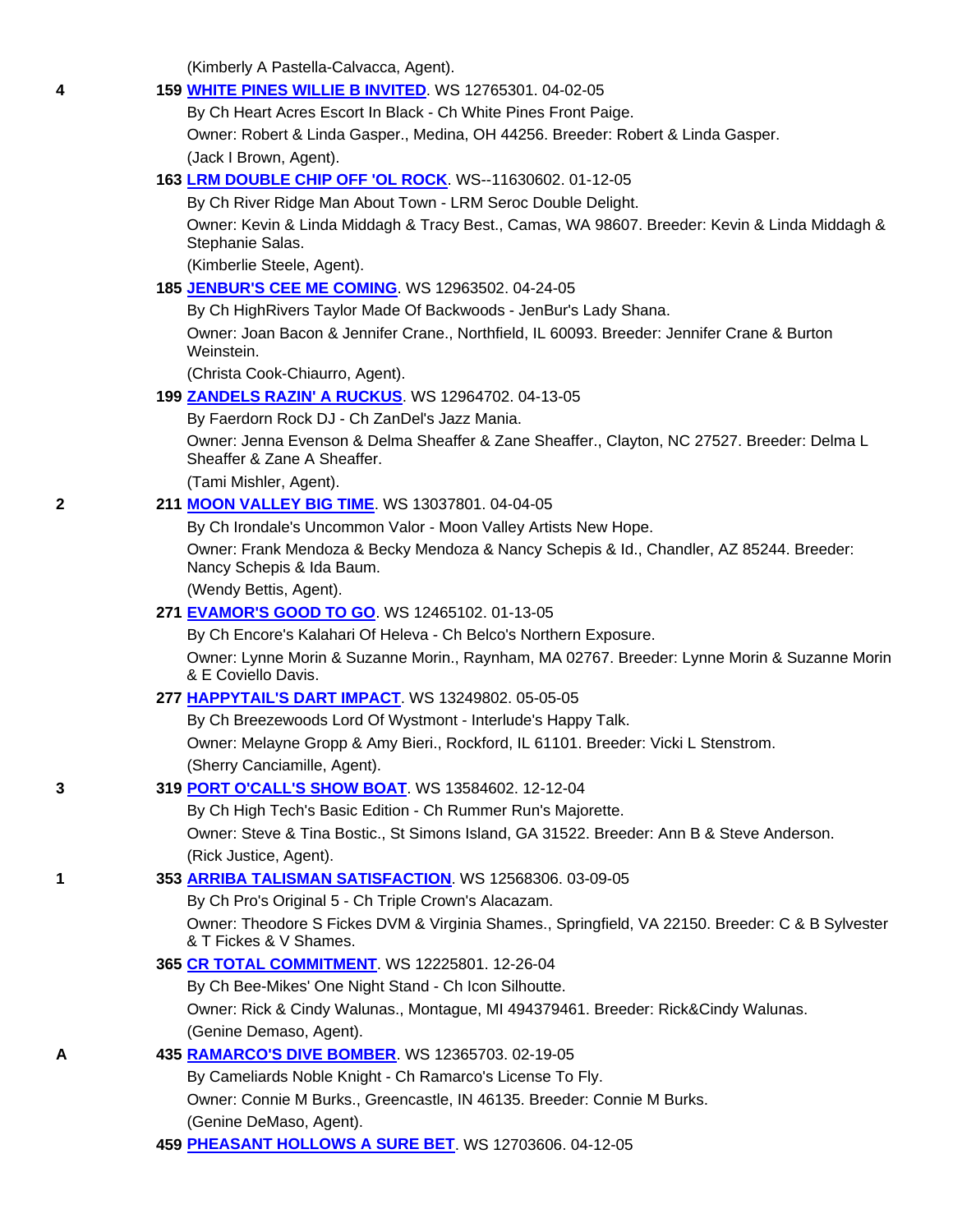By Ch Seaside Ewos Surfbreaker - Waverly Pros Shes A Sure Bet. Owner: Kerry Jones., Wallkill, NY 12589. Breeder: Kerry Jones & Joy Howard. (Deb Struff, Agent).

# **479 TRIPLE CROWN'S PHOENIX OF STRASBURG**. WS 12568307. 03-03-05

By Ch Pro's Orginal 5 - Ch Triple Crown's Alacazam.

 Owner: J Willis Yearsley & Cathy Sylvester., West Chester, PA 19382. Breeder: Cathy Sylvester & Bill Sylvester & Theodore Fickes & Vi.

# **555 MARBURL'S HIDALGO**. WS--166528. 03-11-05

By Ch Marburl's Silverado - Marburl's Slasher.

Owner: Mary Frances Burleson., Sachse, TX 75048. Breeder: Mary Frances Burleson.

*BOXERS. 12 to 18 Months, Fawn Dogs.*

**11 SUNDARBY'S SHOULD'VE BEEN A COWBOY**. WS 12992402. 04-17-05

 By Ch Sundarby's Kickin-N-Screamin - Ch Sundarby's Liliuckalani Bropat. Owner: Dawn Darby, W & M Miguel., Palm Beach Gardens, FL 33418. Breeder: Dawn M. Darby. (K. Page Conrad, Agent).

# **1/W/BW 19 CAPRI'S MAGIC MAKER OF SASSY**. WS 13136303. 04-28-05

**(5 Points)** By Ch Capri's Woods End Spellcaster - Ch Sassy's Texas Star Of Cayman. Owner: Barbara Bachman., Atlanta, GA 30327. Breeder: Sydney Brown & Kristine Anderson. (Diego Fernando Garcia, Agent).

# **33 AMITY HALL'S ALL ABOUT ME**. WS 13224501. 04-28-05

 By Ch Raineylane's Different Drum - Ch Amity Hall's Rock The Casbah. Owner: Beth Downey., Stevensville, MD 21666. Breeder: Beth Downey. (Jack I Brown, Agent).

# **39 CHERRYWOOD'S LOVER BOY**. WS 13020416. 04-19-05

 By Ch Van Riper's Pretty Boy Floyd - Howdi's Over The Rainbow. Owner: Rodney Young & TeresaYoung., Poughkeepsie, NY 12603. Breeder: Judy A. Hahn. (Carmen Skinner, Agent).

# **51 TRUE'S REFLECTION OF A LEGEND**. WS 12984406. 05-06-05

 By Ch EWO's Reflection Of Breaker - TRUE's PRO Wish Upon A Star. Owner: Troy D & Carol S Christman., Vienna, WV 26105. Breeder: Carol Susan Christman Troy D. Christman.

**61 SCHOENTAL'S JAKOB**. WS 13002602. 03-24-05

By Ch Halcyon's I Rest My Case - Ch Schoental's Fraulein Monika.

 Owner: Pamela & Gregory Gordon , B Compton, G Fitzgerald., Hanover, PA 17331. Breeder: Barbara R. Compton, Gyleen Fitzgerald, James Pryde. (Marylou Hatfield, Agent).

# **3 63 BLUECOLLAR'S USUAL SUSPECT**. WS 12630201. 03-30-05

By Ch Ellis' Laissez Les Bon Temp Rouler - Ch Dendar's Market Maker.

Owner: Malcolm LaCoste & Daniel Still., Houston, TX 77095. Breeder: Bluecollar Boxers.

**89 ROSEWOOD SUNCREST HEART BREAKER**. WS 12524203. 01-09-05

 By Ch Seaside's EWO Surf Breaker - Ch Rosewood's Suncrest Silhouette. Owner: Kevin R Burkhamer & Jean Marie Burkhamer., Rock Hill, SC 29732. Breeder: Gerald G Eller & Olive Lee-Waters & Tommie J Eller. (Kay Palade-Peiser, Agent).

**97 JAEGERHOUSE'S U R MY MUISC**. WS 16196201. 01-16-05

 By Ch Cachet's Rock-N-Roll - Jaegerhouse's Go Go Go. Owner: Dara Murphy., Toronto, ON, CN M1T 1R6. Breeder: Diane Mooney & Verena M Jaeger. (Debbie Struff, Agent).

**129 EASTWINDS HIGH COMMAND**. WS 12359706. 03-26-05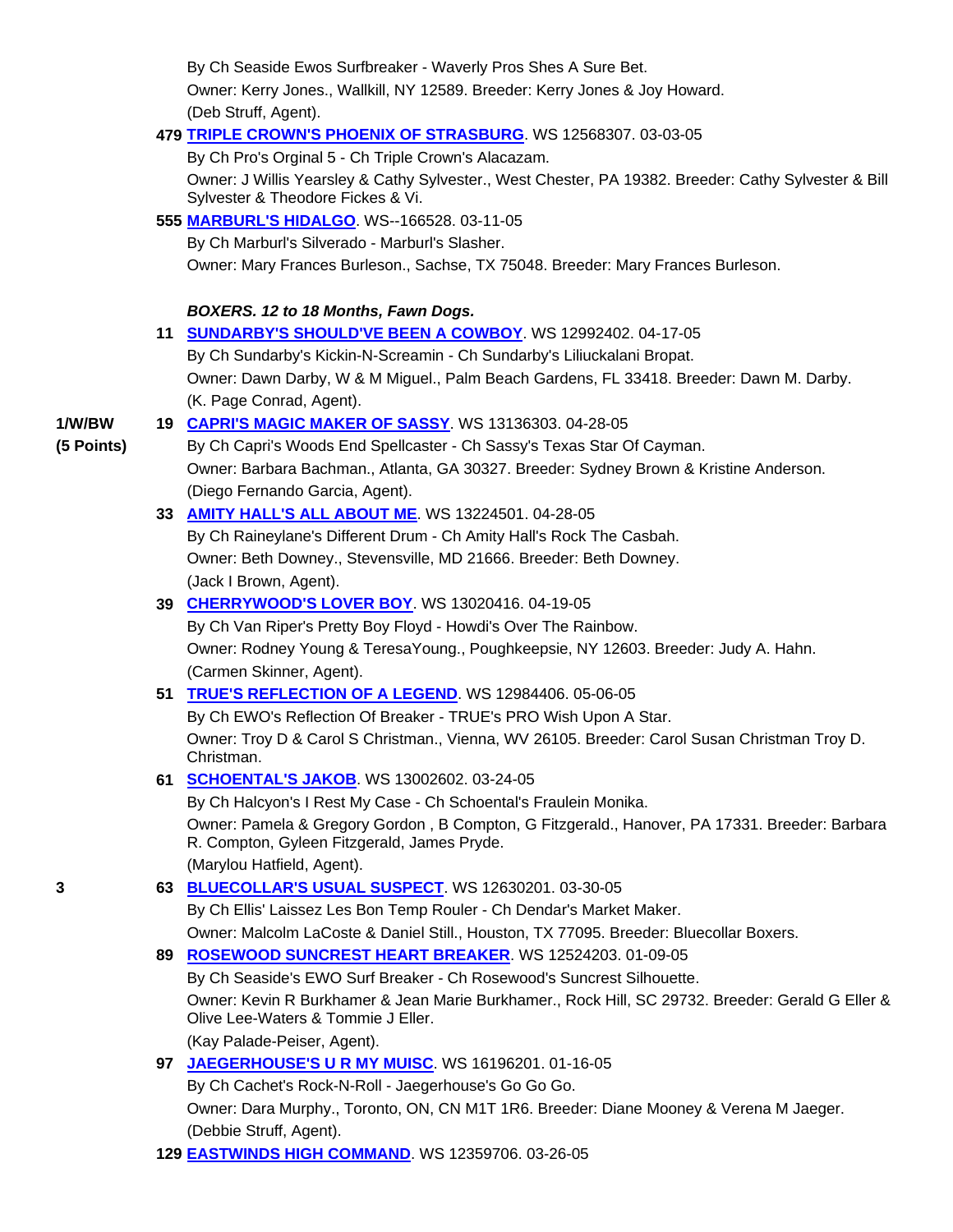By Ch Darvick Hitech Regal Explorer - Ch Emerald Luciana At Eastwind. Owner: Tom & Gale Shay., Natchez, MS 39120. Breeder: Tom & Gale Shay. (Michael Shepherd, Agent).

#### **131 ROCHIL'S LUST FOR LIFE KANDIYOHI**. WS 13517504. 03-08-05

By Ch Rochil's Opening Act - Ch Rochil's Lady Slipper.

 Owner: Valerie & Michael Edwards & Perry & Sandra Combest., Owasso, OK 74055. Breeder: Perry & Sandra Combest & Kimberly A Bloomquist.

(Lori McClain, Agent).

# **4 137 TRAILWOOD'S EXPLOSION**. WS 11311101. 11-14-04

By Kaja's Firecracker - Trailwood's That's My Girl.

 Owner: Michele Farless., Livonia, MI 481503607. Breeder: Michele Farless. (Sherry Canciamille, Agent).

#### **145 BOXWEL LUSTIG MAXIMUM SECURITY**. WS 13280002. 01-10-05

By Boxwell's Beau Of Bentora - Boxwell's A Call To Arms.

Owner: Stephen & Mary Quinn., Dade City, FL 335250805. Breeder: Wells Hendrick.

#### **167 TRIWIN'S BACK TO BAISICS OF HI-STAND**. WS 12114001. 12-08-04

By Ch Sarkel's Strength For Hi-Stands - Ch Donje's Midnight Dreamer.

 Owner: Charlie Hayes & Joseph Pastella., Paola, KS 66071. Breeder: Joseph Pastella & Virginia Eldridge.

(Tina Porter, Agent).

### **171 ABOXA'S SHAKE RATTLE & ROLL**. WS 13448101. 05-07-05

By Ch Van Rippers Handsome Harry - Aboxer's Lucy In The Sky.

 Owner: Virginia & George Wus & Diane & Wayne Morris., Bath, PA 18014. Breeder: Diane Kowalchyk & Wayne Morris.

#### **A 179 RUGBY RESOLUTION ROCK**. WS 11618206. 01-01-05

By Ch Bjays Traveling Man - Rugby Punk Rockers Warzone.

Owner: Christina Fleisher & Sherryl Schultz., Fenwick, MI 48834. Breeder: Christina Fleisher.

#### **A 263 HEARTACRE RODLIN MICHAELANGELO**. WS 15864201. 12-12-04

By Ch Josha's Linebacker - Ch Rodlins Touched By An Angel.

 Owner: Rod & Linda Norris & Jim & Pricilla Kilman., Smith Falls ON, CN K7A 5B8. Breeder: Jim & Pricilla Kilman.

(Colin Brownlee, Agent).

# **281 REGAL'S HEREEE'S JOHNNY**. WS 11731203. 01-06-05

By Ch Regal HiTech Picasso Of Darvick RN - Ch Regal's Hearts Afire.

 Owner: Peggy McConnell & Korinne Vanderpool., Dallas, TX 75035. Breeder: Korinne & Evan Vanderpool.

(Terri Galle, Agent).

# **283 BAR-K'S BOUCHERON**. WS 12068303. 12-09-04

By Ch Brookwood's Full Moon - Ch Bar-K's Amirage Of Obladah.

 Owner: Phillilp Koenig., Goshen, KY 40026. Breeder: Phillip K Koenig & Barbara Partlow. (Jody Paquette, Agent).

#### **2 293 GLENWOOD'S CLOSING ARGUMENT**. WS 13021901. 04-04-05

By Ch Berlane's Joint Venture - Ch Skidoo's Charlie's Angel.

 Owner: Mario Ramirez & Charles Vose., Tracy, CA 953778779. Breeder: Charles Vose & Wendy Morawski.

(James Bettis, Agent).

# **321 RUMMER RUN'S ESQUIRE**. WS 12043405. 01-20-05

 By Ch Donrey's Butch Cassidy The Kid - Ch Carillon Elegance Runner Run. Owner: Polly Whitney & Ann B Anderson., Atlanta, GA 30327. Breeder: C Suarez & S Anderson& P Whitney & A Anderson.

(Rick Justice, Agent).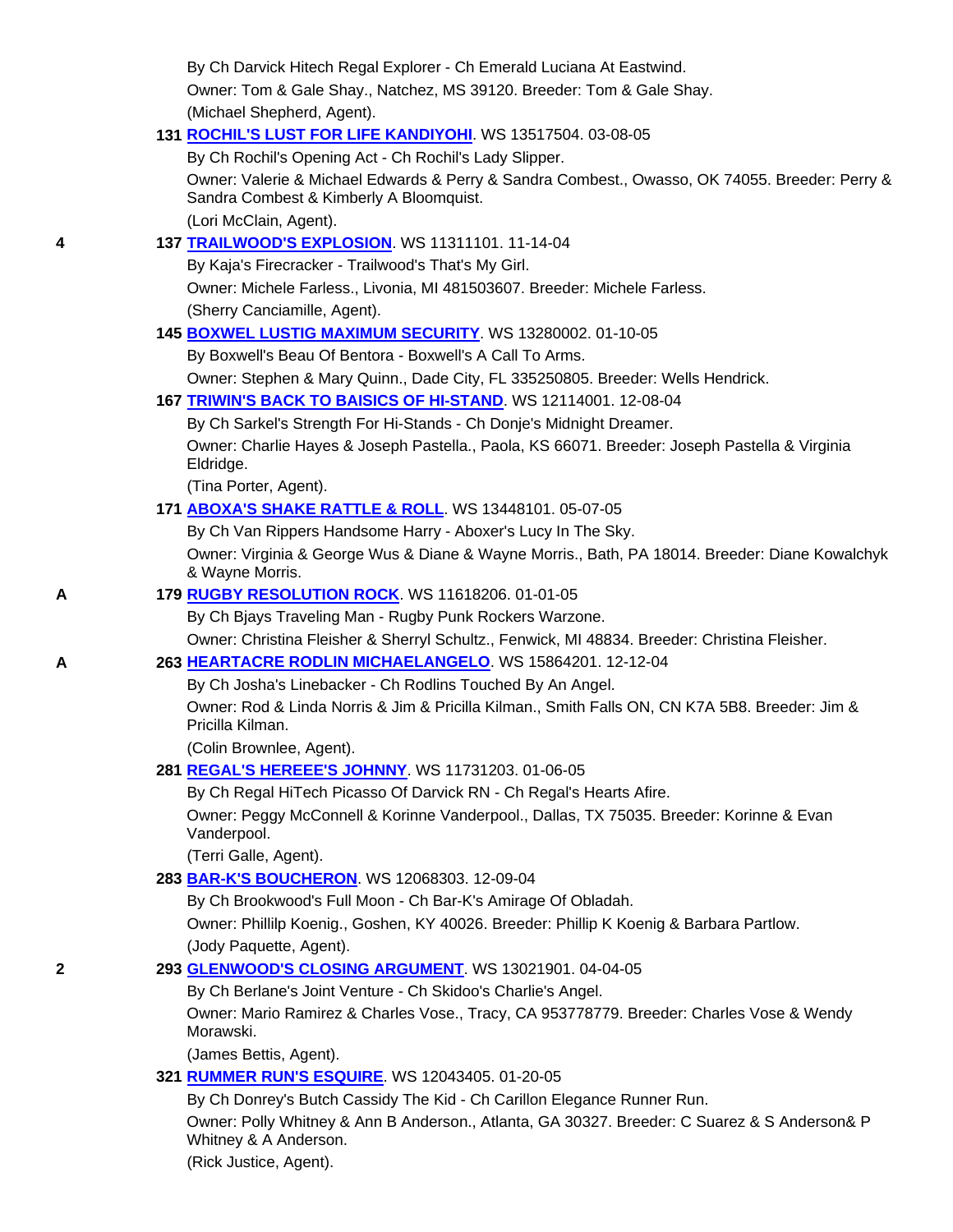### **345 FALMARK'S DIAMOND DAY BY DAY**. WS 13021806. 04-14-05

By Ch Falmark's Diamond Mine - Ch Extreme's KC Day By Day.

 Owner: Laura Cuthbert & Stephanie Davis., Watertown, MA 02472. Breeder: Donna Day & Philip Day. **347 TRIPLE CROWN'S TRIPLE DARE**. WS 12568303. 03-09-05

# By Ch Pro's Original 5 - Ch Triple Crown's Alacazam.

 Owner: Trish Alexander & Cathy Sylvester., Centre Hall, PA 16828. Breeder: C & B Sylvester & T Fickes & V Shames.

(Debbie Struff, Agent).

# **357 REGAL'S NOBLE CON-TEN-DER**. WS 11731207. 01-06-05

By Ch Regal HiTech Picasso Of Darvick - Ch Regal's Hearts Afire.

 Owner: Aprile Anglin & Korinne Vanderpool., Midland, Tx 79707. Breeder: Korinne Vanderpool & Evan Vanderpool.

(Terri Galle, Agent).

# **419 ROCHIL ROAR OF THE CROWD KANDIYOHI**. WS 13517505. 03-08-05

By Ch Rochil's Opening Act - Rochil's Lady Slipper.

 Owner: Apichai Anantrechai & Sandi & Perry Combest., Orange, CA 92867. Breeder: Kimberly Bloomquist & Sandi & Perry Combest.

(Michael Shepherd, Agent).

# **465 ABOXA'S HURDY GURDY MAN**. WS 13448102. 05-07-05

By Ch Van Viper's Handsome Harry - ABoxa's Lucy In The Sky.

 Owner: Diane Kowalchyk-Morris & Wayne Morris., Staten Island, NY 10304. Breeder: Diane Kowalchyk-Morris & Wayne Morris.

(Amanda Yocum, Agent).

# **509 WENALL'S DEUCE OF HEARTS**. WS 12452804. 02-20-05

By Ch Pro's Original 5 - WenAll's Tealcrest Wishin Well.

 Owner: Rick & Wendy Thomas., Climax, NC 27233. Breeder: Rick & Wendy Thomas. (Jack Brown, Agent).

# **549 DAY BY DAY WILLOWS PATRIOT MISSLE**. WS 13021801. 04-14-05

 By Ch Falmark's Diamond Mine - Ch Extreme's KC Day By Day. Owner: Linda Ricci & Paige Day., North Chelmsford, MA 01863. Breeder: Donna & Philip Day.

# *BOXERS. Bred by Exhibitor Dogs.*

- **69 CACHET'S THIEF IN THE NIGHT**. WS 10250202. 08-16-04 By Ch Bee-Mike's One Night Stand - Ch Cachet's Reflection. Owner: Len Magowitz & Lou Ann Tibbitts-Ridings., Troy, NY 12180. Breeder: Lou-Ann Tibbitts-Ridings & Len Magowitz.
- **203 RAKLYNS RENEGADE**. WS 11506102. 11-23-04

By Ch Crysto's Image Of Arriba - Ch Raklyns Showin' Off.

Owner: Joan Mack & Debbie & Erin Struff., Bolton, CT 06043. Breeder: Debbie & Erin Struff.

# **275 CAN-CIA'S INTEGITY OF RON CHRIS**. WS 05778404. 09-03-03

 By Ch Arriba Talisman Ego - Ch Can-Cia's Hip Shakin Mama. Owner: Ron Reynolds & Sherry Canciamille., Rockford, IL 61101. Breeder: Ron Reynolds & Sherry Canciamille.

**297 LUCKY-E'S YA-YA CONSPIRACY**. WS 06512202. 09-17-03

By Ch Bee-Mike's One Night Stand - Ch Lucky-E's Teasel.

Owner: Vanessa Everett & Vicki Mellender., McHenry, IL 60051. Breeder: Owners.

# **305 REGAL'S BIG SECRET AT XTIAN**. WS 13465405. 05-21-05

 By Ch Regal Hitech Picasso Of Darvick - Ch Regal's Xtian Heart Of Gold. Owner: Robin Henderson & Korinne Vanderpool., Keller, TX 762482629. Breeder: Joe & Robin Henderson & Korinne Vanderpool.

**341 TRIPLE CROWN'S PRINCE OF THIEVES**. WS 07855301. 11-22-03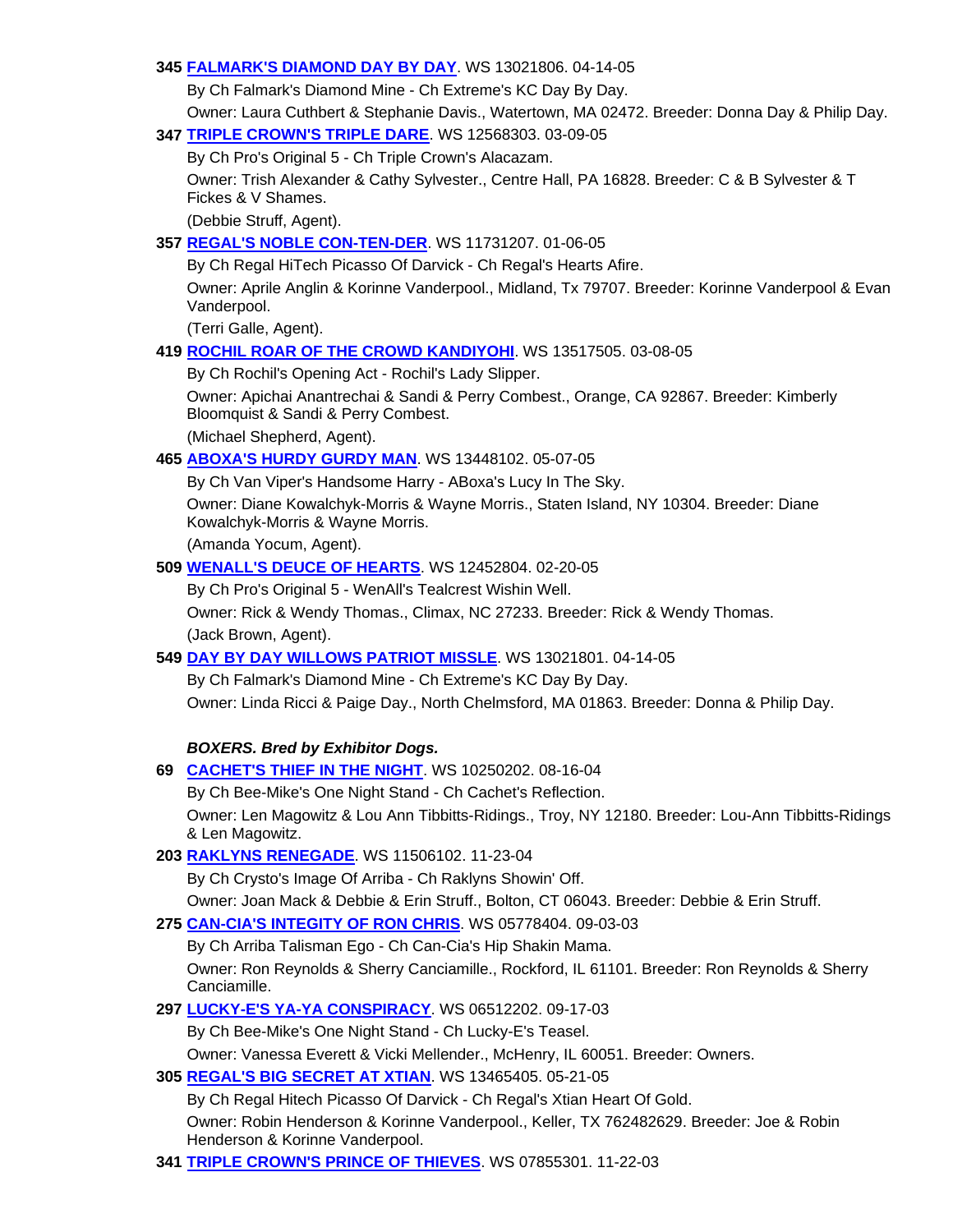By Ch Raklyn's Stealing The Show - Ch Triple Crown's Alacazam.

 Owner: Cathy & William Sylvester & Tami Mischler., Fairview, TN 37062. Breeder: Cathy & William Sylvester & Tami Mischler & G Shamus.

# **4 351 LOGAN ELM'S WASTED AWAY AGAIN**. WR 06726202. 04-29-02

 By Ch Winland's Money Pit - Ch Logan Elm's Margaritaville. Owner: Kari Hammer-Phillips & Jeff Phillips., Stoutsville, OH 431549627. Breeder: Charles Coull & Kari & Jeff Phillips.

# **355 AMAZING GRACE'S EASY MONEY**. WS 01412601. 06-25-02

By Ch Sentrys Loud N Proud - Amazing Grace X.

Owner: Carrie Kareus Ken Fogus., Beaverton, MI 48612. Breeder: Carrie Kareus.

### **449 NANTESS DARCO'S SUGAR DADDY**. WS 11373303. 09-20-04

By Fandango's Forest - Ch Adellin's Annie With Luv By Bridger.

 Owner: Nancy & Tessie Savage., Table Grove, IL 61482. Breeder: Nancy & Tessie Savage & Linda Kulow.

### **2 453 JUST-A-WYN'S GOLD'N BOY AT HEARTACRES**. WS 10645803. 11-07-04

By Ch Logan Elm Runs At Heart Acre - Ch Just-A-Wyn's 24K Gold.

 Owner: Mary Lynn & Ashley Wynieski & Sherry Glatte., Elyria, OH 44035. Breeder: Mary Lynn & Ashley Wynieski.

### **473 HABERL'S HEART ACRE BLUESMAN**. WS 10993903. 11-04-04

By Ch Josha's Linebacker CD - Ch Banta-Riegel's Sizzlin Sensation CD.

 Owner: M Alencewicz & D Garrett & J Haberl & B J Barnhart., Montverde, FL 347563340. Breeder: JoAnn Haberl & B J Barnhart.

# **493 REGALIS SHARP DRESSED MAN**. WS 03796101. 03-15-03

By Ch Jopa's Great Gusto Of Higos - Jacquet's Peyton Of Regalis.

Owner: Peter & Amanda Yocum., Seaford, DE 19973. Breeder: Peter & Amanda Yocum.

#### **511 DANICREST SCARBOROUGH SKYWAY JACK**. WS 15869602. 07-30-05

By Ch Heart Acre Cinnrhee Valentino - Ch Vancroft's Scarborough Fair.

 Owner: Dani Butler Dr Jacqueline Royce & D Butler & V Zurflieh., Wimauma, fl 33598. Breeder: Danielle Butler Virginia Zurflieh,Debbie Clark,Mary Si.

# **527 TOP HAT'S ROUGH RIDER**. WS 09181904. 05-28-04

By Ch Kami-Ko N' Kini's Simply Raja - Top Hat's Temperence Of Raja.

Owner: Debora Beasley & Rosaidia Carini., Havana, FL 32333. Breeder: Debora & Charles Beasley.

# **1 533 ARACREST REWYND HOLLY LANE**. WS 12069801. 05-12-04

By Ch Holly Lane's Wild As The Wind - Aracrest's Zelicious.

 Owner: Pat Healy & Norah McGriskin & Butch Engel., Courtice ON, CN L1E 2N1. Breeder: Norah McGriskin & Eileen McClintock.

# **3 539 ENCORE'S BISMARK**. WS 15909201. 07-29-05

By Ch Berlane's Causin An Uproar - Ch Encore's Chianti.

 Owner: Cheryl A Cates & Casey Cates & Joanne Hutchins., Exeter, CA 93221. Breeder: Cheryl A Cates, Casey Cates, Joanne Hutchins.

# *BOXERS. American-Bred, Brindle Dogs.*

# **A 45 SHADIGEE'S TROYBILT AT GINWITH**. WS 14408201. 08-05-05

 By Ch Summer's Blackjack Of Shadigee - Wicca's Jewel Of Ohio. Owner: John C Whiting., Columbus, OH 43231. Breeder: Cheryl Hathaway & Michael D Wilpula. (Lee Nowak, Agent).

# **A 141 KORBEL'S TOTALLY EXPOSED**. WS 02517506. 12-06-02

By Ch Encore's Extra Extra - Mayas Witchcraft Of Cayman.

 Owner: Lynn A Schaeffer & Sue A Driscoll., Stoughton, WI 53589. Breeder: Tom Anderson & Richie Ann Anderson & Sydney Brown.

(Guy H Fisher, Agent).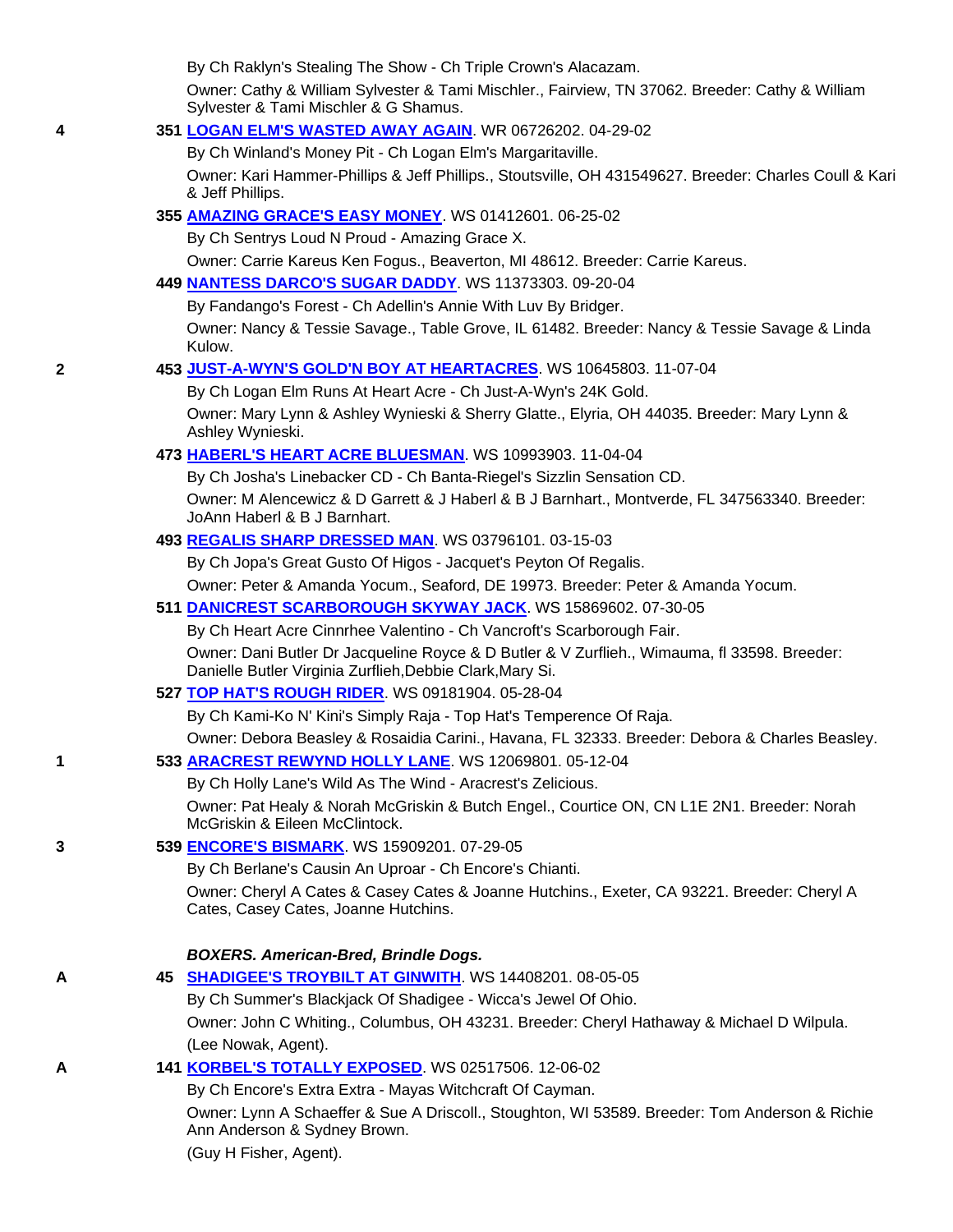### **235 WIT'S END MEI TU AT FLB**. WS 12576003. 02-06-05

 By Ch Triple Crown's War Admiral - Fox Meadow's Karma At Wit's End. Owner: Jeri Boccio & Connie Haywood., Brewster, MA 02631. Breeder: Becky Clarke & Connie Haywood.

(Debbie Struff, Agent).

### **247 R & B'S DANICREST FERRAGAMO**. WS 09750601. 06-12-04

By Ch Scarborough Burgulis Galaxy - Coral Bay's Summer Storm.

 Owner: Betsy Lisk., Wimauma, FL 33598. Breeder: Betsy A Lisk & Russell Lisk III. (Danielle Butler, Agent).

#### **259 HABERL'S HEARTACRE'S U GOT IT**. WS 10993904. 11-04-04

 By Ch Josha's Linebacker CD - Ch Banta-Riegel's Sizzlin Sensation CD. Owner: Dr James Kilman & Priscilla Kilman & Jo Ann Haberl., Grove City, OH 431239198. Breeder: Jo Ann Haberl & B J Barnhart.

(BJ Barnhart, Agent).

#### **2 381 HIGHTRAIL'S THE TOTAL PACKAGE**. WS 10074014. 07-24-04

 By Ch Hi-Stand's How Do Ya Like - Hightrails Who Love's Ya. Owner: Danny Cox & Robin Petie., Higginsville, MO 64037. Breeder: Robin Petit. (Lori McClain, Agent).

#### **391 MICA'S LET'S DO IT**. WS 11281002. 10-03-04

 By Mica's Give 'Em Hell Harry - Mica's Red Hot Pepper Pot. Owner: Bessie O Houck., Accokeek, MD 20607. Breeder: Bessie O Houck. (Amanda Yocum, Agent).

#### **1 407 MOON VALLEY NO WORRIES**. WS 10655003. 09-13-04

By Ch Moon Valley No Doubt - Irondale's Cheap Treat.

Owner: Nancy Schepis & Ida L Baum., Glendale, AZ 85304. Breeder: Nancy Schepis & Ida L. Baum.

#### **3 415 WINMERE DAISAX EVENING JET**. WS 11952301. 10-10-04

By Ch Cherokee Oaks Blazing Jet - Ch Daisax Winmere Night Chime.

 Owner: Theresa Garton., Oklahoma City, OK 73113. Breeder: Theresa Garton & Lynn Garton & Kathryn Saxon.

(Beth Davis, Agent).

#### **467 GEEJAY MURBE LORD OF THE SKY**. WS 11728204. 12-09-04

By Murbe's Arthur Read - Ch C-Era's Essence Of Divine.

 Owner: Linda L LaBoda., Sterling Heights, MI 483132104. Breeder: Elizabeth B Enochs. (Guy H Fisher, Agent).

# **4 487 LOGAN ELM'S UP 'N AT 'EM**. WS 02404503. 10-21-02

By Ch Shadow's Nairobi - Logan Elm's Little Miss Magic.

 Owner: Eric & Katie Barrie & K & J Phillips., Marietta, GA 30064. Breeder: Kari Hammer-Phillips & Jeff Phillips.

### **489 DABRO'S HUGH HEFNER**. WS 11757601. 01-01-05

 By Ch Raineylane Jubar's Aquisition - Dabro's Dreams Come True V Linmar. Owner: David Brown., Lexington, NC 27292. Breeder: David Brown. (Jack I Brown, Agent).

### *BOXERS. American-Bred, Fawn Dogs.*

**2 49 TRI-STARR'S BEAU'S MR CHURCHILL**. WS 11905101. 10-12-04

By Ch Hi-Tech Johnny Of Boxerton - Ch Tri-Starr Fowlers Rosetta.

 Owner: Charles & Diane Beauchamp & R & J Dopp., St Clair Shores, MI 48080. Breeder: Roger K & Justin Dopp.

**79 PRO N JOVILEA'S CODE OF HONOR**. WS 11780706. 12-15-04

By Ch Pro's Original 501 Blues - Pro's Lest He Be Forgotten.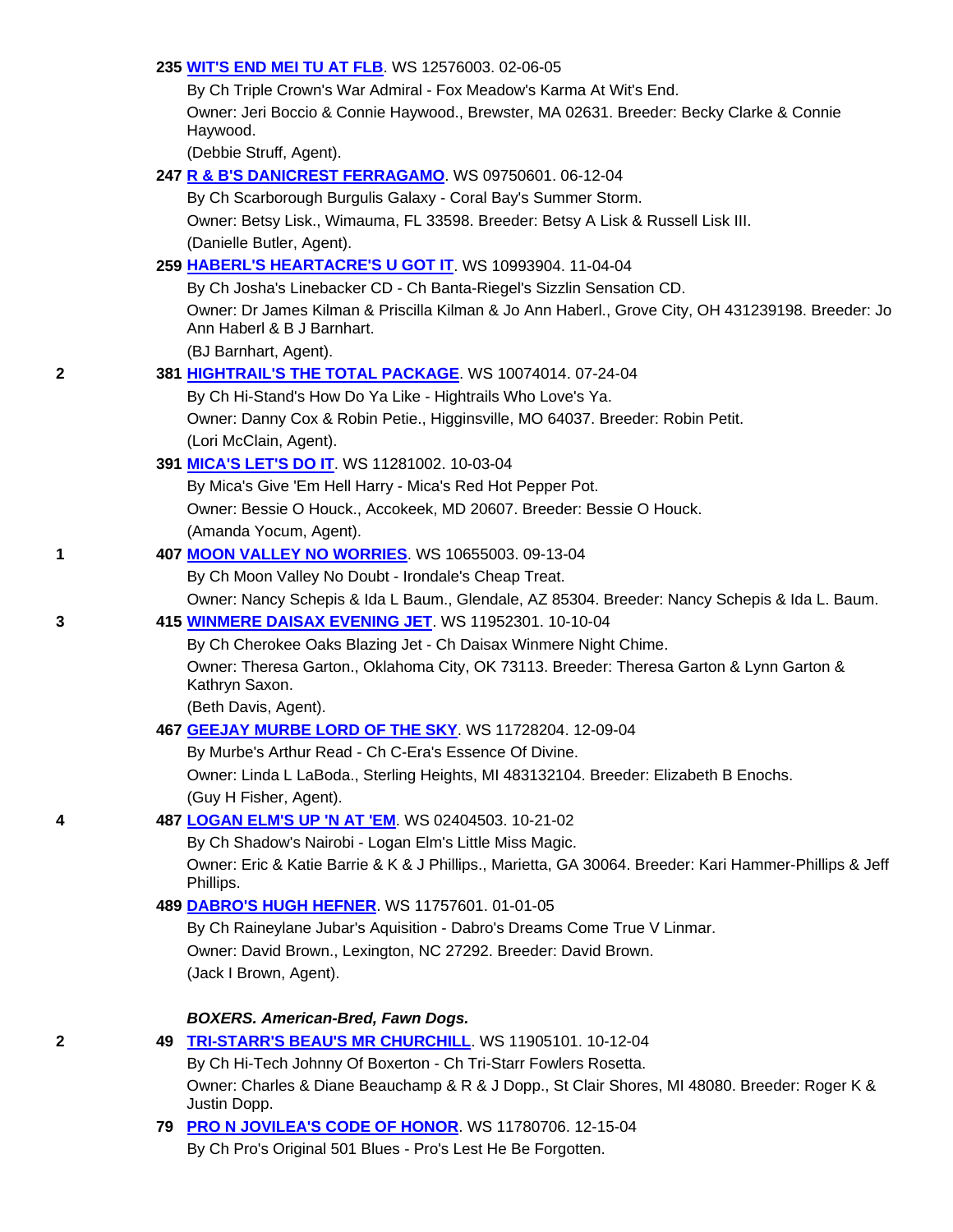Owner: Claudine Raymo & Peggy A Otto., Orlando, FL 328620472. Breeder: Peggy A Otto & William R Dulaney.

(Jack I Brown, Agent).

**3 101 DARVICK HI-TECH REGAL TRIBUTE**. WS 12052901. 12-02-04

By Ch Hi-Tech Johnny J Of Boxerton - Ch Darvicks Dreams Never Cease.

 Owner: Nicolas Peribonio & Maritza Vaca & Darlene Vickers., Jonesboro, LO 71251. Breeder: D Vickers & K Vanderpool & Z Truesdale.

(Gustavo Ferrari, Agent).

# **A 151 HI-TECH'S BACK TO THE FUTURE**. WS 11901602. 09-09-04

By Ch Hi-Tech Johnny J Of Boxerton - Ch Hi-Tech's Matisse.

 Owner: Dr William & Zoila Truesdale., Seekonk, MA 027713926. Breeder: Dr William & Zoila Truesdale.

(Kimberly A Pastella-Calvacca, Agent).

**A 169 HIGHTRAIL'S WHAT WAS I "THINKING"**. WS 04732702. 07-02-03

 By Ch Hi-Stand's How Do You Like 'Me" Now - Ch Hightrail's Honey Nut. Owner: Joseph Pastella & V Eldridge & C Hays., Paola, KS 66071. Breeder: Robin Petit. (Tina Porter, Agent).

#### **295 DRACO Y NANTESS LAST FANDANGO**. WS 11373304. 09-20-04

By Fandango Forest - Ch Adellin's Annie With Luv By Bridger.

 Owner: Linda A Kulow., Plymouth, WI 53073. Breeder: Linda A Kulow & Nancy & Tessie Savage. (Tessie Savage, Agent).

#### **301 WEST SHORE'S BUCKLE MY SHOE**. WS 10685502. 09-26-04

 By Ch Berlane's Spats On West Shores - West Shore's Saddle Shoes. Owner: G Kanwischer & K Mott., Montague, MI 49437. Breeder: G Kanwischer & K & J Mott. (Tim Patulski, Agent).

#### **335 HEART ACRE JUSTAWYN GOLD MEDAL**. WS 10645801. 11-07-04

 By Ch Logan Elm Runs At Heart Acre - Ch Just-A-Wyn's 24K Gold. Owner: Dr James & Priscilla Kilman & Ashley Wynieski., Grove City, OH 441239198. Breeder: Ashley Wynieski & Mary Lynn Wynieski.

#### **4 383 SUNCRESTS STRIKE IT RICH OF MAXL**. WS 09535303. 07-26-04

 By Ch Maxl's Golden Boy - Ch Suncrest's I'm A Knockout. Owner: Mary Frances Burleson., Sachse, TX 75048. Breeder: Olive Lee-Waters. (Lori McClain, Agent).

#### **413 CAMELIARD'S MYSTIC WARRIOR**. WS 09861402. 08-13-04

By Ch BJay's Traveling Man - Ch Cameliard's Color Me Gone.

 Owner: Susan Boslett & Gerald Franzen., Dearborn Heights, MI 48125. Breeder: V Johnson. (Genine DeMaso, Agent).

#### **463 ABOXA'S MAGIC CARPET RIDE**. WS 08310901. 03-14-04

 By Ch Aboxa's Steppenwolf - Aboxa's Honky Tonk Woman. Owner: Wayne Morris & Diane Kowalchyk-Morris., Staten Island, NY 10304. Breeder: Diane Kowalchyk-Morris & Wayne Morris. (Amanda Yocum, Agent).

#### **475 STANDING-O CJ OF WILMORKANTO**. WS 10845303. 11-03-04

By Ch Shadow's Nairobi - Ch Standing-O Bridget Bardo.

 Owner: Jane Wilkinson & Kathy Frohock & Richard Morton., Springfield, MA 01104. Breeder: Pamela Shaw George.

(Marianne Claflin, Agent).

### **1 553 TOKALON'S GEMSTONE**. WS 11758301. 12-21-04

By Ch CherKei's Dennis The Menace - Tokalon's Dreamcatcher.

Owner: Deborah McAlpine., Marietta, GA 30068. Breeder: Deborah McAlpine.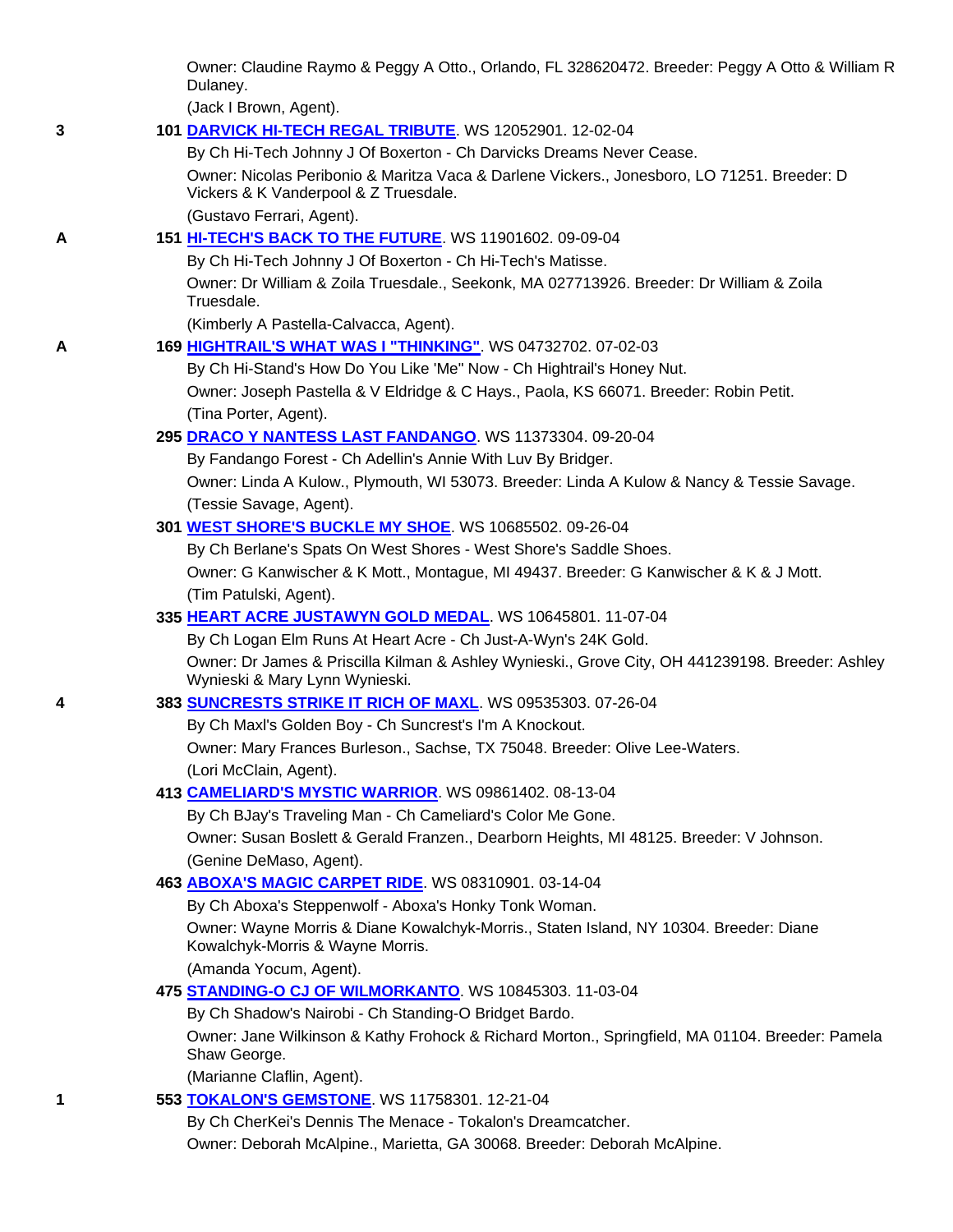(Michael Shepherd, Agent).

|   | 559 BRUSH HILL & LL'S HI-TECH V HOT TOPIC. WS 09334004. 07-09-04                                                                                                          |  |
|---|---------------------------------------------------------------------------------------------------------------------------------------------------------------------------|--|
|   | By Ch Hi-Tech's Arbitrage - Ch Brush Hill And LL' Star Spangled.                                                                                                          |  |
|   | Owner: Jane Tully & Ellen Bradley & Lenny Lefman., Canton, MA 02021. Breeder: Ellen Bradley &<br>Lenny Lefman.                                                            |  |
|   | <b>BOXERS. Open, Brindle Dogs.</b>                                                                                                                                        |  |
|   | 77 LYNBARY'S MOTIVATOR. MU 835270CAN. 10-02-02                                                                                                                            |  |
|   | By Highrivers Taylor Made Of Backwoods - Lynbary's Show Time Sierra.                                                                                                      |  |
|   | Owner: John Manoloulis & Barry Green., Pierrefonds QC, CN H9H 2W2. Breeder: Lynbary Boxers.                                                                               |  |
|   | 117 OMEGA'S BLACK DIAMOND. WS 10291402. 09-17-04                                                                                                                          |  |
|   | By Ch Omega's Diamond Cutter - Ch Omega's Painted Lady.                                                                                                                   |  |
|   | Owner: Lucille F Jackson., Oakton, VA 22124. Breeder: Lucille F. Jackson.                                                                                                 |  |
|   | (Marylou Hatfield, Agent).                                                                                                                                                |  |
| 1 | 133 GRAND MASTER OF TIERRADENTRO. WS 13618501. 03-12-05                                                                                                                   |  |
|   | By Ch Hi-Tech's Basic Edition - Ch Sonata Of Tierradentro.                                                                                                                |  |
|   | Owner: Carlos Molina., Tamrac, FL 33319. Breeder: Carlos Molina.                                                                                                          |  |
|   | (Kimberly A Pastella-Calvacca, Agent).                                                                                                                                    |  |
| A | 143 CWMHAF MAESTRO. WS 15947101. 07-10-04                                                                                                                                 |  |
|   | By Ch Wildax Father Ted - CWMHAF La Boheme.                                                                                                                               |  |
|   | Owner: Joyce Baker Brown & KTI Jensen & JJ & Rita Lloyd., Potomac, MD 20854. Breeder: JJ & Rita<br>A Lloyd.                                                               |  |
|   | (Carol McGuire, Agent).                                                                                                                                                   |  |
| 2 | 181 KARJEAN ZINGARA DRAMATIC DESIGN. WS-10311801. 07-04-04                                                                                                                |  |
|   | By Ch HollyLane's Spin A Dream - Ch Scenicvu's Southern Charm.                                                                                                            |  |
|   | Owner: Mike & Carol Nesbitt & Tami Mishler., Medina, OH 442569739. Breeder: Owners.                                                                                       |  |
| 3 | 189 LEMAC KISS THE GIRLS. WS 06408905. 10-14-03                                                                                                                           |  |
|   | By Ch Kami-Ko N' Kini's Simply Raja - Schmidt's Slick Lady's Black Onyx CD.<br>Owner: Nancy Gendron Hofmann & Brian Thomas Hofmann., Hurricane, WV 25526. Breeder: Leta L |  |
|   | McCulla.                                                                                                                                                                  |  |
|   | 217 TICKITBOU'S THE GREAT GATSBY. NG 878693CN. 04-20-03                                                                                                                   |  |
|   | By Ch Elharlen's Your Choice - Tickitbou's Caution Black Ice.                                                                                                             |  |
|   | Owner: Stav Laloudakis & Rhoda Straby., Newmarket ON, CN L3X 2R6. Breeder: Rhoda Straby.<br>339 LYNBARY'S SIGNATURE SUPREME. WS 15766001. 07-02-04                        |  |
|   | By Lynbary's Motivator - Lynbary's Earth Angel.                                                                                                                           |  |
|   | Owner: Kate & Robert Palmer., Lisbon, CT 06351. Breeder: Barry & Lynn Green.                                                                                              |  |
|   | (Debbie Struff, Agent).                                                                                                                                                   |  |
|   | 369 HALCYON SLIPPERYWHENWET AT KG. WS 13812503. 07-15-04                                                                                                                  |  |
|   | By Ch High Rivers Taylor Made Of Backwoods - Halcyon Unchained Melody.                                                                                                    |  |
|   | Owner: Kristi Wagg., Oakwood, CN K0M2M0. Breeder: Kristi Wagg And Susan VonRothkirch.                                                                                     |  |
|   | (Colin Brownlee, Agent).                                                                                                                                                  |  |
|   | 401 KENLICO'S ILLUSIVE DREAMS. WS 01514202. 07-12-02                                                                                                                      |  |
|   | By Ch Brookwoods Dream Dancer - Ch Deuce's Wild At Kenlico.                                                                                                               |  |
|   | Owner: Lisa Spradlin & Ken Andrake., Brandenburg, KY 40108. Breeder: Ken & Lisa Andrake.                                                                                  |  |
| 4 | 427 BRITEWAY'S COOL HAND LUKE. WS 10325404. 10-13-04                                                                                                                      |  |
|   | By Ch Kami-Ko N' Kini Woodview Lariat - Higo's Total Effects.                                                                                                             |  |
|   | Owner: JoAnn Albright., Carmel, IN 46032. Breeder: JoAnn Albright & Ed Hidalgo.                                                                                           |  |
|   | (Molly Bachman, Agent).                                                                                                                                                   |  |
|   | 469 <b>MURBE'S MATRIX RELOADED</b> . WS 09660101. 07-19-04                                                                                                                |  |
|   | By Ch Irondale's Jagged Edge - Goldfield's Yatzee Of Murbe.                                                                                                               |  |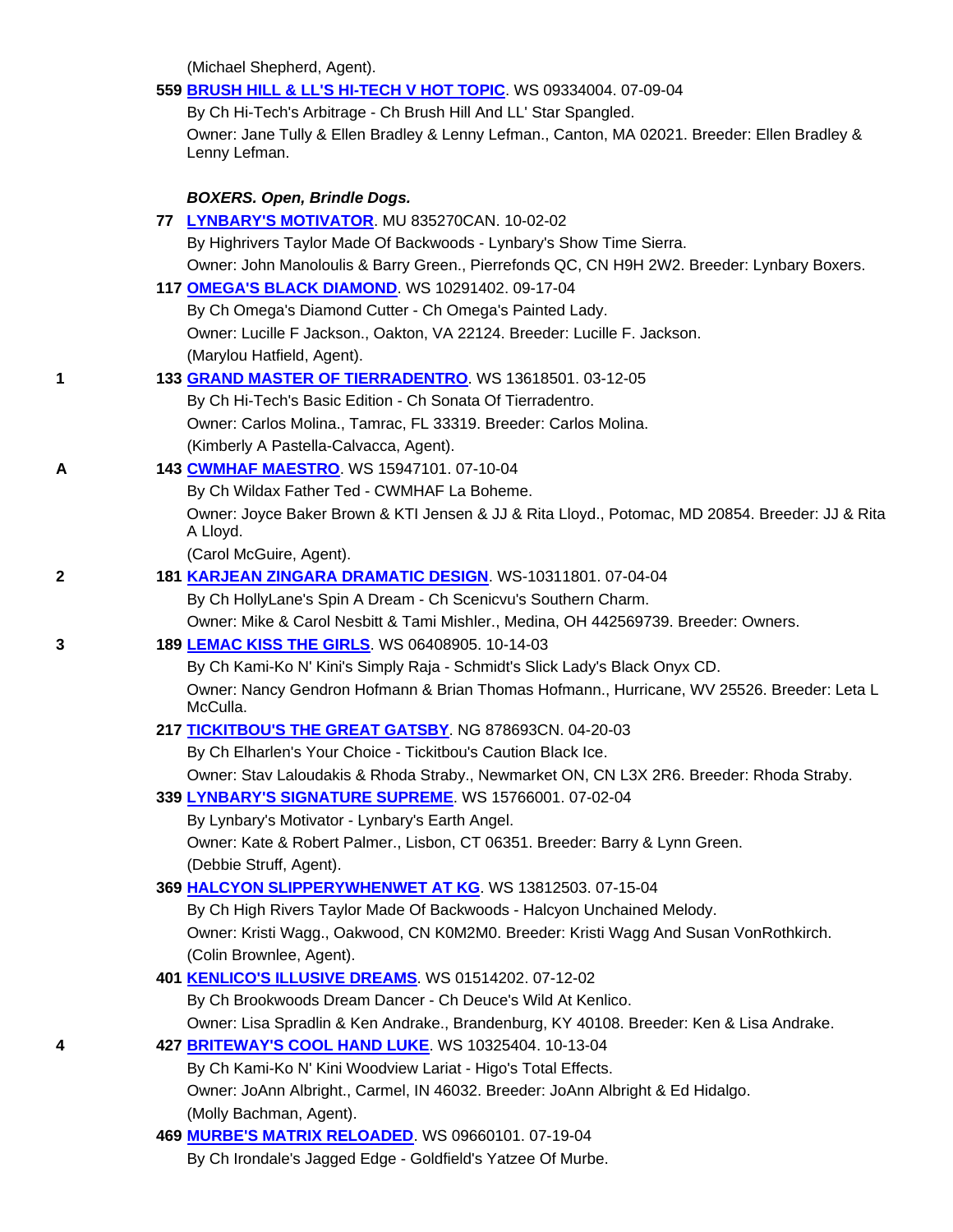Owner: Steve & Cathie Podschwit., Emmett, MI 48022. Breeder: Bonnie Sue Goretski & Gerald J Goretski Guy H Fisher.

(Guy H Fisher, Agent).

# **483 JR'S MUSTANG COBRA**. FCMS 4506BME. 11-22-03

By Ch Sirocco Sing It To Me - JR'S Melissa.

 Owner: Javier Ramirez., Torreon, Coahuila, MX 27250. Breeder: Javier Ramirez. (Jorge Pinzon, Agent).

# **485 MEMRIES BEYOND THE GLORY**. WS 05630202. 08-06-03

 By Ch Mojavecrest's Skywalker - Memries Of Golden Elegance. Owner: Anna L Weber., Ridgecrest, ca 93555. Breeder: Anna L. Weber. (Wendy Bettis, Agent).

# **495 ELHARLEN'S NATIONAL NEWS**. CAN.PU 98094. 10-05-04

By Elharlen's Quest - Elharlen's Zephyrus.

 Owner: Eleanor & Harold Foley ,Terri-Lee Cossar., South Rawdon,N.S., CN B0N 1Z0. Breeder: Owners.

# **529 TOP HAT'S YOU ARE IT OF RAJA**. WS 09181901. 05-28-04

By Ch Kami-Ko N' Kini's Simply Raja - Top Hat's Temperence.

 Owner: Debora & Charles Beasley., Havana, FL 32333. Breeder: Debora & Charles Beasley & Avalon Jackson.

# **A 537 ELHARLEN'S LIMITED EDITION**. CAN.PA 92377. 01-28-04

 By Elharlen's Quest - Elharlen's Zephyrus. Owner: Eleanor & Harold Foley., South Rawdon,N.S., CN B0N 1Z0. Breeder: Owners.

# *BOXERS. Open, Fawn Dogs.*

|  |  |  |  | 31 PRIVATE IL MAESTRO CASANOVA. WS 13822301. 09-07-04 |  |
|--|--|--|--|-------------------------------------------------------|--|
|--|--|--|--|-------------------------------------------------------|--|

By Sirrocco's Sing It To Me - Lynbary's Private Collection.

 Owner: Carole Desormeaux & Normand Paquin., Oka, CN j0n 1e0. Breeder: Carole Desormeaux Normand Paquin.

(Andre Dandurand, Agent).

# **2 95 HOLIFIELD'S AVIATOR**. WS 15891901. 10-28-04

By Aracrest Chase A Dream - Holifield's Cosmic Girl.

 Owner: Kevin Serjeant., Whitby ON, CN L1N 9H7. Breeder: Shannon Bouwman & Norah McGriskin. (Norah McGriskin, Agent).

# **99 CARUSSO**. LER 12050 EC. 09-03-04

By Breho Bruno Nicola Ro - Gamma Grass Hot C.

 Owner: Nicolas Peribonio & Maritza Vaca-Martinez., Acworth, GA 30101. Breeder: Nicolas Peribonio & Maritza Vaca-Martinez.

(Gustavo Ferrari, Agent).

# **115 JAMIESON'S BAYLI CORONA**. GA 5518A. 05-16-03

By Ch Sirrocco's Sing It To Me - Ch Jamieson's Penelope.

Owner: Arturo Jamieson., Guadalajara Jalisco, MX 44150. Breeder: Arturo Jamieson.

# **1 135 LATIN DREAM OF TIERRADENTRO**. WS 14378101. 07-23-04

By Ch Brookwood's Dream Dancer - Ch Winland´s Fantasy Star.

Owner: Carlos Molina., Tamarac, FL 33319. Breeder: Carlos Molina.

(Kimberly A Pastella-Calvacca, Agent).

**3 285 BAR-K'S TRIBUTE TO BARLOW**. WS 09628401. 06-28-04

By Ch Brookwood's Full Moon - Ch Bar-k's Belperra.

 Owner: Philip Koenig., Goshen, KY 40026. Breeder: Philip Koenig & Barbara Partlow. (Jody Paquette, Agent).

**313 DREAMWEAVERS WISE GUY OF BURLWOOD**. WS 08648602. 03-31-04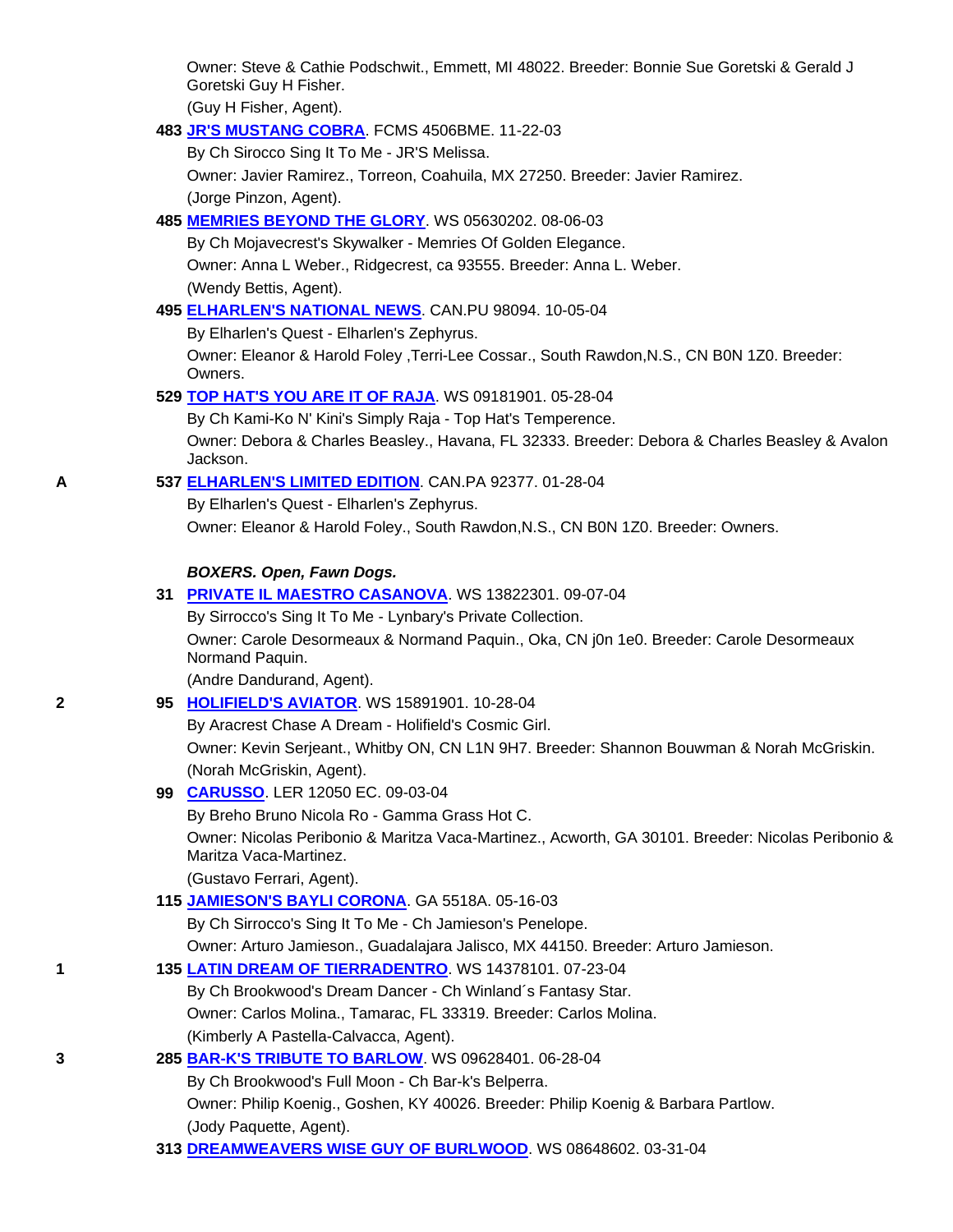By Ch Burlwood's Matinee Idol Of Maxl - Burlwood's Awestruck Dreamweaver. Owner: Pamela Rohr., Krum, TX 76249. Breeder: Pam Rohr & Rhonda Nickels. (Lori McClain, Agent).

### **317 PORT O'CALL'S FIRST MATE**. WS 10995401. 04-10-04

By Sampson Cay - Karizma Seaside Cooberpedy.

 Owner: Steve & Tina Bostic & Lee Justice., St Simons Island, GA 31522. Breeder: Steve & Tina Bostic & Lee Justice.

(Rick Justice, Agent).

# **367 RANDOLPH'S BEAU JANGLES**. WS 07099802. 11-17-03

By Ch Bjays Traveling Man - Ch Cameliard's Color Me Gone.

 Owner: Liz Bistline & Cindy Walunas., Montague, MI 49437. Breeder: Ginger Johnson. (Genine Demaso, Agent).

# **431 ROBINSON'S HUMDINGER**. WS 09493101. 07-27-04

By Ch Nastinan's Love Me Tender - Ch Robinson's Hi-Tech Treasure.

 Owner: Delma Robinson & William Robinson., Beavercreek, OH 45434. Breeder: Delma K Robinson & William T Robinson.

(Molly Bachman, Agent).

# **4 517 ASUREBET'S 7 COME 11**. WS 11939601. 09-16-04

By Ch PRO's Original 5 - Ch Arrowcres Riboletta Of EWO.

Owner: Kathy McGehee., Brookhaven, MS 39601. Breeder: Joy Howard.

(Jack I Brown, Agent).

# **525 TOP HAT'S HEART OF ROSEWOOD**. WS 07484503. 11-30-03

By Ch Maxl's Golden Boy - Ch Rosewood's Suncrest Silhouette.

 Owner: Charles & Debora Beasley Tommie & GeraldEller., Havana, FL 32333. Breeder: Gerald G. Eller & Olive Lee-Waters & Tommie J Eller.

# **543 WINFALL'S STYLE**. LS 778912. 09-23-01

By Haviland's Stricker - Winfall's Sable.

Owner: Tina Porter., Barrie, CN L4N 1B3. Breeder: Tina Porter.

# **545 BELCO'S COPPERTONE**. WS 12525701. 07-22-04

By Elharlen's Quest - Ch Belco's Reflection Of Two C's.

 Owner: Bradford C & Ann M Dunn., West Boylston, MA 01583. Breeder: Elizabeth Coviello Davis & Carolyn Coutanchel & L Davis.

# *BOXERS. Puppy, 6 to 9 Months, Brindle Bitches.*

# **12 COUNTRY TIME'S IN TUNE WITH HARMONY**. WS 15300703. 09-21-05

By Ch Bentbrook's Image Of High Noon - Port O'Call's Black Diamond.

 Owner: Pamela Stephenson & Rhonda O McNutt., Hartselle, AL 35640. Breeder: Rhonda O McNutt & Ken Kyzer.

(Jamie L Hardy, Agent).

# **74 COPPER HILL'S CROWN JEWEL**. WS 14302103. 08-17-05

 By Ch Denevi's Ketel One Ticket2Fun - Ch Copper Hill's Star Of India. Owner: Jessica Englund & Chad Garnes., Lakewood, OH 44107. Breeder: Cindy And Dave Baril.

# **3 136 PHEASANT HOLLOWS TIGER LILY**. WS 14894602. 09-09-05

 By Ch Pheasant Hollows Macho Camacho - Jacquets Bechet. Owner: Kerry Jones & Linda Ricci., Wallkill, NY 12589. Breeder: Kerry Jones. (Debbie Struff, Agent).

# **142 BETHEL RIDGE'S LITTLE SURE SHOT**. WS 15336404. 10-30-05

 By Ch Summer's Black Jack Of Shadigee - Robinson's Liberty At Bethel Ridge. Owner: Beth Gossman-Loulan & Delma Robinson., Marysville, OH 43040. Breeder: Beth Gossman-Loulan.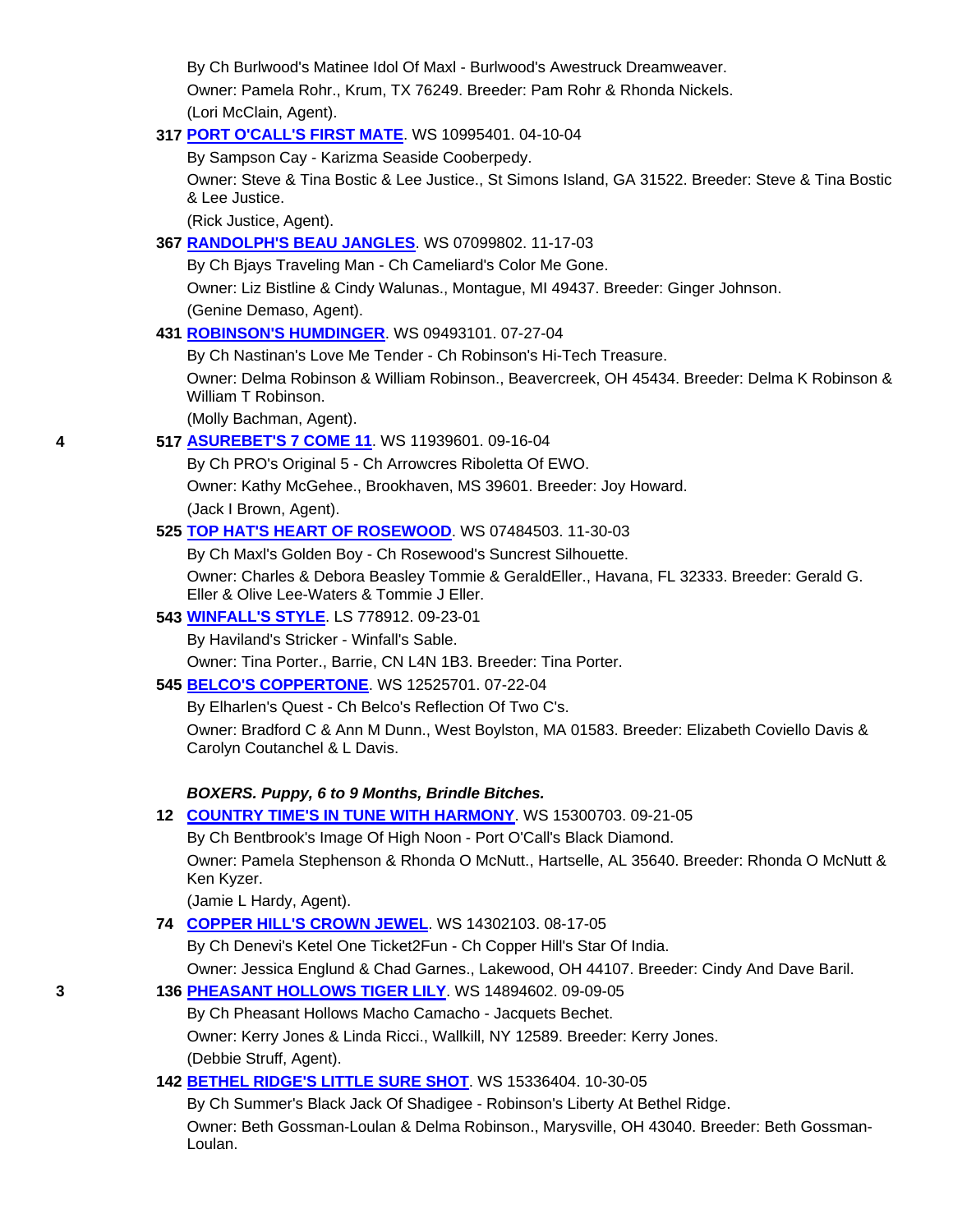### **180 WILLAREA'S BRING IT ON**. WS 14737602. 09-26-05

By Ch Willarea's Infinity - Ch Willarea Posin Ivy Of Kimber D's.

Owner: Ryta R Tomes., Lodi, OH 44254. Breeder: Terrence A Tomes & Ryta R Tomes.

#### **1 184 DC'S PRECIOUS GEM OF SHADIGEE**. WS 14505101. 08-28-05

 By Ch Summer's Blackjack Of Shadigee - Ch Primeau's Romancing The Rose. Owner: Donna Schafer & Carl Schafer., Corfu, NY 140369792. Breeder: Donna Schafer & Carl Schafer.

(Debbie Struff, Agent).

#### **230 CAMELIARD'S LUCK BE A LADY**. WS 14357303. 08-25-05

By Ch Weston's Cry For Freedom - Ch Cameliard's Spirit Of The Wind.

 Owner: Karol Cline., Bloomfield Hills, MI 483041245. Breeder: Virginia Johnson & Mary Lou Bumpus. (Genine DeMasso, Agent).

#### **A 242 SPECTRUM SCARBOROUGH LYIN' EYES**. WS 16742701. 11-04-05

 By Ch Triple Crown's War Admiral - Ch Spectrum's English Ivy. Owner: Claudia Tremblay & Virginia Zurflieh., Plant City, FL 33565. Breeder: C Tremblay, V Zurflieh, S English, L Tremblay.

#### **250 SARMEDA FLB NATURAL WONDER**. WS 15643202. 10-14-05

By Ch Highrivers Taylor Made Of Backwoods - FLB Sarmeda Unforgettable.

 Owner: Kristina Buckley & Jeri Boccio., Brewster, Ma 02631. Breeder: Kristina Buckley & Jeri Boccio. (Debbie Struff, Agent).

#### **252 SARMEDA FLB OUT OF THE RAIN**. WS 15643201. 10-14-05

By Ch Highrivers Taylor Made Of Backwoods - FLB Sarmeda Unforgettable.

 Owner: Kristina Buckley & Jeri Boccio., Eliot, Me 03903. Breeder: Kristina Buckley & Jeri Boccio. (Debbie Struff, Agent).

### **262 INTERLUDE'S FREE SPIRIT**. WS 14135703. 08-11-05

By Ch Interlude's Never A Doubt, RN - Shadevai's Ebony Affair.

 Owner: Jerry Bryant & Dorothy Bryant., Granger, In 46530. Breeder: Jean Bledsoe. (Jerry W Bryant, Agent).

#### **280 MOONLIGHT'S LET ME DANCE FOR YOU**. WS 14747502. 08-22-05

 By Ch Raklyns Stealing The Show - Ch Moonlight's Let Me Entertain You. Owner: Heather Arneil., Algonac, MI 48001. Breeder: Sharon Chevrier & Diana Zorich. (Debbie Struff, Agent).

# **294 BRAVO'S INCOMPARABLE**. WS 14944401. 09-27-05

By Ch Turo's Overture - Ch Bravo's Grand Marquee.

 Owner: Elizabeth Champley & Susan Finley., Ann Arbor, MI 481042728. Breeder: Susan Finley. (Tami Mishler, Agent).

#### **352 PIGEONWOODS KEY LARGO**. WS 15427705. 10-13-05

By Ch Boxella's Master Key - Dianah Might Of Bethal.

 Owner: Kathrina C Gatz., Hampshire, IL 60140. Breeder: Tamara Reader & Kathrina C Gatz. (Sherry Canciamille, Agent).

#### **386 WILLAREA'S WHAT'S UP**. WS 14737601. 09-26-05

By Ch Willarea's Infinity - Ch Willarea Posinivyof Kimberds.

Owner: Ryta Tomes., Lodi, OH 44254. Breeder: Terrence A Tomes & Ryta Tomes.

#### **A 406 JO-SAN'S PRESENT TIME**. WS 14415701. 08-11-05

By Ch Stardust Corporate Merger - Ch Shodandy's Come Back Molly.

Owner: Sandra Lynch., Broken Arrow, OK 74014. Breeder: Carolyn Alexander & Sandra Lynch.

#### **436 MOONLIGHT'S RAVE REVIEW**. WS 14747501. 08-22-05

 By Ch Raklyn's Stealing The Show - Ch Moonlight's Let Me Entertain You. Owner: Sharyn Chevrier., Wilson, NY 14172. Breeder: Sharyn Chevrier & Diana R. Zorich. (Elizabeth Coviello-Davis, Agent).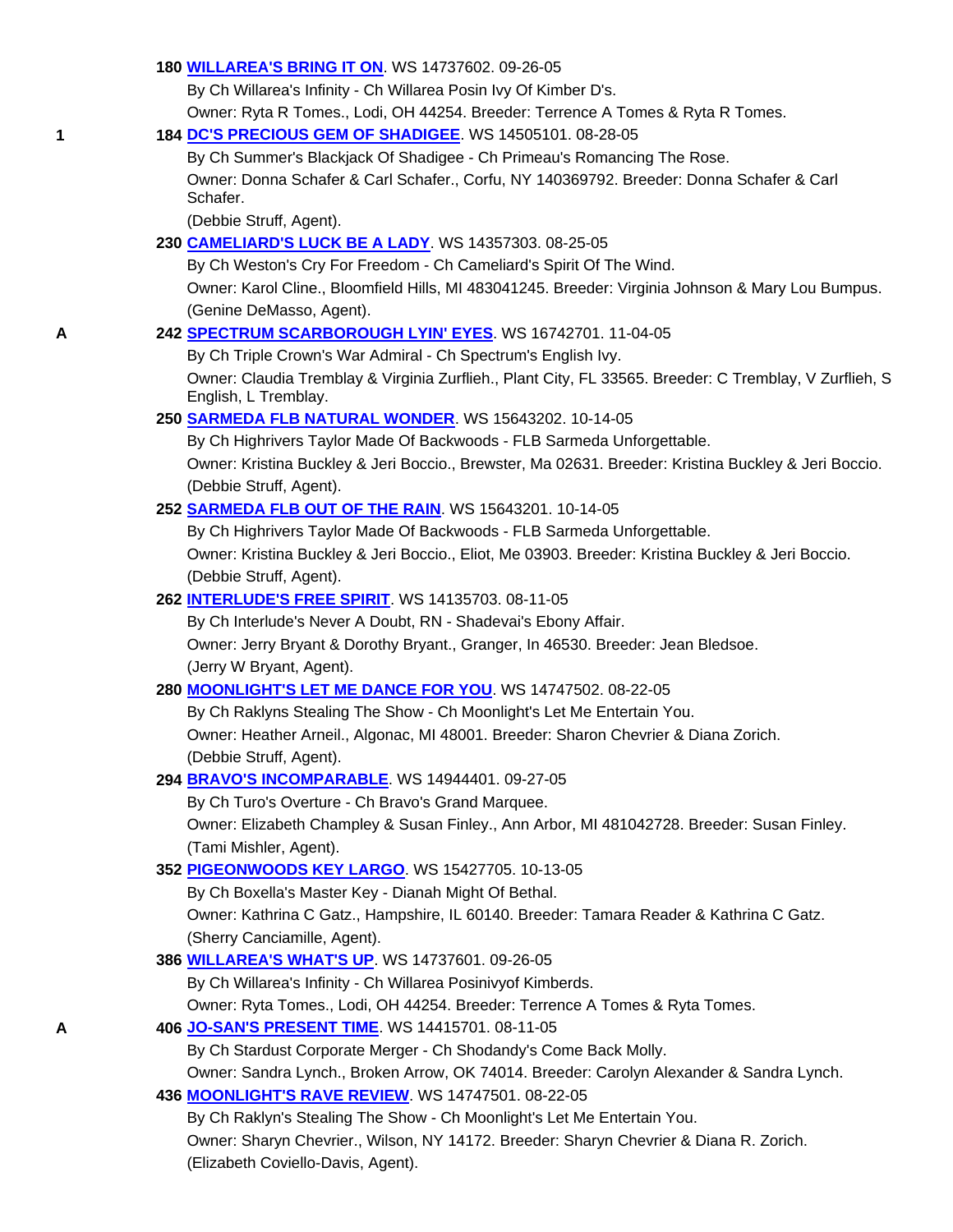|   | 484 DENEVI'S DARK EYES CZARINA. WS--157702. 10-16-05                                                               |
|---|--------------------------------------------------------------------------------------------------------------------|
|   | By Emberstouch Ring Of Fire - DeNevi's Staraya Skyy.                                                               |
|   | Owner: Catherine Denevi., Vista, CA 92081. Breeder: Owner.                                                         |
|   | 502 CAMELIARD'S OUT OF CONTROL. WS 51435702. 08-25-05                                                              |
|   | By Ch Weston's Cry For Freedom - Ch Cameliard's Spirit of the Wind.                                                |
|   | Owner: V Johnson & Marylou Bumpus., Belleville, MI 48111. Breeder: V Johnson.                                      |
|   | (Genine DeMaso, Agent).                                                                                            |
|   | 530 SPECIAL K'S SOUTHERN COMFORT. WS 15557403. 10-22-05                                                            |
|   | By Ch Burlwood's Thunderstruck - Ch Special K's New Hope.                                                          |
|   | Owner: Rhonda D Epley & Patrick P Epley., Shell Rock, IA 506709626. Breeder: Rhonda D Epley.                       |
|   | 532 SPECIAL K'S BLACK VELVET. WS 15557402. 10-22-05                                                                |
|   | By Ch Burlwood's Thunderstruck - Ch Special K's New Hope.                                                          |
|   | Owner: Rhonda D Epley & Patrick P Epley., Shell Rock, IA 506709626. Breeder: Rhonda D Epley.                       |
|   | 534 RAMARCO N RICOS' VANDETTA. WS 15175203. 10-22-05                                                               |
|   | By Ch Encore's Rock Solid - Ricos Razin An Outlaw.                                                                 |
|   | Owner: Connie M Burks., Greencastle, IN 46135. Breeder: Donna M Puricha.                                           |
|   | (Genine DeMaso, Agent).                                                                                            |
|   | 552 MURBES TOPNOTCH DIAMOND. WS 14649202. 08-27-05                                                                 |
|   | By Murbe's Westbrook Pegler - Goretski's Libby.                                                                    |
|   | Owner: Steve Podschwit & Cathie Podschwit., Emmett, MI 48022. Breeder: Bonnie Sue Goretski &<br>Gerald J Goretski. |
|   | (Guy H Fisher, Agent).                                                                                             |
| 4 | 588 ELHARLEN'S QUIXOTIC. CN.RS 053340. 09-03-05                                                                    |
|   | By Elharlen's Limited Edition - Elharlen's Custom Design.                                                          |
|   | Owner: Eleanor & Harold Foley., South Rawdon, N.S., Cn B0N 1Z0. Breeder: Owners.                                   |
|   | 602 RICO'S BELLA BANDITO. WS 15175201. 10-22-05                                                                    |
|   | By Ch Encore's Rock Solid - Rico's Razin An Outlaw.                                                                |
|   | Owner: Donna Purichia., Indianapolis, IN 46240. Breeder: Owner.                                                    |
|   | (Jack I Brown, Agent).                                                                                             |
| 2 | 648 ARTISTRY'S IMAGE OF JOKER. WS 15071102. 10-21-05                                                               |
|   | By Ch Skidoo's Wild Card - Ch Artistry's Epic Expectations.                                                        |
|   | Owner: Melissa Marshall & Laura Miller., Lumberton, TX 77657. Breeder: Laura Miller.                               |
|   | (Michael Shepherd, Agent).                                                                                         |
|   |                                                                                                                    |
|   | BOXERS. Puppy, 6 to 9 Months, Fawn Bitches.                                                                        |
|   | 114 SEEJAY'S JAMIN TRADITION. WS 15093105. 10-10-05                                                                |
|   | By Waverly's Webe Jamin - Honey's Golden Autumn Star.                                                              |
|   | Owner: Tara Lambert., Frostproof, FL 33843. Breeder: Joel Szust.                                                   |
|   | (Page Conrad, Agent).                                                                                              |
| Α | 130 JAMIESON'S AMIBAA. FCM.GA-. 11-15-05                                                                           |
|   | By Jamieson's Bayli Corona - Jamieson's Lorettaa.                                                                  |
|   | Owner: Arturo Jamieson., Guadalajara, Ja 45050. Breeder: Arturo Jamieson.                                          |
|   | 156 CHESSEL'S LIBERTI'S LITIGATOR. WS 15379701. 10-20-05                                                           |
|   | By Ch Hi-Tech's Basic Edition - Ch Chessel's Onesti's Sin E Quanon.                                                |
|   | Owner: Betty Jo Chessel., Monroe, WI 53566. Breeder: Teresa L Berge & Betty Jo Chessel.                            |
| 2 | 214 <b>NASTINAN'S WISH UPON A STAR.</b> WS 14732701. 09-20-05                                                      |
|   | By Ch Bee-Mike's One Night Stand - Ch Nastinan's Lovesong.                                                         |
|   | Owner: Deborah J Marshall., E Aurora, NY 14052. Breeder: Deborah J Marshall.                                       |
|   | (Cindy Crawford-Gorath, Agent).                                                                                    |
|   |                                                                                                                    |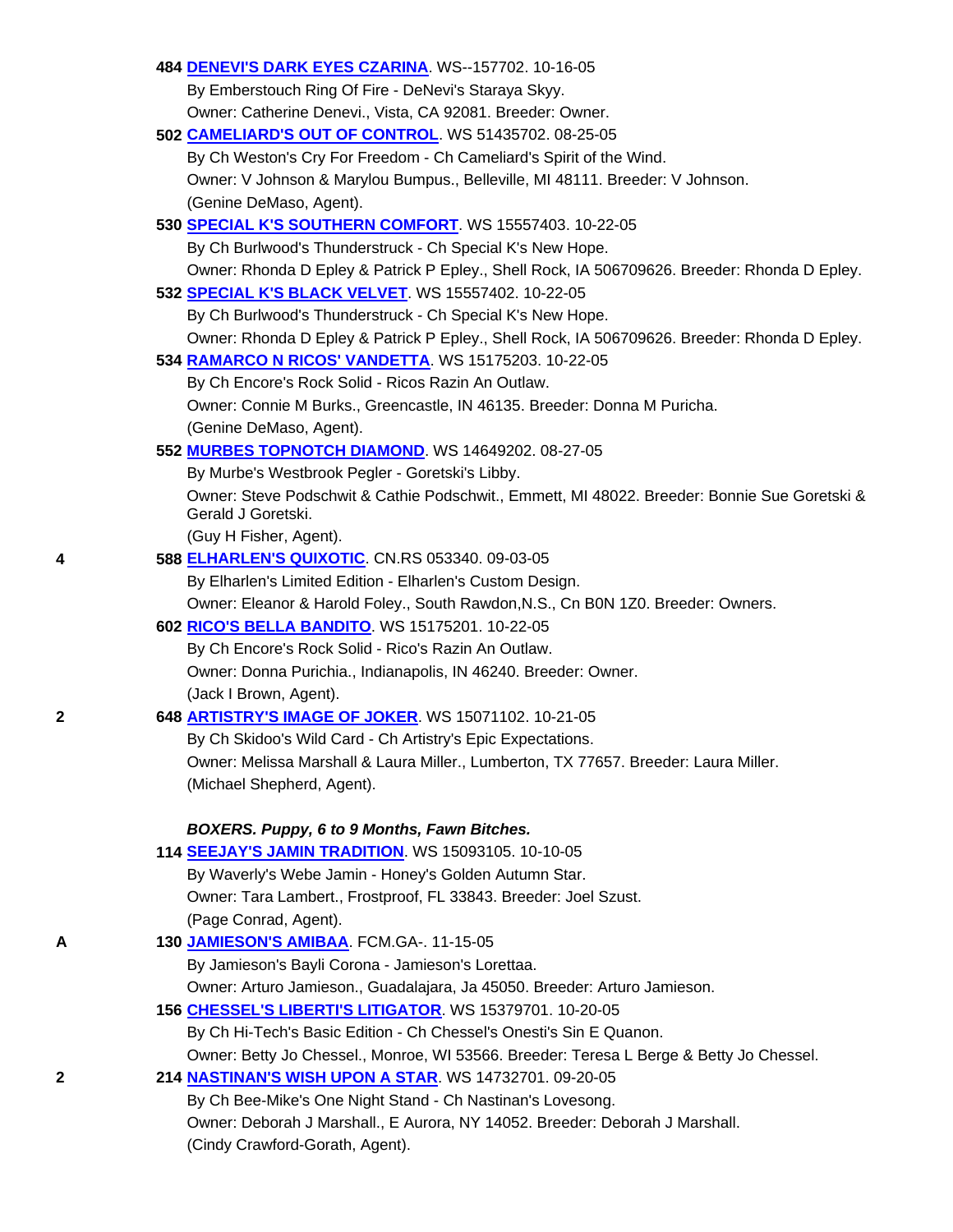# **220 LIBERTI'S CRACK'N THE BELL**. WS 15379705. 10-20-05

By Ch Hi-Tech's Basic Edition - Ch Chessel's Onesti's Sie Qva.

Owner: Teresa L Berge., Rockford, IL 61103. Breeder: Teresa L Berge & Betty Jo Chessel.

### **290 BRAVO'S IRRESISTIBLE**. WS 14944402. 09-27-05

 By Ch Turo's Overture - Ch Bravo's Grand Marquee. Owner: Susan Finley., Louisville, KY 402914043. Breeder: Susan Finley. (Tami Mishler, Agent).

# **292 STARGAZER'S LILY**. WS 16291901. 09-01-05

By Ch Heart Acre Cinnrhee Valentino - Rochils Expressions.

 Owner: Pam Weaver & Peter Weaver., Loganton, PA 177479178. Breeder: Pamela Weaver & Peter Weaver.

# **1 324 BELCO'S COPPER MOON**. WS 16416403. 10-15-05

By Elharlen's Quest - Ch Belco's Reflection Of Two CS.

 Owner: Patricia Gelinas & Jennifer Gelinas & Logan Davis., Lakeville, MA 023471508. Breeder: Elizabeth C Davis & Carolyn Coutanche.

# **334 BELCO'S HARVEST MOON @ TWO CS**. WS 16416402. 10-15-05

By Elharlens Quest - Ch Belco's Reflection Of Two Cs.

 Owner: E Coviello-Davis & Cheryl Black & C Coutanche., Taunton, MA 02780. Breeder: E Coviello-Davis & L Davis & C Coutanche.

# **A 336 KEILANN'S JUMP UP N KISS ME**. WS 16347501. 10-03-05

By Ch Belco's LongKiss GoodKnight - Bittersweet's Private Dancer.

 Owner: Sandra U Gaynor & Paul Reith., East Freetown, ma 02717. Breeder: Rock Gonnella & Paul Reith & William Lannon.

# **356 PIGEONWOODS KEY WEST**. WS 15427704. 10-13-05

By Ch Boxella's Masterkey - Dinah Might Of Bethal.

 Owner: Kathrina C Gatz., Hampshire, IL 60140. Breeder: Tamara L Reader & Katharia L Gatz. (Sherry Canciamille, Agent).

# **4 392 DREAMWEAVER'S EVERMORE OF MAXL**. WS 15616202. 10-19-05

By Ch Maxl's Golden Boy - Ch Dreamweaver's Future Perfect.

Owner: Pamela Rohr & Lori McClain., Drum, TX 762493653. Breeder: Pamela Rohr & Lori McClain.

# **A 404 ARTISTRY'S IN JOKERS IMAGE**. WS 15071101. 10-21-05

 By Ch Skidoo's Wild Card - Ch Artistry's Epic Expectations. Owner: Laura J Miller., Ramona, CA 920650003. Breeder: Laura J Miller.

# **420 HIGH-TECH'S TARA'S SPARKLING TRINKET**. WS 16695802. 11-07-05

By Ch Hi-Tech's Arbitrage - Tara's Sparkling Diamond.

 Owner: Zoila Truesdale & Barbara Grizlo., Smithtown, NY 11787. Breeder: Barbara Grizlo & Zoila Truesdale & Anthony Calvacca.

# (Kimberly A Pastella-Calvacca, Agent).

# **A 452 MAXL'S EVERAFTER OF DREAMWEAVER**. WS 15616201. 10-19-05

By Ch Maxl's Golden Boy - Ch Dreamweaver's Future Perfect.

Owner: Lori McClain & Pam Rohr., Beggs, OK 74421. Breeder: Pam Rohr & Lori McClain.

# **470 MICA'S AMANDA GRACE**. WS 15639802. 10-26-05

By Mica's Give 'Em Hell Harry - Mica's Wild Fire Dancer.

 Owner: Bessie O Houck., Accokeek, MD 20607. Breeder: Bessie O Houck. (Amanda Yocum, Agent).

# **A 474 MICA'S YOU GO GIRL**. WS 15639804. 10-26-05

By Mica's Give 'Em Hell Harry - Mica's Wild Fire Dancer.

 Owner: Bessie O Houck., Accokeek, MD 20607. Breeder: Bessie O Houck. (Amanda Yocum, Agent).

**A 548 HITHER CREEK MUCHO SMOOCHO**. WS 16347502. 10-03-05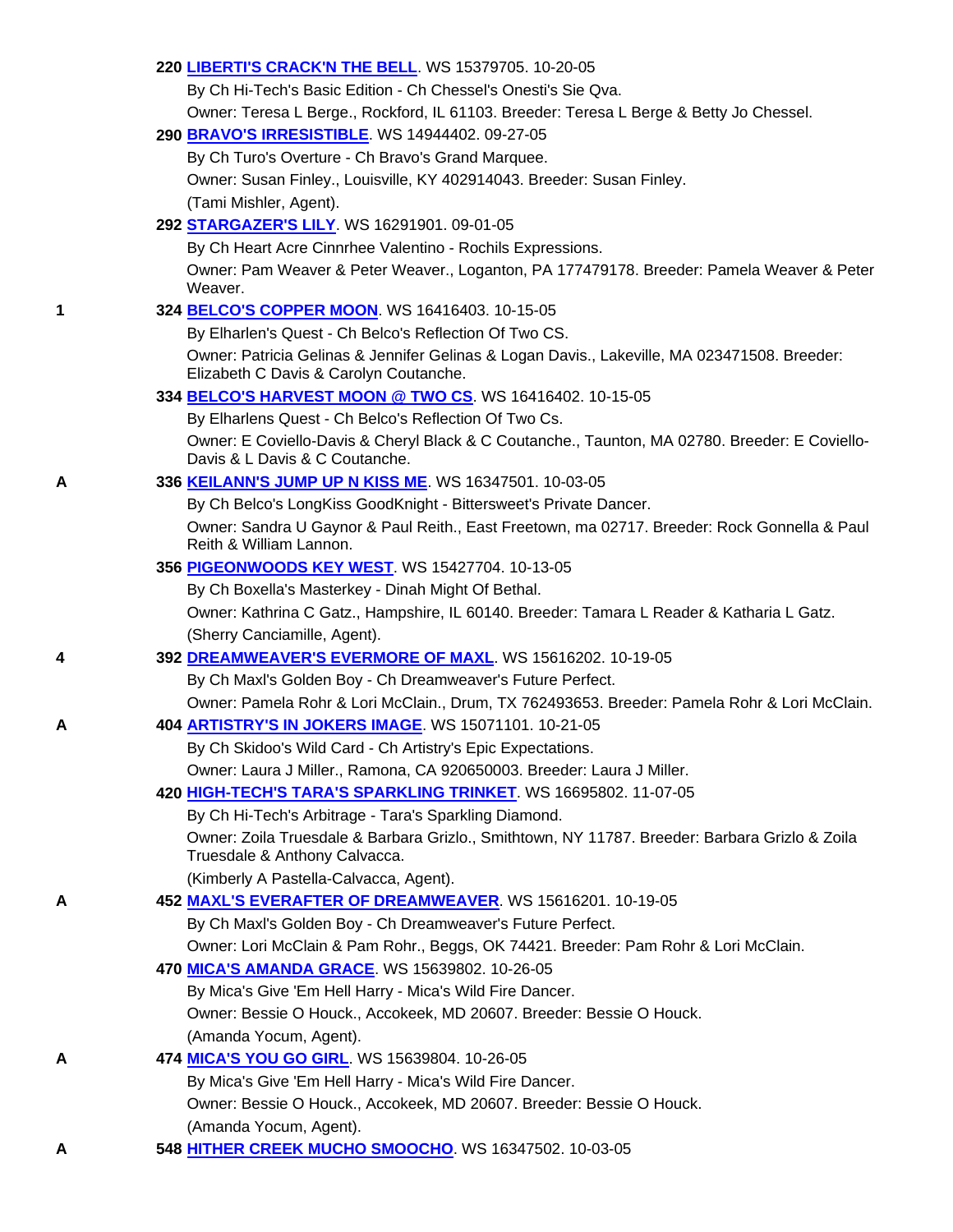|   | By Ch Belco's Longkiss Good Knight - Bittersweet's Private Dancer.                                                                 |
|---|------------------------------------------------------------------------------------------------------------------------------------|
|   | Owner: Paul Reith & Sandra Gaynor & William Lannon., Nantucket, MA 02554. Breeder: Rock<br>Gonnella & Paul Reith & William Lannon. |
|   | (Jennifer Stockmal, Agent).                                                                                                        |
|   | 550 MURBE'S TOPNOTCH ROCKIN ROSE. WS 14649204. 08-27-05                                                                            |
|   | By Murbe's Westbrook Pegler - Goretski's Libby.                                                                                    |
|   | Owner: Steve Podschwit & Cathie Podschwit., Emmett, MI 48022. Breeder: Bonnie Sue Goretski &<br>Gerald J Goretski.                 |
|   | (Guy H Fisher, Agent).                                                                                                             |
|   | 590 ELHARLEN'S REAL MOMENT. RU 053264. 10-03-05                                                                                    |
|   | By Elharlen's Quest - Elharlen's Buena Vista.                                                                                      |
|   | Owner: Eleanor & Harold Foley., South Rawdon, N.S., CN BON 1Z0. Breeder: Owners.                                                   |
|   | 592 <b>ELHARLEN'S RELEVANTE.</b> CN.RU 053261. 10-03-05                                                                            |
|   | By Elharlen's Quest - Elharlen's Buena Vista.                                                                                      |
|   | Owner: Eleanor & Harold Foley., South Rawdon, N.S., CN BON 1Z0. Breeder: Owners.                                                   |
|   | 594 ELHARLEN'S REQUEST. CN.RU 053260. 10-03-05                                                                                     |
|   | By Elharlen's Quest - Elharlen's Buena Vista.                                                                                      |
|   | Owner: Eleanor & Harold Foley., South Rawdon, N.S., Cn B0N 1Z0. Breeder: Owners.                                                   |
| 3 | 638 CHERKEI'S COTTON CRINOLINE. RU061670CAN. 10-05-05                                                                              |
|   | By Ch Bayview Strides Ahead - Ch Cherkei's Sunrise All Dolled Up.                                                                  |
|   | Owner: Cheryl & Keith Robbins & Marjorie Ross., Newnan, GA 30263. Breeder: Owners.                                                 |
|   | (Michael Shepherd, Agent).                                                                                                         |
| Α | 652 BOXWOOD NIGHT DANCER. WS 15051204. 09-17-05                                                                                    |
|   | By Rummer Run's Tug Of War - Boxwood Moonlight Melody.                                                                             |
|   | Owner: Susan C Peters & Sally L Peters., Warrior, AL 351802664. Breeder: Susan C Peters & Sally L<br>Peters.                       |
|   | (Rick Justice, Agent).                                                                                                             |
| А | 654 BOXWOOD NIGHT MUSIC. WS 15051205. 09-17-05                                                                                     |
|   | By Rummer Run's Tug Of War - Boxwood Moonlight Melody.                                                                             |
|   | Owner: Susan C Peters & Sally L Peters., Warrior, AL 351802664. Breeder: Susan C Peters & Sally L<br>Peters.                       |
|   | (Rick Justice, Agent).                                                                                                             |
|   |                                                                                                                                    |
|   | BOXERS. Puppy, 9 to 12 Months, Brindle Bitches.                                                                                    |
|   | 38 NEWCASTLE'S VISION OF THE PAST. WS 13835506. 05-25-05                                                                           |
|   | By Ch Cameliards Coals To Newcastle - Cameliard's Elizabeth Anne.                                                                  |
|   | Owner: Jennifer & Jeremy Walker., Farmington Hills, MI 48334. Breeder: Elizabeth Bistline.                                         |
|   | (Genine DeMaso, Agent).                                                                                                            |
|   | 44 CAMELIARD'S DUST IN THE WIND. WS 13500905. 05-12-05                                                                             |
|   | By Ch Raineylane's Different Drum - Ch Randolph Diamonds Are Forever.                                                              |
|   | Owner: Jeremy Myers & Michele Binz., Auburn, IN 46706. Breeder: Chris Randolph & Virginia<br>Johnson.                              |
|   | (Jack I Brown, Agent).                                                                                                             |
|   | 110 <b>WESTHAVEN'S JADED LADY</b> WS 14125005. 06-30-05                                                                            |
|   | By Ch ChooChoo's One Night Stand - Ch Sharledar's Divine Miss M.                                                                   |
|   | Owner: Dave & Tami Westendorf., Powder Springs, ga 30127. Breeder: Dave & Tami Westendorf &<br>Sharon Darby.                       |
|   | (Tami Mishler, Agent).                                                                                                             |
|   |                                                                                                                                    |

**152 CAYMANS SWEET KATIE BAR THE DOOR**. WS 13085302. 05-12-05

By Ch Caymans Mac Scott - Caymans Sweet Kayla.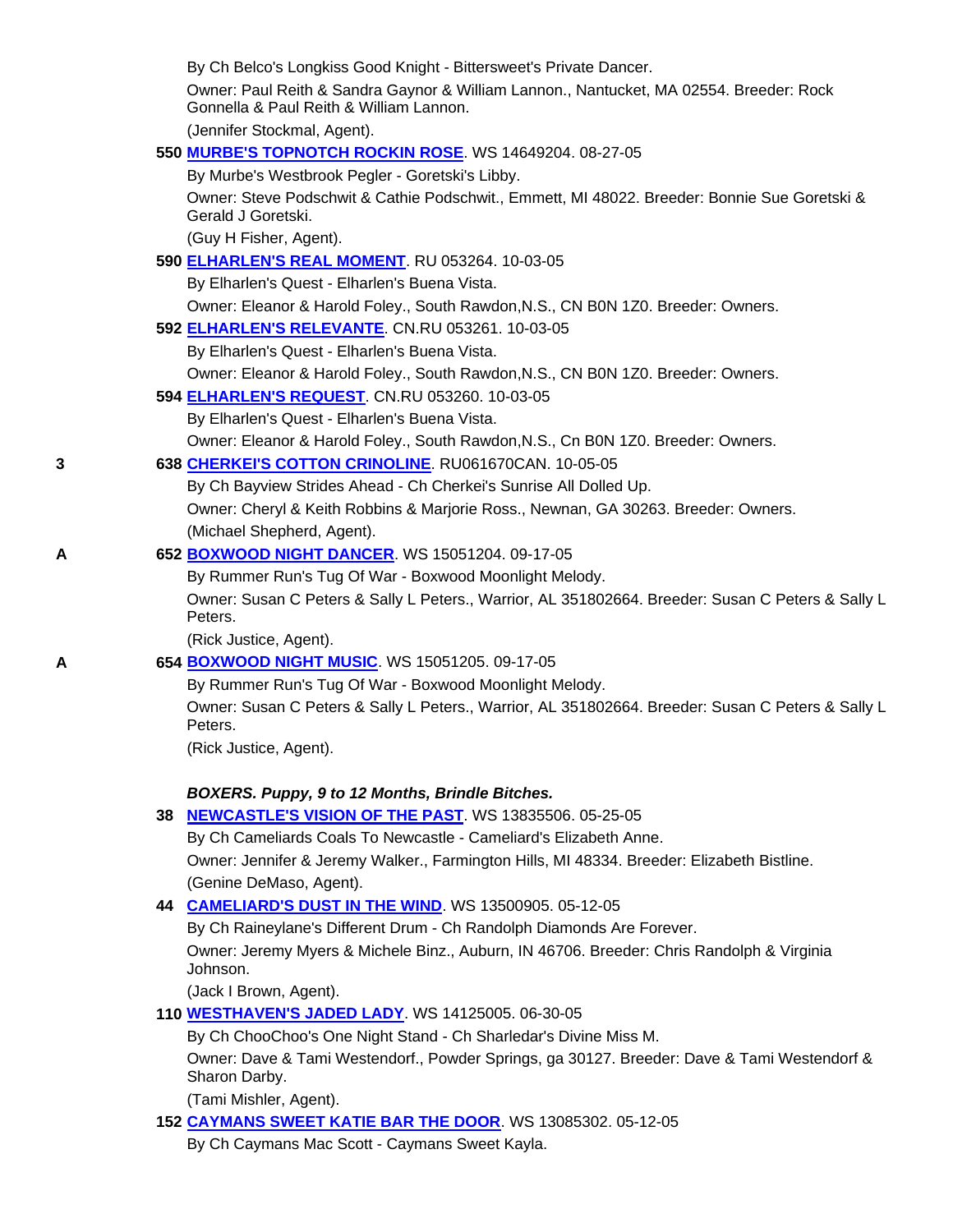Owner: Lynn A Schaeffer & Sue A Driscoll., Stoughton, WI 53589. Breeder: Sydney Brown. (Guy H Fisher, Agent).

#### **158 ECHO BAY'S MERGER OF MAXIMUS**. WS 14074502. 05-29-05

By Ch Burlwood's Maximus Premier - Ch Ravenoak's Calalily Of Xcel.

 Owner: Loretta & Pat Phillips & Melvin Mobley II., Plattsmouth, NE 68048. Breeder: Lee Mitchell & Melvin Mobley & Loretta Phillips.

#### **A 172 PINEBROOK'S LIGHT OF MY LIFE**. WS 14213003. 07-26-05

By Ch Pinebrook's Monogramm - Pinebrook's Celebration.

Owner: Tom & Arlene Perret., Wooster, OH 446911223. Breeder: Owners.

#### **192 STEPH J'S A FLAIR FOR BEAUTY**. WS 13244603. 05-28-05

 By Ch Steph J's Texas Sun Flair - Ch Steph J's American Beauty. Owner: Stephanie Jenks., Kingwood, TX 77339. Breeder: Stephanie Jenks. (Terri Galle, Agent).

#### **2 218 CAYMANS SWEET MEMORY**. WS 13085303. 05-12-05

By Ch Caymans Mac Scott - Caymans Sweet Kayla.

 Owner: Kathy E Veglahn & Arnold R Veglahn., San Jose, CA 951322133. Breeder: Sydney L Brown. (Lori McClain, Agent).

# **1 224 HEARTSTRUCK'S TOTAL THUNDER**. WS 13990101. 06-19-05

By Ch Burlwood's Thunder Struck - Ch Burlwood's The Golden One.

 Owner: Mary M & Fred L Josjor., Omaha, NE 681171946. Breeder: Mary M & Fred L Josjor & Rhonda H Nickels.

### **226 RYZINGSTAR'S BAREFOOT AT BONDI**. WS 14766203. 08-10-05

By Ch Encore's Judgment Day - Ch Allstar's Gemini.

 Owner: Sandy Vergamini & Patricia Healy., Aurora, CO 800133329. Breeder: J Paul & T Bergquist & P Healy.

#### **240 TICKITBOU'S MUSE OF MYSTICOS**. RL 022417CN. 06-08-05

By Tickitbou's The Great Gatsby - Ringside Gossip At Tickitbou.

Owner: Stav Laloudakis & Rhoda Ace., Newmarket ON, CN L3X 2R6. Breeder: Rhoda & Wally Ace.

#### **288 FULCOS LOLITA OF WILLOW RUN**. WS 13386302. 06-15-05

By Ch Nanay N Fulco Replay of Heartacre - Heart Acre N Fulcos Black On Black.

Owner: Pamela S Hawley-Weaver & Peter Weaver., Loganton, PA 17747. Breeder: Mary Nevius.

#### **296 UPPERCUTS FLOAT LIKEABUTTERFLY**. WS 15902402. 06-08-05

By Ch Bee Mike's One Night Stand - Syrr Runs Xtra Credit.

 Owner: Jim & Francine Gillanders., Tupperville ON, CN N0P 2M0. Breeder: Jim & Francine Gillanders. **302 BROOKWOOD'S CROWN OF STARS**. WS 13431402. 05-15-05

By Ch Brookwood's Mystic Warrior - Brookwood's Four Leaf Clover.

 Owner: D McCarroll & M Fagan & L A Brooks & Penny Fleming., San Jose, CA 95125. Breeder: Lee A Brooks & Bethany Glenn.

(Kimberlie Steele, Agent).

# **322 RODLIN SCHOCKS VEGAS STARDUST**. WS 16451302. 07-28-05

By Ch Winland's Mack The Nice - Rodlins Good Luck Charm.

 Owner: Rebecca Babcock & Rod & Linda Norris., Smith Falls ON, CN K7A 5B8. Breeder: Rod & Linda Norris.

(Jack Brown, Agent).

#### **354 FULCO'S BELLA OF WILLOW RUN**. WS 16686301. 06-15-05

By Ch Jangy N Fulco Replay Of Heart Acre - Heart Acre N Fulco's Black On Black.

 Owner: Melayne Gropp & Connie Fulco., Stockton, IL 61085. Breeder: Mary Nevius. (Sherry Canciamille, Agent).

#### **374 WEST SHORE'S WHITE ANKLETS**. WS 14358007. 07-20-05

By Ch Berlane's Spats On West Shores - Taylor's Numero Uno Nikki.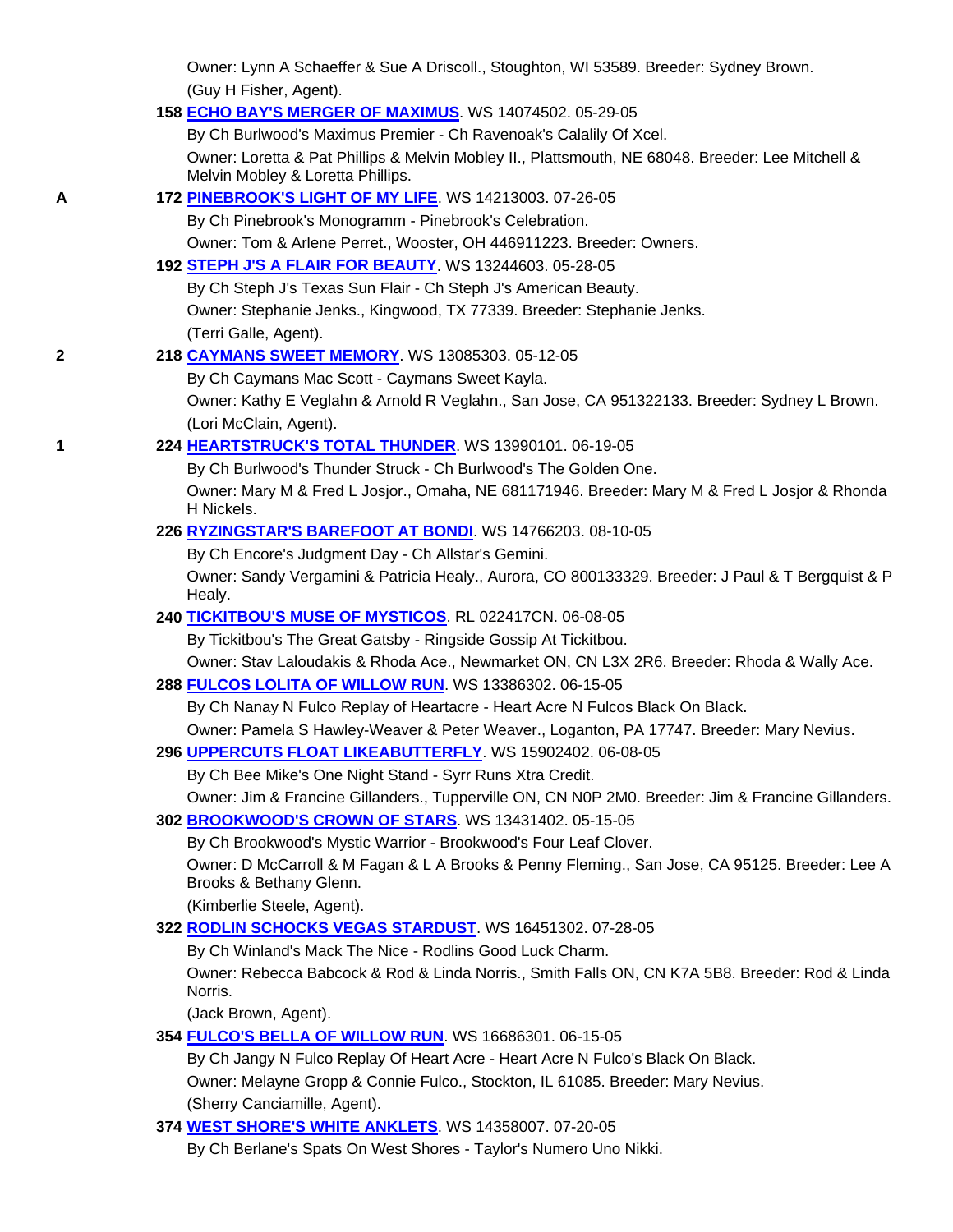Owner: G Kanwischer & K Mott., Montague, MI 49437. Breeder: Barbara & Bruce Holmblade. (Tim Patulski, Agent).

# **4 422 RENNO'S BOMBAY**. WS 13661801. 07-06-05

By Ch Irondale's Jagged Edge - Ch Renno's Rave About Me.

 Owner: Hannelore Renno., Mira Loma, CA 917520003. Breeder: Hannelore Renno. (Wendy Bettis, Agent).

# **3 500 CAMELIARDS DIAMOND AND PEARLS**. WS 13500903. 05-12-05

 By Ch Raineylane's Different Drum - Ch Randolph Diamonds Are Forever. Owner: Tashiba Ebersole., Brooklyn, MI 492309331. Breeder: Chris Randolph & Virginia Johnson. (Genine DeMaso, Agent).

# **598 BULLET'S HEARTS DESIRE OF SURO**. WS 15824402. 07-26-05

By Ch Suro's Crown Royal - Ch Bullet's Petrie Desert Rose.

 Owner: Dr Jacqueline Royce & Danielle Butler., Sarasota, FL 34240. Breeder: Dr Jacqueline Royce & Danielle Butler.

# **634 ECHO BAY'S IPO OF MAXIMUS**. WS 14074501. 05-29-05

By Ch Burlwood's Maximus Premier - Ch Raven Oaks CalaLily Of Xcel.

Owner: Shelly Staats., Omaha, NE 68134. Breeder: Lee Mitchell, Loretta Phillips, Melvin Mobely, II.

# **658 HEARTACRE CINNRHEE OF VANTAGE**. RN028583CAN. 07-26-05

By Ch Heart Acre Cinnrhee Valentino - Vantage Young Love.

 Owner: Dr Jas & P Kilman & H M Small & M Ashman., Harrow ON, CN N0R 1G0. Breeder: Deborah & Gordon Graffmann.

(Christine Bassett, Agent).

# **660 CINNRHEE FRENCH DRESSING**. WS 13754507. 07-17-05

By Cinnrhee He Shoots He Scores - Tess.

 Owner: H Medley Small & Danielle Hatnean., Harrow ON, CN N0R 1G0. Breeder: Techy Rodriguez-Doyle.

# *BOXERS. Puppy, 9 to 12 Months, Fawn Bitches.*

# **16 HURRICAHEN'S HARMONY**. WS 14614906. 07-21-05

By Ch Bentbrooks Image Of High Noon - Ch Hurricahen's Dazzling Star.

 Owner: Denise Cahen & Charles Davidson., Montpelier, Va 23192. Breeder: Denise Cahen & Charles Davidson.

(Jack I Brown, Agent).

**1 18 HURRICAHENS KAMI-KO N'KINI MELODY**. WS 14614909. 07-01-05

 By Ch Bentbrooks Image Of Hign Noon - Ch Hurricahens Dazzling Star. Owner: Lois Trist Denise Cahen Bev Albert., Esconddo, ca 92026. Breeder: Denise Cahen And Charles Davidson.

(James Bettis, Agent).

- **26 VONZEL (RAMOS)**. FCMU 7986CME. 05-11-05
	- By Ch GUAPO Soto Ecot Ninel.

 Owner: Francisco Ramos., Torreon, Coahuila, MX 27250. Breeder: Francisco Ramos. (Jorge Pinzon, Agent).

# **60 SUMMIT ASH ABIDING FAITH**. WS 13910001. 07-28-05

 By Ch Garnsey's Varsity Blues - Ch Summit Ash Katy Girl. Owner: Patricia B Boyd., Palm Beach Gardens, FL 334187211. Breeder: Patricia B. Boyd. (Debbie Struff, Agent).

# **62 SUMMIT ASH ANGEL DUST**. WS 13910005. 07-28-05 By Ch Garnsey's Varsity Blues - Ch Summit Ash Katy Girl. Owner: Seth Kozak., Palm Beach Gardens, FL 33410. Breeder: Patricia B. Boyd.

**70 LYNBARRY'S PASSION PLAY**. RN 038923CAN. 07-14-05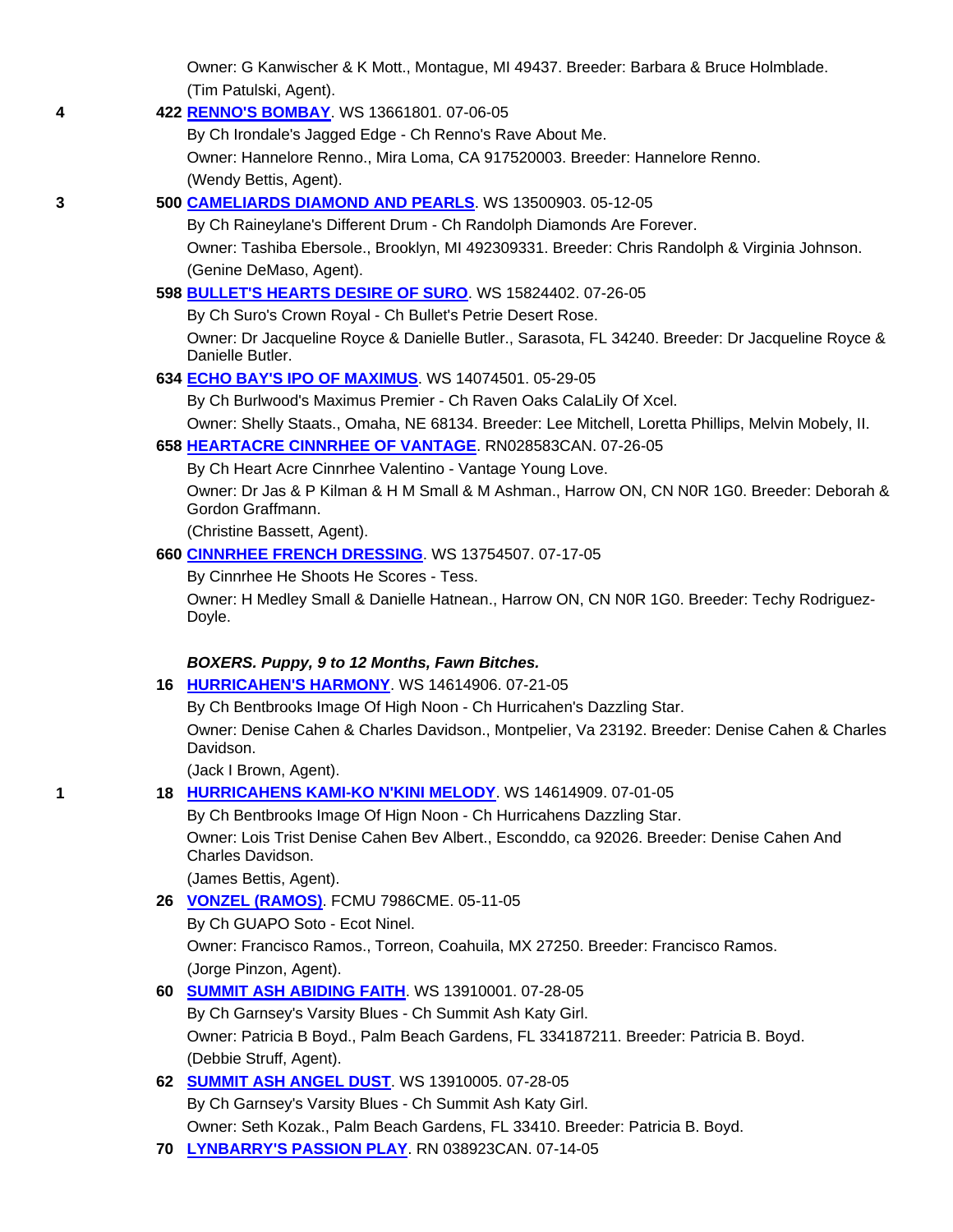By Racklins Stealing The Show - Lynbarry's Joplin.

Owner: Lynn & Barry Green., Ormstown QU, CN J0S 1K0. Breeder: Lynn & Barry Green.

|   | Owner. Lynn & Darry Green., Omnstown QO, ON JOS TRO. Dieeder. Lynn & Darry Green.                                                       |
|---|-----------------------------------------------------------------------------------------------------------------------------------------|
| 3 | 72 LYNBARRY'S POWER PLAY. RN 038922CAN. 07-14-05                                                                                        |
|   | By Racklins Stealing The Show - Lynbarry's Joplin.                                                                                      |
|   | Owner: Lynn & Barry Green., Ormstown QU, CN J0S 1K0. Breeder: Lynn & Barry Green.                                                       |
|   | (Nora McGrisken, Agent).                                                                                                                |
|   | 86 HETRICK'S GIGI OF MOJAVE CREST. WS 14312901. 07-09-05                                                                                |
|   | By Ch Pawz IV Rusrics Duke Of Earl - Hetrick's Too Hot To Handle.                                                                       |
|   | Owner: Suzanne Aline Playter & Anna & Kalynn Hetrick., Palmdale, CA 93591. Breeder: Anna &<br>Kalynn Hetrick.                           |
|   | (Wendy Bettis, Agent).                                                                                                                  |
| A | 102 ECHO BAY'S MARKET MKR O' MAXIMUS WS 14074503. 05-29-05                                                                              |
|   | By Ch Burlwood Maximus Premier - Ch Ravenoak's Calalily Of Excell.                                                                      |
|   | Owner: Freddie & Karen Clopton & Melvin Mobley II., Bellevue, NE 68147. Breeder: Lee Mitchell &<br>Loretta Philliphs& Melvin Mobley II. |
|   | 108 DARVICK'S MAJEK IN THE AIR. WS 13808002. 06-07-05                                                                                   |
|   | By Ch Darvick HiTech Regal Monopoly - Darvick Regal Dream.                                                                              |
|   | Owner: Darlene Vickers & Susan Wilkinson., Jena, LA 71342. Breeder: Darlene Vickers And Chris<br>Fenighough.                            |
|   | 174 ROBINSON-MCGEE TOMORROW'S HOPE. WS 14215203. 07-14-05                                                                               |
|   | By Ch Hi-Tech's Basic Edition - Ch Robinson's Burgundy Rose.                                                                            |
|   | Owner: Howard & Sherry McGee & Delma K Robinson., Collins, MS 394280582. Breeder: Delma<br>Robinson & William Robinson.                 |
|   | (Terri Galle, Agent).                                                                                                                   |
|   | 182 SAPPHIRE'S DANCES FOR MONEY. WS 14112401. 06-29-05                                                                                  |
|   | By Ch Buriwoods Lover Boy - Sapphire's Tulane Trip.                                                                                     |
|   | Owner: Shelly Williams., DeSoto, MO 63020. Breeder: Shelly Williams.                                                                    |
|   | (Rhonda Nickels, Agent).                                                                                                                |
| A | 190 STEPH J'S SUNSHINE GIRL. WS 13244602. 05-28-05                                                                                      |
|   | By Ch Steph J's Texas Sun Flair - Ch Steph J's American Beauty.                                                                         |
|   | Owner: Stephanie Jenks., Kingwood, TX 77339. Breeder: Stephanie Jenks.                                                                  |
|   | (Terri Galle, Agent).                                                                                                                   |
| 2 | 212 <b>BAIBROOK'S INFINITY OF WILLAREA.</b> WS 13607302. 06-24-05                                                                       |
|   | By Willarea's Frozen Infiniti - Baibrook's Amber Haze.                                                                                  |
|   | Owner: Karen Kaleta., Seville, OH 44273. Breeder: Karen Kaleta.                                                                         |
|   | (Jack I Brown, Agent).                                                                                                                  |
|   | 236 LATTALANE'S HARMONIOUS MELODY. WS 13554702. 05-21-05                                                                                |
|   | By Ch TuRo's Overture - Ch LattaLane's Cover Story.<br>Owner: Thomas & Carol Latta., Corder, MO 64021. Breeder: Thomas & Carol Latta.   |
|   | (Lori McClain, Agent).                                                                                                                  |
|   | 264 ECHO BAY'S DAY TRADER OF MAXIMUS. WS 14074504. 05-29-05                                                                             |
|   | By Ch Burlwood Maximus Premier - Ch Ravenoak's Calalily Of Exel.                                                                        |
|   | Owner: Lee Mitchell., McClelland, IA 51548. Breeder: Lee Mitchell & Loretta Phillips & Melvin Mobley                                    |
|   | Ш.                                                                                                                                      |
|   | 266 KATANDY'S CAPTIVATING. WS 14695304. 07-01-05                                                                                        |
|   | By Ch Capri's Wood's End Spellcaster - Ch Katandy Kandy @ Wits End.                                                                     |
|   | Owner: Lee Morris., Davidsonville, MD 21035. Breeder: Lee Morris & Mark Young.                                                          |
| 4 | 318 ARTISTRY'S N CARYHILL'S A VENTURE. WS 13420502. 06-19-05                                                                            |
|   | By Ch Artistry's Razin A heartbreaker - Ch Artistrys Epic-Tail.                                                                         |
|   |                                                                                                                                         |

Owner: Janet Cary & Laura Miller., Ramona, CA 920651200. Breeder: Laura Miller.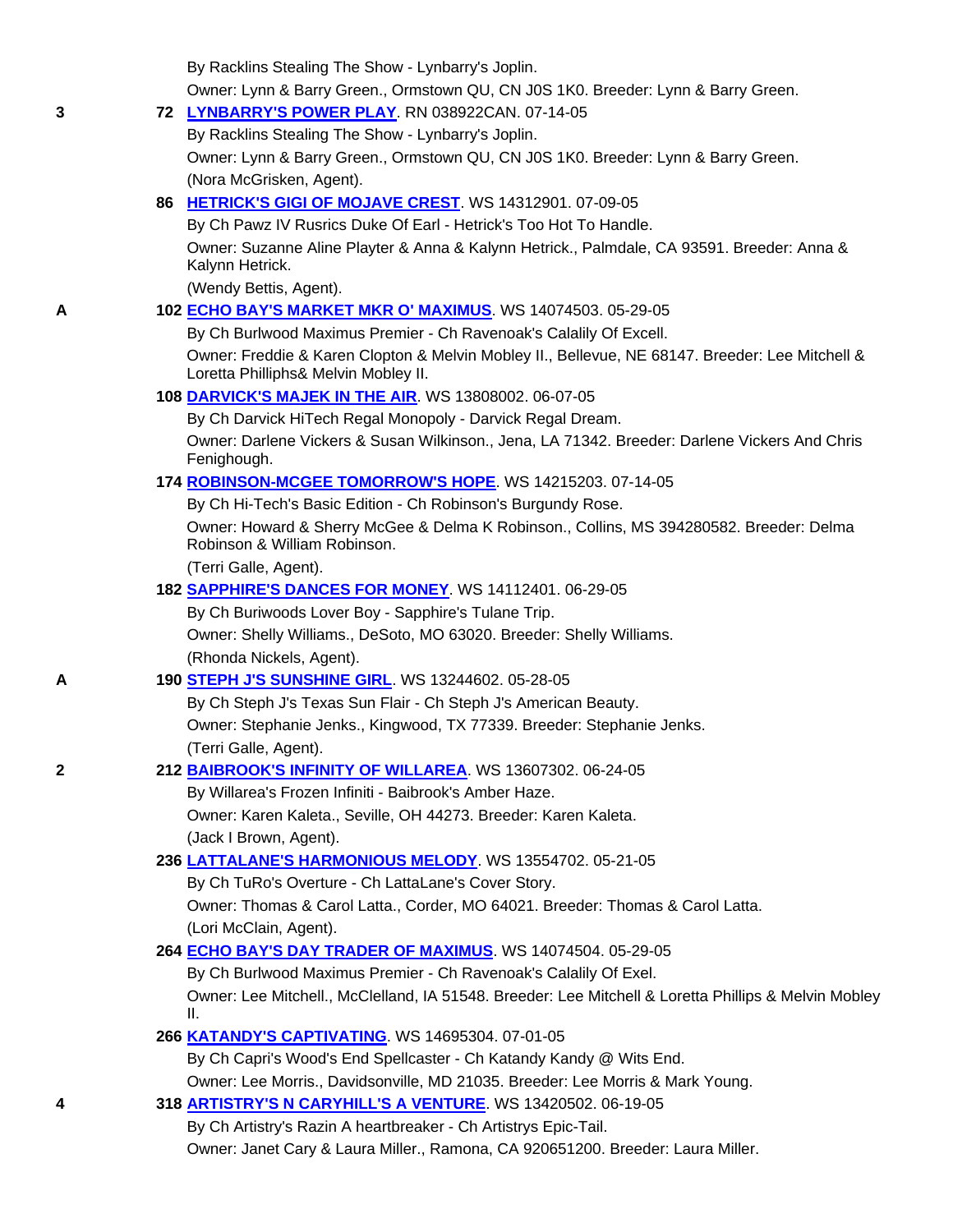(Kimberlie Steele, Agent).

# **342 SUNCREST'S BEAUTIFUL IMAGE**. WS 15428302. 06-30-05 By Ch Suncrest's In His Imagae - Suncrest's Bold N' Beautiful. Owner: Lynn Baxter & Dorothy Usher & B J Barnhart., Sarasota, FL 342321726. Breeder: Lynn Baxter & B J Barnhart & Dorothy Usher. **368 B&B'S YA GOT TROUBLE**. WS 13365104. 06-10-05 By Ch Bravo's Dance Master - Ch Bavaria's B&B Best Spirit. Owner: Robert Coates & Betty Vos., Mason City, IA 504011440. Breeder: Robert Coates & Betty Vos. (Sherry Canciamille, Agent). **382 PEPRHL HAND 'N HAND MARBO**. WS 14144602. 08-01-05 By Ch Wesan's Zachariah - Ch Marbo's Much Desire Santi Me. Owner: Sue Ann Thompson., N Liberty, IA 52317. Breeder: Sue Ann Thompson & Robert Fosnow. (Tessie Savage, Agent). **388 PEPRHL WILL YOU DANCE MARBO**. WS 14144601. 08-01-05 By Ch Wesan's Zachariah - Ch Marbo's Much Desire Santi Me. Owner: Sue Ann Thompson., N Liberty, IA 52317. Breeder: Sue Ann Thompson & Robert Fosnow. **514 CRYSTAL'S ENCHANTRESS OF DESTINY**. WS 15165702. 07-12-05 By Ch Crysto's Image of Arriba - Ch Crysto's Bewitched. Owner: Monica Lynch & Tony Finney., Goodlettsville, TN 37072. Breeder: Tony & Crystal Finney. (Tami Mishler, Agent). **516 SPECIAL K'S HD ELECTRA GLIDE**. WS 13981401. 07-16-05 By Ch Ewo's Reflection Of Breaker - Special K's Move Over. Owner: Julie Wolf & Rhonda D Epley., Mason City, IA 504012613. Breeder: Rhonda D Epley. **518 SPECIAL K'S HD ULTRA CLASSIC**. WS 13981403. 07-16-05 By Ch Ewo's Reflection Of Breaker - Special K's Move Over. Owner: Rhonda D Epley & Patrick P Epley., Shell Rock, IA 506709626. Breeder: Rhonda D Epley. **520 ROBINSON'S RAMBLING ROSE**. WS 14215202. 07-14-05 By Ch Hi-Tech's Basic Edition - Ch Robinson's Burgundy Rose. Owner: Delma Robinson & William Robinson., Beavercreek, OH 454346705. Breeder: Delma Robinson & William Robinson. (Molly Bachman, Agent). **522 SPECIAL K'S HD SPORTSTER**. WS 13981402. 07-16-05 By Ch Ewo's Reflection Of Breaker - Special K's Move Over. Owner: Rhonda Epley & Patrick P Epley., Shell Rock, IA 506709626. Breeder: Rhonda D Epley. **580 REGAL'S BEST KEPT SECRET**. WS 13465403. 05-21-05 By Ch Regal Hitech Picasso Of Darvick - Ch Regal's Xtian Heart Of Gold. Owner: Kimberly Warren & Korrine Vanderpool., Argyle, tx 76226. Breeder: Korrine Vanderpool& Joe& Robin Henderson. (Terri Galle, Agent). **650 HURRICANHEN'S SYMPHONY V SAFARI**. WS 14614908. 07-21-05 By Ch Bentbrook's Image Of High Noon - Ch Hurricanhen's Dazzling Star. Owner: Kathy Carlisle & Craig Carlisle., Bella Vista, AR 72715. Breeder: Cahles Davidson & Denice Cahen. (Michael Shepherd, Agent). **656 CINNRHEE HEART ACRE TIME FOR JOY**. RL041525CAN. 06-19-05 By Ch White Pine One And Only - Cinnrhee's We Won Gold. Owner: Dr Jas & P Kilman & H M Small & M Ashman., Harrow ON, CN N0R 1G0. Breeder: H Medley Small & Margaret Ashman.

# *BOXERS. 12 to 18 Months, Brindle Bitches.*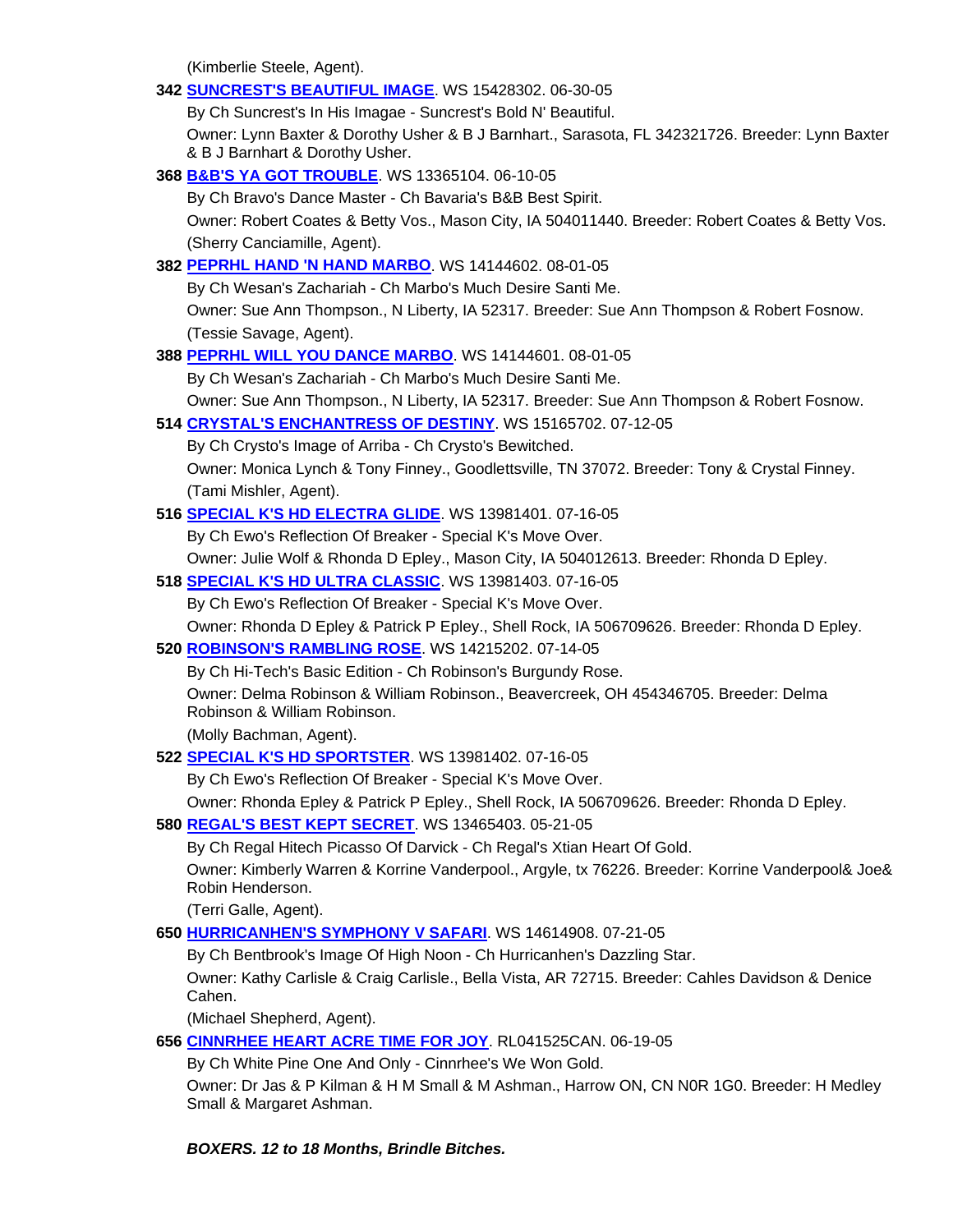|   | 20 TICKITBOU'S L'IMAGE. RG 022411CAN. 04-08-05                                                                                                          |
|---|---------------------------------------------------------------------------------------------------------------------------------------------------------|
|   | By Ch Capri's Woods End Spellcaster - Tickitbou's Caution Black Ice.                                                                                    |
|   | Owner: Rhoda Ace & Kyle Ace., Osgoode, ON, CN K0A 2W0. Breeder: Rhoda Ace.                                                                              |
| 3 | 40 AMITY HALL'S SOMETHING ABOUT ME. WS 13224502. 04-28-05                                                                                               |
|   | By Ch Raineylane's Different Drum - Ch Amity Hall's Rock The Casbah.                                                                                    |
|   | Owner: Christie Waite., Myakka City, FL 34251. Breeder: Beth Downey.                                                                                    |
|   | (Jack I Brown, Agent).                                                                                                                                  |
|   | 64 RUGBY THE COUNTRY GIRL WS 11618204. 01-01-05                                                                                                         |
|   | By Ch Bjay's Traveling Man - Rugby Punk Rocker's Warzone.                                                                                               |
|   | Owner: Erica Enders., Berlin, WI 54923. Breeder: Christina Fleisher.                                                                                    |
| A | (Tessie Savage, Agent).<br>66 BIX-L'S CACTUS FLOWER AT J-ME. WS 13571201. 05-09-05                                                                      |
|   | By Ch Bentbrook's Time To Ascend - Bix-L's Take A Chance On Me.                                                                                         |
|   | Owner: Jane Edenfield., Odessa, FL 33556. Breeder: Dianne Luman & Beth Pariseau.                                                                        |
|   | (Kimberlie Steele, Agent).                                                                                                                              |
|   | 80 TRIPLE CROWN'S SNICKERDOODLE. WS 12568308. 03-09-05                                                                                                  |
|   | By Ch Pro's Original 5 - Ch Triple Crown's Alacazam.                                                                                                    |
|   | Owner: Bonnie Beaune & Edward Beaune & Cathy Sylvester., Mechanicsville, VA 23111. Breeder:<br>Cathy Sylvester & Bill Sylvester & Theodore Fickes & Vi. |
|   | (Debbie Struff, Agent).                                                                                                                                 |
|   | 92 CACHET'S SEQUEL WS 12468901.03-09-05                                                                                                                 |
|   | By Ch High River's Taylor Made Of Backwoods - Cachet's Solitaire.                                                                                       |
|   | Owner: Len Magowitz & Lou-Ann Tibbitts-Ridings & Terri Kaiser., Troy, NY 12180. Breeder: Leonard<br>Magowitz.                                           |
|   | 118 <b>NORMANDYS SYNYRGYSTYC.</b> WS 13130501. 02-28-05                                                                                                 |
|   | By Ch Pro's Original 5 - Normandys A Touch Of Class.                                                                                                    |
|   | Owner: Brenda Lee Daniels & Ellis L Hopkins., Hertford, NC 27944. Breeder: Susan M Salata &<br>Brenda Lee Daniels.                                      |
|   | (Page Conrad, Agent).                                                                                                                                   |
|   | 186 LRM DOUBLE OR NOTHING. WS 11630601. 01-12-05                                                                                                        |
|   | By Ch River Ridge Man About Town - LRM Seroc Double Delight.                                                                                            |
|   | Owner: Kevin & Linda Middagh., Camas, WA 986079213. Breeder: Kevin & Linda Middagh &<br>Stephanie Salas.                                                |
|   | (Kimberlie Steele, Agent).                                                                                                                              |
| А | 194 TRIWIN'S IMPOSSIBLE DREAM OF HI-STAND. WS 12114004. 12-08-04                                                                                        |
|   | By Ch Sarkel's Strength For Hi-Stands - Ch Donje's Midnight Dreamer.                                                                                    |
|   | Owner: Joseph Pastella & Charlie Hays., Paola, KS 66071. Breeder: Joseph Pastella & Virginia<br>Eldridge.                                               |
|   | (Tina Porter, Agent).                                                                                                                                   |
| 2 | 196 PHEASANT HOLLOWS PISTAL PACKIN MAMA. WS 12703605. 04-12-05                                                                                          |
|   | By Ch Seaside Ewos Surfbreaker - Waverlys Pro Shes A Sure Bet.                                                                                          |
|   | Owner: Kerry Jones., Wallkill, NY 12589. Breeder: Kerry Jones & Joy Howard.<br>(Deb Struff, Agent).                                                     |
|   | 216 JENBUR'S CROWN OF LAURELS. WS 12963501. 04-24-05                                                                                                    |
|   | By Ch HighRivers Taylor Made Of Backwoods - JenBur's Lady Shana.                                                                                        |
|   | Owner: Jennifer Crane & Burton Weinstein., Wilmette, IL 60091. Breeder: Jennifer Crane & Burton<br>Weinstein.                                           |
|   | (Sherry Canciamille, Agent).                                                                                                                            |
|   | 260 BACKWOODS KISMET OF INTERLUDE. WS 11831804. 01-15-05                                                                                                |
|   | By Ch Highrivers Taylor Made Of Backwoods - Backwoods Gotta Have Faith.                                                                                 |
|   |                                                                                                                                                         |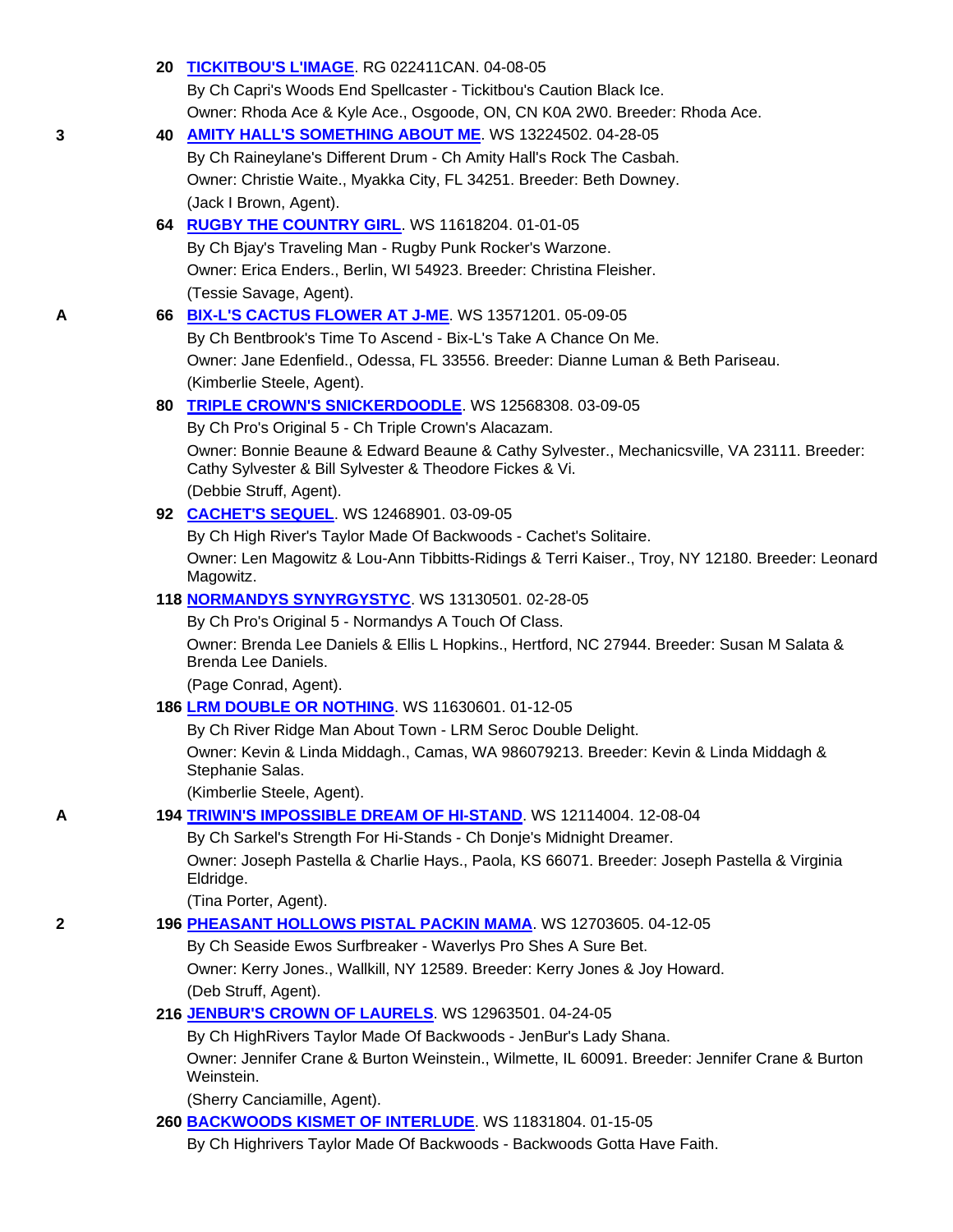Owner: Jerry Bryant & Dorothy Bryant., Granger, In 46530. Breeder: Sarah South. (Jerry W Bryant, Agent).

#### **268 DABRO'S BARBIE BENTON V HATLEY HOLLAR**. WS 11757604. 01-01-05

 By Ch RaineyLane Jubar's Aquistion - Dabro'sDreamsComeTrueVLinmar. Owner: Dale & Hilda Hatley., Locust, NC 28097. Breeder: David W Brown. (David Brown, Agent).

# **270 ASUREBET'S FULLY LOADED**. WS-- 1270360. 04-12-05

 By Ch Seaside's Ewo Surf Breaker - Waverly's Pro She's Asurebet. Owner: Joy Howard., Westford, VT 05494. Breeder: Joy Howard & Kerrie Jones.

# **320 HEARTACRE RODLIN ANGELIQUE**. WS 16465001. 12-12-04

By Ch Josha's Linebacker - Ch Rodlins Touched By An Angel.

 Owner: Rod & Linda Norris & Jim & Pricilla Kilman., Smith Falls ON, CN K7A 5B8. Breeder: Jim & Pricilla Kilman.

(Colin Browlee, Agent).

# **346 SUNCREST'S I'LL SING YOU A SONG**. WS 13243606. 04-24-05

By Ch Danrick's Maximus Devero - Banta's Riegel Lafemme Nikka CD.

 Owner: Lynn Baxter & Dorothy Usher & B J Barnhart., Sarasota, FL 34232. Breeder: Mary E Banta & Lynn Baxter & B J Barnhart.

# **400 COUNTRY TIME'S COOKIES & CREAM**. WS 12559901. 03-13-05

By Rummer Run's Tug of War - High River's Chantilly Lace.

 Owner: Angela K Brooks & Rhonda McNutt., Fayetteville, TN 37334. Breeder: Rhonda McNutt & Ken Kyzer.

(Rick Justice, Agent).

# **4 402 LINMAR'S CAROLINA SYMPHONY**. WS 11668602. 11-23-04

By Ch Sirrocco's Sing It To Me - Ch Linmar's Kitty Hawk.

 Owner: Lynn Barbour & Martha Barbour., St Simons Island, GA 31522. Breeder: Lynn Barbour & Martha Barbour.

(Rick Justice, Agent).

# **442 CR REGUEST FOR GRACE**. WS 12225802. 12-26-04

By Ch Bee-Mikes' One Night Stand - Ch Icon Silhoutte.

 Owner: Rick & Cindy Walunas., Montague, MI 494379461. Breeder: Rick&Cindy Walunas. (Genine Demaso, Agent).

# **444 WHITE PINES GEM OF HEART ACRES**. WS 12765302. 04-02-05

By Ch Heart Acres Escort In Black - Ch White Pines Front Paige.

 Owner: Robert & Linda Gasper & Dr James & Priscilla Kilman., Medina, OH 442569540. Breeder: Linda L Gasper & Robert W Gasper.

(Jack I Brown, Agent).

# **A 482 KENLICO'S CINCO DE MAYO**. WS 13245701. 05-05-05

By Ch Brookwood's Daydream Believer - Ch Deuces Wild At Kenlico.

 Owner: Kenneth Andrake & Lisa G Andrake., Brandenburg, KY 40108. Breeder: Kenneth Andrake & Lisa Andrake.

# **1 496 ARTIST'S WHO'S TALKIN NOW**. WS 12912601. 03-30-05

By Ch Moon Valley No Doubt - Berlane's Starstruck of Artist.

Owner: Darrelan & Tim Blount., Chandler, AZ 85226. Breeder: Owner.

(Nancy Schepis, Agent).

# **506 KEEPSAKES JESAJAY NITE JOURNEY**. WS 11189402. 11-21-04

By Ch Darvick's Hi Tech Regal Explorer - Ch Breho I Bee Jam'n At Keepsake.

 Owner: Jeff & Sabrina Jay & C J Middlebrooks., Odessa, MO 64076. Breeder: C J Middlebrooks & Brenda Stucky & Theresa Galle.

# **524 BENCHMARK'S GOT MILK?**. WS 13163301. 05-09-05

By Ch Kami-Ko N' Kini Woodview Lariat - Benchmark's Aurora Star.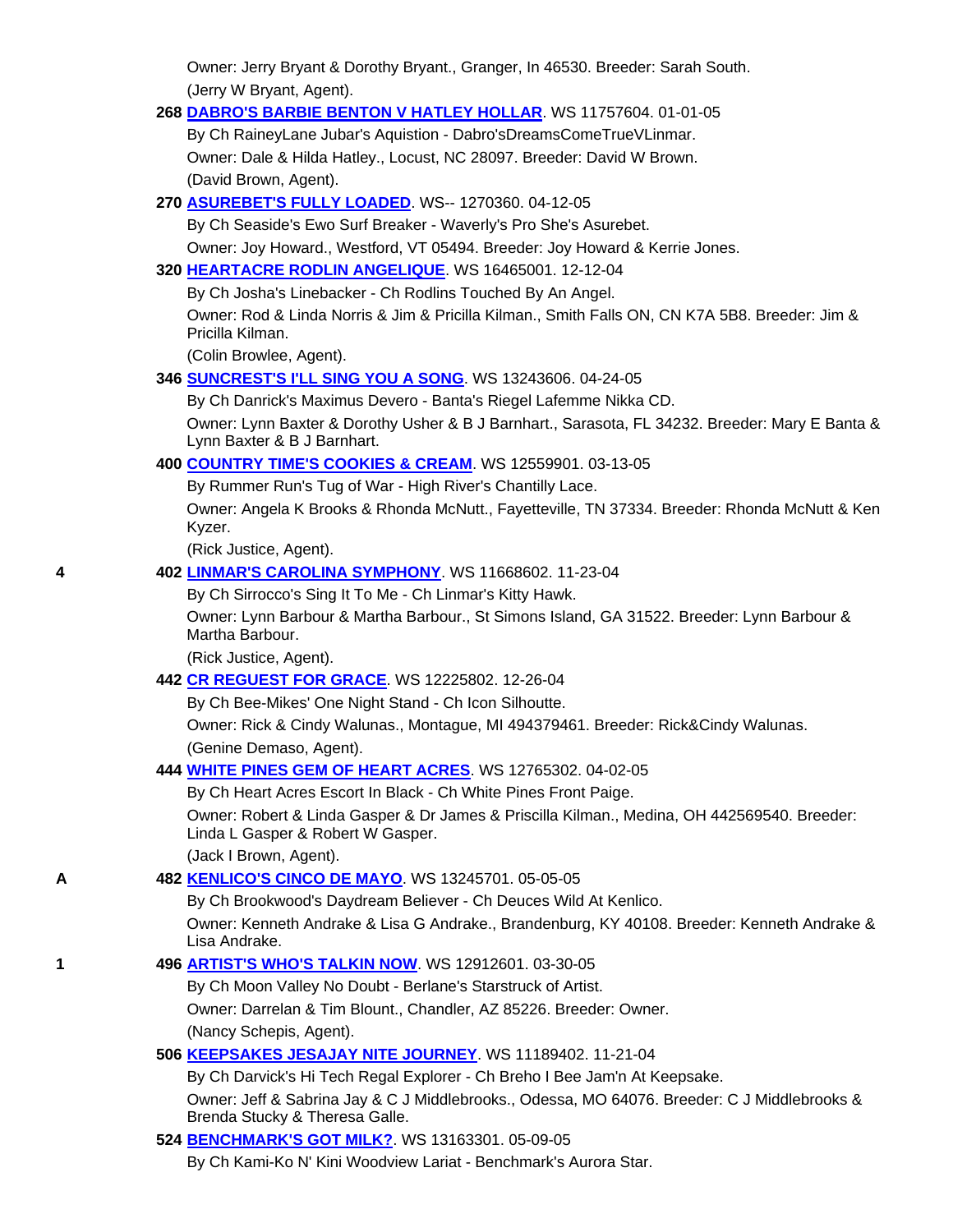Owner: Molly Bachman & Brenda K Staley., Ellettsville, IN 474299662. Breeder: Ellen Ellerman & Brenda Staley.

# **572 BACKWOOD'S THIRD TIME'S A CHARM**. WS 11935502. 01-24-05

 By Ch HighRivers Taylor Made Of Backwoods - Ch Rosends N Backwoods Material Girl. Owner: Stephanie Melton & Sarah South., Grantsville, UT 84029. Breeder: Sarah South. (Sherry Canciamille, Agent).

### *BOXERS. 12 to 18 Months, Fawn Bitches.*

| 3 | 32 GLENWOOD N SKIDOOS SCANDALOUS. WS 13021902. 04-04-05                                                                                         |
|---|-------------------------------------------------------------------------------------------------------------------------------------------------|
|   | By Ch Berlane's Joint Venture - Ch Skidoo's Charlie's Angel.                                                                                    |
|   | Owner: Lauri Travis & Charles Vose., Burns, OR 97720. Breeder: Charles Vose & Wendy Morawski.                                                   |
|   | (Wendy Bettis, Agent).                                                                                                                          |
|   | 48 SUNDARBY'S SCOUT-N-ABOUT. WS 12992401. 04-17-05                                                                                              |
|   | By Ch Sundarby's Kickin-N-Sreamin - Ch Sundarby's Liliuckalani Bropat.                                                                          |
|   | Owner: Paul & Lynn Renaud., Tallahassee, FL 32317. Breeder: Dawn Darby.                                                                         |
|   | (Dianna Helmke, Agent).                                                                                                                         |
|   | 56 SERGIO'S CAPE COD QUEEN. WS 13020418. 04-19-05                                                                                               |
|   | By Ch Van Ripper's Pretty Boy Flyod - Howdi's Over The Rainbow.                                                                                 |
|   | Owner: Theresa MacLaughlin & Nancy Sergio., Westfield, MA 01085. Breeder: Judy A Hahn.                                                          |
|   | (Carmen N Skinner, Agent).                                                                                                                      |
|   | 76 SCHOENTAL'S FRAULEIN VIKTORIA. WS 13002601. 03-24-05                                                                                         |
|   | By Ch Halcyon's I Rest My Case - Ch Schoental's Fraulein Monika.                                                                                |
|   | Owner: Gyleen Fitzgerald, James Pryde, Barbara Compton., Churchville, MD 21028. Breeder:<br>Barbara R. Compton, Gyleen Fitzgerald, James Pryde. |
|   | (Marylou Hatfield, Agent).                                                                                                                      |
|   | 84 MAXLAN BREHO TREASURE HUNTER. WS 12622001. 04-08-05                                                                                          |
|   | By Ch Encore's Crimson Tide - Ch Maxlan's Golden Bit.                                                                                           |
|   | Owner: Brenda Stuckey & Bill Maxie & Theresa Galle., Jonesboro, LA 71251. Breeder: Bill Maxie &<br>Terri Galle.                                 |
|   | 96 ONE FOR THE MONEY AT WIT'S END. WS 11506501. 12-03-04                                                                                        |
|   | By Ch Arriba Talisman Ego - Jazzez Golden Girl Of Wit's End.                                                                                    |
|   | Owner: Connie & Graham Haywood., Davidsonville, MD 21035. Breeder: Connie & Graham Haywood.                                                     |
|   | 112 BLUECOLLAR'S DIAMOND LARCENY. WS 12630203. 03-30-05                                                                                         |
|   | By Ch Ellis' Laissez Les Bon Temp Rouler - Ch Denbars Market Maker.                                                                             |
|   | Owner: Ashley Risner & Daniel Still., San Antonio, TX 78254. Breeder: Daniel Still & Wendy Still.                                               |
|   | 116 REGAL PRE TEN TIOUS AT MAXLAN. WS 11731206. 01-06-05                                                                                        |
|   | By Ch Regal HiTech Picasso Of Darvick - Ch Regal's Hearts Afire.                                                                                |
|   | Owner: Mickey Maxie & Bill Maxie & Korinne Vanderpool., Frisco, TX 75034. Breeder: Korinne<br>Vanderpool & Evan Vanderpool.                     |
|   | 140 EASTWINDS HIGH PRIORITY. WS 12359707. 03-05-05                                                                                              |
|   | By Ch Darvick Hitech Regal Explorer - Ch Emerald Luciana At Eastwind.                                                                           |
|   | Owner: Tom & Gale Shay., Natchez, MS 39120. Breeder: Tom & Gale Shay.                                                                           |
|   | (Michael Shepherd, Agent).                                                                                                                      |
|   | 144 SHAEWARD'S JOLLY HOLIDAY AT NEWCASTLE. WS 13352903. 04-25-05                                                                                |
|   | By Faerdorn Rock DJ - Riccibet Game Time.                                                                                                       |
|   | Owner: Jennifer & Jeremy Walker., Farmington Hills, MI 483342632. Breeder: Alisha Mobley & Kti<br>Jensen.                                       |
|   | (Genine DeMaso, Agent).                                                                                                                         |
|   | 146 <b>GOLDEN RAINING OF TIERRADENTRO.</b> WS 13618502. 03-12-05                                                                                |

By Ch Hi-Tech´s Basic Edition - Ch Sonata Of Tierradentro.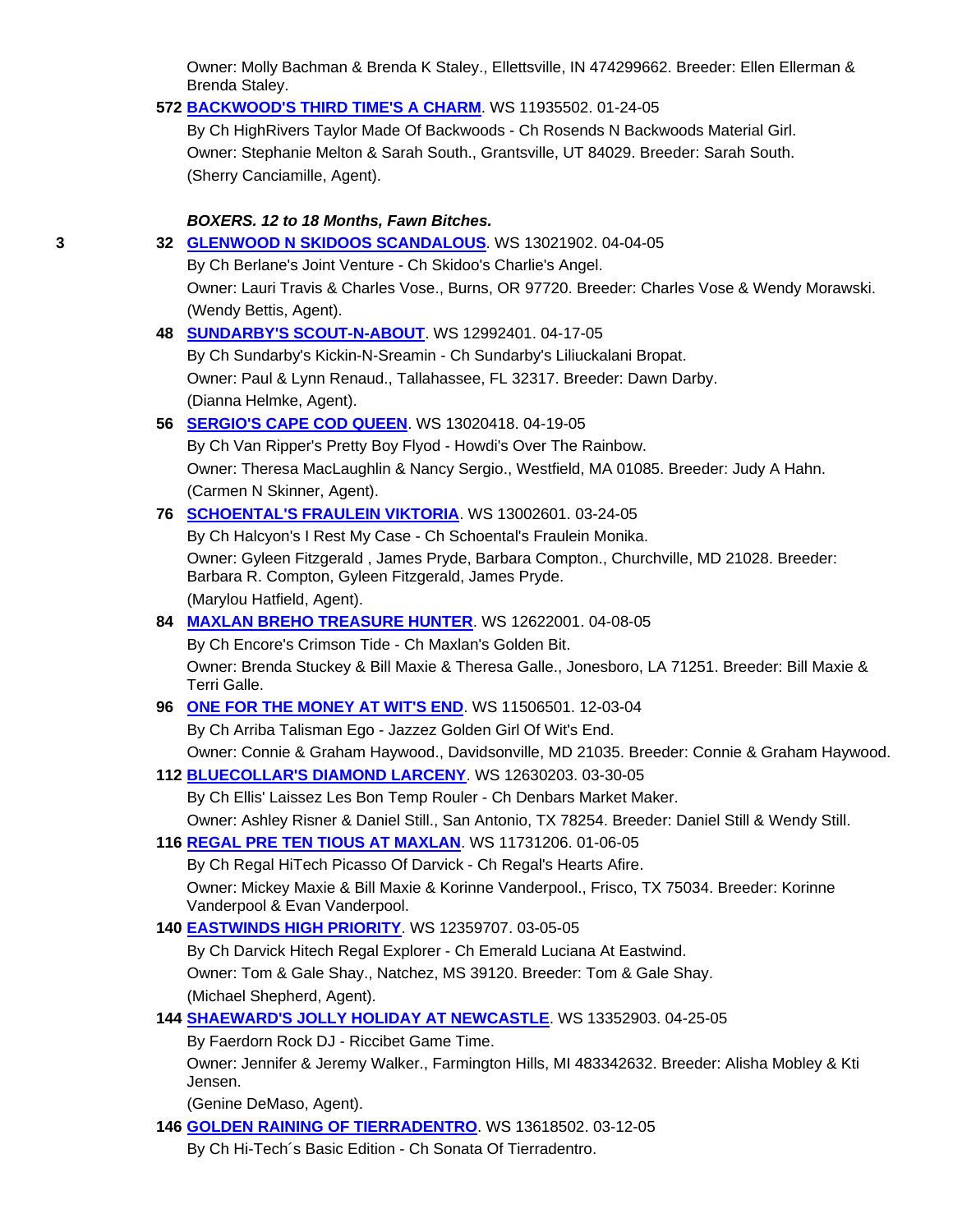|   | Owner: Carlos Molina., Tamarac, FI 33319. Breeder: Carlos Molina.                                                 |
|---|-------------------------------------------------------------------------------------------------------------------|
|   | (Kimberly A Pastella-Calvacca, Agent).                                                                            |
|   | 148 TRAILWOOD'S ITTY BITTY E D. WS 11311102. 11-14-04                                                             |
|   | By Kaja's Firecracker - Trailwood's That's My Girl.                                                               |
|   | Owner: Michele Farless., Livonia, MI 48150. Breeder: Michele Farless.                                             |
|   | (Sherry Canciamille, Agent).                                                                                      |
|   | 150 <b>EASTWINDS RED ROSE FOR BRANDU</b> . WS 12359709. 03-06-05                                                  |
|   | By Ch Darvick Hitech Regal Explorer - Ch Emerald Lugiana At Eastwind.                                             |
|   | Owner: Bob & Sally Mosier & D Vickers & T Shay., Tupelo, MS 38804. Breeder: Thomas & Gale M                       |
|   | Shay.                                                                                                             |
|   | (Robert Chaffin, Agent).                                                                                          |
|   | 154 MASUE'S NOTHING BUT LUCK WS 12505201. 03-26-05                                                                |
|   | By Ch MaSue's Out Of Luck - Ch MaSue's Stroke Of Luck.                                                            |
|   | Owner: Sue & Doug Tolbert & Carol McGuire., Troutville, Va 24175. Breeder: Sue & Doug Tolbert &<br>Carol McGuire. |
| 1 | 170 KORVETTE'S FRANGELLICA. WS 13195006. 04-30-05                                                                 |
|   | By Ch Korvette's Sixty Six Sting Ray - Garnsey's Ballykissangel.                                                  |
|   | Owner: Page Conrad., Hoboken, GA 31542. Breeder: K Page Conrad.                                                   |
|   | 228 TELSTAR'S FOOT LOSE-N-FANCY FREE. WS 13063603. 04-14-05                                                       |
|   | By Telstar's Gorgeous George - Tara Farm's Lady In Red.                                                           |
|   | Owner: Jennifer Tellier., San Diego, CA 92129. Breeder: Carol Nieblas.                                            |
|   | 282 PHEASANT HOLLOWS CAUSE FOR APPLAUSE. WS 13082502. 02-24-05                                                    |
|   | By Ch Pheasant Hollow's Arapaho - Pheasant Hollow's Jorga Belle.                                                  |
|   | Owner: Dawn & Bill Hoever & Kerry Jones., Jackson, NJ 08527. Breeder: Kerry Jones.                                |
|   | 284 MASUE'S FANCY AFFAIR. WS 12626206. 03-21-05                                                                   |
|   | By Ch Pro's Original 501 Blues - Ch MaSue's Risky Affair.                                                         |
|   | Owner: Sharon Dennis Fuerst., Beckley, WV 25801. Breeder: Martha Sue Tolbert.                                     |
|   | (Vicki East, Agent).                                                                                              |
|   | 312 SASSYS MAGIC SPELLCASTER OF CAYMAN. WS 13136302. 04-28-05                                                     |
|   | By Ch Capri's Woods End Spellcaster - Ch Sassy's Texas Star Of Cayman.                                            |
|   | Owner: Janet Kraus & Kristine Anderson., El Sobrante, CA 94803. Breeder: Sydney Brown & Kristine<br>Anderson.     |
|   | (Diego Fernando Garcia, Agent).                                                                                   |
|   | 358 REGAL'S ROT TEN MISS VAN PELT. WS 11731204. 01-06-05                                                          |
|   | By Ch Regal HiTech Picasso Of Darvick RN - Ch Regal's Hearts Affire.                                              |
|   | Owner: Korinne Vanderpool., Frisco, TX 75035. Breeder: Korinne & Evan Vanderpool.                                 |
|   | (Terri Galle, Agent).                                                                                             |
|   | 366 VAN RIPER'S TOUCH OF CLASS. WS 13020415. 04-19-05                                                             |
|   | By Ch Van Riper's Pretty Boy Floyd - Howdi's Over The Rainbow.                                                    |
|   | Owner: Gail & Lawrence Malone., Rutherford, NJ 07070. Breeder: Judy A Hahn.                                       |
|   | 380 TRI-STAR'S MAKE IT HAPPEN. WS 14706701. 04-20-05                                                              |
|   | By Ch Hi-Tech's Basic Edition - Cateras Anything But Ordinary.                                                    |
|   | Owner: Roger K & Justin & Marissa Dopp., Continental, OH 45831. Breeder: Roger K Dopp.                            |
|   | 398 CARILLON ELLIE'S LIVING LEGACY. WS 12043403. 01-20-05                                                         |
|   | By Donray's Butch Cassidy The Kid - Carillon Elegance Rummerrun.                                                  |
|   | Owner: Karen Suarez., Ocala, FL 34476. Breeder: Cindy E Suarez & Steven Anderson.                                 |
|   | (Rick Justice, Agent).                                                                                            |
|   | 424 FALMARK'S ENCHANTED DAY BY DAY. WS 13021805. 04-14-05                                                         |
|   | By Ch Falmark's Diamond Mine - Ch Extreme's KC Day By Day.                                                        |
|   | Owner: Laura Cuthbert & Stephanie Davis., Watertown, MA 02472. Breeder: Donna Day & Philip Day.                   |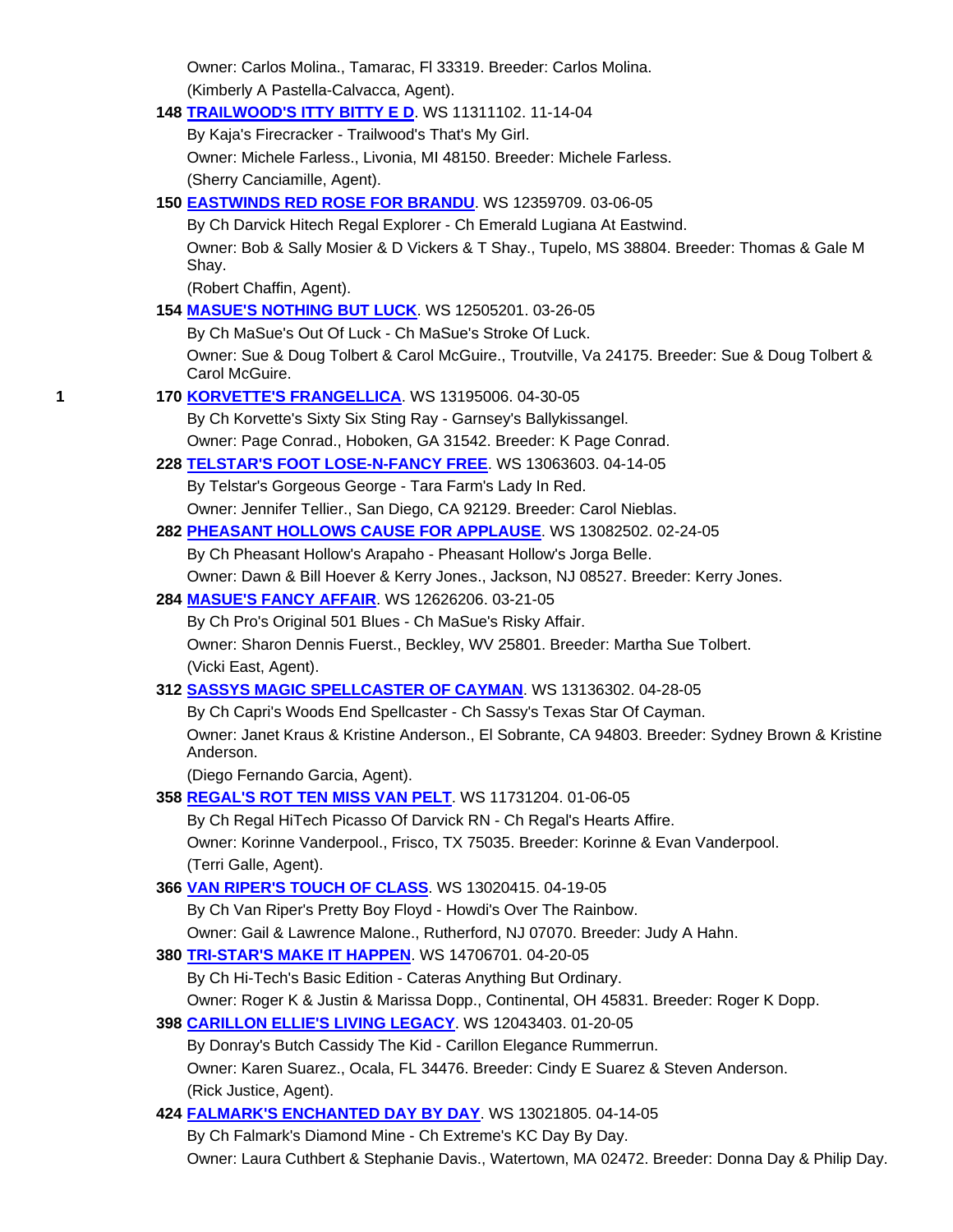| A | 454 ROSEWOOD SUNCREST N SARAS IMAGE. WS 12524201. 01-09-05                                                                           |
|---|--------------------------------------------------------------------------------------------------------------------------------------|
|   | By Ch Seaside Ewo Surfbreaker - Ch Rosewood Suncrest Silhouette.                                                                     |
|   | Owner: Tommy & Gerald Eller & Olive Lee-Waters., Newberry, FL 326694708. Breeder: Tommy &<br>Gerald Eller & Olive Lee-Waters.        |
|   | (Lori McClain, Agent).                                                                                                               |
| А | 486 KENLICO'S CARAMELLA CREME. WS 13245702. 05-05-05                                                                                 |
|   | By Ch Brookwood Daydream Believer - Ch Deuces Wild At Kenlico.                                                                       |
|   | Owner: Ken & Lisa Andrake., Brandenburg, KY 40108. Breeder: Ken & Lisa Andrake.                                                      |
| 2 | 504 CR SILHOUETTE IMAGE. WS 12225803. 12-26-04                                                                                       |
|   | By Ch Bee-Mikes' One Night Stand - Ch Icon Silhoutte.                                                                                |
|   | Owner: Jeanine Ross & Cindy Walunas., Lawton, MI 49065. Breeder: Rick & Cindy Walunas.                                               |
|   | (Genine DeMaso, Agent).                                                                                                              |
|   | 574 RAINEYLANE-STUDIO CEZANNE. WS 12684403. 03-13-05                                                                                 |
|   | By Ch Raineylane's Marshall Dillon - Telstar's Majestic Glory.                                                                       |
|   | Owner: Michael A & Trina Ahlers., Milton, FL 32583. Breeder: Michael A Ahlers & Trina Ahlers.                                        |
|   | (Jack I Brown, Agent).                                                                                                               |
| 4 | 582 REGAL'S TEN ACIOUS FLAME. WS 11731201. 01-06-05                                                                                  |
|   | By Ch Regal Hitech Picasso Of Darvick - Ch Regal's Hearts Afire.                                                                     |
|   | Owner: Kimberly Warren & Korinne Vanderpool., Argyle, tx 76226. Breeder: Korrine Vanderpool &                                        |
|   | Evan Vanderpool.                                                                                                                     |
|   | (Terri Galle, Agent).                                                                                                                |
|   | 584 CALDORA'S HOPE SPRINGS ETERNAL. WS 14476301. 03-07-05                                                                            |
|   | By Shadoefaxs Limited Edition - Oak Knoll's Sierra Mist.                                                                             |
|   | Owner: Calbert Celia., Kankakee, II 60901. Breeder: Celia Calbert.                                                                   |
|   | (Jerry W Bryant, Agent).                                                                                                             |
|   | 600 STARSTRUCK'S SLICK CHIC. WS 12893201. 04-03-05                                                                                   |
|   | By Bentbrook's Chip Off The Old Block - Oak Knoll's She's All That.                                                                  |
|   | Owner: Diane Russo., Dwight, IL 60420. Breeder: Diane Russo.                                                                         |
|   | (Christa Chiaurro, Agent).                                                                                                           |
| A | 662 KENON'S MAGIC WAND. WS 12984201. 04-12-05                                                                                        |
|   | By Ch Kenon's Grandstand - Dee-Mar's Playgirl To Kenon.                                                                              |
|   | Owner: John Whiting., Columbus, OH 43231. Breeder: Ken Lau.                                                                          |
|   | (Christa Chiaurro, Agent).                                                                                                           |
|   |                                                                                                                                      |
|   | <b>BOXERS. Bred by Exhibitor Bitches.</b>                                                                                            |
|   | 22 TICKITBOU'S LUMINESCENCE WS 15460702.04-08-05                                                                                     |
|   | By Ch Capri's Woods End Spellcaster - Tickitbou's Caution Black Ice.                                                                 |
|   | Owner: Rhoda Ace., Osgoode, Ont., CN K0A 2W0. Breeder: Rhoda Ace.                                                                    |
|   | 276 UNIQUE'S ENCHANTED DREAM. WS 13631801. 05-29-05                                                                                  |
|   | By Ch Harmony's Seize The Day - Moonlight's Unique Tattle Tail.                                                                      |
|   | Owner: Jamie L Hardy & Margaret E Hardy., Hazel Green, AL 35750. Breeder: Jamie L Hardy &<br>Margaret E Hardy.                       |
| 1 | 316 TARA'S LOLLI POPIN LOLA. WS 12723801. 02-26-05                                                                                   |
|   | By Ch Hi-Tech's Sound Investment - Ch Standing-O Debut By Yankee.                                                                    |
|   | Owner: Francesca Illuzzi & Barbara Grizlo & Kimberly Pastella., Smithtown, NY 11787. Breeder:<br>Kimberly Pastella & Barbara Grizlo. |
|   | 332 BELCO'S KISS MY SASSAFRASS. WS 08171804. 01-09-04                                                                                |
|   | By Ch Belco's Long Kiss Goodnight - Dappers Seawind Sassafrass.                                                                      |
|   | Owner: Trisha Carter & E Coviello-Davis & P Lauer., Raynham, MA 02767. Breeder: E Coviello-Davis<br>& M York & P McMullen.           |
|   |                                                                                                                                      |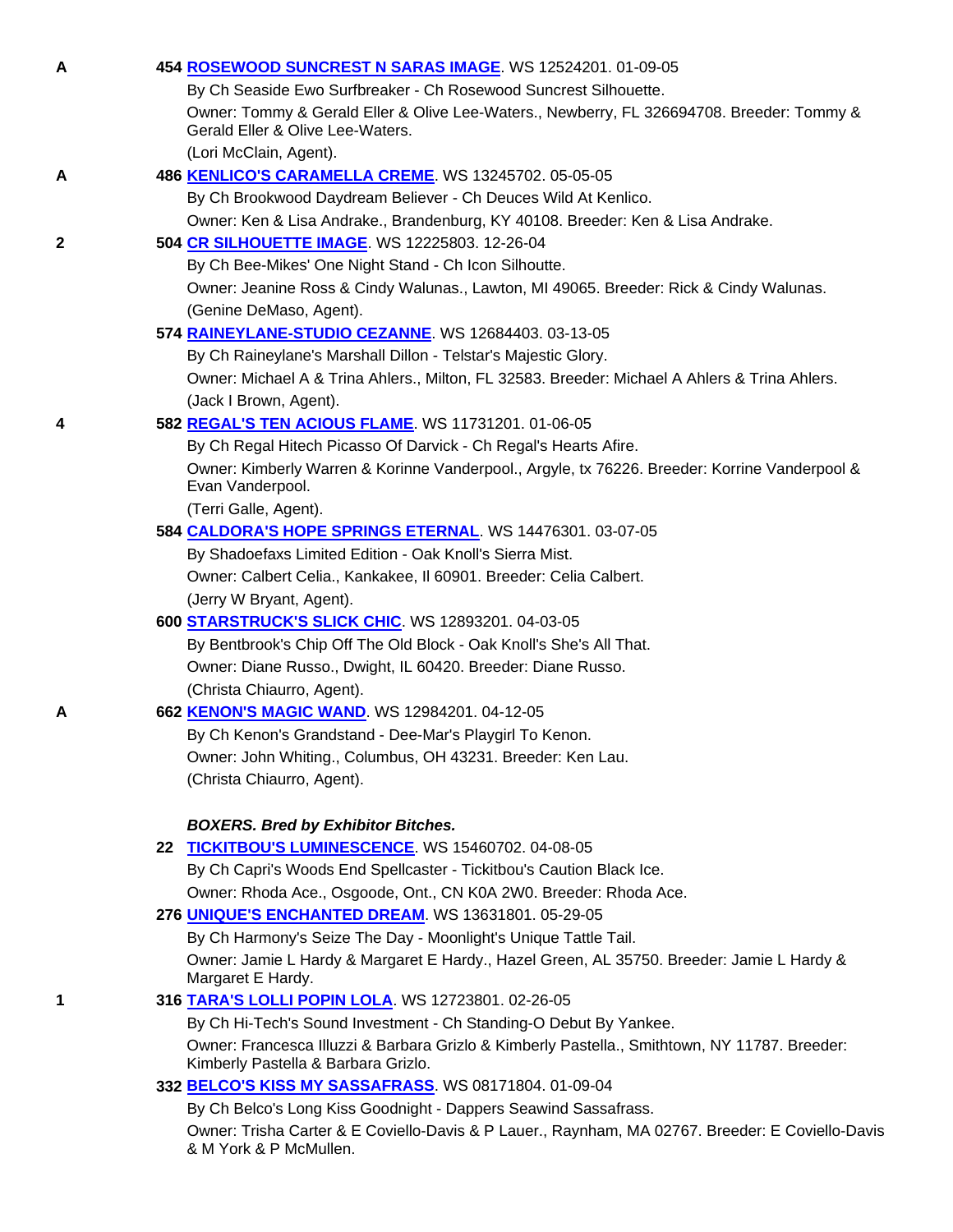|   | 360 FAITHFULS REGAL SECRET TO LIFE. WS 13465402. 05-21-05                                                                               |
|---|-----------------------------------------------------------------------------------------------------------------------------------------|
|   | By Ch Regal HiTech Picasso Of Darvick RN - Ch Regal's Xtian Heart Of Gold.                                                              |
|   | Owner: Lauren & Robert Friesenhahn & Korinne Vanderpool., Richardson, TX 75080. Breeder:<br>Korinne Vanderpool & Robin & Joe Henderson. |
|   | 432 AMAZING CASH AND CARRIE. WS 13183001. 03-31-05                                                                                      |
|   | By Ch Keil's Frozen Assets - Amazing Aurora Liberty.                                                                                    |
|   | Owner: Carrie Kareus., Beaverton, MI 486120472. Breeder: Carrie Kareus.                                                                 |
| A | 448 SHAEWARD ARRIVES BY WINDSTORM. WS 13352901. 04-25-05                                                                                |
|   | By Faerdorn Rock DJ - Riccibet Game Time.                                                                                               |
|   | Owner: Alisha Mobley., Ellettsville, IN 47429. Breeder: Alisha Mobley & Kti Jensen.                                                     |
|   | 450 BREHO EMERSON SHINE ON ME. WS 09140603. 05-27-04                                                                                    |
|   | By Ch Breho I Bee Shinin - J-Lyn's EZ Double Trouble.                                                                                   |
|   | Owner: Jim & Karen Emerson, Brenda Stuckey & Theresa Galle., Humboldt, KS 66748. Breeder:<br>Brenda M. Stuckey & Theresa Galle.         |
| 2 | 458 DREAMWEAVERS NOTORIOUS MAXL. WS 08443502. 03-15-04                                                                                  |
|   | By Ch Maxl RaAnn's Playboy Of Mylife - Ch Dreamweaver's Uno Dos Tres Of Maxl.                                                           |
|   | Owner: Mario Quiroz & Pam Rohr & Lori McClain., Krum, TX 76249. Breeder: Pamela Rohr & Lori<br>McClain.                                 |
|   | 462 <b>ARACREST REPLAY HOLLY LANE</b> . WS 12069802. 05-12-04                                                                           |
|   | By Ch Holly Lane's Wild As The Wind - Aracrest's Zelicious.                                                                             |
|   | Owner: Eileen McClintock & Norah Mcgriskin., Topeka, KS 66618. Breeder: Norah Mcgriskin & Eileen<br>McClintock.                         |
|   | 476 MICA'S MISS ATTITUDE. WS 15639803. 10-26-05                                                                                         |
|   | By Mica's Give 'Em Hell Harry - Mica's Wild Fire Dancer.                                                                                |
|   | Owner: Bessie O Houck., Accokeek, MD 20607. Breeder: Bessie O Houck.                                                                    |
|   | (Amanda Yocum, Agent).                                                                                                                  |
| A | 480 DENEVI'S IMA NAUGHTY NOT TOTTY. WS 15774401. 10-16-05                                                                               |
|   | By Emberstouch Ring Of Fire - DeNevi's Staraya Skyy.                                                                                    |
|   | Owner: Catherine Denevi., Vista, CA 92081. Breeder: Owner.                                                                              |
|   | 526 WOODVIEW'S LASSO THE MOON. WS 11324601. 11-21-04                                                                                    |
|   | By Ch Kami-Ko N' Kini Woodview Lariat - Semper Fi Unexpected Journey.                                                                   |
|   | Owner: Molly Bachman., Ellettsville, IN 47429. Breeder: Molly Bachman.                                                                  |
| 4 | 536 NANTESS SOUTHERN LADY. WS 11353702. 11-20-04                                                                                        |
|   | By Ch High River Taylor Made Of Backwoods - Ch Nantess Steppin Out.                                                                     |
|   | Owner: Nancy & Tessie Savage., Table Grove, IL 61482. Breeder: Nancy & Tessie Savage.                                                   |
| 3 | 564 HABERL'S HEART ACRE PROVIDENCE. WS--09618607. 11-04-04                                                                              |
|   | By Ch Josha's Linebacker CD - Ch Banta Reigel's Sizzlin Sensation CD.                                                                   |
|   | Owner: J Haberl & B J Barnhart., Broksville, FL 34601. Breeder: J Haberl & B J Barnhart.                                                |
|   | 576 WINFALL'S SHELBY GT. WS 15782101. 11-27-20                                                                                          |
|   | By Winfall's Style - Winfall['s Princess.                                                                                               |
|   | Owner: Lee Stanton & Tina Porter., Toronto, ON, CN M4G 1B5. Breeder: Tina Porter.                                                       |
|   | 586 REGALIS STEEL MAGNOLIA. WS 03796102. 03-15-03                                                                                       |
|   | By Ch Jopa's Great Gusto Of Higos - Jacquet's Peyton Of Regalis.                                                                        |
|   | Owner: Peter & Amanda Yocum., Seaford, DE 19973. Breeder: Peter & Amanda Yocum.                                                         |
|   | 610 DANICREST SCARBOROUGH FAIR. WS 15869603. 07-30-05                                                                                   |
|   | By Ch Heart Acre Cinnrhee Valentino - Ch Vancroft's Scarborough Fair.                                                                   |
|   | Owner: Machelle Beasley & Danielle Butler., Tampa, FL 33629. Breeder: Deboroah L Clark & Mary A<br>Simmons & Virginia Zurflieh &.       |
|   | 614 TRIMANOR'S AUSPICIOUS LADY. WS 09303301. 09-04-03                                                                                   |
|   | By Ch Allegro Trimanor Jamacamecrazy - Trimanor Butterfly Kisses.                                                                       |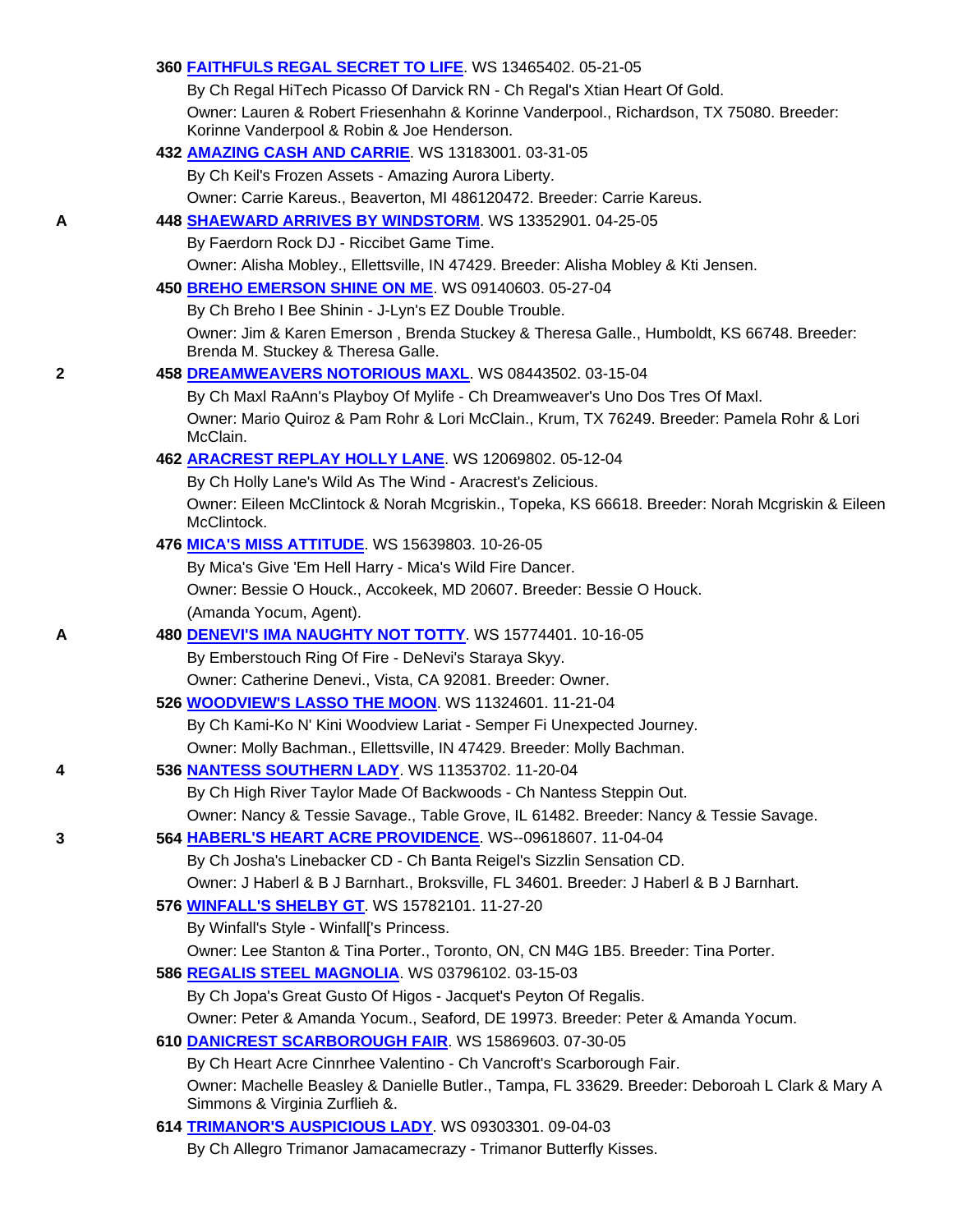Owner: Judy Jury., London ON, CN N6H 1L9. Breeder: Judy Jury & Esther English.

| 616 PRO'S RHYTHM AND BLUES. WS 09997901. 06-19-04 |
|---------------------------------------------------|
|---------------------------------------------------|

 By Ch Pro's Original 501 Blues - Ch Pro's In Thy Image. Owner: Cheryl P Owens & Peggy A Otto & Tiffany J Landers., Liberty, SC 29654. Breeder: Peggy A Otto.

# *BOXERS. American-Bred, Brindle Bitches.*

|   | 10 <b>COUNTRY TIME'S LOVE ME TENDER</b> . WS 12559906. 03-13-05                                                                 |
|---|---------------------------------------------------------------------------------------------------------------------------------|
|   | By Rummer Run's Tug Of War - High River's Chantilly Lace.                                                                       |
|   | Owner: Rhonda McNutt., Hartselle, AL 35640. Breeder: Rhonda McNutt & Ken Kyzer.                                                 |
|   | (Jamie L Hardy, Agent).                                                                                                         |
|   | 42 <b>AMITY HALL'S JUJUBE</b> . WS 10871001. 11-10-04                                                                           |
|   | By Ch Omega's Diamond Cutter - Ch Amity Hall's Rainy Night.                                                                     |
|   | Owner: Beth Downey., Stevensville, MD 21666. Breeder: Beth Downey.                                                              |
|   | (Jack I Brown, Agent).                                                                                                          |
| Α | 90 MUELLERS TOUCH OF MAGIC. WS 06599502. 11-30-03                                                                               |
|   | By Ch Muellers Believe It Or Not - Connemara Legacy To Syrr Run.                                                                |
|   | Owner: Zane & Delma Sheaffer & Roxann & Wayne Miller., Richfield, PA 170869609. Breeder: Roxann<br>Miller & Marion Hughes.      |
|   | 132 OMEGA'S QUEEN OF DIAMONDS. WS 10291401. 09-17-04                                                                            |
|   | By Ch Omega's Diamond Cutter - Ch Omega's Painted Lady.                                                                         |
|   | Owner: Lucille F Jackson., Oakton, VA 22124. Breeder: Lucille F. Jackson.                                                       |
|   | (Marylou Hatfield, Agent).                                                                                                      |
| 1 | 232 LINMAR'S CAROLINA CONCERTO. WS 11668603. 11-23-04                                                                           |
|   | By Ch Sirrocco's Sing It To Me - Ch Linmar's Kitty Hawk.                                                                        |
|   | Owner: Lin & Martha Barbour & Dyana Fichera., Truxton, NY 13158. Breeder: Lin & Martha Barbour.                                 |
|   | (Kim Pastell-Calvacca, Agent).                                                                                                  |
|   | 234 DAISAX WINMERE FIRE OPAL WS 11952302. 10-10-04                                                                              |
|   | By Ch Cherokee Oaks Blazing Jet - Ch Daisax Winmere Night Chime.                                                                |
|   | Owner: Kathryn Saxon., Wakefield, MA 01880. Breeder: Lynn Garton & Theresa Garton & Kathryn<br>Saxon.                           |
|   | 244 SHADIGEE'S LILLY OF THE VALLEY. WS 13383302. 05-31-05                                                                       |
|   | By Ch Summer's Blackjack Of Shadigee - Magic In Paradise NA NAJ.                                                                |
|   | Owner: Lee & Mary Jane Nowak., Alvaton, KY 42122. Breeder: Rosemarie V Right.                                                   |
| 2 | 308 HEART ACRE HABERL STELLAR ONE. WS 10993902. 11-04-04                                                                        |
|   | By Ch Josha's Linebacker CD - Ch Banta-Reigel's Sizzlin Sensation CD.                                                           |
|   | Owner: Priscilla Kilman & Dr James Kilman & Jo Ann Haberl., Grove City, OH 431239198. Breeder: Jo<br>Ann Haberl & B J Barnhart. |
|   | (BJ Barnhart, Agent).                                                                                                           |
|   | 350 BACKWOODS YOUR MAMA'S TALKIN'. WS 11831807. 01-15-05                                                                        |
|   | By Ch Highrivers Taylor Made Of Backwoods - Backwoods Gotta Have Faith.                                                         |
|   | Owner: Joanne Kaiser & Sarah South., Three Rivers, MI 49093. Breeder: Sarah South.                                              |
|   | (Sherry Canciamille, Agent).                                                                                                    |
| A | 370 SHARLEDAR'S BELLA BAMBINO. WS 08806807. 06-07-04                                                                            |
|   | By Ch Kenasher's Divine Wind - Sharledar's Golden Lace.                                                                         |
|   | Owner: Sharon & Randy Darby., Dillsboro, IN 47018. Breeder: Sharon Darby.                                                       |
|   | (Tami Mishler, Agent).                                                                                                          |
|   | 408 PORT O'CALL'S ISLAND PRINCESS. WS 14128802. 12-05-04                                                                        |
|   | By Rummer Run's Tug O'War - CJ's Final Answer.                                                                                  |
|   | Owner: Steve & Tina Bostic & Lee Justice., St Simons Island, GA 31522. Breeder: Steve & Tina Bostic                             |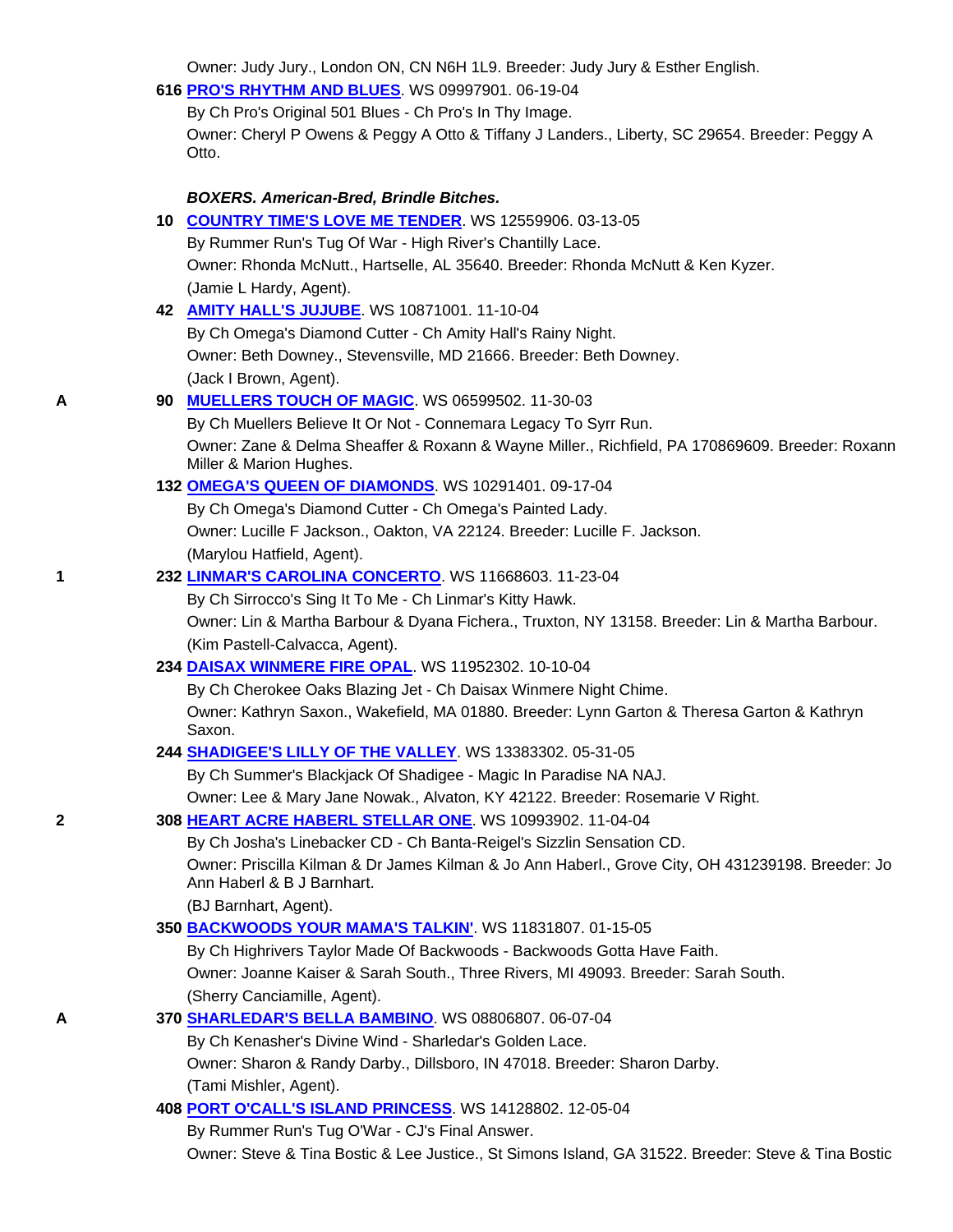& Leigh Justice.

(Rick Justice, Agent).

# **4 434 MOONLIGHT'S I'VE GOT RHYTHM**. WS 09125001. 04-27-04

By Ch Belco's Longkiss Good Knight - Moonlight's Standing Ovation.

 Owner: Sharyn Chevrier & Michelle L Chevrier., Wilson, NY 141729761. Breeder: Sharyn Chevrier & Michelle Chevrier.

(Elizabeth Coviello-Davis, Agent).

# **3 464 HAWK'S FOLLOW THAT DREAM**. WS 03239804. 01-31-03

By Ch Hollylane's Spin A Dream - Ch Dreamweaver's Black Cherry.

 Owner: Harley & Kay Mankins., Oklahoma City, OK 73159. Breeder: Harley & Kay Mankins & Pam Rohr.

(Lori McClain, Agent).

# **478 DENEVI'S ABSOLUTE NCONTEMPT AGIN**. WS 09005301. 04-10-04

 By Ch DeNevi's Ketel One Ticket2Fun - Ch Goldfield's Stolichnaya. Owner: Catherine Denevi., Vista, CA 92081. Breeder: Owner. (Cheryl Cates, Agent).

# **498 MOON VALLEY COVER TUNE**. WS 10654902. 09-10-04

 By Ch Moon Valley Cover Story - Sicherplatz Crimson N Clover. Owner: Nancy Schepis & Ida Baum., Glendale, AZ 85304. Breeder: Owner. (Kay Palade-Peiser, Agent).

# **664 SUNCHASE'S LITTLE BLACK DRESS RN**. WS 06967006. 11-20-03

By Ch Sunchase's Zero To Hero UDX AX AXJ RN - Simply Cher.

Owner: Tracy Hendrickson & Rhoda Goselin., Tulsa, OK 74133. Breeder: Rhoda Goselin.

# *BOXERS. American-Bred, Fawn Bitches.*

# **24 BURLWOOD'S STARFIRE D' DRACO**. WS 10473304. 09-11-04

By Fandango's Forest - Ch Burlwood's Chick Flick.

 Owner: Francisco Ramos & Jorge Pinzon., Sammamish, WA 980745400. Breeder: Rhonda Nickels. (Martin Egozcue, Agent).

# **4 88 MOJAVE CREST'S EYE CANDY**. WS 05630201. 08-06-03

By Ch Mojave Crest's Skywalker - Memries Of Golden Elegance.

 Owner: Suzanne Aline Playter & Cheryl Wagner., Palmdale, CA 93591. Breeder: Anna Weber. (Wendy Bettis, Agent).

# **1 164 HI-TECH TARA'S VICTORIA'S SECRET**. WS 12723802. 02-26-05

By Ch Hi-Tech's Sound Investment - Ch Standing-O Debut By Yankee.

 Owner: Zoila Truesdale & Barbara Grizlo., Seekonk, MA 027713926. Breeder: Kimberly Pastella & Barbara Grizlo.

(Kimberly A Pastella-Calvacca, Agent).

# **A 198 TELSTAR'S DEB'S DEBUTANTE**. WS 09292402. 06-26-04

By Ch Irondale's Uncommon Valor - Ch Telstar's Talk Of The Town.

 Owner: Deborah Debruycker & Jennifer Tellier., Paola, KS 66071. Breeder: Gene & Jennifer Tellier. (Charlie Hays, Agent).

# **200 HI-STAND'S MY LIL' WHISKEY GIRL**. WS 10074012. 07-24-04

 By Ch Hi-Stand's How Do Ya Like "Me" Now - Hightrails Who Love's Ya. Owner: Charlie Hays., Paola, KS 660711547. Breeder: Robin Petit. (Tina Porter, Agent).

# **202 EWO'S APRIL LOVE**. WS 08644001. 04-29-04

By Ch Ewo's Reflection Of Breaker - Ewo's Sassy Sister.

Owner: Earl W Overstreet., Bedford, VA 245233829. Breeder: Kathy Garraghty & Earl W Overstreet.

# **440 CR LEGEND OF ZELDA**. WS 06222603. 07-04-03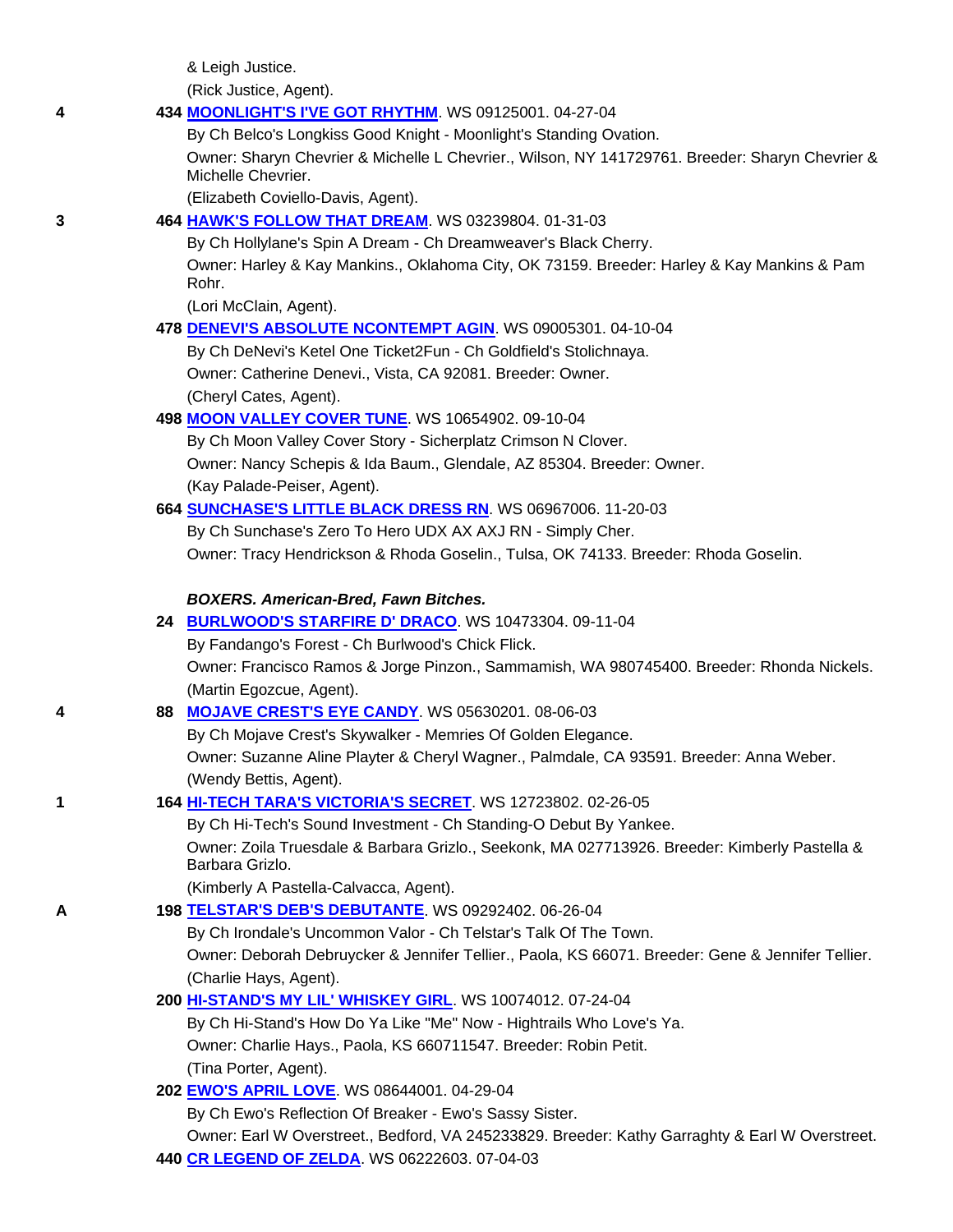By Ch Bjays Traveling Man - Sierra's Enchanted Dream.

 Owner: Bruce & Debbie Schneider & Rick & Cindy Walunas., Montague, MI 49437. Breeder: Rick Walunas & Tracey Waddell.

(Genine Demaso, Agent).

# **3 488 DENEVI'S TALL BLOND BOMBSHELL**. WS 13688703. 02-22-05

By Ch Telstar's Don Giovanni - DeNevi's Staraya Skyy.

Owner: Catherine Denevi., Vista, CA 92081. Breeder: Owner.

### **492 LAR-SAN OOPS I DID IT AGAIN W SPIRIT**. WS 02237305. 11-06-02

 By Ch Harlyn Bee-Vee Regal Heir - Lar-San's Diamonds N Pearls. Owner: Larry W Stogner & Lyndsey E Ailshie., Knoxville, TN 37920. Breeder: Larry W Stogner & Lyndsey E Ailshie.

**596 PRO'S QPID**. WS 11780705. 12-15-04

By Ch PRO's Original 501 Blues - PRO's Lest He Be Forgotten.

Owner: Peggy A Otto., Summerville, SC 29483. Breeder: Peggy A Otto & William R Dulaney.

**612 RAINEYLANE-STUDIO ARTISTRY**. WS 12684402. 03-13-05

By Ch Raineylane's Marshall Dillon - Telstar's Majestic Glory.

Owner: Jack I & Bridget J Brown., Pelham, AL 35124. Breeder: Michael & Trina Ahlers.

### **628 TRIWIN'S HIGH HOPE OF HI-STAND**. WS 12114002. 12-08-00

By Ch Sarkel's Strength For Hi-Stands - Ch Conje's Midnight Dreamer.

 Owner: Micheal & Beth Lisk., Chesterfield, MO 63005. Breeder: Joesph Pastella & Virginia Eldridge. (Lori McClain, Agent).

# **2 646 ROCKHIL'S PRIVATE DANCER CANI YOHI**. WS 13517502. 03-08-05

By Ch Rockhil's Opening Act - Ch Rockhil's Lady Slipper.

 Owner: Juan & Diana Medina., Rowlett, TX 75089. Breeder: Kimberly Bloomquist & Perry & Sandi Combert.

(Michael Shepherd, Agent).

### *BOXERS. Open, Brindle Bitches.*

#### **52 TICKITBOU'S CAUTION BLACK ICE**. KL 675077. 06-16-00

By Ch Elharlen's Your Choice - Tickitbou's Angel In Th'Outfield.

 Owner: Rhoda Straby., Osgoode, ON, CN K0A 2W0. Breeder: Rhoda Straby, Wallace Ace & Donna Lurtz.

# **94 WIT'S END THRUPPENCE FOR CHANGE**. WS 12576001. 02-06-05

By Ch Triple Crown's War Admiral - Fox Meadow's Karma At Wit's End.

 Owner: Constance & Graham Haywood., Davidsonville, MD 21035. Breeder: Becky Clarke & Constance Haywood.

(Debbie Struff, Agent).

# **100 MOON VALLEY COVER TO COVER**. WS 10654901. 09-10-04

By Ch Moon Valley Cover Story - Sicherplatz Crimson N Clover.

 Owner: James & Magda Humphreys & Nancy Schepis & Ida Baum., Glendale, AZ 85302. Breeder: Nancy Schepis & Ida Baum.

(Kimberly Steele, Agent).

# **120 HEART ACRE'S CHARISMA OF CINNRHEE**. WS 08590305. 05-02-04

 By Ch Bee-Mike's One Night Stand - Ch Cinnrhee Belle Of Heart Acre. Owner: Carol L Herman., Monrovia, MD 21770. Breeder: James Kilman & H Medley & Margaret Ashman & P Kilman.

(Marylou Hatfield, Agent).

# **1/R 122 GAMA GRASS TRUE STORY**. RGSPG 030187. 06-09-03

By Ch Elharlen's Success Story - Fammy Guau Zimbia.

 Owner: Gilberto Rocha - Nicolas & Maritza Peribonio., Acworth, GA 30101. Breeder: Gilberto Rocha-Gama Grass.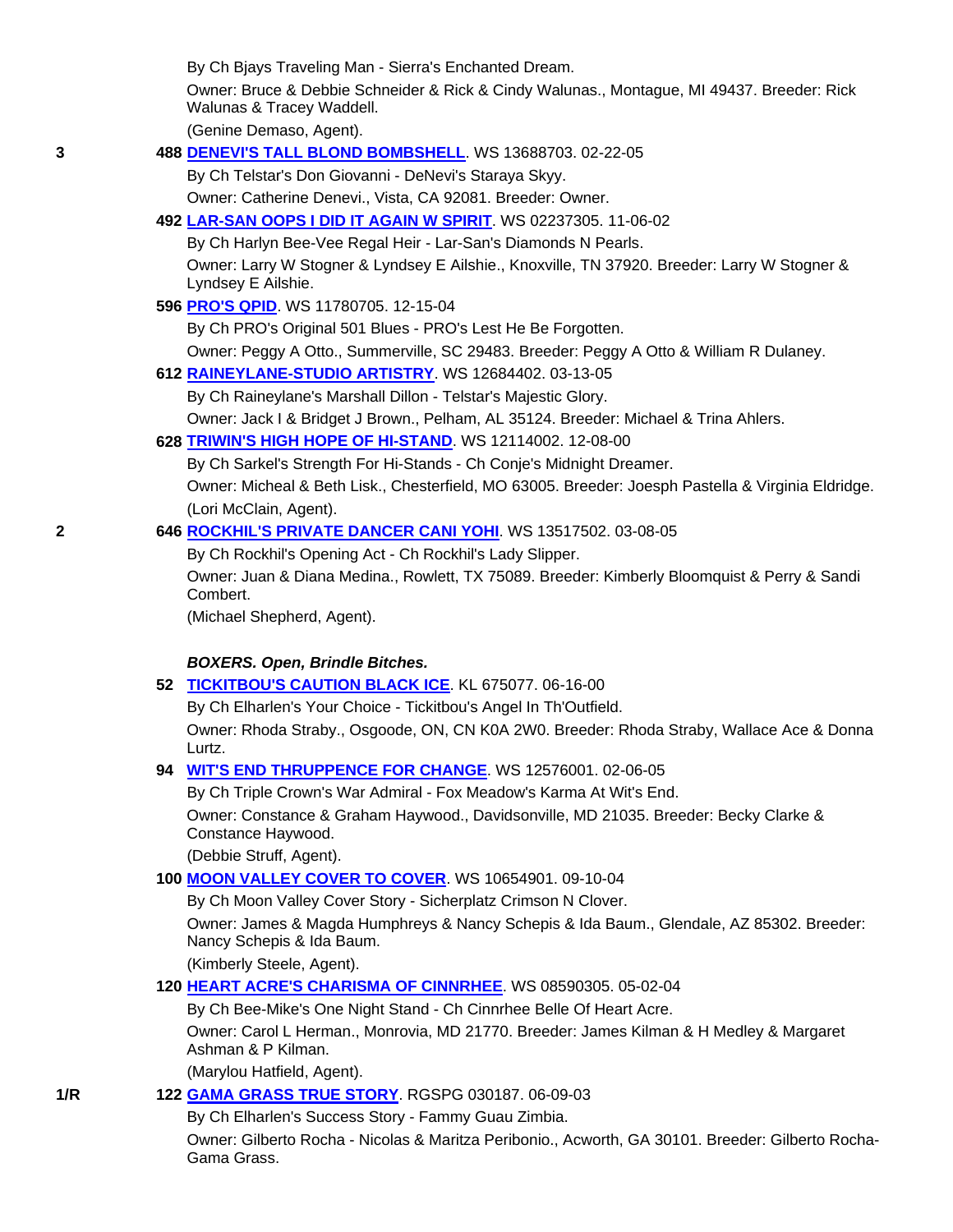(Gustavo Ferrari, Agent).

|   | 162 DOGWOOD'S PRECIOUS MOVADA. WS 13167504. 02-07-05                                                                           |  |
|---|--------------------------------------------------------------------------------------------------------------------------------|--|
|   | By Ch Hi-Tech's Basic Edition - Ch Dogwood's It's About Time.                                                                  |  |
|   | Owner: Judy Wood., Loudonville, NY 12211. Breeder: Judy Wood.                                                                  |  |
|   | (Kimberly A Pastella-Calvacca, Agent).                                                                                         |  |
|   | 188 MOOSEWOOD'S OUTLANDER PENJE. WS 07688706. 11-12-03                                                                         |  |
|   | By Keibro Glenfiddich Bucksteps - Moosewood's Black Saphyre.                                                                   |  |
|   | Owner: Jennifer Stockmal & Jeanne Hale., Derby, CT 06418. Breeder: Jeanne Hale.                                                |  |
|   | 246 SHADIGEE'S MOONLIT MIRAGE. WS 06499302. 12-12-03                                                                           |  |
|   | By Ch HighRivers Taylor Made Of Backwoods - Interlude's Whispered Rumor.                                                       |  |
|   | Owner: Alicia Feldhousen, Lee Nowak & Mary Jane Nowak., Alvaton, KY 42122. Breeder: Lee Nowak<br>& Mary Jane Nowak.            |  |
|   | 248 KARJEAN ZINGARA DRAMA QUEEN. WS 10311802. 07-04-04                                                                         |  |
|   | By Ch Holly Lane's Spin A Dream - Ch Scenicvu's Southern Charm.                                                                |  |
|   | Owner: Bill Bates & Carol Nesbitt & Tami Mishler., Milford, OH 45150. Breeder: Mike Nesbitt & Carol<br>Nesbitt & Tami Mishler. |  |
|   | 274 JR'S GALILEA. FCM U5095C. 01-30-04                                                                                         |  |
|   | By Ch Sirrocco's Sing It To Me - Ch JR's La Doña.                                                                              |  |
|   | Owner: Victor De La Garza., Guadalupe N. L., MX 67174. Breeder: Javier Ramirez.                                                |  |
|   | 298 <b>UPPERCUT'S XTRA JL. WS 08339802. 10-03-03</b>                                                                           |  |
|   | By Ch Josha's Linebacker - Syrr Runs Xtra Credit.                                                                              |  |
|   | Owner: Jim & Francine Gillanders., Tupperville ON, CN N0P 2M0. Breeder: Jim & Francine Gillanders.                             |  |
| 2 | 300 LINMAR'S CAROLINA RHAPSODY. WS 11668601. 11-23-04                                                                          |  |
|   | By Ch Sirrocco's Sing It To Me - Ch Linmar's Kitty Hawk.                                                                       |  |
|   | Owner: Lin Barbour & Martha Barbour., Hillsborough, NC 27278. Breeder: Lin Barbour & Martha<br>Barbour.                        |  |
|   | (Rick Justice, Agent).                                                                                                         |  |
| A | 340 KEILANN'S NEWFOUND LEGACY. WS 09304502. 07-07-04                                                                           |  |
|   | By Ch Bach's Tribute To Damarta - Keilann's Crazy Love.                                                                        |  |
|   | Owner: Sandra U Gaynor., E Freetown, MA 02717. Breeder: Sandra U Gaynor.                                                       |  |
|   | 376 JAEGERHOUSE'S TOUCHE'. WS 11580901. 06-14-04                                                                               |  |
|   | By Jagerhouse's Pure Steel - Jagerhouse's Masterpiece.                                                                         |  |
|   | Owner: Marta A Ettline., Cleverdale, NY 12820. Breeder: Verena M Jaeger.                                                       |  |
|   | 384 TRINITY'S SWEET DREAMS OF CEDARVILLE. WS 08879902. 04-22-04                                                                |  |
|   | By Ch Jodi's Donneybrook - Cameliard Lil's Pandemonium.                                                                        |  |
|   | Owner: Susan L Stevens-Schultz., Milford, MI 48380. Breeder: Jennifer Bistline-Merda.                                          |  |
|   | (Genine DeMaso, Agent).                                                                                                        |  |
|   | 410 HITIMES WANTON WOMAN. WS 08140603. 11-28-03                                                                                |  |
|   | By Van Riper's Handsome Harry - Ch Hitimes West Of Wicked.                                                                     |  |
|   | Owner: Joan Carcasole., Calgary AB, CN T2W 5P6. Breeder: Joan D Carcasole.                                                     |  |
|   | (Carmen Skinner, Agent).                                                                                                       |  |
|   | 428 WINFALL ALL IN STRIDE. PN 987522. 07-23-00<br>By Winfall's Allinclusives - Winfall's Zoie.                                 |  |
|   | Owner: Tina Porter., W Berrie, ON, CN L4N 1B3. Breeder: Tina Porter.                                                           |  |
|   | 468 MICA'S SASSY LASSY V JOPA. WS 00520001. 03-07-02                                                                           |  |
|   | By Ch Jopa's Great Gusto Of Higos - Mica's Forget Me Not AJ.                                                                   |  |
|   | Owner: Bessie O Houck., Accokeek, MD 20607. Breeder: Bessie O Houck.                                                           |  |
|   | (Amanda Yocum, Agent).                                                                                                         |  |
|   | 544 REGALIS YOU'RE SO VAIN OF ABOXA. WS 03796103. 03-15-03                                                                     |  |
|   | By Ch Jopa's Great Gusto Of Higos - Jacquet's Peyton Of Regalis.                                                               |  |
|   |                                                                                                                                |  |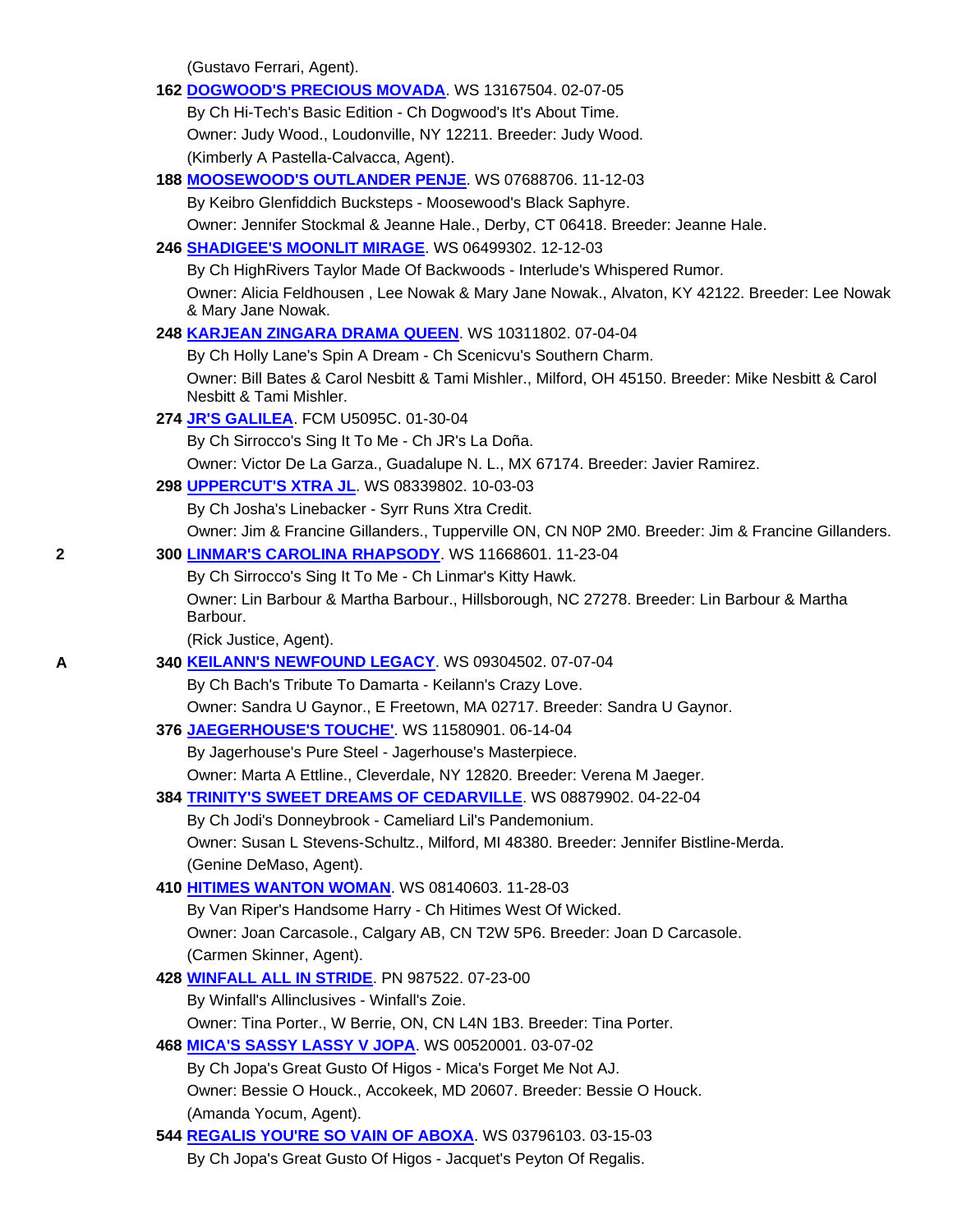|            | Owner: Diane Kowalchyk-Morris & W Morris & P Yocum & A Yocum., Staten Island, NY 10304.<br>Breeder: Amanda Yocum & Peter Yocum. |
|------------|---------------------------------------------------------------------------------------------------------------------------------|
| A          | 556 MURBE'S MILLICENT AT DO-LOOK. WS 09180004. 06-29-04                                                                         |
|            | By Murbe's Apple Juice - Heart Acre's Y To K.                                                                                   |
|            | Owner: Dolph Courchaine., Saline, MI 48176. Breeder: Bonnie Goretski & Gerald J Goretski.                                       |
|            | (Guy H Fisher, Agent).                                                                                                          |
| 3          | 568 HABERL'S FOREVER YOUNG RN. WS 04660204. 07-06-03                                                                            |
|            | By Ch Garnsey's Varsity Blues - Ch Banta-Riegel's Sizzlin Sensation CD.                                                         |
|            | Owner: MaryJane Alencewicz & Don Garrett., Montverde, FL 347563340. Breeder: JoAnn Haberl & B J                                 |
|            | Barnhart.                                                                                                                       |
|            | 604 SANDY HILL'S UPTOWN GIRL. WS 09348102. 05-26-04                                                                             |
|            | By Ch Sandy Hill's BJ From Showtime - Jubar's Of Sandy Hill's Ebony.                                                            |
|            | Owner: Harry & Susan Sanderford., Wendell, NC 27591. Breeder: Harry & Susan Sanderford.                                         |
|            | (Jack I Brown, Agent).                                                                                                          |
| Α          | 618 ARACREST'S ZELICIOUS. WR 07434001. 02-26-01                                                                                 |
|            | By Ch Holly Lane's Spin A Dream - Aracrest's Revlon.                                                                            |
|            | Owner: Pat Healy & Norah McGriskin & Butch Engel & Eileen Mc., Courtice ON, CN L1E 2N1.                                         |
|            | Breeder: Norah McGriskin.                                                                                                       |
|            | 626 TICKITBOU'S GOODNESS GRACIOUS. CN. NG896885. 04-20-03                                                                       |
|            | By Ch Elharlen's Your Choice - Tickitbou's Caution Black Ice.                                                                   |
|            | Owner: Terri-Lee Cossar & Eleanor Foley., South Rawdon, N.S., CN B0N 1Z0. Breeder: Rhoda Straby.                                |
|            | 632 GARNSEY'S DOUBLE BUBBLE. WS 08938802. 06-21-04                                                                              |
|            | By Ch Garnsey's Varsity Blues - Garnsey's Coquina.                                                                              |
|            | Owner: Clayton G Haviland IV., Palm Beach Gardens, FL 33418. Breeder: Clayton G Haviland IV.                                    |
| 4          | 636 KEILANN'S NEWFOUND TRADITION. WS 09304501. 07-07-04                                                                         |
|            | By Ch Bach's Tribute To Damarta - Keilann's Crazy Love.                                                                         |
|            | Owner: Bradford Dunn & Ann Dunn & Sandra U Gaynor., West Boylston, MA 01583. Breeder: Sandra<br>U Gaynor.                       |
|            |                                                                                                                                 |
|            | <b>BOXERS. Open, Fawn Bitches.</b>                                                                                              |
|            | 34 DARVICK'S KICKING IT UP AT BEATY RD. WS 10996301. 10-03-04                                                                   |
|            | By Ch Darvick Hitech Regal Monopoly - Ch Rosend's Sweet Sensation.                                                              |
|            | Owner: Dr Susan Wilkinson & Darlene Vickers., San Angelo, TX 76904. Breeder: Darlene Vickers &                                  |
|            | Linda Yon.                                                                                                                      |
|            | (Terri Galle, Agent).                                                                                                           |
|            | 98 SWEETNSPICES SALUTE TO LYNBARY. PJ 941047CAN. 05-07-04                                                                       |
|            | By Ch C-Era Dar's Tribute To Miles - Ch Lynbary's Ten Years After.                                                              |
|            | Owner: Barry Green., Pierrefond QC, CN H0H 2W2. Breeder: Lynbary Boxers.                                                        |
| 3          | 104 BAYVIEW CAMILLA CONNEMARA. WS 06405502. 10-27-03                                                                            |
|            | By Ch Bayview Strides Ahead - Bayview Whats Luv Got ToDo Withit.                                                                |
|            | Owner: Laurence Hughes & Marion Hughes., Ashtabula, OH 440047636. Breeder: Ken Morrison &<br>Tom Spridgen & Paula Morrison.     |
|            | (Marylou Hatfield, Agent).                                                                                                      |
| A          | 124 BERLANE'S BELIEVE IN ME. WS 09617101. 03-11-04                                                                              |
|            | By Ch Berlane's Causin An Uproar CDX - Ch Berlane's Flyin High.                                                                 |
|            | Owner: Sharon & Ron Berry., Ardrossan, AB, CN T8E 2L5. Breeder: Sharon & Ron Berry.                                             |
| 1/W        | 128 B-TEACHER OROZCO FCM-GA 5340-. 01-03-00                                                                                     |
| (5 Points) | By Ch Jamieson's Grecko - Wanda Suro.                                                                                           |
|            | Owner: Eudaldo Medina., Guadalajara, Ja 44150. Breeder: Gilberto Orozco.                                                        |
|            | (Arturo Jamieson, Agent).                                                                                                       |
|            |                                                                                                                                 |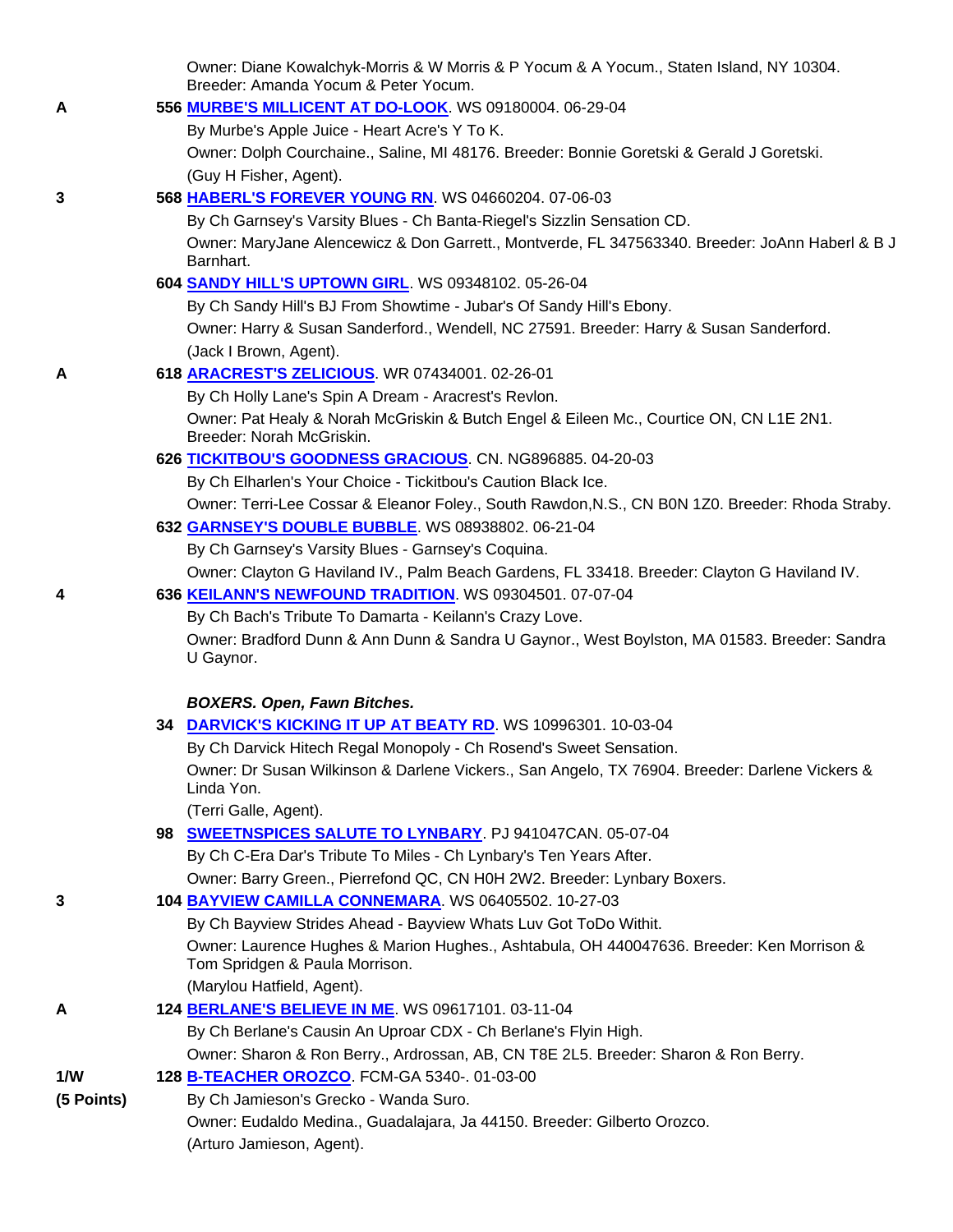### **166 LISTON'S FOLLOW MY LEAD**. WS 09606303. 05-24-04

 By Ch Hi-Tech Johnny J Of Boxerton - Ch Liston's She's All That. Owner: Betsy Flis & Dr & Mrs William Truesdale., Seekonk, MA 02771. Breeder: Lisa Spohn. (Kimberly A Pastella-Calvacca, Agent).

### **210 KARJEAN ZINGARA MELODRAMATIC**. WS 10311803. 07-04-04

By Ch Holly Lane's Spin A Dream - Ch Scenicvu's Southern Charm.

Owner: Mike & Carol Nesbitt & Tami Mishler., Medina, OH 44256. Breeder: Owners.

#### **238 GUAPA SOTO**. WS 06316201. 07-15-02

By Ch Guapo Soto - Ch Draco Grace Conny.

 Owner: Jorge Pinzon & Michael Todd , Efren Soto., Torreon, Coahuila,, MX 27250. Breeder: Efren Soto.

# **272 TOPLINE'S THIS BIRD CAN SING**. WS 08588802. 04-10-04

By Ch Damarta's Von Stiller De Back - Topline's Blonde On Blonde.

Owner: Susan Watts., Upper Black Eddy, PA 18972. Breeder: Barry Polansky & Madeline Polansky.

**278 BURLWOOD'S FIRED UP D' DRACO**. WS 10473303. 09-11-04

By Ch Fandango Forest - Ch Burlwood's Chick Flick.

Owner: Victor De La Garza., Guadalupe N.L., MX 67174. Breeder: Rhonda Nickels.

# **426 ENSIGN'S FREEZE FRAME AT LOGAN ELM**. WS 10641601. 09-20-04

By Ch Bayview's Strides Ahead - Ch Denbars Millennial Calendar Girl.

 Owner: K Hammer-Phillips & J Phillips & A Clark & J Brimhall., Stoutsville, OH 43154. Breeder: Annette Clark & Jack Brimhall.

### **4 430 WINFALL'S I'VE GOT CLASS**. MY884051. 12-06-20

By Winfall's Style - Winfall's Trouble.

Owner: Tina Porter., W Barrie, ON, CN L4N 1B3. Breeder: Tina Porter.

**494 LAR-SAN'S WITCHY WOMAN HAS SPIRIT**. WS 02237304. 11-06-02

By Ch Harlyn Bee-Vee Regal Heir - Lar-San's Diamonds N Pearls.

 Owner: Larry W Stogner & Lyndsey E Ailshie., Knoxville, TN 37920. Breeder: Larry W Stogner & Lyndsey E Ailshie.

(Kim Hall, Agent).

# **A 554 MURBE'S YIN YANG**. WS 04376106. 04-28-03

By Murbe's Westbrook Pegler - Heart Acres Y Two K.

 Owner: Charles Ford., Lone Rock, WI 53556. Breeder: Bonnie Sue & Gerald J Goretski. (Guy H Fisher, Agent).

#### **2 622 SUNCREST'S SOCIAL GRACES AT MAXL**. WS 09535302. 07-26-04

By Ch Maxl's Golden Boy - Ch Suncrest's I'm A Knockout.

# Owner: Lori McClain & Olive Lee-Waters., Beggs, OK 74421. Breeder: Olive Lee-Waters.

#### *BOXERS. Veteran, 6 Years & Under 8 Years Dogs.*

**3 15 STORYBOOKS CRAZY FOR TICKITBOU**. WP 94135705. 09-16-99 By Cherkei's Al Pacino - Ch Storybooks Spring Loaded. Owner: Rhoda Straby & Wally Ace., Osgoode, ON, CN K0A 2W0. Breeder: Skip & Linda Abel. **103 CH BERLANE'S HIGH VOLTAGE**. WR 00365501. 01-21-00 By Bayview Clean Sweep - Berlane's Wish Upon A Star. Owner: Sharon Berry & Ron Berry., Ardrossan, AB, CN T8E 2L5. Breeder: Sharon Berry & Ron Berry. (Kimberlie Steele, Agent). **4 105 CH BROOKWOOD'S DREAM DANCER**. WP 94521401. 10-19-99 By Ch Hi Tech Johnny J Of Boxerton - Ch Brookwood's Ivy In Snow.

 Owner: Lee Ann & David Brooks & Bethany Glenn., Ghent, KY 41045. Breeder: Lee Ann Brooks. (Mel Holloman, Agent).

**107 CH BROOKWOOD'S TRIBUTE TO BOXELLA**. WP 91726201. 04-16-99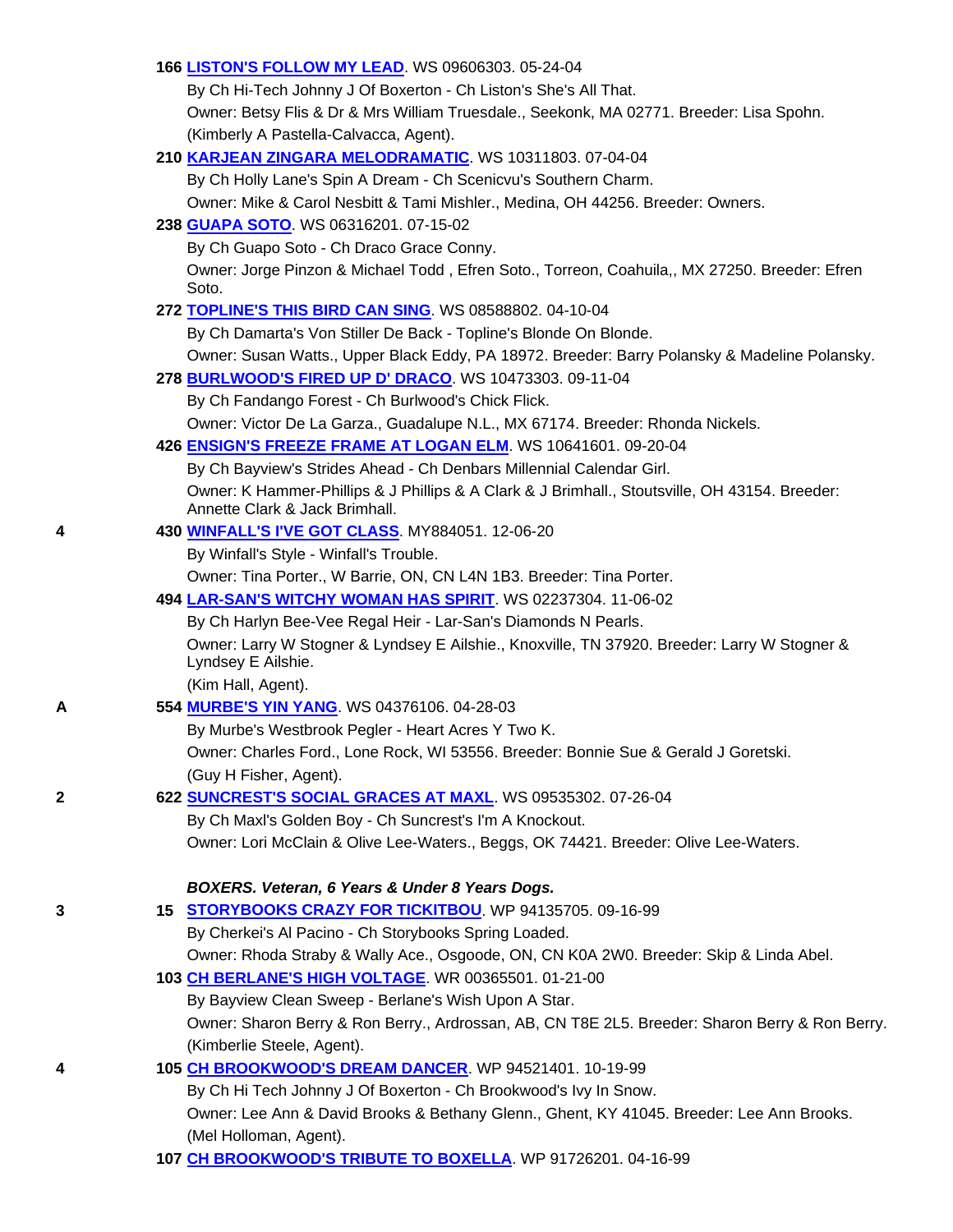By Boxella's Picasso - Brookwood's Blaze Of Glory.

 Owner: Lee Ann Brooks Brooks, David Glenn, Bethany., Ghent, KY 41045. Breeder: Lee Ann Brooks. (Kenneth Andrake, Agent).

| 109 GARNSEY'S VARSITY BLUES. WP 96085001. 02-02-00 |
|----------------------------------------------------|
|----------------------------------------------------|

By Ch Lynbary's Ode To Cachet - Halcyon Chances Are.

 Owner: Clayton G Haviland IV., Palm Beach Gardens, FL 33418. Breeder: Clayton G Haviland & S Von Rothkirch.

### **A 125 CH RUFFIAN'S ALLEGED**. WP 87276101. 08-13-98

By Ruffian's Alter Ego CEO - Ch Ruffian's Wild Rose.

Owner: Carole Suter & Ike Liotto., Gonzales, LA 70737. Breeder: Carole Suter & M & D Lang.

**127 CH ELLIS' LAISSEZ LES BON TEMP ROULER**. WP 96473403. 02-18-02

By Ch Caymans Texas Ranger - Caymans Sweet Autumn Night.

Owner: Daniel J Still & Wendy Still., San Antonio, TX 78209. Breeder: Douglas J Ellis & Rhonda Ellis.

### **229 BROOKWOOD'S HIT THE JACKPOT**. WP 86924003. 08-05-98

 By Ch Cachet's High River Gambler - Brookwood's Blaze Of Glory. Owner: Enrique Trapaga., Toluca Edo De Mexico, Mx 52140. Breeder: Lee Ann & David Brooks. (Jody Paquette, Agent).

# **1 237 CH ANDELZ GAMLIN ON DOC HOLIDAY**. WP 93774601. 09-24-99

By Andel's Legandary Paw Prints - Lough Derraine O'Burks.

 Owner: John & Lavon Wilkinson., Coppell, TX 75019. Breeder: Anna E Rogers. (Michael Shepherd, Agent).

# **2 291 CH VAN RIPER'S PRETTY BOY FLOYD**. WP 94491202. 10-25-99

By Ch Hi-Tech's Johnny J Of Boxerton - Hyde Park Molly Malone.

Owner: Gail & Lawrence Malone., Rutherford, NJ 07070. Breeder: Gail Malone.

# **343 CH FALMARK'S DIAMOND MINE**. WP 91688601. 04-20-99

By Ch Virgo's Market Boomer - Trefoil's Ruby Slippers.

Owner: Laura Cuthbert., Watertown, MA 02472. Breeder: Laura Fike & Richard Fike.

#### **443 CH NANTESS MYDE HIGH ROLLER**. WP 85706503. 05-30-98

By Ch Santi Me Hay Wire - Ch Myde's Rock'n The Night Away.

Owner: Nancy & Tessie Savage., Table Grove, IL 61482. Breeder: Debi Bedford & Angella Jordan.

# **451 CH LAR-SAN'S DIAMOND IN THE ROUGH CD RN**. WP 96378202. 01-18-00

By Ch Hi-Tech's Aristocrat - Ch Noble Heart's Jewel Of Lar-San CDX RN.

 Owner: Larry W Stogner & Susan G Stogner., Knoxville, TN 379209535. Breeder: Larry W Stogner & Susan G Stogner.

# **457 CH ABOXA'S STEPPENWOLF**. WP 95130507. 11-15-99

By Aboxa's Elvis De Jacquet - Aboxa's Iron Butterfly.

 Owner: Diane Kowalchyk-Morris & Wayne Morris., Staten Island, NY 10304. Breeder: Diane Kowalchyk-Morris & Wayne Morris.

# **499 ELHARLEN'S QUEST**. WR 06123402. 01-06-99

By Ch Elharlen's Your Choice - Elharlen's Winsome.

 Owner: Edward Limoanco., South Rawdon ,NS, CN B0N 1Z0. Breeder: Eleanor H Arold Foley. (Terri-Lee Cossar, Agent).

# **A 513 CH CAMELIARD'S COALS TO NEWCASTLE**. WP 93809203. 09-09-99

By Ch Cameliard's Tribute To Starjax - Cameliard's Nivetta Le Fay.

 Owner: Jennifer & Jeremy Walker., Farmington Hills, MI 48334. Breeder: Jennifer & Jeremy Walker & Virginia Johnson.

(Genine DeMaso, Agent).

**523 CH RAINEYLANE TOP HAT'S FIRST**. WP 96078702. 02-13-00

By Ch Briarhill's Raineylane Brummel - Ch Raineylane Miss Kitty.

Owner: Debora Beasley., Havana, FL 32333. Breeder: Norman & Josette Crook & Bridget Brown.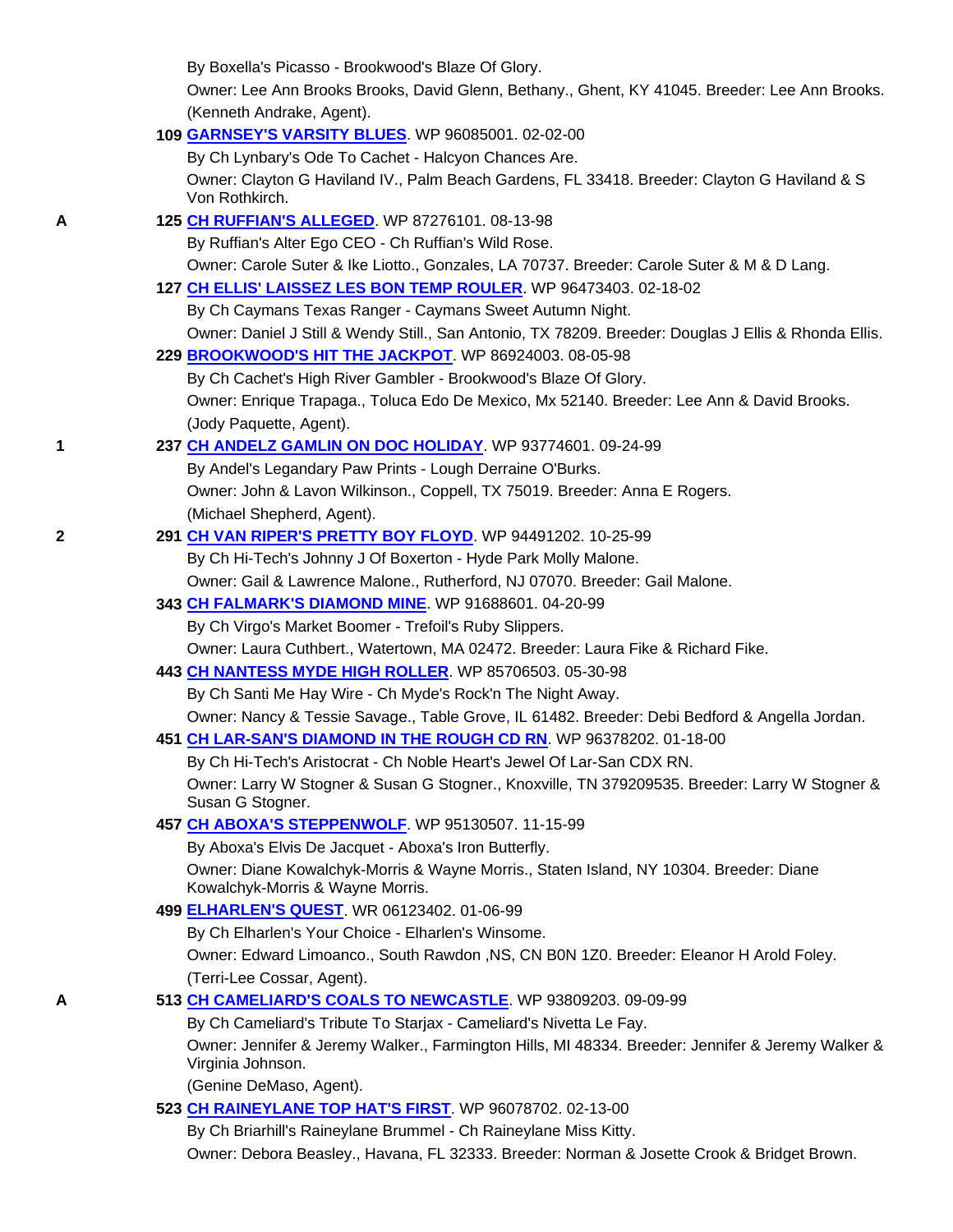|       | BOXERS. Veteran, 6 Years & Under 8 Years Bitches.                                                                                                    |
|-------|------------------------------------------------------------------------------------------------------------------------------------------------------|
| 2     | 30 CH RAYPAT'S QUEEN OF HEARTS. WP 93100401. 07-24-99                                                                                                |
|       | By Ch Syrr Run's Line Of Credit - Raypat's Highland Lizzy.                                                                                           |
|       | Owner: Ray & Pat Kisselovich., Elizabeth, PA 15037. Breeder: Ray & Pat Kisselovich.                                                                  |
|       | (Lisa R Holden, Agent).                                                                                                                              |
|       | 106 CH HUFFAND'N ARRIBA'S SOCIETY PAGE. WP 88311404. 10-24-98                                                                                        |
|       | By Ch Joshua's Linebacker CD - Ch Huffand's Obladah Of Arriba.                                                                                       |
|       | Owner: Marion Hughes & Laurence Hughes., Ashtabula, OH 440047636. Breeder: P. Koenig & B.<br>Gibson & T. Fickes & C. Connolly.                       |
|       | (Marylou Hatfield, Agent).                                                                                                                           |
|       | 1/BVB/AOM 134 CH HALCYON GARNSEY RENDEZVOUS. WP 96817805. 03-28-00                                                                                   |
|       | By Ch Lynbary's Ode To Cachet - Ch Halcyon Gilding The Lily.                                                                                         |
|       | Owner: Susan Von Rothkirch., North Haven, CT 06473. Breeder: Susan Von Rothkirch & Clayton<br>Haviland.                                              |
|       | (Debbie Struff, Agent).                                                                                                                              |
| Α     | 286 CH BRAVO'S DANCE CARD. WS 88421601. 11-01-98                                                                                                     |
|       | By Ch Heart Acres Escort In Black - Boy Kun's Promise V Kiebla.                                                                                      |
|       | Owner: Susan Finley., Louisville, KY 40291. Breeder: Susan Finley & Joyce Campbell DVM.                                                              |
|       | (Tami Mishler, Agent).                                                                                                                               |
| Α     | 338 CH EIN-VON'S KEILANN EXPRESSIONS. WP 90100801. 02-01-99                                                                                          |
|       | By Ch Ein-Von's Yachtsman Bay - Ch Ein Von's Queen Of Angels.                                                                                        |
|       | Owner: Frank & Sandy Gaynor & Tony Pierson & Cheyenne DeGrand., E Freetown, MA 02717.<br>Breeder: Zwei A Pierson & Vickie Pierson & Charles Pierson. |
|       | 344 CH SUNCREST STARLITE STARBRIGHT. WP 87140505. 07-06-98                                                                                           |
|       | By Ch Barbary Lane Dare Be Bold - Ch Suncrest Pistal Pack'N Mama.                                                                                    |
|       | Owner: Lynn Baxter & B J Barnhart & Dorothy Usher., Sarasota, FL 34232. Breeder: Lynn Baxter & Bill<br>Weber & Victor R Culberson.                   |
| Α     | 446 CH LYNBARYS SHOW TIME SIERRA. WR 04069902. 04-19-00                                                                                              |
|       | By Ch Omega's Solid Gold - Lynbarys Center Fold.                                                                                                     |
|       | Owner: Lianne Green & Barry Green & Lynn Green., Wakefield, QC, CN J0X 3G0. Breeder: Lianne<br>Green & Lynn Green.                                   |
|       | (Debbie Struff, Agent).                                                                                                                              |
| 3     | 512 CH ROCHILS GRANDE TRADITION. WP 92289601. 04-01-99                                                                                               |
|       | By Ch Dreamweaver's Grande Prix - Ch Rochil's Grande Larceny.                                                                                        |
|       | Owner: Sandi & Perry Combest., Denton, TX 762056007. Breeder: Sandi & Perry Combest.<br>(Michael Shepherd, Agent).                                   |
| 4     | 608 CH VANCROFT'S SCARBOROUGH FAIR. WP 95229301. 11-12-99                                                                                            |
|       | By Ch Scarborough Hotel California - Ch Moonvalley Online.                                                                                           |
|       | Owner: Danielle Butler & V Zurfueh & Debbie Clark., Wimauma, FL 33598. Breeder: Debbie Clark &                                                       |
|       | Marcia Adams.                                                                                                                                        |
|       | BOXERS. Veteran, 8 Years & Under 10 Years Dogs.                                                                                                      |
| 1/BVD | 155 CH WOODS END TIME'N AGAIN. WP 83245303. 12-07-97                                                                                                 |
|       | By Ch Woods End Crown Sable - Ch Tenebo's Cuchullain.                                                                                                |
|       | Owner: Mrs Jack L Billhardt., New Canaan, CT 06840. Breeder: Mrs A Gelinas.                                                                          |
|       | (Diego Garcia, Agent).                                                                                                                               |
|       | 193 CH STRAWBERRY'S MEDALIST WP 72419701.08-16-96                                                                                                    |
|       | By Ch Strawberry's Conquistador - Ch Strawberry's Flamenco.                                                                                          |
|       | Owner: Bruce & Judith Voran., Strawberry, AZ 855449729. Breeder: Bruce & Judith T Voran.                                                             |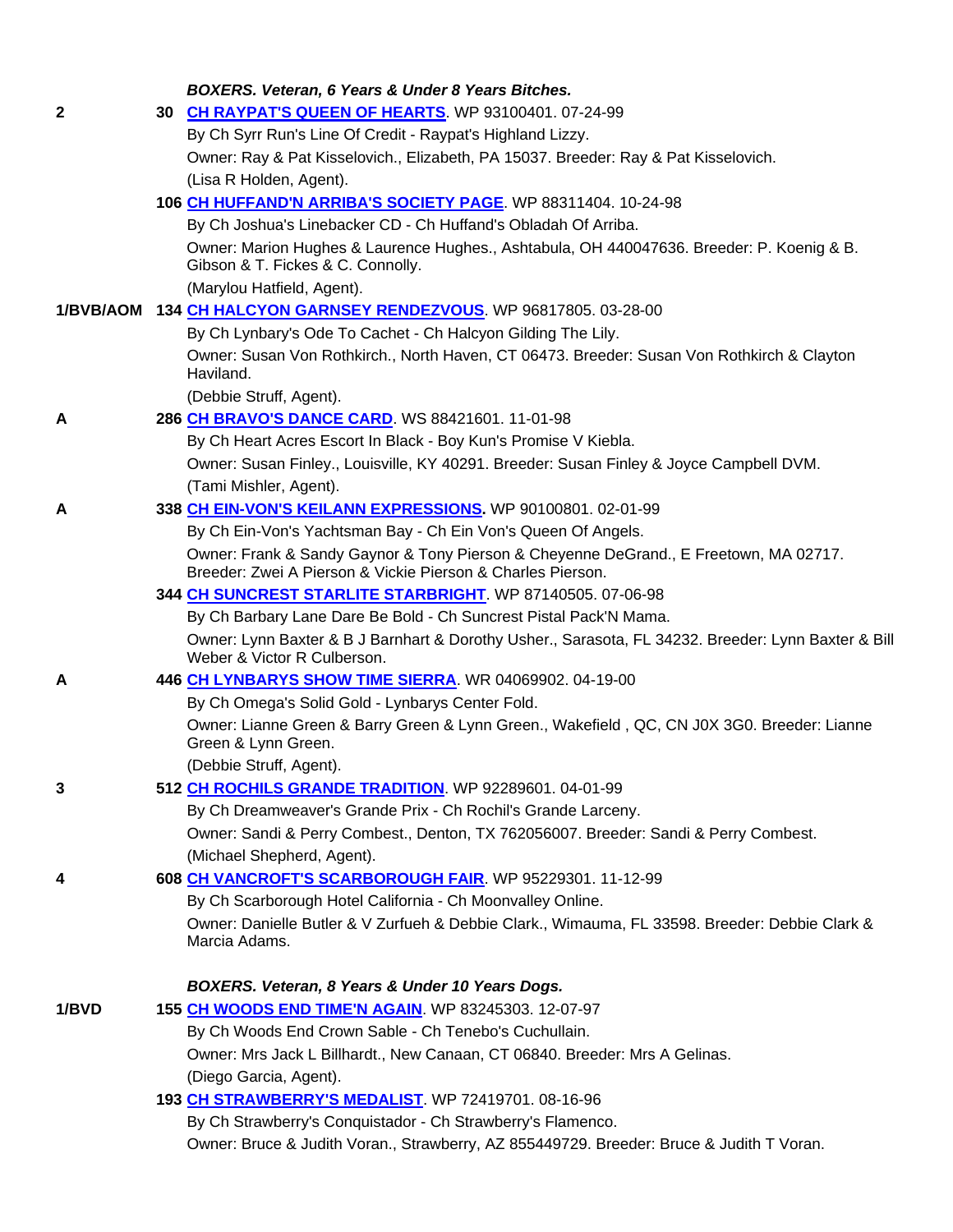| 3            | 327 CH CRYSTO'S IMAGE OF ARRIBA. WP 80029801. 07-10-97                                                                   |
|--------------|--------------------------------------------------------------------------------------------------------------------------|
|              | By Ch Arriba Talisman Ego - Sig's Shooting Star.                                                                         |
|              | Owner: Tony & Crystal Finney., Davidson, NC 28036. Breeder: Tony & Crystal Finney.                                       |
|              | (Tami Mishler, Agent).                                                                                                   |
| $\mathbf{2}$ | 331 CH LOGAN ELM RUNS AT HEART ACRE. WP 83167004. 01-30-98                                                               |
|              | By Ch Josha's Linebacker CD - Ch Huffand's Chi Chi.                                                                      |
|              | Owner: Priscilla & James Kilman., Grove City, OH 431239198. Breeder: Kari Hammer-Phillips & Jeff                         |
|              | Phillips.                                                                                                                |
|              | (Guy H Fisher, Agent).                                                                                                   |
| 4            | 349 CH LOGAN ELM'S GENESIS. WP 83167003. 01-30-98                                                                        |
|              | By Ch Josha's Linebacker CD - Ch Huffand's Chi Chi.                                                                      |
|              | Owner: Kari Hammer-Phillips & Jeff Phillips., Stoutsville, OH 431549627. Breeder: Owners.                                |
|              | 437 CH ENCORE'S ROCK SOLID. WP--3662801. 10-16-96                                                                        |
|              | By Ch Hickory's Golden Glove - Ch Debut's Private Eyes.                                                                  |
|              | Owner: Connie M Burks & Joe Kahre., Greencastle, IN 46135. Breeder: Genine DeMaso & Joe Kahre.                           |
|              | (Genine DeMaso, Agent).                                                                                                  |
|              |                                                                                                                          |
|              | BOXERS. Veteran, 8 Years & Under 10 Years Bitches.                                                                       |
| 1            | 126 CH BERLANE'S WISH UPON A STAR. WP 77917401. 10-12-96<br>By Ch Bridgewood's B K Kahuna - Berlane's Just Causin Kaos.  |
|              | Owner: Sharon & Ron Berry., Ardrossan, Alberta, CN T8E 2L5. Breeder: Ron Berry & Sharon Berry.                           |
|              | (Kimberlie Steele, Agent).                                                                                               |
|              | 178 CH BREEZEWOOD'S REFLECTIONS. WP 79893102. 07-10-97                                                                   |
|              | By Ch Parkside's Showstopper - Breezewood's Tomorrow.                                                                    |
|              | Owner: Barry R Wyerman., Novi, MI 48374. Breeder: Donna & Tom Murphy & Christine Baum.                                   |
| 4            | 204 CH NOBLE HEART'S DESIRE OF CYNRA. WP 65914003. 03-15-97                                                              |
|              | By Ch Cynra's Magic Carpet - Noble Heart's Fire-N-Ice.                                                                   |
|              | Owner: Beatrice S Wade., Charlotte, NC 282112746. Breeder: Michael & Pamela McMillan.                                    |
|              | 306 CH SIRROCCO'S DO APPLAUDE. WP 75086201. 10-16-96                                                                     |
|              | By Ch Laurel Hill's Evening Star - Ch Sirrocco's Far More Fair.                                                          |
|              | Owner: Judy Wood & Allison Wood., Loudonville, NY 12211. Breeder: Eric B Scott & Ms Diane<br>Matthews & Calvin Robinson. |
|              | (Kimberly A Pastella-Calvacca, Agent).                                                                                   |
| $\mathbf{2}$ | 328 CH BELCO'S BUTTERFLY KISS. WP 80844902. 04-20-97                                                                     |
|              | By Ch Elharlen's Yachtsman - Belco's Masquerade.                                                                         |
|              | Owner: Elizabeth Coviello-Davis & R & C Lothrop., Taunton, MA 02780. Breeder: E Coviello-Davis & R                       |
|              | & C Lothrop.                                                                                                             |
| 3            | 418 CH ZEPHYR'S HE SAID SHE SAID. WP 81671001. 06-07-97                                                                  |
|              | By Packapunch Cash Millionaire - Zephyr's Change Of Heart.                                                               |
|              | Owner: Priscilla & James Kilman & Sharon Simpson., Grove City, OH 43123. Breeder: Sharon<br>Simpson.                     |
|              | (Kay L Palade, Agent).                                                                                                   |
|              | BOXERS. Veteran, 10 Years & Over Dogs.                                                                                   |
| 2            | 59 BAROAKS MOON DANCER. WP 63485203. 06-29-95                                                                            |
|              | By Ch Holly Lane's Fantan Of Teohlin - Baroak Styercrest Carousel.                                                       |
|              | Owner: Mandy Lockard., Lexington, NC 27292. Breeder: Gloria S Barlow.                                                    |
| 3            | 153 BOXELLA'S MARIO VALENTINO. WP 53556703. 02-13-94                                                                     |
|              | By Ch Pinepath's Night Watch - Boxella's Vanessa.                                                                        |
|              | Owner: Joseph Heine., Cincinnati, OH 452477094. Breeder: Joseph Heine.                                                   |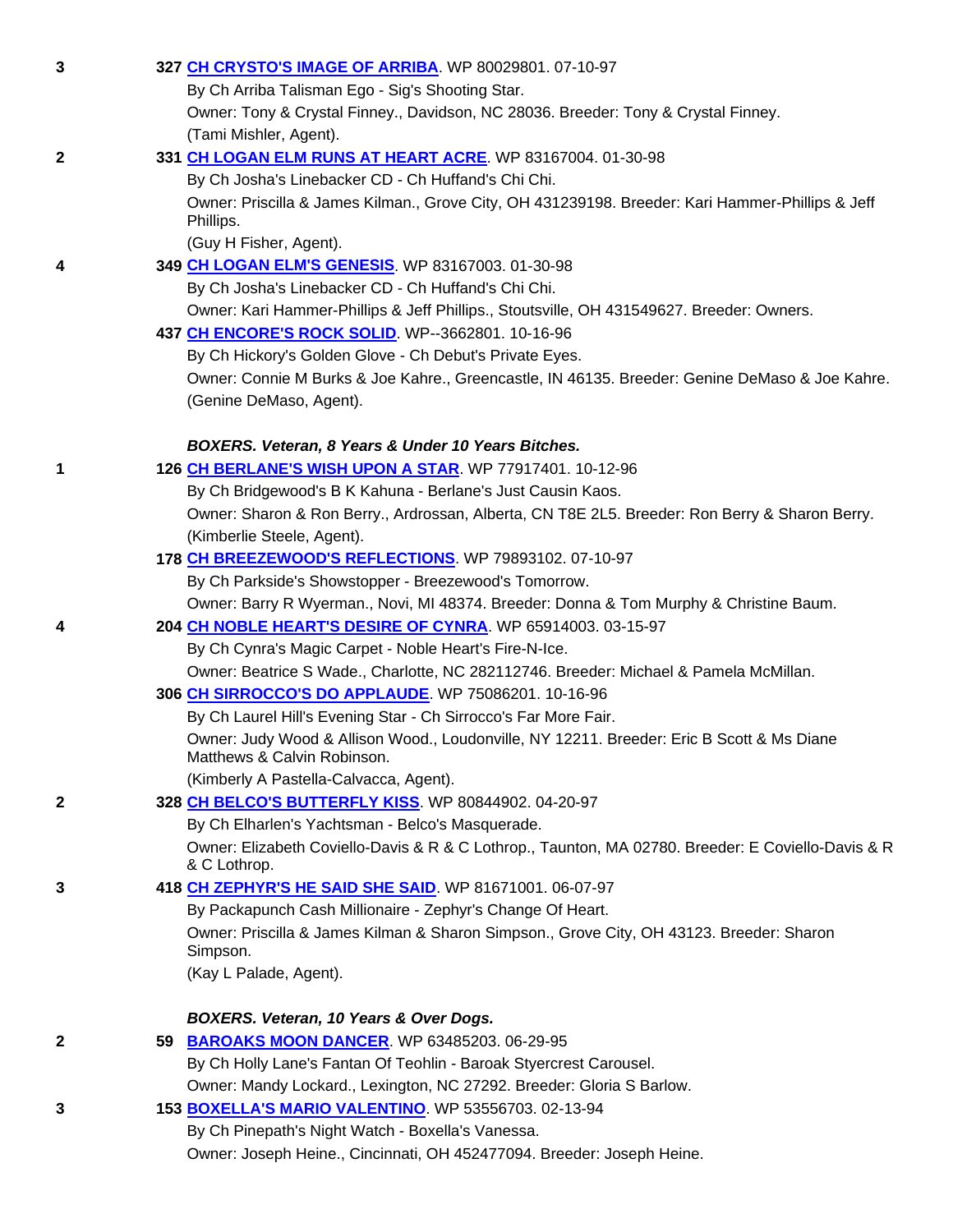| 1            |   | 439 MOLLYWOOD'S SUNSPOT OF EWO CD RN. WP 57192402. 08-22-94                                          |
|--------------|---|------------------------------------------------------------------------------------------------------|
|              |   | By Ch EWO's Nice And Easy - EWO's Sadie Lian.                                                        |
|              |   | Owner: Ann Campbell., Knoxville, TN 379149010. Breeder: Danny M Long.                                |
|              |   |                                                                                                      |
|              |   | BOXERS. Veteran, 10 Years & Over Bitches.                                                            |
| 3            |   | 50 JAGERHOUSE'S JACKPOT BJ 089341.05-31-93                                                           |
|              |   | By Jagerhouse's Victorara - Jagerhouse's Dancing Demon.                                              |
|              |   | Owner: Rhoda Ace., Osgoode, ON, CN K0A 2W0. Breeder: Verena Jaeger.                                  |
|              |   | 206 CH CYNRA'S MAGIC FLAME. WP 56689902. 07-07-94                                                    |
|              |   | By Ch Hi-Tech's Aladdin Of Cynra - Ch Cynra's Confetti.                                              |
|              |   | Owner: Beatrice S Wade., Charlotte, NC 282112746. Breeder: Owner.                                    |
|              |   |                                                                                                      |
| A            |   | 438 BAMBI JOY STARR CARLE. WP 58905003. 06-18-19                                                     |
|              |   | By Ch Smokin' Gun Of Asgard - Melly Madonna Malone Burrows.                                          |
|              |   | Owner: Carle George T., Zephyrhills, FL 335414012. Breeder: Jenny L. Yarborough.                     |
| 1            |   | 508 CH SPICEHILL'S REAP THE WIND. WP 62442404. 12-06-94                                              |
|              |   | By Ch Moon Valley Main Attraction - Tafkan's Image In Time CD.                                       |
|              |   | Owner: Barbara J Blue., Catonsville, MD 212284743. Breeder: Barbara J Blue & Kathrynann N & Gary     |
|              |   | C Sarvinas.                                                                                          |
|              |   | (Marylou Hatfield, Agent).                                                                           |
| $\mathbf{2}$ |   | 510 CH ROCHIL'S GRANDE CONNECTION. WP 69604303. 02-22-96                                             |
|              |   | By Ch Rochil's Grande Marshall - Ch Dreamweaver's Encore Of Rochil.                                  |
|              |   | Owner: Sandi & Perry Combest., Denton, TX 76205. Breeder: Sandi & Perry Combest & Bob & Pam<br>Rohr. |
|              |   | (Michael Shepherd, Agent).                                                                           |
| 4            |   | 540 CH NOBLE HEART'S JEWEL OF LAR-SAN CDX RN. WP 70368103. 04-24-96                                  |
|              |   | By Ch CJ's Spider Of Alimar - Boxwood's Enchantress.                                                 |
|              |   | Owner: Larry W & Susan G Stogner., Knoxville, TN 37920. Breeder: Susan C & Sally L Peters &          |
|              |   | McMillian.                                                                                           |
|              |   |                                                                                                      |
|              |   | <b>BOXERS. Best of Breed Competition, Brindle.</b>                                                   |
|              | 8 | CH RAINMAKER'S EXQUISITELY TAYLORED. WS 06639801. 12-20-03                                           |
|              |   | By Ch HighRivers Taylor Made Of Backwoods - Ch Xcel's Exquisite Tradition. Bitch.                    |
|              |   | Owner: Gregory Stevens & Kay Peiser & Danielle Butler & Ash., Ocala, FL 34471. Breeder: Gregory E    |
|              |   | Stevens.                                                                                             |
|              |   | 14 CH SUNDARBYS SECRET AFFAIR BEEVEE. WS 06835002. 10-15-03                                          |
|              |   | By Ch Jacquet's Black Centurion - Sundarby's Gold Dust Woman. Bitch.                                 |
|              |   | Owner: Dawn M Darby., Palm Beach Gardens, FL 33418. Breeder: William A East & Vickie East.           |
|              |   | (K Page Conrad, Agent).                                                                              |
| <b>AOM</b>   |   | 68 SABOS SWEET SENSATION. WS 03432701. 03-27-03                                                      |
|              |   | By Ch Jacquet's Chasin My Dream - Ch Suncrests Crystal Ball. Bitch.                                  |
|              |   | Owner: Robert Williams., New Smyrna Beach, FI 32618. Breeder: Robert & Sandra Williams.              |
|              |   | (Lori McClain, Agent).                                                                               |
|              |   | 71 CH TRUSTY'S OFF ROADS ADVENTURE. WS 09106806. 06-06-04                                            |
|              |   | By Ch Highrivers Taylor Made Of Backwoods - Ch Trusty's Crystal Ball. Dog.                           |
|              |   | Owner: Jennifer E Embury DVM., Alachua, FL 32615. Breeder: Carla Trusty.                             |
|              |   | (Diane Mallett, Agent).                                                                              |
|              |   | <b>78 MISTIBLU-MGM'S FORGETMENOT.</b> WS 07059603. 11-01-03                                          |
|              |   | By Ch MGM's Man For All Season - MGM's Meg Ryan. Bitch.                                              |
|              |   | Owner: Susan Blue & Burton & Felice Chait., Ruther Glen, VA 225462045. Breeder: Susan Blue &         |
|              |   | Burton & Felice Chait.                                                                               |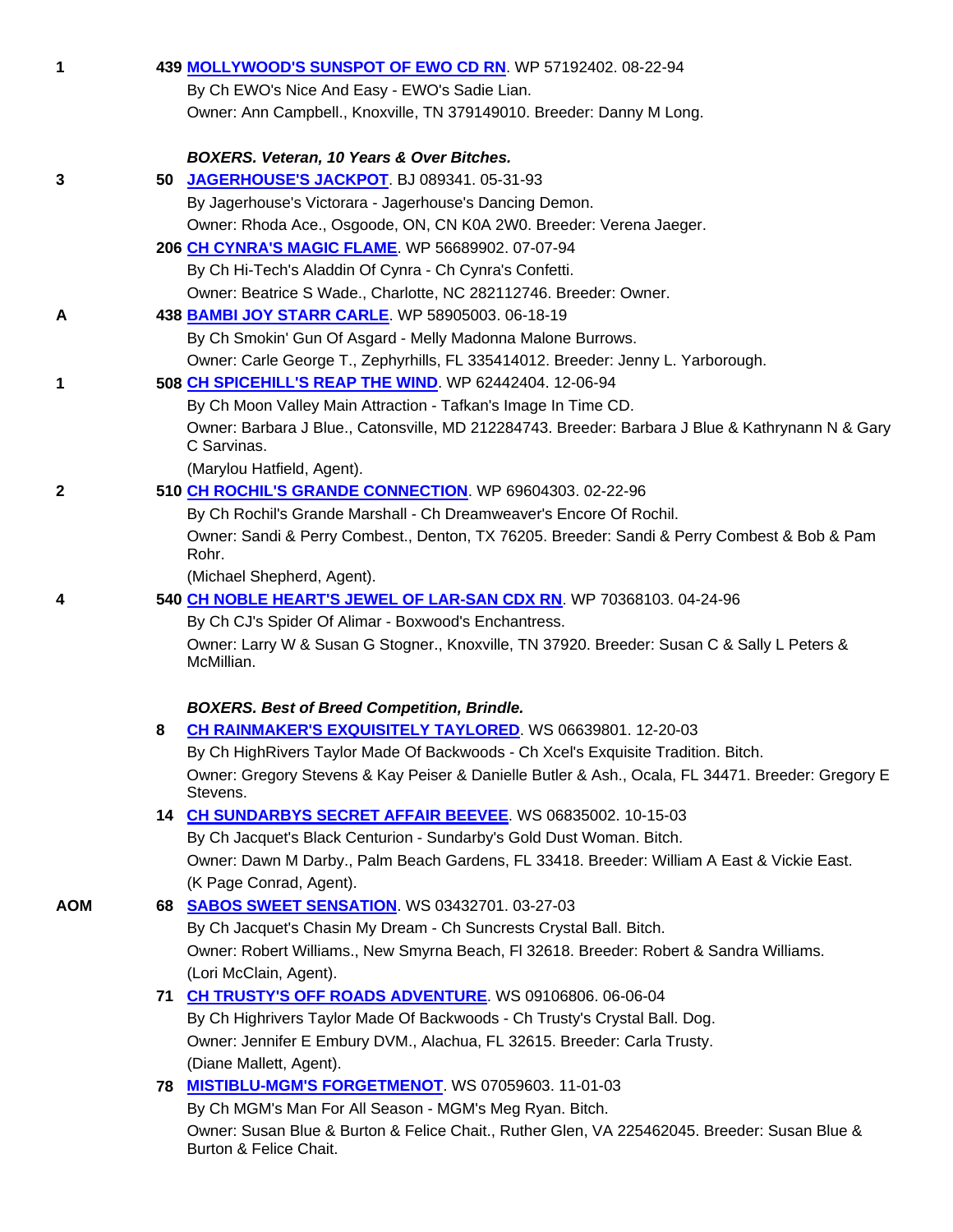(Marylou Hatfield, Agent).

|             | 113 TADD'S BLUECOLLAR CAJUN COWBOY. WS 03116703. 01-23-03                                                                               |
|-------------|-----------------------------------------------------------------------------------------------------------------------------------------|
|             | By Ch Ellis' Laissez Les Bon Temp Rouler - TADD's Cowgirl Serenade. Dog.                                                                |
|             | Owner: Patrice Mozelewski & Daniel Still., San Antonio, TX 78209. Breeder: Linda Melenzer & Donna<br>Doane.                             |
|             | 121 CH JANAY N FULCO REPLAY OF HEART ACRE. WS 04622504. 06-01-03                                                                        |
|             | By Ch Logan Elm Runs At Heart Acres - Ch Fulco's Midnight Lace Of Schmidt. Dog.                                                         |
|             | Owner: Connie & Dominic Fulco & Dr James & Priscilla Kilman., North Lewisburg, OH 430609617.<br>Breeder: Jeffrey Yocca & Dominic Fulco. |
|             | (Genine De Maso, Agent).                                                                                                                |
|             | 138 CH EASTWINDS LUNAR ECLIPSE. WS 07937309. 02-25-04                                                                                   |
|             | By Ch Highrivers Taylor Made Of Backwoods - Ch Emerald Luciana At Eastwind. Bitch.                                                      |
|             | Owner: Tom & Gale Shay., Natchez, MS 39120. Breeder: Tom Shay, Sarah Neely, Renee Emerson,<br>Gale Shay.                                |
|             | (Michael Shepherd, Agent).                                                                                                              |
| <b>JUDG</b> | 173 CH PHEASANT HOLLOWS MACHO CAMACHO. WS 08308501. 03-22-04                                                                            |
|             | By Ch Jacquets Super Nova - Pheasant Hollows Kiowa. Dog.                                                                                |
|             | Owner: Kerry Jones., Wallkill, NY 12589. Breeder: Kerry Jones.                                                                          |
|             | 175 CH HI-STANDS HOW DO YA LIKE ME NOW. WS 00546004. 03-29-02                                                                           |
|             | By Ch Sarkel's True Grit - Ch Hi-Stands Signature Of Sarkel. Dog.                                                                       |
|             | Owner: Charlie Hays & Ann Gilbert., Broken Arrow, OK 74012. Breeder: Charlie Hays.                                                      |
|             | (Tina Porter, Agent).                                                                                                                   |
|             | 187 CH WHITEPINE ONE & ONLY. WS 01383901. 08-15-02                                                                                      |
|             | By Ch Syrr Run's On Line Heart Acres - Ch White Pines Brooke. Dog.                                                                      |
|             | Owner: Robert & Marion Juliana., Moreland Hills, OH 44022. Breeder: Linda & Robert W Gasper.                                            |
|             | 208 CH SHARLEDAR'S SIMPLY DIVINE. WS 08806801. 06-07-04                                                                                 |
|             | By Ch Kenasher's Divine Wind - Sharledar's Golden Lace. Bitch.                                                                          |
|             | Owner: Sharon Darby., Dillsboro, IN 47018. Breeder: Sharon Darby.                                                                       |
|             | (Tami Mishler, Agent).                                                                                                                  |
|             | 221 CH SUMMER'S BLACKJACK OF SHADIGEE. WR 07070601. 03-28-02                                                                            |
|             | By Berlane's Corporate Image - Berlane's Wild Thing Stella CD. Dog.                                                                     |
|             | Owner: Lee & Mary Jane Nowak., Alvaton, KY 42122. Breeder: Josie O'Reilly.                                                              |
|             | (Jack Brown, Agent).                                                                                                                    |
|             | 233 CH KG HALCYON FIRE KING. WS 13812501. 07-15-04<br>By Ch Highrivers Taylor Made Of Backwoods - Halcyon Unchained Melody. Dog.        |
|             | Owner: Jeri Boccio & Kristi Wagg., Brewster, MA 02631. Breeder: Kristi Wagg & Susan Von Rothkirch.                                      |
|             | (Debbie Struff, Agent).                                                                                                                 |
|             | 239 CH ENSIGN'S HONEST ABE. WS 08467004. 04-19-04                                                                                       |
|             | By Ch Encore's Atticus A-Braxx-Us - Denbars Millennial Dream Girl. Dog.                                                                 |
|             | Owner: Karen Adams & Annette Clark., Bountiful, UT 84010. Breeder: Annette Clark.                                                       |
|             | (Cheryl Cates, Agent).                                                                                                                  |
| Α           | 256 CH ROYAL PALMS SMARTY PANTS. WS 08846105. 03-19-04                                                                                  |
|             | By Ch Karizma Backatcha Touchstone - Ch Royal Palms Gucci Gucci. Bitch.                                                                 |
|             | Owner: Alan & Joanna Dorfman & Gloria A & Jack D Bower., West Bloomfield, MI 48322. Breeder:<br>Gloria A Bower & Jack D Bower.          |
|             | (Guy H Fisher, Agent).                                                                                                                  |
| А           | 287 CH BAR-K'S TO DIE FOR. WS 01116006. 06-13-02                                                                                        |
|             | By Ch Brookwoods Dream Dancer - Ch Bar-K's Front Page Lady. Dog.                                                                        |
|             | Owner: Phillip Koenig., Goshen, KY 40026. Breeder: Phillip Koenig.                                                                      |
|             | (Jody Paquette, Agent).                                                                                                                 |
|             |                                                                                                                                         |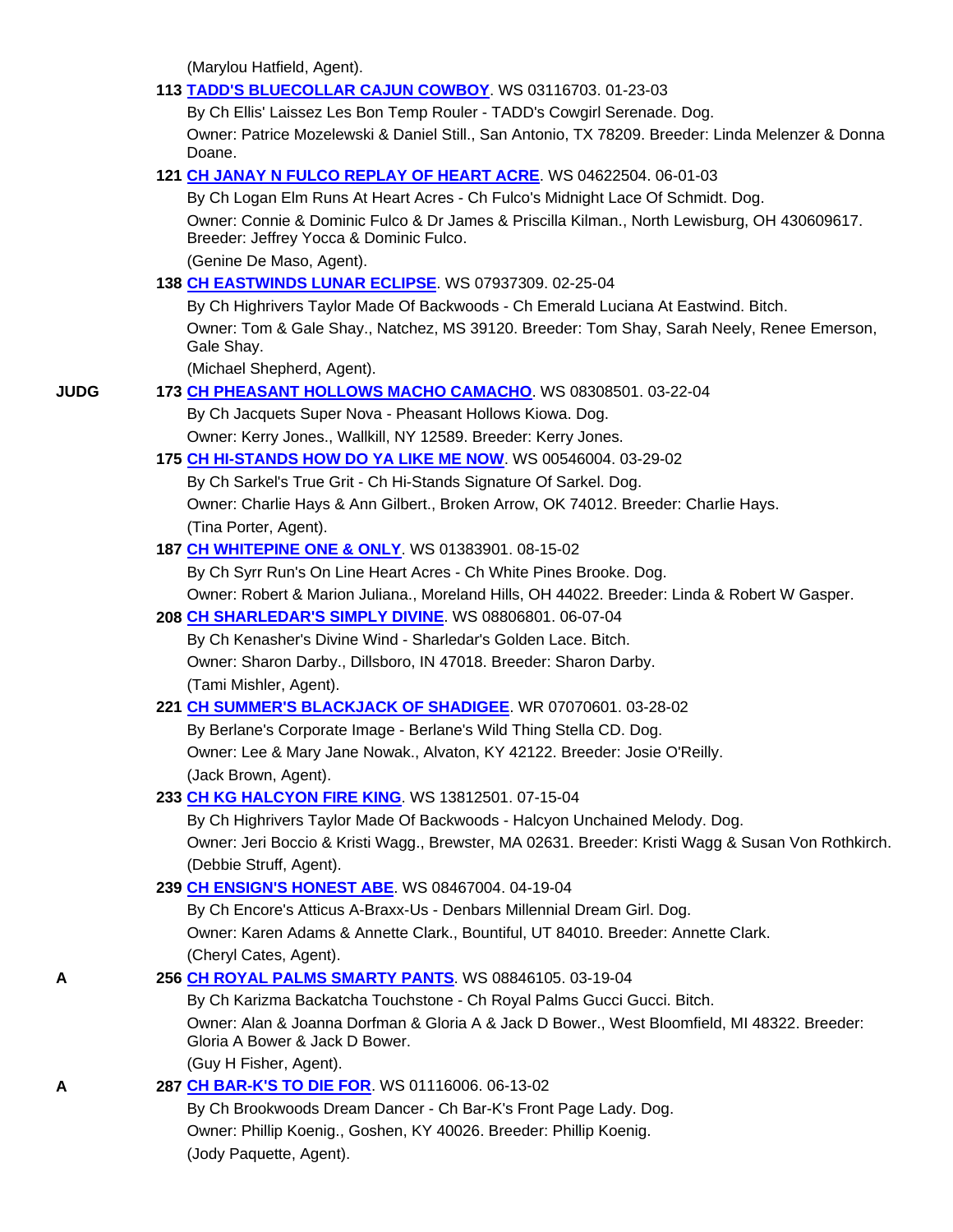# **307 CH TRUSTY'S PEDAL TO THE METAL**. WS 09106805. 06-06-04

 By Ch Highriver's Taylor Made Of Backwoods - Ch Trusty's Crystal Ball. Dog. Owner: Carla J Trusty & Pamela Savoye., Ponca, NE 687707080. Breeder: Carla J Trusty. (Rhonda A Nickels, Agent).

# **361 CH RAINEYLANE'S DIFFERENT DRUM**. WR 05502801. 12-10-01

 By Ch Raineylane's Marshall Dillon - Ch Raineylane's Havenrun Sweet Sioux. Dog. Owner: Jack I & Bridget J Brown., Pelham, AL 351243665. Breeder: Norman & Josette Crook & Bridget J Brown.

# **362 CH BAR-K'S BARBERINI**. WS 09628402. 06-28-04

By Ch Brookwood's Full Moon - Ch Bar-K's Belperra. Bitch.

 Owner: Phillip Koenig., Goshen, KY 40026. Breeder: Phillip Koenig & Barbara Partlow. (Jody Paquette, Agent).

# **371 CH MIROS DANCEHALL DOCTOR**. WS 06586802. 11-04-03

 By Ch Raineylanes Marshall Dillon - Moonlights Black Majic Woman. Dog. Owner: Robin & Michael Kennedy., Clarksville, TN 37040. Breeder: Robin & Michael Kennedy. (Jack I Brown, Agent).

# **373 CH IRONDALE'S UNCOMMON VALOR**. WR 01801002. 03-02-01

 By Ch Rosend's After Midnight - Ch Reward's Free N Easy Vierra. Dog. Owner: Brett & Kellie Doty., Temecula, CA 925923077. Breeder: J Vierra & S Jackson & J Bettis & W Bettis.

(James Bettis, Agent).

# **405 CH MOON VALLEY NO DOUBT**. WS 04207901. 04-09-03

By Ch Moon Valley Cover Story - Sicherplatz Crimson N Clover. Dog.

 Owner: Nancy Schepis & Ida Baum & Eleanor Linderholm-Wood., Glendale, AZ 85304. Breeder: Nancy Schepis & Ida Baum.

# **412 CH BERLANE'S BY DESIGN**. WS 13658301. 11-25-04

 By Ch Highrivers Taylormade Of Backwoods - Ch Berlane's Mirror Image. Bitch. Owner: Eric & Olivia Christiansen & Sharon & Ron Barry., Salt Lake City, UT 841023416. Breeder: Sharon Berry & Ron Berry.

(Kimberlie Steele, Agent).

# **414 CH CRYSTO'S BREATHLESS**. WS 06923001. 12-08-03

By Ch Crysto's Image Of Arriba - Ch Crysto's Bewitched. Bitch.

 Owner: Anthony & Crystal Finney & Tami Mishler., Davidson, NC 28036. Breeder: Anthony & Crystal Finney.

# **AOM 416 CH EIN-VON'S JUST A RUMOR**. WS 08675801. 05-08-04

By Ch Ein-Vons Dock Of The Bay - Ein-Von's Hip Hop. Bitch.

 Owner: J Bennett & N Bennett & HP Bierman & Z & V Pierson., San Leandro, CA 94577. Breeder: Leontine M Branam & Zwei Pierson.

(Gary Steele, Agent).

# **421 CH DESTINY'S PREST-O CHANGE-O**. WS 04545808. 07-05-03

By Ch Arriba Talisman Hocus Pocus - Gus's Mirror Image. Dog.

Owner: Monica Lynch., Goodlettsville, TN 370729718. Breeder: Monica Lynch Harper.

# **433 CH KAMI-KO N' KINI WOODVIEW LARIAT**. WS 00853506. 03-29-02

 By Ch High Rivers Taylor Made Of Backwoods - Kami-Ko N' Kini Black Mischief. Dog. Owner: Molly Bachman & Beverly Albert., Ellettsville, IN 47429. Breeder: Beverly Albert & Ellen McClure & Lois Trist.

# **455 CH IRONDALE'S JAGGED EDGE**. WR 01801001. 03-02-01

By Ch Rosend's After Midnight - Ch Reward's Free N Easy Vierra. Dog.

 Owner: James & Wendy Bettis., Riverside, CA 92508. Breeder: J Vierra & S Jackson & J Bettis & W Bettis.

**460 CH SCENICVU'S IMPETUOUS OF MAXL**. WS 01111001. 05-31-02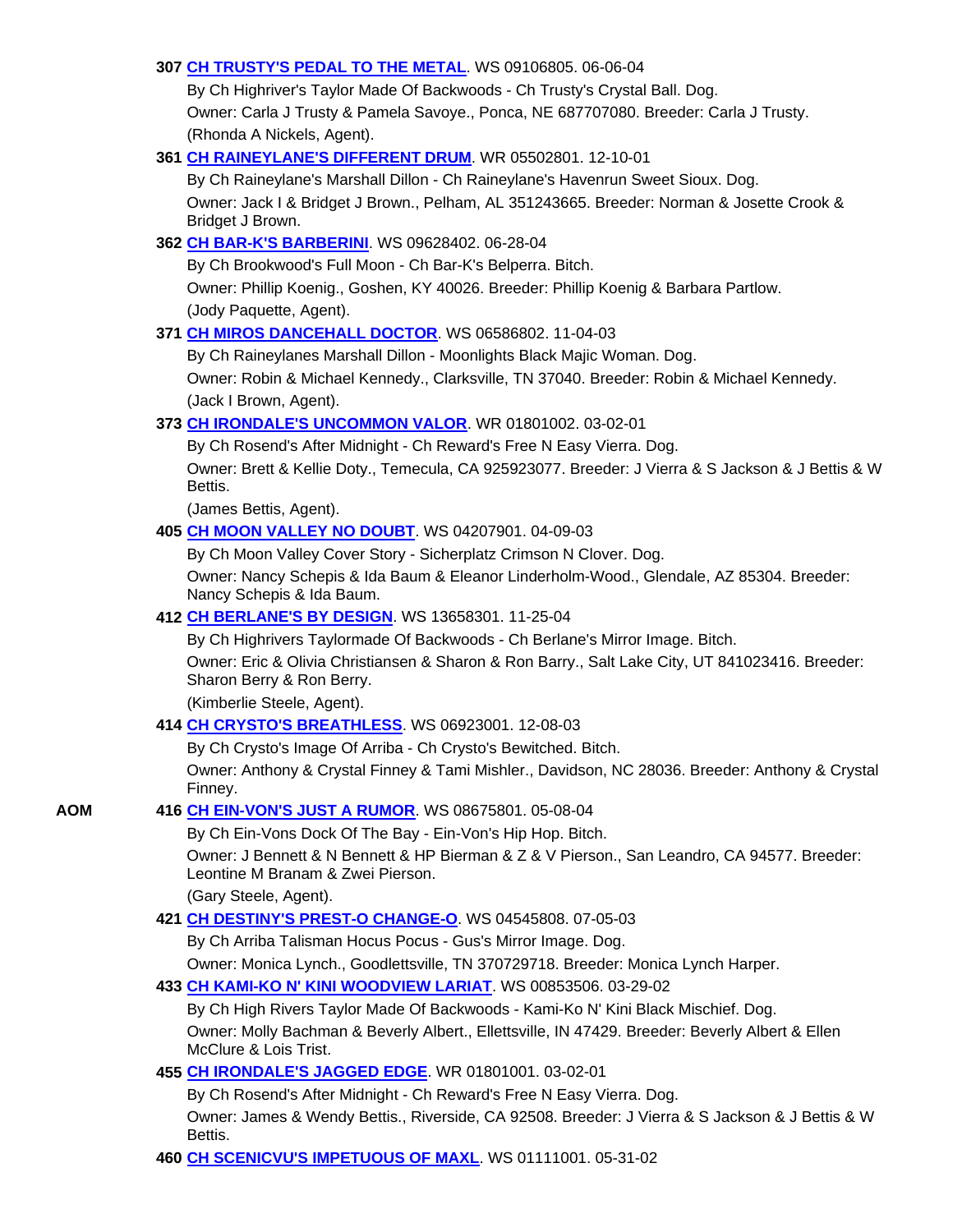By Ch Maxl's Golden Boy - Ch Scenicvu's Prismatic. Bitch.

 Owner: James Pierson & Charlotte Pierson., Skiatook, OK 74070. Breeder: Ken Mann & Laura Mann & Donita P McCarty.

(Lori McClain, Agent).

# **A 461 CH MANNIX'S EXEMPLAR**. WS 02082803. 09-18-02

 By Ch Shadow's Nairobi - Ch Mannix's Just Quintessence. Dog. Owner: Joan Crowley., Amsterdam, NY 12010. Breeder: Joan Crowley & Kathleen Schoyer. (Carmen N Skinner, Agent).

# **481 CH TRIPLE CROWN'S WAR ADMIRAL**. WS 07855302. 11-22-03

By Ch Raklyns Stealing The Show - Ch Triple Crown's Alacazam. Dog.

 Owner: Cathy & Bill Sylvester & Bill Yearsley., Elverson, PA 19520. Breeder: Cathy & Bill Sylvester & Ginny Shames & Tami Mishler.

(Carmen N Skinner, Agent).

# **546 CH PLEASANT HOLLOWS ESME**. WS--04883801. 05-19-03

By Jacquets Dash Of Fortune T's - Pheasant Hollows Kiowa. Bitch.

Owner: Kerry Jones & Fran Jones., Wallkill, NY 12589. Breeder: Kerry Jones.

# **630 CH BANTA'S RAZZLEDAZZLE ROSEWOOD**. WS 08147602. 12-28-03

 By Ch Centurion Sicilian Of Dauntae - Banta's Riegel LaFemme Nikka. Bitch. Owner: Clayton G Haviland IV., Palm Beach Gardens, FL 33418. Breeder: Mary E Banta & Lynn Baxter.

### *BOXERS. Best of Breed Competition, Fawn.*

**B 17 CH CAPRI'S WOODS END SPELLCASTER**. WR 01485605. 01-06-01

 By Ch Woods End Crown Sable - Ch Rummer Run's Capri. Dog. Owner: B Bachman & Mrs J L Billhardt & S Tenenbaum., Atlanta, GA 30327. Breeder: Barbara Bachman.

(Diego Fernando Garcia, Agent).

# **AOM 23 CH PRO'S ORIGINAL 5**. WS 03224201. 02-10-03

 By Ch Shamrock's Sixty Minute Man - Laura's CoCoPuff. Dog. Owner: Peggy Otto & Laura J Nieschalk., Summerville, SC 294838211. Breeder: William G. & Laura J. Nieschalk.

(Jorge Pinzon, Agent).

# **27 CH RAYPAT'S GOOD-N-PLENTY**. WS 03914301. 05-05-03

 By Ch Stading-O-Galaxie Gasheron - Raypat's It's About Time. Dog. Owner: Ray & Pat Kisselovich & Lisa Holden., Elizabeth, PA 15037. Breeder: Pat Kisselovich & Lisa Holden.

# **29 CH DARVICK HITECH REGAL MONOPOLY**. WS 05062604. 07-13-03

 By Ch Hi-Tech Johnny J Of Boxerton - Ch Darvicks Dreams Never Cease. Dog. Owner: S & T Wilkinson , K Vanderpool, & D Vickers., San Angelo, TX 76904. Breeder: D Vickers & K Vanderpool & Z Truesdale.

(Terri Galle, Agent).

**36 BREHO TOO HOT TO HANDLE**. WS 09938801. 09-13-04

By Ch Hi Master's Regal Fire Lord CD - Ch Breho I Bee Blazin'. Bitch.

 Owner: Roberto Elinan & Brenda Stuckey & Theresa Galle., Marietta, GA 300606450. Breeder: Brenda Stuckey & Theresa Galle.

**37 CH CHERRYWOOD'S NEW ENGLAND PATRIOT**. WS 09817707. 08-04-04

 By Ch Van Riper's Pretty Boy Floyd - Dutchess Of New York. Dog. Owner: Linda Sergio & Theresa MacLaughlin., Westfield, MA 01085. Breeder: Rodney Young & Ms Gail E Malone.

 **46 BIX-L'S PHOTO FINISH**. WS 13553401. 04-28-05 By Ch Dynamic-Shera's Court Jazzter - Skidoo's No Joke For Bix-L. Bitch.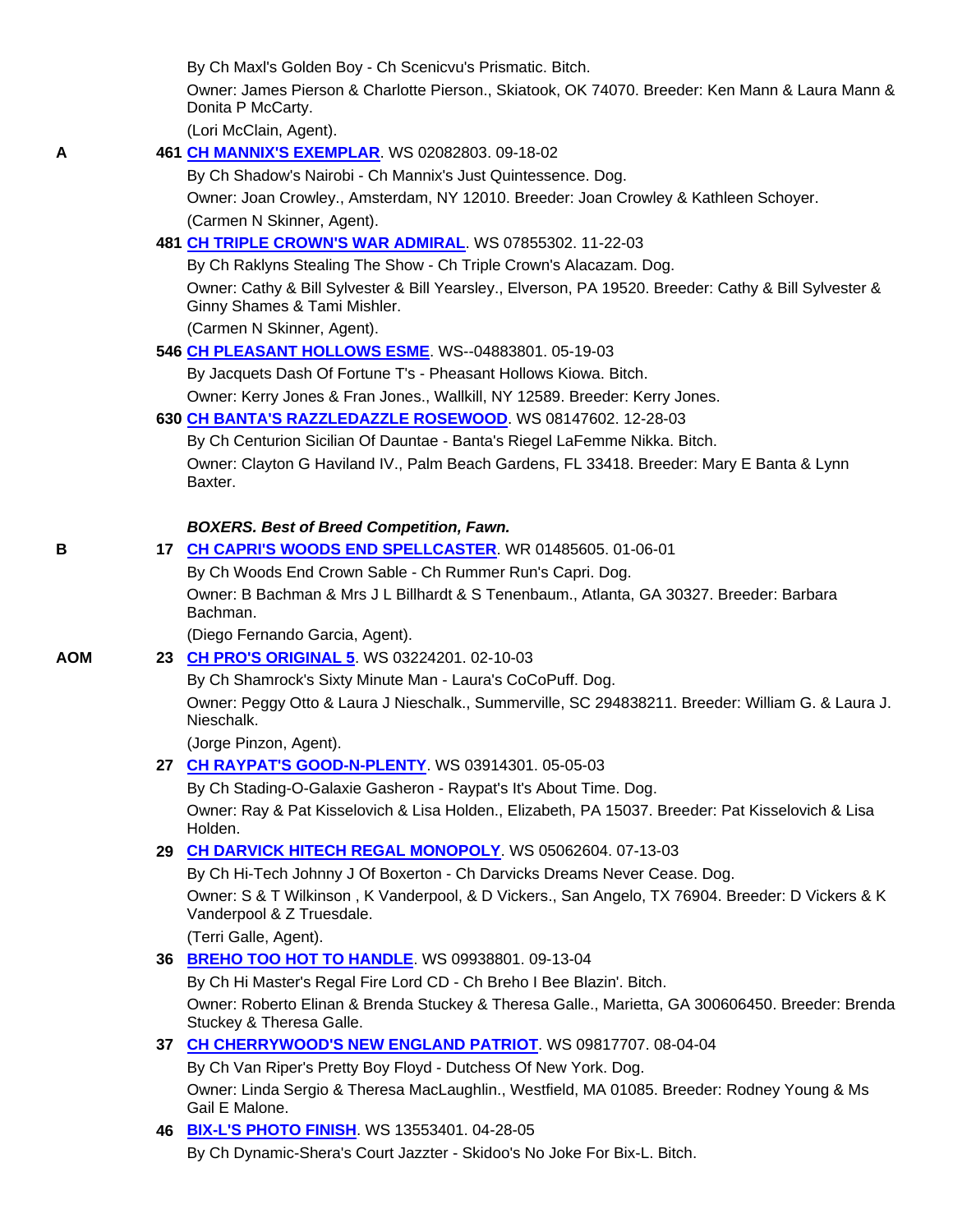Owner: Susan Burnett & Beth Pariseau., Ontario, CA 91762. Breeder: Beth Pariseau & Paul Trent. (James Bettis, Agent).

|     | 47 CH WHITE PINE'S MR INDEPENDENCE. WS 09568506. 08-02-04                                                                                     |
|-----|-----------------------------------------------------------------------------------------------------------------------------------------------|
|     | By Ch Bentbrooks Image Of High Noon - Ch White Pines Brooke. Dog.                                                                             |
|     | Owner: Patricia Madrid & Robert Gasper., Irving, TX 75038. Breeder: Linda & Robert Gasper.                                                    |
|     | (Jack I Brown, Agent).                                                                                                                        |
| A   | 54 CH BARBARY LANE'S AUTUMN GRACE. WS 06475501. 09-26-03                                                                                      |
|     | By Ch Owlay's Showoff Of Salgray - Ch Bayviews Tip The Scales. Bitch.                                                                         |
|     | Owner: Alyssa Burditch-Alvarez., Corral De Tierra, CA 93908. Breeder: E Scott & C Robinson.                                                   |
|     | (William McFadden, Agent).                                                                                                                    |
|     | 58 CH SUMMIT ASH NAUGHTY NORA. WS 07599501. 02-17-04                                                                                          |
|     | By Ch Garnsey's Varsity Blues - Summit Ash Night Moves. Bitch.                                                                                |
|     | Owner: Patricia B Boyd., West Palm Bch, FL 334187211. Breeder: Patricia B Boyd.                                                               |
|     | 65 BLUECOLLAR'S GRAND ENDEAVOR. WS 03547303. 04-13-03                                                                                         |
|     | By Ch Ellis' Laissez Les Bon Temp Rouler - Ch Denbars Market Maker. Dog.                                                                      |
|     | Owner: Dan Still & Mark Gray., San Antonio, TX 78232. Breeder: Bluecollar Boxers.                                                             |
|     | 81 CH RAKLYNS SHOWBOAT. WR 02787101. 05-10-01                                                                                                 |
|     | By Ch Hi-Tech Johnny J Of Boxerton - Ch Raklyns Celebration. Dog.                                                                             |
|     | Owner: Guido Tafur & Susan Tafur., Midlothian, VA 23114. Breeder: Debbie Struff & Erin Struff.                                                |
|     | 82 CH KEEPSAKE BREHO DREAM JOURNEY. WS 11189401. 11-21-04                                                                                     |
|     | By Ch Darvick's Hi Tech Regal Explorer - Ch Breho I Bee Jam'n@KeepSake. Bitch.                                                                |
|     | Owner: Brenda Stuckey & C J Middlebrooks & Theresa Galle., Jonesboro, LA 71251. Breeder: C J<br>Middlebrooks, Brenda Stuckey & Theresa Galle. |
|     | 123 CH VAN RIPER'S CHARISMATIC. WR 01048502. 12-25-00                                                                                         |
|     | By Ch Hi-Tech Johnny J Of Boxerton - Ch Van Riper's Charisma. Dog.                                                                            |
|     | Owner: Peter & Amanda Yocum & Alyssa Gollwitzer., Annandale, VA 22003. Breeder: Gail & Larry<br>Malone & Kelly Malone-Krbek.                  |
|     | 147 CH HI-TECH'S BASIC EDITION WP 97598101.03-23-00                                                                                           |
|     | By Ch Hi-Tech Johnny J Of Boxerton - Ch Hi-Tech's Limited Edition. Dog.                                                                       |
|     | Owner: Dr & Mrs William Truesdale & Myrna Kahlo., Seekonk, MA 027713926. Breeder: Dr William &<br>Zoila Truesdale & Kristy Hodolitz.          |
|     | (Kimberly A Pastella-Calvacca, Agent).                                                                                                        |
|     | 157 CH WHITE PINES SPIRIT OF BENTBROOK. WS 09568501.08-02-04                                                                                  |
|     | By Ch Bentbrooks Image Of Highnoon - Ch White Pines Brooke. Dog.                                                                              |
|     | Owner: Robert & Linda Gasper., Medina, OH 44256. Breeder: Robert & Linda Gasper.                                                              |
|     | (Jack I Brown, Agent).                                                                                                                        |
| AOM | 160 CH HI-TECH TARA'S PASSION WS 09952402. 06-13-04                                                                                           |
|     | By Ch Hi-Tech's Basic Edition - Tara's Sparkling Diamond. Bitch.                                                                              |
|     | Owner: Tina Truesdale & Barbara Grizlo., Seekonk, MA 027713926. Breeder: Barbara Grizlo & Tina<br>Truesdale & Anthony Calvacca.               |
|     | (Kimberly A Pastella-Calvacca, Agent).                                                                                                        |
|     | 176 CH PINEBROOK'S TOUCH OF CLASS. WS 04993901. 06-30-03                                                                                      |
|     | By Ch Pinebrook's Unique Blend - Ch Pinebrook's You Must Love Me. Bitch.                                                                      |
|     | Owner: Tom & Arlene Perret & Michael Downing., Wooster, OH 44691. Breeder: Tom & Arlene Perret.                                               |
|     | (Kimberlie Steele, Agent).                                                                                                                    |
|     | 213 CH MASUE'S OUT OF LUCK. WR 07289304. 08-16-02                                                                                             |
|     | By Ch EWO's Reflection Of Breaker - EWO's Sassy Sister. Dog.                                                                                  |
|     | Owner: Douglas Tolbert., Troutville, VA 24175. Breeder: Earl Overstreet.                                                                      |
|     | (Vicki East, Agent).<br>$11F + DTA + FIDF$ $110A + 2200A$                                                                                     |
|     |                                                                                                                                               |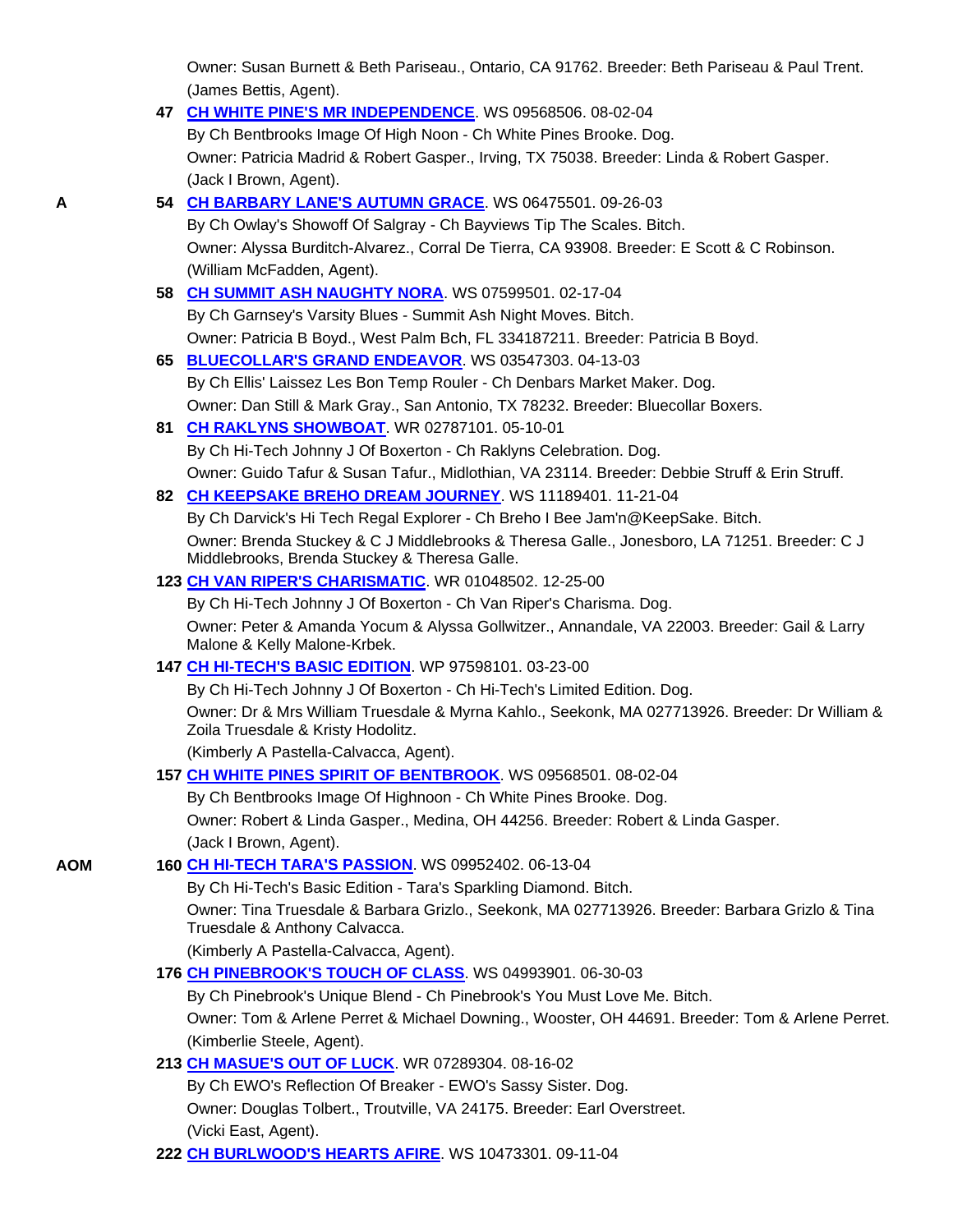By Fandango Forest - Ch Burlwood's Chick Flick. Bitch.

Owner: Ione Foster & Rhonda A Nickels., Eatonton, GA 31024. Breeder: Rhonda A Nickels.

**223 CH BOX O' JOY'S PEPSI SMASH**. WS 07614003. 09-22-03

By Ch Maxl's Premiere Of Dreamweaver - Ch Box O' Joy's Pepetual Motion. Dog.

Owner: Bill Bates & Karyn & Joyce Zillig., Milford, OH 45150. Breeder: Karyn & Joyce Zillig.

**231 CH BROOKWOODS FULL MOON**. WR 03959903. 06-20-01

By Ch Brookwood's Dream Dancer - Brookwood's Place Your Bets. Dog.

 Owner: Enrique Trapaga., Toluca,Edo De Mexico, MX 52140. Breeder: Lee Ann Brooks & Bethany Glenn.

(Jody Paquette, Agent).

# **243 LUCAS DE LA GARZA**. WS 10042401. 05-14-03

By Cromo Soto - Jamison´s La Regia. Dog.

Owner: Victor De La Garza., Guadalupe N.L., MX 67174. Breeder: Victor De La Garza.

**245 CH HARMONY'S SEIZE THE DAY**. WS 06972201. 10-24-03

By Ch Jems-Rosend's Jamin Uptown - Backwood's N' Harmony's Light My Fire. Dog.

Owner: Pamela Stephenson & Jamie L Hardy., Hazel Green, AL 35750. Breeder: Pamela Stephenson.

# **254 CH BLUECOLLAR'S STARSHIP MERCURY NAJ**. WS 03547305. 04-13-03

 By Ch Ellis' Laissez Les Bon Temp Rouler - Ch Denbars Market Maker. Bitch. Owner: Kerry Rodgers., Georgetown, TX 786289342. Breeder: Daniel Still & Wendy Still. (Dan Still, Agent).

# **257 CH HALCYON Q CEDAR CHIP**. WS 04693002. 04-28-03

 By Ch Raklyns Stealing The Show - Ch Halcyon Garnsey Rendezvous. Dog. Owner: Karen & Patrick Quagliana., Oakland, NJ 07436. Breeder: Susan Von Rothkirch. (Debbie Struff, Agent).

# **258 CH BAYVIEW LEGAL DEFENSE**. WS 09397602. 06-30-04

 By Ch Bayview Don't Be Cruel - Ch Bayview CherKei Jean Harlow. Bitch. Owner: John & Lavon Wilkinson., Coppell, TX 75019. Breeder: Ken Morrison & Paula Morrison & Justin.

(Michael Shepherd, Agent).

#### **261 CH BECKENCALL'S DAYDREAM BELIEVER**. WS 06075104. 09-09-03

 By Ch Brookwood's Dream Dancer - Beckencall's Dream Of Zanzibar. Dog. Owner: Bob & Lorraine O'Keefe., Oak Brook, IL 60523. Breeder: Peggy & Al Beckens. (Mel Holloman, Agent).

#### **279 CH REGAL HITECH PICASSO OF DARVICK RN**. WS 05062602. 07-13-03

 By Ch Hi-Tech Johnny J Of Boxerton - Ch Darvicks Dreams Never Cease. Dog. Owner: Korinne Vanderpool & Darlene Vickers., Frisco, TX 75035. Breeder: K Vanderpool & D Vickers & T Truesdale.

(Terri Galle, Agent).

**289 CH VAN RIPER'S HANDSOME HARRY**. WR 01048501. 12-25-00

 By Ch Hi-Tech's Johny J Of Boxerton - Ch Van Ripe's Charisma. Dog. Owner: Gail & Lawrence Malone., Rutherford, NJ 07070. Breeder: Gail & Lawrenc Malone & Kelly Hrbek.

# **303 CH BERLANE'S SPATS ON WEST SHORES**. WR 07107403. 03-22-02

By Ch Berlane's Causin An Uproar CDX - Berlane's Aimin High. Dog.

 Owner: K Mott & G Kanwischer., Montague, MI 49437. Breeder: Sharon & Ron Berry & Sandra Resch. (Tim Patulski, Agent).

# **304 CH ENSIGN'S DRAMA QUEEN**. WS 08467001. 04-19-04

 By Ch Encore's Atticus A-Braxx-Us - Denbars Millennial Dream Girl. Bitch. Owner: Mrs Jack L Billhardt & Sergio Tenenbaum., New Canaan, CT 06840. Breeder: Annette Clark. (Diego Fernando Garcia, Agent).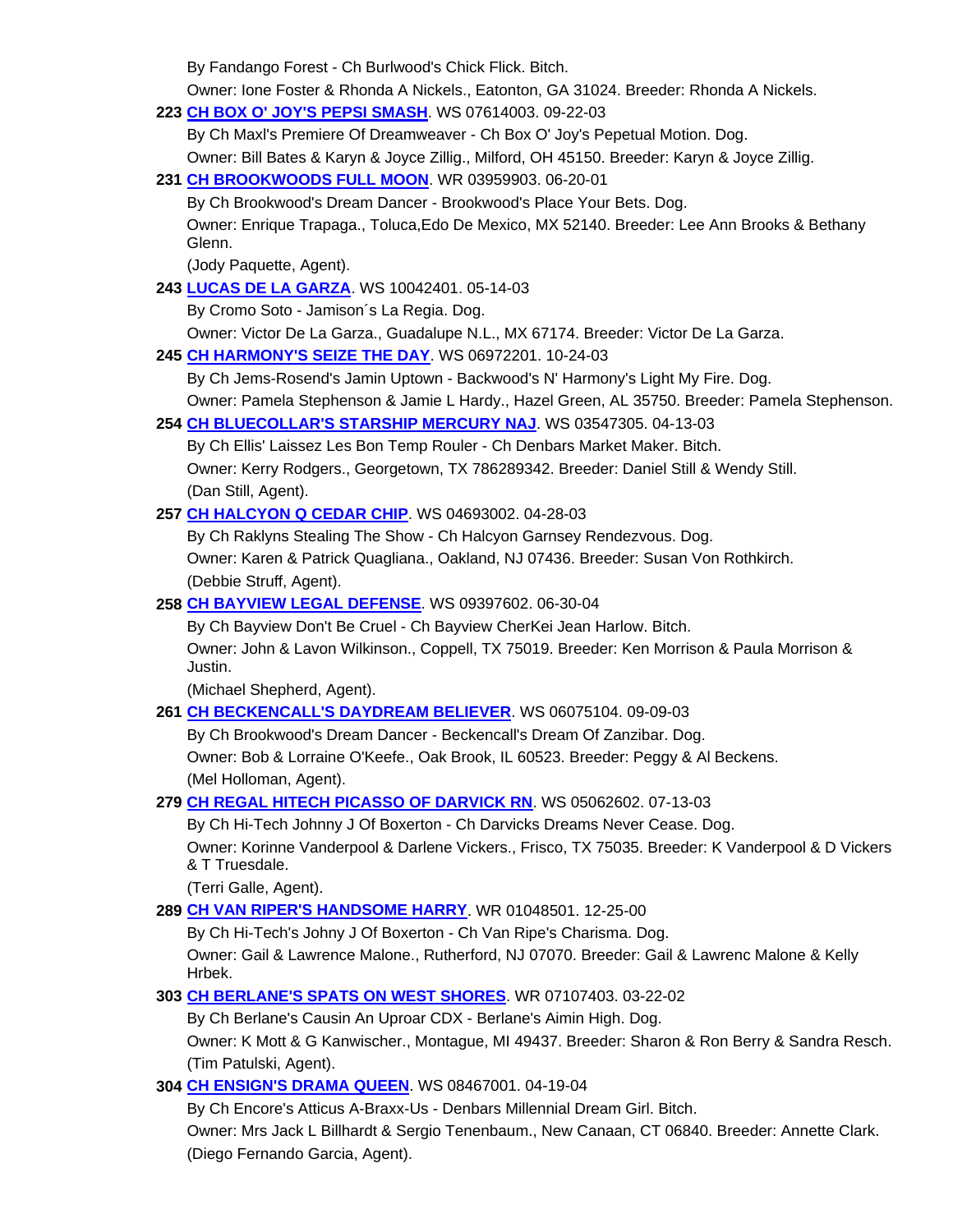# **309 CH EXCALIBUR RUMMER RUN CHEQUER**. WS 08089301. 03-07-04

 By Ch Rummer Run's High Noon - Ch Excalibur Rummer Run's Paypon. Dog. Owner: Brenda Rodgers & Polly Whitney., Atlanta, GA 30327. Breeder: Brenda Rogers & Polly Whitney & Ann Anderson.

(Rick Justice, Agent).

### **310 CH ODANNYS CANTERMAR FRENCH KISS**. WS 02762303. 01-23-03

By Ch Ra Ann's Kiss This At Hatley Hollar - Masue's Chance To Gamble. Bitch.

Owner: Marc & Lucy Canter., Asheville, NC 28803. Breeder: Danielle Flowers & Sue Tolbert.

# **311 CH PORT O'CALL'S CAPTAIN NEMO**. WS 10995402. 04-10-04

By Sampsons Cay - Karizma Seaside Cooberpedy. Dog.

 Owner: Steve & Tina Bostic & Leigh Justice., St Simons Island, GA 31522. Breeder: Steve & Tina Bostic & Leigh Justice.

(Rick Justice, Agent).

# **315 CH RUMMER RUN'S EXCALIBUR CHIPS**. WS 08089303. 03-07-04

 By Ch Rummer Run's High Noon - Ch Excalibur Rummer Run Payton. Dog. Owner: Ann B Anderson & Steven Anderson., Atlanta, GA 30327. Breeder: Brenda Rodgers & Polly Whitney & A Anderson.

(Rick Justice, Agent).

### **329 CH HALCYON PRESUMED INNOCENT**. WS 09119102. 03-25-04

By Ch Raklyns Showboat - Ch Halcyon Gramsey Rendezvous. Dog.

 Owner: Pamela Fisher-Poorman & Susan Von Rothkirch., Lock Haven, PA 17745. Breeder: Susan Von Rothkirch.

(Debbie Struff, Agent).

#### **330 CH BELCO N EVAMOR'S OVER EASY**. WS 08602801. 05-20-04

By Ch Belco's Hitman - Ch Belco's Northern Exposure. Bitch.

 Owner: E Coviello-Davis & Lynne & Suzanne Morin., Taunton, MA 02780. Breeder: E Coviello-Davis & Lynne & Susanne Morin.

#### **348 CH CAN-CIA'S SHAKE YOUR BON BON**. WS 05778401. 09-03-03

By Ch Arriba Talisman Ego - Ch Can-Cia's Hip Shakin Mama. Bitch.

 Owner: J Kaiser & S Canciamille & K Gatz & R Reynolds., Rockford, IL 61101. Breeder: Ron Reynolds & Sherry Canciamille.

#### **363 CH RAINEYLANE-STUDIO DAVINCI**. WS 12684401. 03-13-05

By Ch Raineylane's Marshall Dillon - Telstar's Majestic Glory. Dog.

Owner: Jack I & Bridget J Brown., Pelham, AL 351243665. Breeder: Mike & Trina Ahlers.

#### **364 CH BAR-K'S PERFECTLY PERFECT**. WS 01849401. 08-24-02

By Ch Kami-Ko N' Kini's Simply Raja - Ch Will's Cupid's Golden Aero. Bitch.

 Owner: Phillip Koenig & Barbara Parttow., Goshen, KY 400269792. Breeder: Philip Koenig. (Jody Paquette, Agent).

#### **375 CH IRONDALE-N-MOON VALLEY'S I DA BOMB**. WS 10655001. 09-13-04

 By Ch Moon Valley No Doubt - Irondale's Cheap Treat. Dog. Owner: Brett & Kellie Doty., Temecula, CA 92592. Breeder: Nancy Schepis & Ida L Baum. (James Bettis, Agent).

# **377 CH WHITE PINES HIGH EXPECTATIONS**. WS 09568502. 08-02-04

 By Ch Bentbrooks Image Of Highnoon - Ch White Pines Brooke. Dog. Owner: Andrade Mills & Robert Gasper., Medina, OH 442568540. Breeder: Robert & Linda Gasper. (Sherry Canciamille, Agent).

# **385 CH SUNCREST'S I'M THE MAN**. WS 06043303. 08-13-03

 By Ch Maxl's Golden Boy - Ch Suncrest's I'm A Knockout. Dog. Owner: Mario Quiroz & Olive Lee-Waters., Beggs, OK 74421. Breeder: Olive Lee-Waters. (Lori McClain, Agent).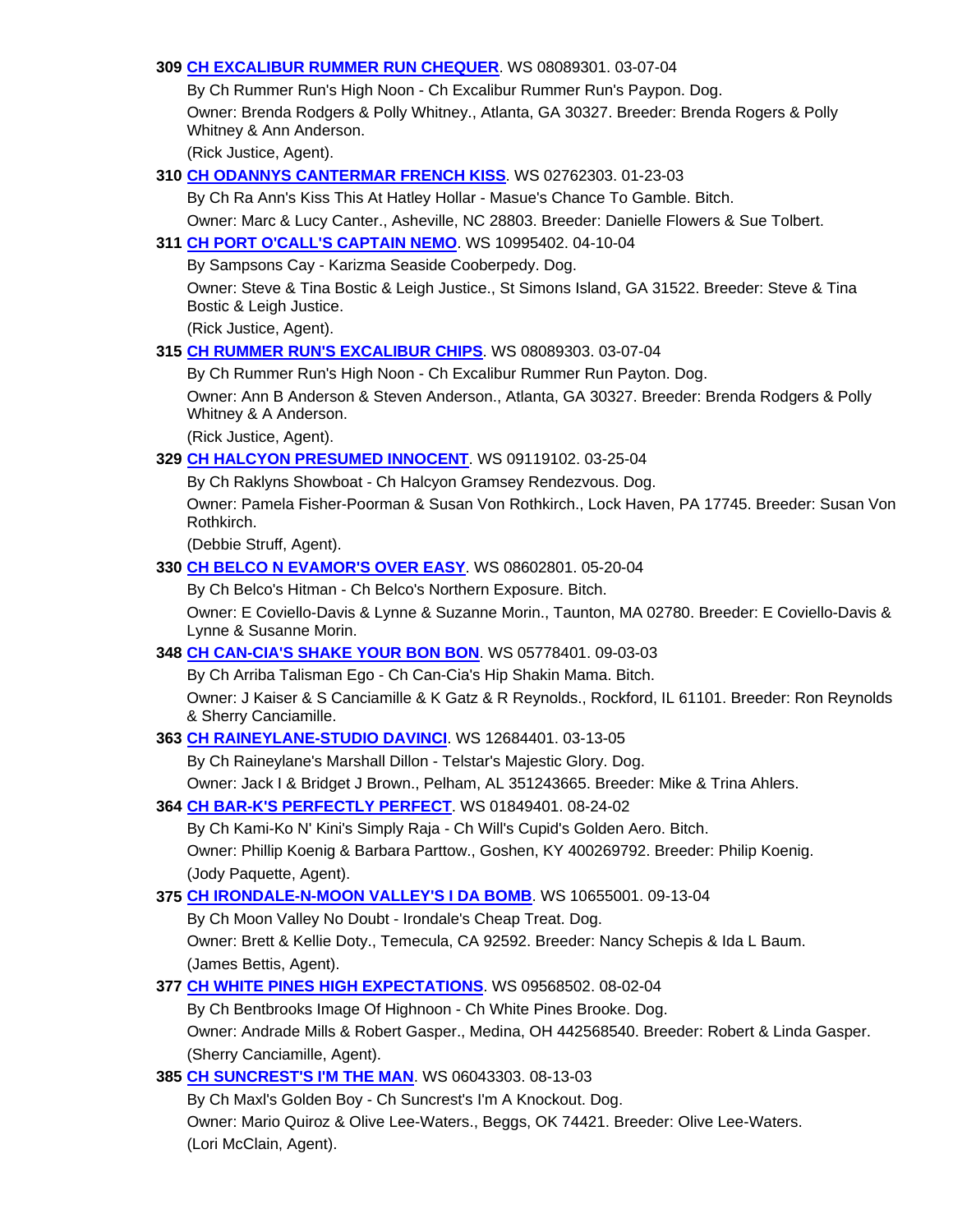# **387 CH ROCHILS CALL OF THE WILD**. WS 06844804. 10-21-03

By Ch Shadow's Nairobi - Ch Rochils Grande Tradition. Dog.

 Owner: Jim & Charlotte Pierson & Sandra Combest., Skiatook, OK 74070. Breeder: Perry Combest & Sandra Combest & Michael Shepherd.

(Lori McClain, Agent).

# **389 CH ROSEWOOD'S DREAMCATCHER OF MAXL**. WS 07484504. 11-30-03

By Ch Maxl's Golden Boy - Ch Rosewood's Suncrest Sillouette. Dog.

 Owner: Melanie Seaman & Tommie Eller., Bixby, OK 74008. Breeder: Tommie Eller & Olive Lee-Waters.

(Lori McClain, Agent).

# **390 CH PORT O'CALL'S MISTIC HARBOR**. WS 10995404. 04-10-04

By Sampson's Cay - Karizma Seaside Cooberpedy. Bitch.

 Owner: Steve & Tina Bostic & Lee Justice., St Simons Island, GA 31522. Breeder: Steve & Tina Bostic & Lee Justice.

(Rick Justice, Agent).

# **394 CH RUMMER RUN'S VANITY FAIR**. WS 12043401. 01-20-05

By Ch Donrey's Butch Casidy The Kid - Ch Carillon Elegance Rummer Run. Bitch.

 Owner: Ann B Anderson & Steven G Anderson., Atlanta, GA 30327. Breeder: C Suarez & S Anderson & P Whitney & A Anderson.

(Rick Justice, Agent).

# **396 CH SAPPHIRE'S WILD PITCH OF BURLEWOOD**. WS 04912903. 06-09-03

By Ch Burlwood Loverboy - Twilight's Sassy Dancer. Bitch.

 Owner: Steve & Tina Bostic & S Williams & R Nicklaus., Pinson, AL 35126. Breeder: Shelly Williams & Dee Ellis.

(Rick Justice, Agent).

# **397 CH ENSIGN'S COMMANDER N CHEIF**. WS 08467005. 04-19-04

By Ch Encore's Atticus A-Braxx-Us - Denbar's Millennial Dream Girl. Dog.

 Owner: Cole Taylor & Annette Clark., Salt Lake City, UT 84103. Breeder: Annette R Clark. (Cheryl Cates, Agent).

# **409 CH MOON VALLEY NO FOOLIN'**. WS 10655005. 09-13-04

By Ch Moon Valley No Doubt - Irondale's Cheap Treat. Dog.

 Owner: Nancy Schepis & Ida Baum & Eleanor Linderholm Wood., Glendale, AZ 85304. Breeder: Nancy Schepis & Ida Baum.

(Kay Palade-Peiser, Agent).

# **417 CH RESTLESS WARRIOR**. WR 06710701. 03-29-02

 By Ch Nastinan's Love Me Tender - Ch Rochil's Grande Connection. Dog. Owner: Sandi & Perry Combest., Denton, TX 76205. Breeder: Sandi & Perry Combest. (Tami Mishler, Agent).

# **441 CH INTERLUDE'S UNDER THE INFLUENCE OA OAJ RN**. WS 00187702. 02-11-02

By Ch Garnsey's Varsity Blue - Ch Interlude's Backtalk Of Sundarby. Dog.

 Owner: Amy Bieri & Dorothy Bryant., Island Lake, IL 60042. Breeder: Dawn Darby & Dorothy Bryant. (Debbie Struff, Agent).

# **445 CH ADELLIN'S SIMPLY NANTESS**. WS 08374401. 03-07-04

By Fandango's Forest - Ch Adellin's Black Diamond Jewel. Dog.

Owner: Nancy & Tessie Savage., Table Grove, IL 61482. Breeder: Linda Kulow.

# **456 ROSEWOOD'S MOONGLOW OF SUNCREST**. WS 07484501. 11-30-03

By Ch Maxl' Golden Boy - Ch Rosewood Suncrest Silhouette. Bitch.

 Owner: G & T Eller & O Lee-Water & L McBride., Lk Panasoffkee, FL 33538. Breeder: G & T Eller & O Lee-Waters.

(Debbie Beasley, Agent).

**472 CH DENBAR'S DOLCE VITA**. WR 07332801. 09-07-02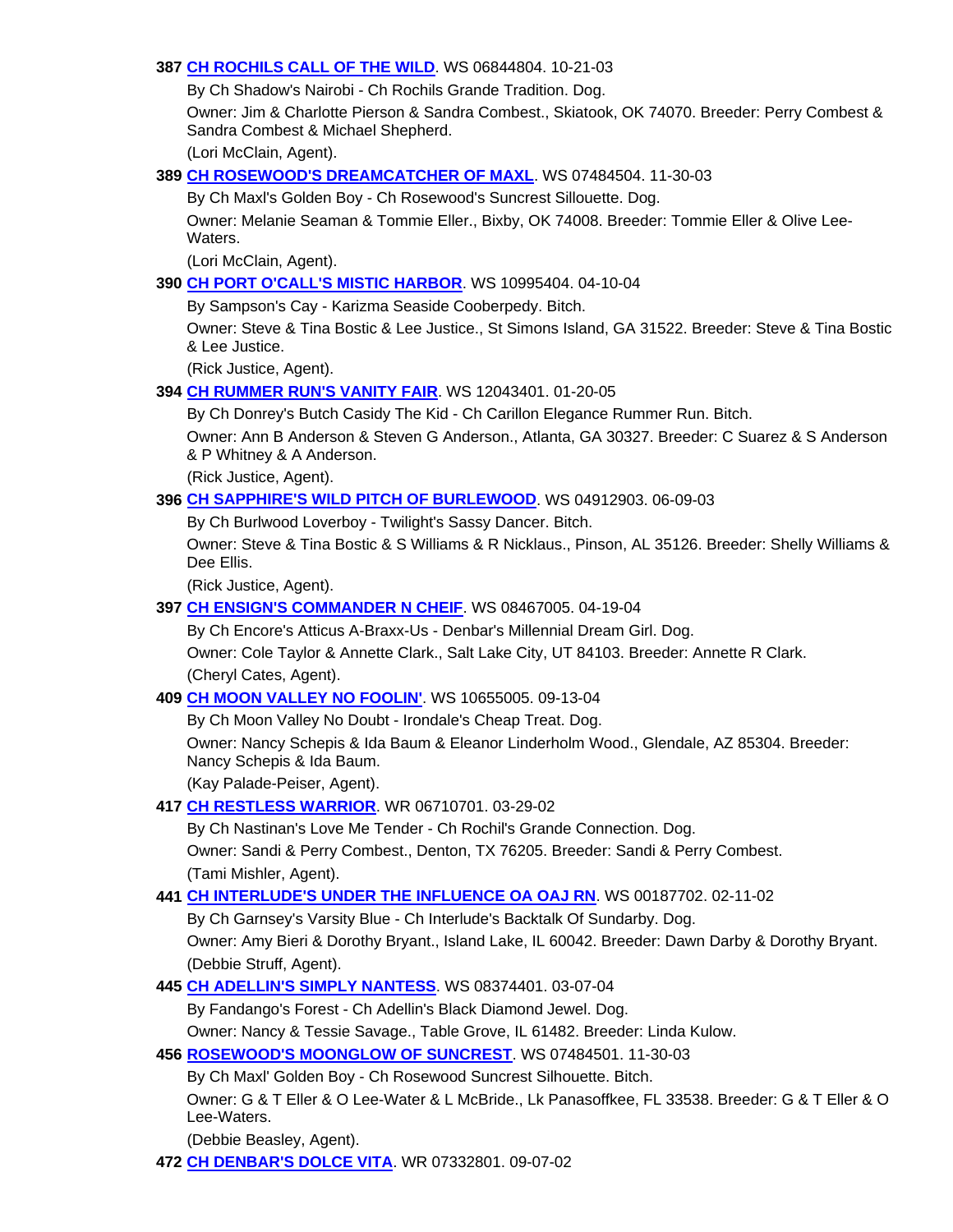By Ch Bentbrooks Time To Ascend - Ch Denbar's Millennial Calendar Girl. Bitch.

 Owner: Annette Clark & C Taylor & S Pischke., Salt Lake City, UT 84103. Breeder: Annette Clark & Jack Brimhall.

(Diego Garcia, Agent).

### **A 490 CH BROOKWOODS MAJESTIC STAR**. WR 03959905. 06-20-01

 By Ch Brookwood's Dream Dancer - Brookwood's Place Your Bets. Bitch. Owner: Kenneth Andrake & Lee A Brooks & D McCarroll & M Fagan., Brandenburg, KY 40108. Breeder: Lee Ann Brooks & Bethany Glenn.

### **505 CH BURLWOOD'S DRIVE'M WILD DREAMWEAVER**. WS 04560905. 04-01-03

By Ch Dreamweaver's Grande Prix - Burlwood's Awe Struck Dreamweaver. Dog.

 Owner: Pamela A Rohr Eng Hong Teoh & Rhonda A Nickels., Plattsmouth, NE 68048. Breeder: Rhonda A. Nickels Pamela A. Rohr.

(Christa Chiaurro, Agent).

**521 CH JOVILEA'S RED WHITE N' TRUE**. WS 04453801. 04-09-03

 By Ch Raineylane's Marshall Dillon - Pro N Jovileas Mirror Image. Dog. Owner: Anthony Presto & Claudine Raymo., Lakeland, FL 33809. Breeder: Claudine A. Raymo & Peggy A. Otto.

### **538 DRACO Y NANTESS LAST DANCE**. WS 11373301. 09-20-04

By Fandango Forest - Ch Adellin's Annie With Luv By Bridger. Bitch.

 Owner: Linda A Kulow & Nancy Savage., Plymouth, WI 53073. Breeder: Linda A Kulow & Nancy & Tessie Savage.

(Tessie Savage, Agent).

### **541 CH BURLWOOD'S MATINEE'IDOL OF MAXL**. WS 01473203. 06-08-02

By Ch Maxl's Premiere Of Dreamweaver - Ch Beate's Sabrina. Dog.

Owner: Shelli McGregor & Rhonda A Nickels., Blair, NE 68008. Breeder: Rhonda A Nickels.

### **542 CH CAMELIARD'S CASTING SHADOWS**. WS 07099801. 11-17-03

By Ch B-Jay's Traveling Man - Ch Cameliards's Color Me Gone. Bitch.

Owner: Liz Bistline., Grafton, OH 44044. Breeder: V Johnson.

(James Bettis, Agent).

# **547 CH ROCHILS OPENING ACT**. WR 07213701. 08-08-02

By Ch Storybooks Rip It Up - Ch Rochils Grande Tradition. Dog.

 Owner: C & K Robbins & R & S Cormier., Flowermound, TX 75028. Breeder: Sandra Combest & Perry Combest.

(Michael Shepherd, Agent).

#### **558 ROCHILS LADY IN RED**. WR 07213704. 08-08-02

By Ch Storybook's Rip It Up - Ch Rochils Grande Illusion. Bitch.

 Owner: Rex & Ann Wallin., Alpharetta, GA 30022. Breeder: Perry & Sandra Combest. (Michael Shepherd, Agent).

# **A 578 CH BROOKWOOD'S SUNSET SERENADE**. WRO 3959904. 06-20-01

By Ch Brookwood's Dream Dancer - Brookwood's Place Your Bets. Bitch.

 Owner: Lee Ann Brooks Bethany Glenn & Kenneth Andrake., Ghent, KY 41045. Breeder: Lee Ann Brooks And Bethany Glenn.

(Mel Holloman, Agent).

# **606 CH SAVOYE'S HONKY-TONK GOLD**. WS 07227301. 01-03-04

By Ch Vancroft's Myde Impressive - Savoye's Delta Whisper. Bitch.

 Owner: Deborah L Clark Dr Jacqueline Royce & M Simmons & Pamel., Guyton, GA 31312. Breeder: Barbara Savoye & Pamela Savoye.

(Danielle Butler, Agent).

#### **620 CH ARACREST'S REVLON HOLLYLANE**. WR 07434002. 02-26-01

By Holly Lane's Spin A Dream - Aracrest's Estee. Bitch.

Owner: Eileen McClintock & Norah McGriskin., Topeka, KS 66618. Breeder: Norah McGriskin.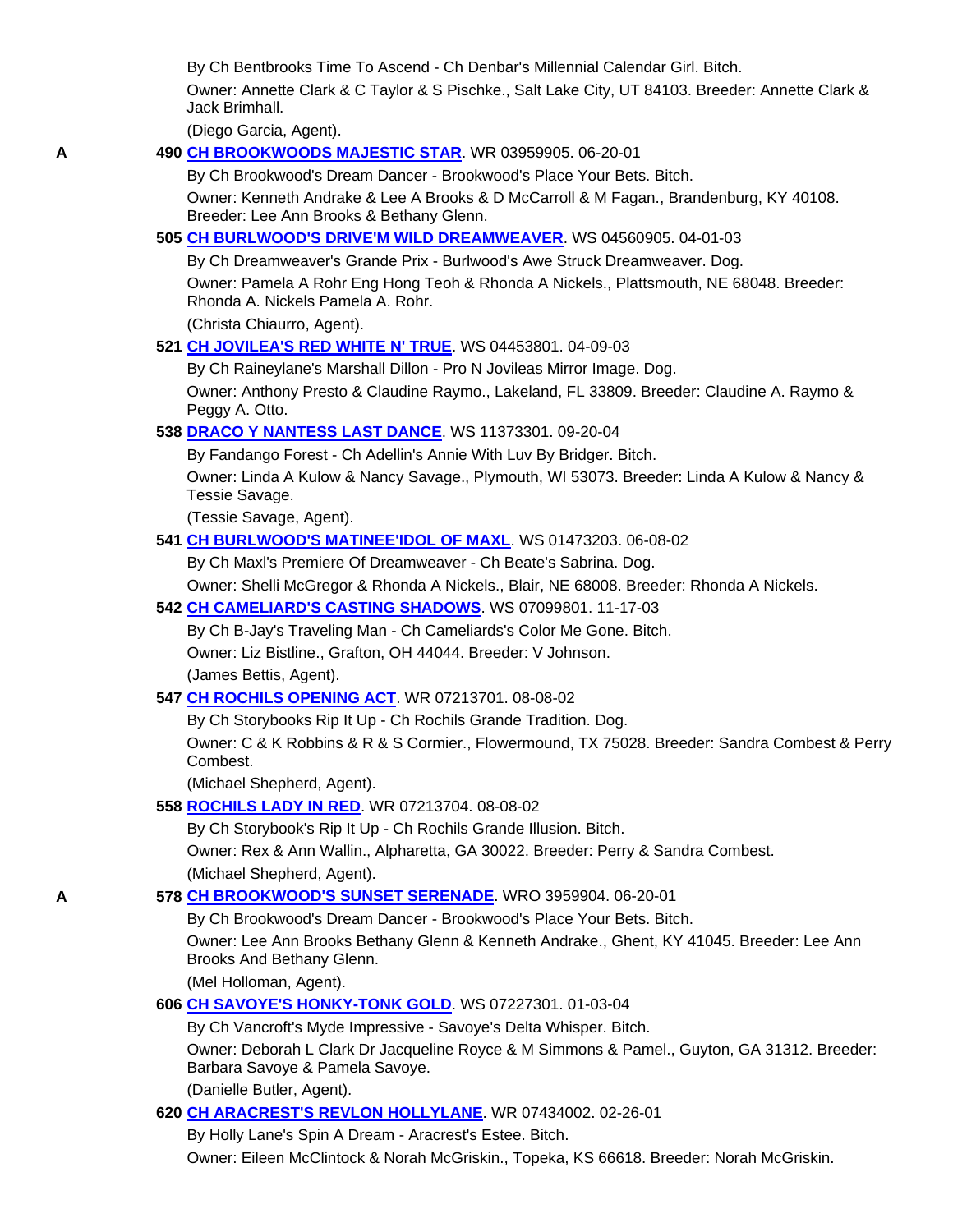**A 624 CH PRISCILLA**. WS 10042501. 05-14-03

By Cromo - Jamison La Regia. Bitch.

Owner: Victor De La Garza., Beggs, OK 74421. Breeder: Owner.

(Lori McClain, Agent).

# **OS 640 CH BAYVIEW SOME LIKE IT HOT**. WS 01367501. 06-27-02

By Ch Bayview Strides Ahead - Bayview Whats Luv Got Todo With It. Bitch.

 Owner: Cheryl Robbins & Keith Robbins & R Cormier & S Cormier., Flowermound, TX 75028. Breeder: Ken Morrison & Tom Spridgen & Paula Morrison.

(Michael Shepherd, Agent).

# **642 CH ENCORE ANOMAR TEMPTATION**. WS 07355601. 02-10-04

By Ch Encore's Atticus A-Braxx-Us - Ch Encore's Jet Setter. Bitch.

 Owner: Joanne Hutchins & Cheryl Cates., Ramona, CA 920651649. Breeder: Joanne Hutchins & Cheryl Cates.

# **644 CH WILMOR'S SECOND HAND ROSE KAN-TO**. WS 02769904. 01-14-03

 By Ch Brush Hill's Head Honcho - Wilmor's Midnite Maggie Blue. Bitch. Owner: J Wilkinson & K Frohock & D Hilton & R Morton., Springfield, MA 01104. Breeder: Jane Wilkinson & Debbie Hilton. (Marianne Claflin, Agent).

# *BOXERS. Stud Dog.*

# **1 17 CH CAPRI'S WOODS END SPELLCASTER**. WR 01485605. 01-06-01

By Ch Woods End Crown Sable - Ch Rummer Run's Capri.

 Owner: B Bachman & Mrs J L Billhardt & S Tenenbaum., Atlanta, GA 30327. Breeder: Barbara Bachman.

(Diego Fernando Garcia, Agent).

# **29 CH DARVICK HITECH REGAL MONOPOLY**. WS 05062604. 07-13-03

 By Ch Hi-Tech Johnny J Of Boxerton - Ch Darvicks Dreams Never Cease. Owner: S & T Wilkinson , K Vanderpool, & D Vickers., San Angelo, TX 76904. Breeder: D Vickers & K Vanderpool & Z Truesdale.

(Terri Galle, Agent).

# **A 81 CH RAKLYNS SHOWBOAT**. WR 02787101. 05-10-01

 By Ch Hi-Tech Johnny J Of Boxerton - Ch Raklyns Celebration. Owner: Guido Tafur & Susan Tafur., Midlothian, VA 23114. Breeder: Debbie Struff & Erin Struff.

# **91 WAVERLY'S WEBE JAMIN**. WS 05073901. 04-05-03

 By Ch Jem's-Rosends Jamin Uptown - Suncrest's Crystal Clear. Owner: Tara Lambert., Frostproof, FL 33843. Breeder: Wendy Hatter. (Page Conrad, Agent).

# **A 105 CH BROOKWOOD'S DREAM DANCER**. WP 94521401. 10-19-99

 By Ch Hi Tech Johnny J Of Boxerton - Ch Brookwood's Ivy In Snow. Owner: Lee Ann & David Brooks & Bethany Glenn., Ghent, KY 41045. Breeder: Lee Ann Brooks. (Mel Holloman, Agent).

# **109 GARNSEY'S VARSITY BLUES**. WP 96085001. 02-02-00

By Ch Lynbary's Ode To Cachet - Halcyon Chances Are.

 Owner: Clayton G Haviland IV., Palm Beach Gardens, FL 33418. Breeder: Clayton G Haviland & S Von Rothkirch.

# **121 CH JANAY N FULCO REPLAY OF HEART ACRE**. WS 04622504. 06-01-03

 By Ch Logan Elm Runs At Heart Acres - Ch Fulco's Midnight Lace Of Schmidt. Owner: Connie & Dominic Fulco & Dr James & Priscilla Kilman., North Lewisburg, OH 430609617. Breeder: Jeffrey Yocca & Dominic Fulco.

(Genine De Maso, Agent).

**4 127 CH ELLIS' LAISSEZ LES BON TEMP ROULER**. WP 96473403. 02-18-02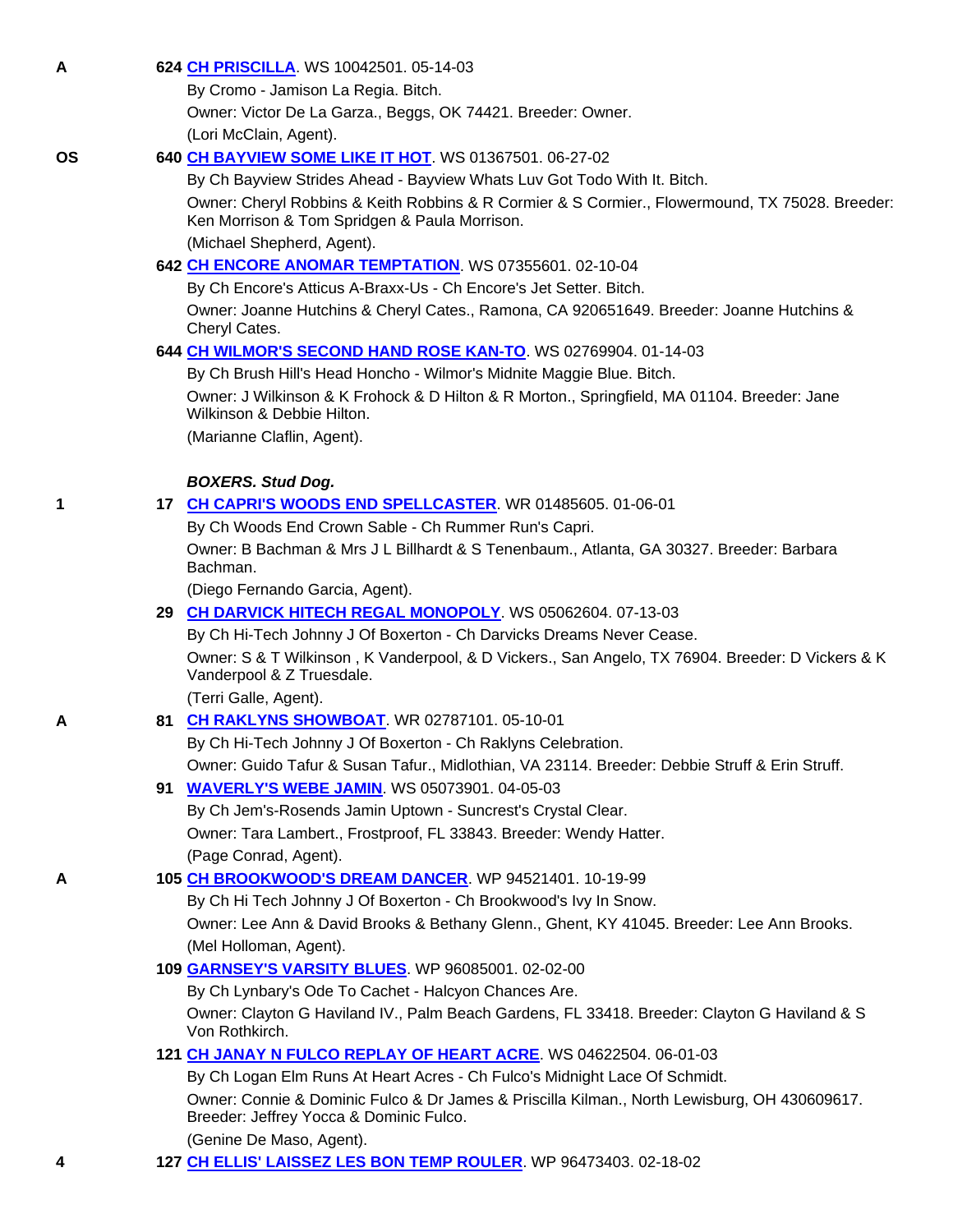By Ch Caymans Texas Ranger - Caymans Sweet Autumn Night.

Owner: Daniel J Still & Wendy Still., San Antonio, TX 78209. Breeder: Douglas J Ellis & Rhonda Ellis.

|  | <b>147 CH HI-TECH'S BASIC EDITION.</b> WP 97598101. 03-23-00 |
|--|--------------------------------------------------------------|
|--|--------------------------------------------------------------|

By Ch Hi-Tech Johnny J Of Boxerton - Ch Hi-Tech's Limited Edition.

 Owner: Dr & Mrs William Truesdale & Myrna Kahlo., Seekonk, MA 027713926. Breeder: Dr William & Zoila Truesdale & Kristy Hodolitz.

(Kimberly A Pastella-Calvacca, Agent).

**187 CH WHITEPINE ONE & ONLY**. WS 01383901. 08-15-02

By Ch Syrr Run's On Line Heart Acres - Ch White Pines Brooke.

Owner: Robert & Marion Juliana., Moreland Hills, OH 44022. Breeder: Linda & Robert W Gasper.

# **A 273 CH BELCO'S LONGKISS GOOD KNIGHT**. WR 01316703. 12-01-00

By Ch Elharlen's Opening Knight - Ch Belco's Butterfly Kiss.

 Owner: Sandra Gaynor & E Coviello-Davis., East Freetown, MA 02717. Breeder: E Coviello-Davis & R & C Lothrop.

# **279 CH REGAL HITECH PICASSO OF DARVICK RN**. WS 05062602. 07-13-03

By Ch Hi-Tech Johnny J Of Boxerton - Ch Darvicks Dreams Never Cease.

 Owner: Korinne Vanderpool & Darlene Vickers., Frisco, TX 75035. Breeder: K Vanderpool & D Vickers & T Truesdale.

(Terri Galle, Agent).

# **291 CH VAN RIPER'S PRETTY BOY FLOYD**. WP 94491202. 10-25-99

By Ch Hi-Tech's Johnny J Of Boxerton - Hyde Park Molly Malone.

Owner: Gail & Lawrence Malone., Rutherford, NJ 07070. Breeder: Gail Malone.

# **A 327 CH CRYSTO'S IMAGE OF ARRIBA**. WP 80029801. 07-10-97

By Ch Arriba Talisman Ego - Sig's Shooting Star.

 Owner: Tony & Crystal Finney., Davidson, NC 28036. Breeder: Tony & Crystal Finney. (Tami Mishler, Agent).

# **3 331 CH LOGAN ELM RUNS AT HEART ACRE**. WP 83167004. 01-30-98

By Ch Josha's Linebacker CD - Ch Huffand's Chi Chi.

 Owner: Priscilla & James Kilman., Grove City, OH 431239198. Breeder: Kari Hammer-Phillips & Jeff Phillips.

(Guy H Fisher, Agent).

# **343 CH FALMARK'S DIAMOND MINE**. WP 91688601. 04-20-99

By Ch Virgo's Market Boomer - Trefoil's Ruby Slippers.

Owner: Laura Cuthbert., Watertown, MA 02472. Breeder: Laura Fike & Richard Fike.

# **A 373 CH IRONDALE'S UNCOMMON VALOR**. WR 01801002. 03-02-01

By Ch Rosend's After Midnight - Ch Reward's Free N Easy Vierra.

 Owner: Brett & Kellie Doty., Temecula, CA 925923077. Breeder: J Vierra & S Jackson & J Bettis & W Bettis.

(James Bettis, Agent).

# **393 MICA'S GIVE'EM HELL HARRY**. WP 86590107. 06-20-98

By Mica's AJJ Raisin' Cane - Zeus D Fledermaus.

 Owner: Bessie O Houck., Accokeek, MD 20607. Breeder: Bessie O Houck & Sigi Davis. (Amanda Yocum, Agent).

# **403 CH DENEVI'S KETEL ONE TICKET2FUN**. WS 01401801. 08-06-02

By Ch Telstar's Claim Jumper - DeNevi's Staraya Skyy.

Owner: Catherine Denevi & Mike Burris., Vista, CA 92081. Breeder: Owner.

# **405 CH MOON VALLEY NO DOUBT**. WS 04207901. 04-09-03

By Ch Moon Valley Cover Story - Sicherplatz Crimson N Clover.

 Owner: Nancy Schepis & Ida Baum & Eleanor Linderholm-Wood., Glendale, AZ 85304. Breeder: Nancy Schepis & Ida Baum.